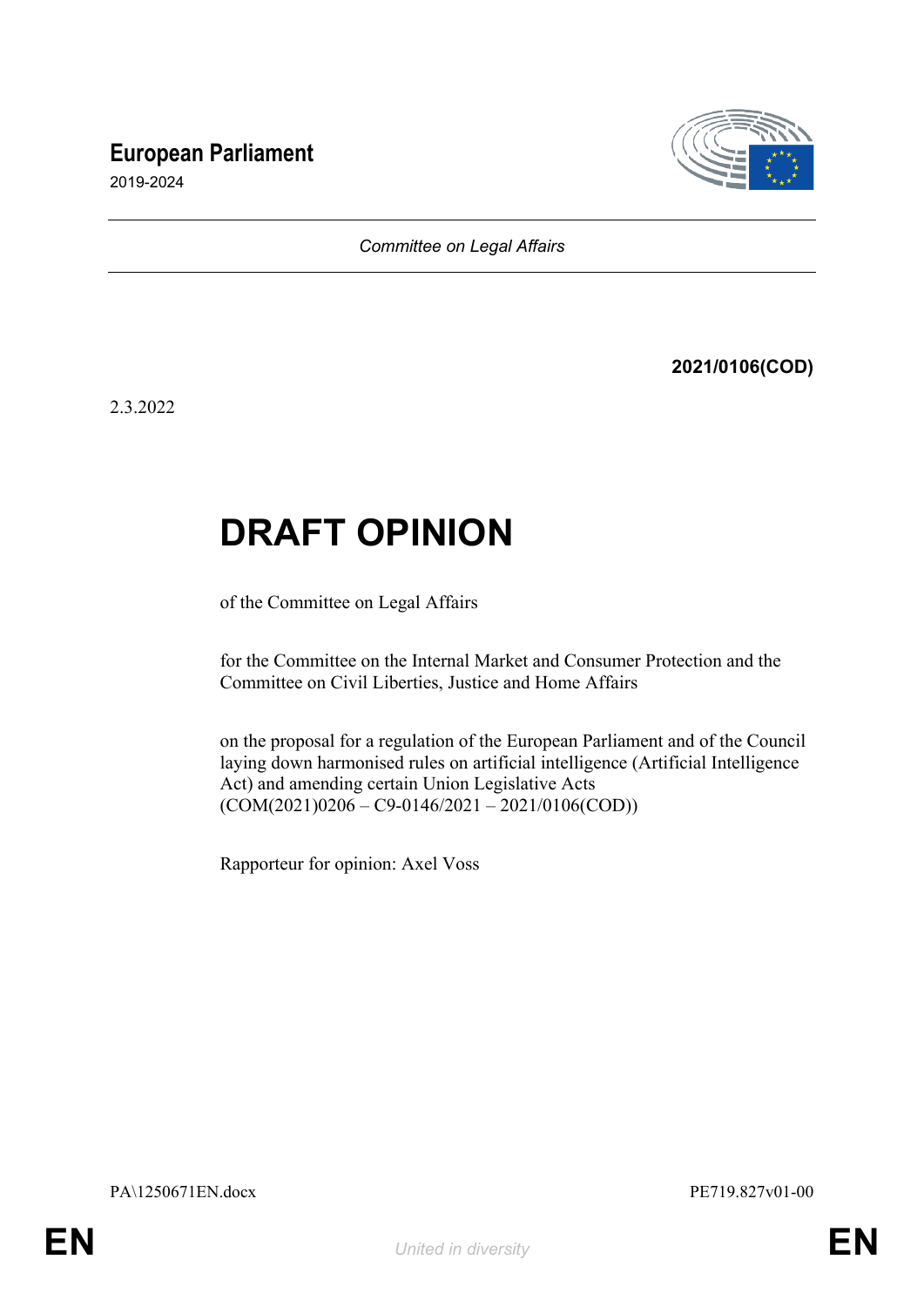PA\_Legam

**EN**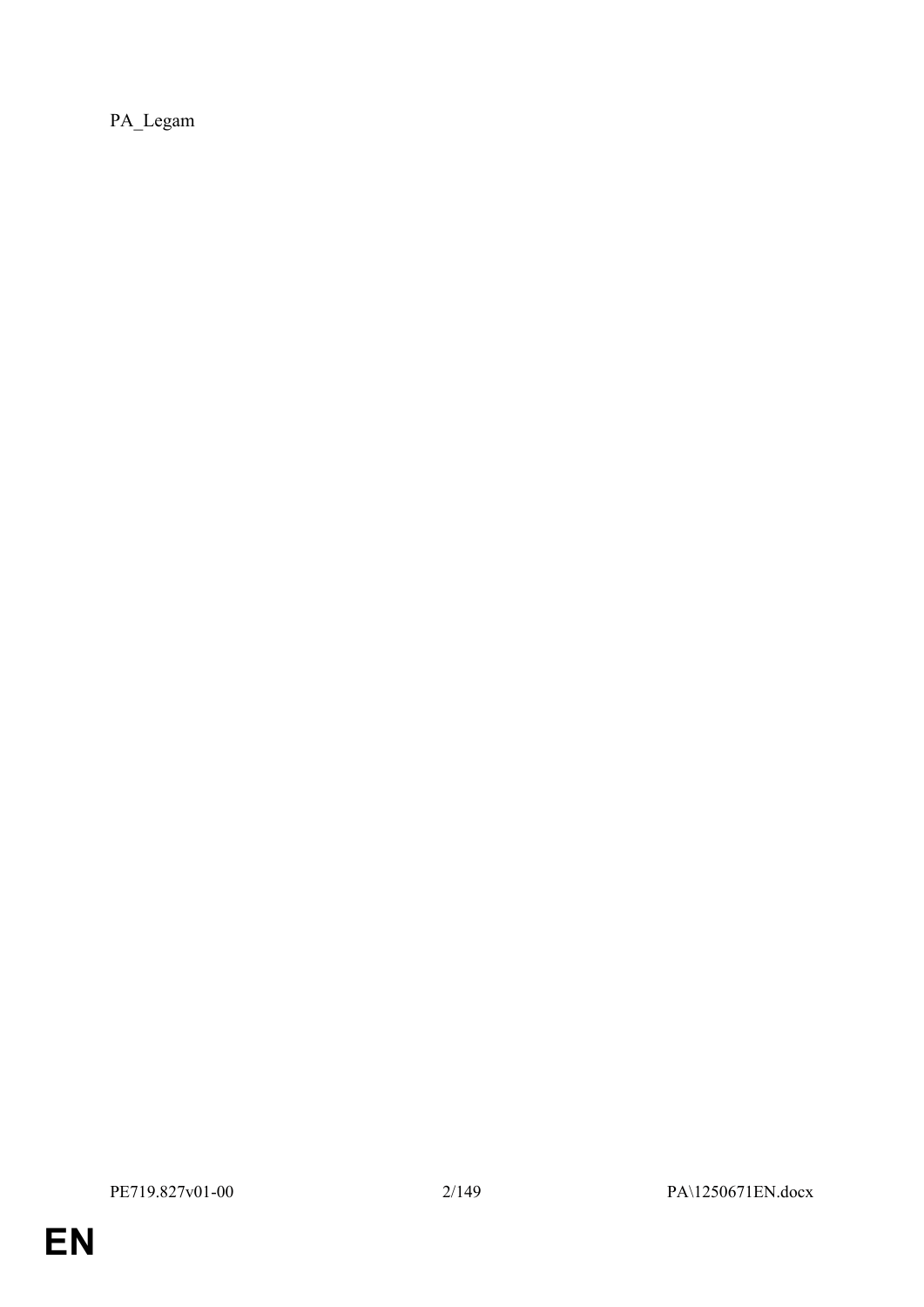### **AMENDMENTS**

The Committee on Legal Affairs calls on the Committee on the Internal Market and Consumer Protection and the Committee on Civil Liberties, Justice and Home Affairs, as the committees responsible, to take into account the following amendments:

#### **Amendment 1**

# **Proposal for a regulation Recital 5**

#### *Text proposed by the Commission Amendment*

(5) A Union legal framework laying down harmonised rules on artificial intelligence is therefore needed to foster the development, use and uptake of artificial intelligence in the internal market that at the same time meets a high level of protection of public interests, such as health and safety and the protection of fundamental rights, as recognised and protected by Union law. To achieve that objective, rules regulating the placing on the market and putting into service of certain AI systems should be laid down, thus ensuring the smooth functioning of the internal market and allowing those systems to benefit from the principle of free movement of goods and services. By laying down those rules, this Regulation supports the objective of the Union of being a global leader in the development of secure, trustworthy and ethical artificial intelligence, as stated by the European Council<sup>33</sup> , and it ensures the protection of ethical principles, as specifically requested by the European Parliament<sup>34</sup>.

(5) A Union legal framework laying down harmonised rules on artificial intelligence is therefore needed to foster the development, use and uptake of artificial intelligence in the internal market that at the same time meets a high level of protection of public interests, such as health and safety and the protection of fundamental rights, as recognised and protected by Union law. To achieve that objective, rules regulating the placing on the market and putting into service of certain AI systems should be laid down, thus ensuring the smooth functioning of the internal market and allowing those systems to benefit from the principle of free movement of goods and services. *Furthermore, clear rules supporting the development of AI systems should be laid down, thus enabling a European ecosystem of public and private actors creating AI Systems in line with the European values. While providers of AI systems should not be hindered, the placing on the market and putting into service of certain AI Systems requires strict rules, including the ban of certain practices of AI Systems.* By laying down those rules, this Regulation supports the objective of the Union of being a global leader in the development of secure, trustworthy and ethical artificial intelligence, as stated by the European Council33, and it ensures the protection of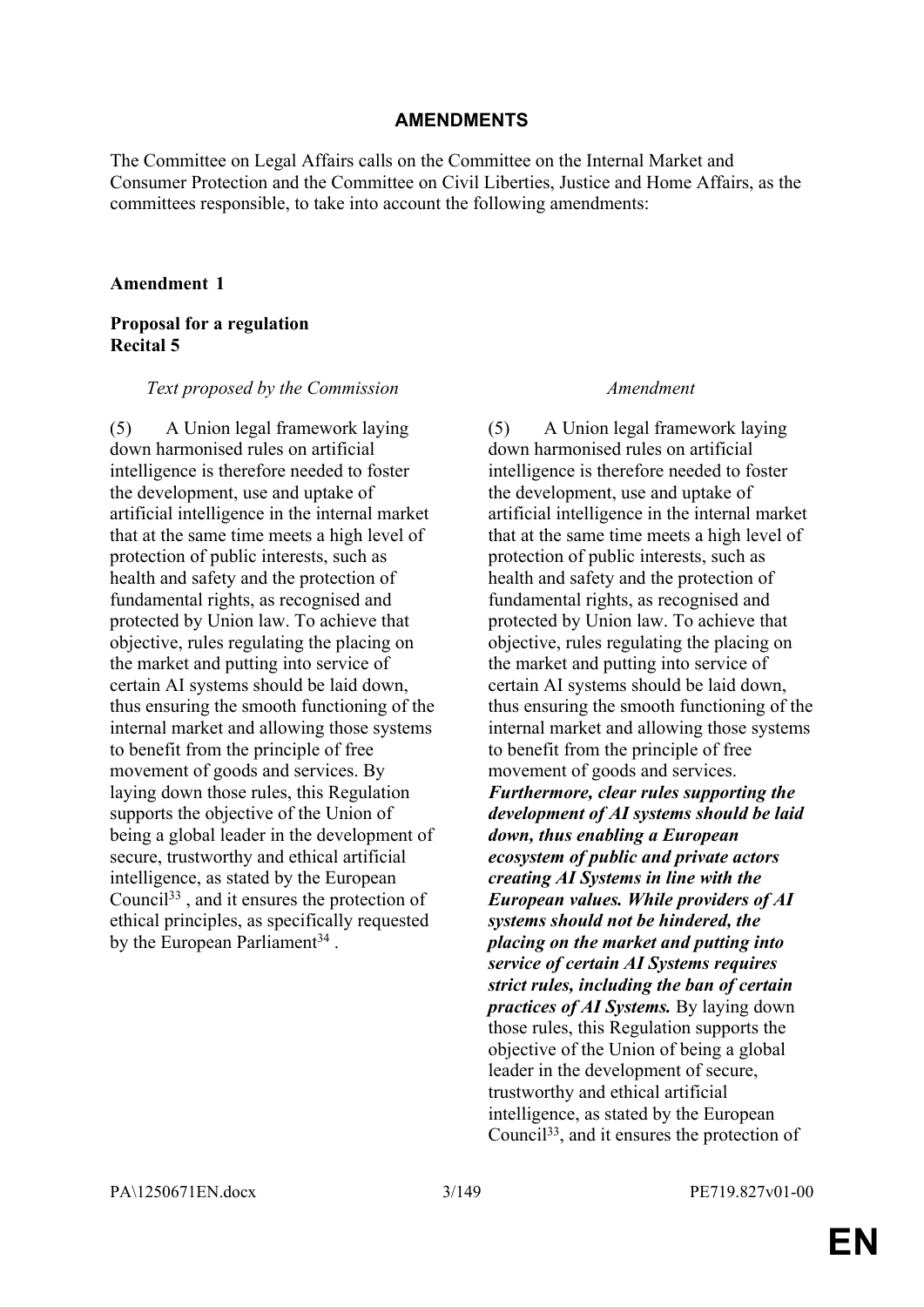ethical principles, as specifically requested by the European Parliament<sup>34</sup>.

 $\mathcal{L}_\text{max}$  , and the contract of the contract of the contract of the contract of the contract of the contract of

<sup>34</sup> European Parliament resolution of 20 October 2020 with recommendations to the Commission on a framework of ethical aspects of artificial intelligence, robotics and related technologies, 2020/2012(INL).

<sup>33</sup> European Council, Special meeting of the European Council (1 and 2 October 2020) – Conclusions, EUCO 13/20, 2020, p. 6.

<sup>34</sup> European Parliament resolution of 20 October 2020 with recommendations to the Commission on a framework of ethical aspects of artificial intelligence, robotics and related technologies, 2020/2012(INL).

Or. en

**Amendment 2**

**Proposal for a regulation Recital 5 a (new)**

*Text proposed by the Commission Amendment*

*(5a) To ensure the development of secure, trustworthy and ethical AI, the European Commission established the High-Level Expert Groupon Artificial Intelligence. In formulating both Ethics guidelines for Trustworthy AI and a corresponding Assessment List for Trustworthy Artificial Intelligence, this independent group solidified the foundational ambition for 'Trustworthy AI'. As noted by the group, Trustworthiness is a prerequisite for people and societies to develop, deploy and use AI systems. Without AI Systems – and the human beings behind them – being demonstrably worthy of trust, serious and unwanted consequences may ensue and their uptake might be hindered, preventing the realisation of the potentially vast social and economic Benefits that trustworthy AI systems can bring. This approach should be seen as the basis of a European approach to ensure and scale AI that is both* 

<sup>33</sup> European Council, Special meeting of the European Council (1 and 2 October 2020) – Conclusions, EUCO 13/20, 2020, p. 6.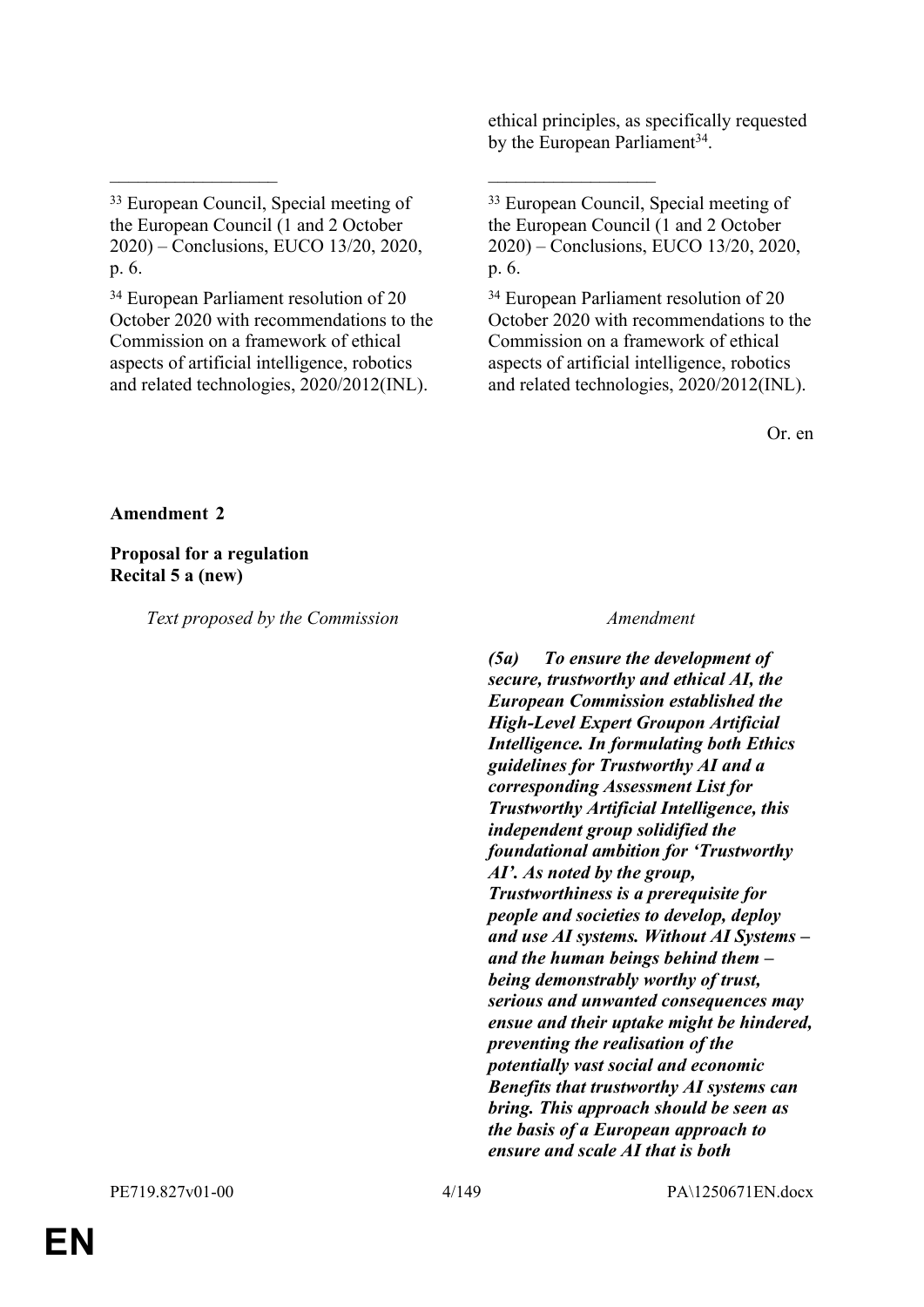# **Proposal for a regulation Recital 6**

#### *Text proposed by the Commission Amendment*

(6) The notion of AI system should be clearly defined to ensure legal certainty, while providing the flexibility to accommodate future technological developments. The definition should be based on the key functional characteristics of the *software*, in particular *the* ability, for a given set of human-defined objectives, to *generate outputs such as content,* predictions, recommendations, or decisions *which* influence *the environment with which the system interacts, be it in a physical or digital dimension.* AI systems *can* be designed to operate with varying levels of autonomy and be used on a standalone basis or as a component of a product, irrespective of whether the system is physically integrated into the product (embedded) or serve the functionality of the product without being integrated therein (non-embedded). The definition of AI system should be complemented by a list of specific techniques and approaches used for its development, which should be kept up-to–date in the light of market and technological developments through the adoption of delegated acts by the Commission to amend that list.

(6) The notion of AI system should be clearly defined to ensure legal certainty, while providing the flexibility to accommodate future technological developments. The definition should be *in line with already existing generaly accepted AI definitions that have found international acceptance. Moreover, it should be based on the key functional characteristics of artificial intelligence distinguishing it from more classic software systems and modelling approaches such as logistic regression and other techniques that are similarly transparent, explainable and interpretable. For the purposes of this Regulation, the definition should be* based on the key functional characteristics of the *AI system*, in particular *its* ability, for a given set of human-defined objectives, to *make* predictions, recommendations, or decisions *that* influence *real or virtual environments, whereby it uses machine and/or human-based data and inputs to (i) perceive real and/or virtual environments; (ii) abstract these perceptions into models through analysis inan automated manner (e.g., with machine learning), or manually; and (iii) use model inference to formulate options for outcomes. The definition should include* AI systems *which are designed to operate with varying levels of autonomy and can be and to* be designed to operate with varying levels of autonomy and be used on a standalone basis or as a component of a product,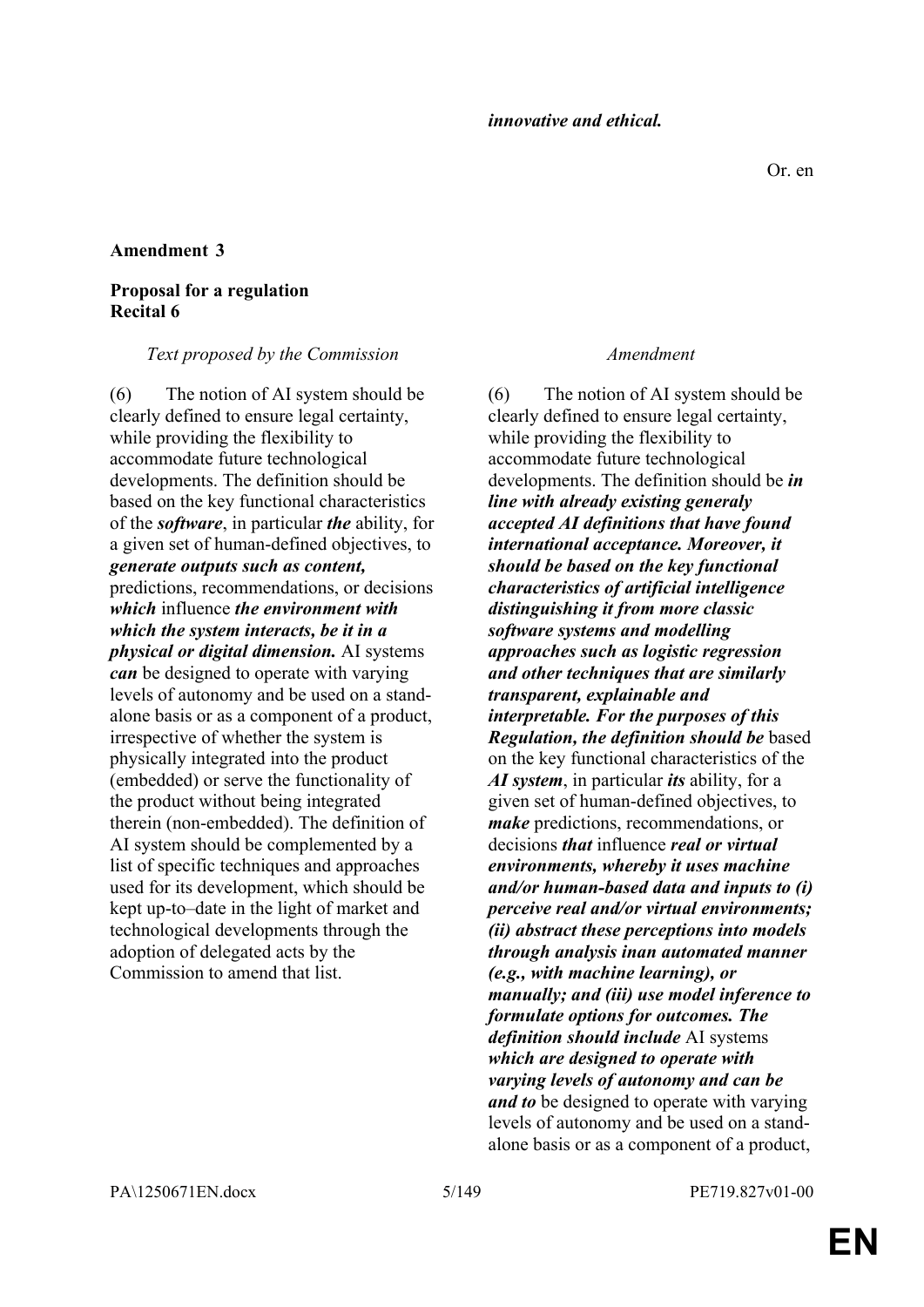irrespective of whether the system is physically integrated into the product (embedded) or serve the functionality of the product without being integrated therein (non-embedded). *Systems, which provide for automatic tasks solution, should not be considered to be AI system, unless the systems acts significant autonomously.* The definition of AI system should be complemented by a list of specific techniques and approaches used for its development, which should be kept up-to–date in the light of market and technological developments through the adoption of delegated acts by the Commission to amend that list. *Should the definition of 'artificial intelligence system' from international organisations such as the OECD be adjusted in the coming years, the European Commission should engage in dialogue with the OECD to ensure alignment between the two definitions. Should the AI Act still be undergoing legislative procedure, the colegislators should consider these latest developments during the legislative process, so as to ensure alignment, legal clarity and broad international acceptance of the AI Act Definition of 'AI systems'.*

Or. en

#### **Amendment 4**

### **Proposal for a regulation Recital 6 a (new)**

*Text proposed by the Commission Amendment*

*(6a) An AI systems of a mixed nature due to the combination or the convergence of listed high-risk purposes and non-listed low-risk purposes should fall completely under Title III of this Regulation, if the purposes are inextricably linked. The same rule should*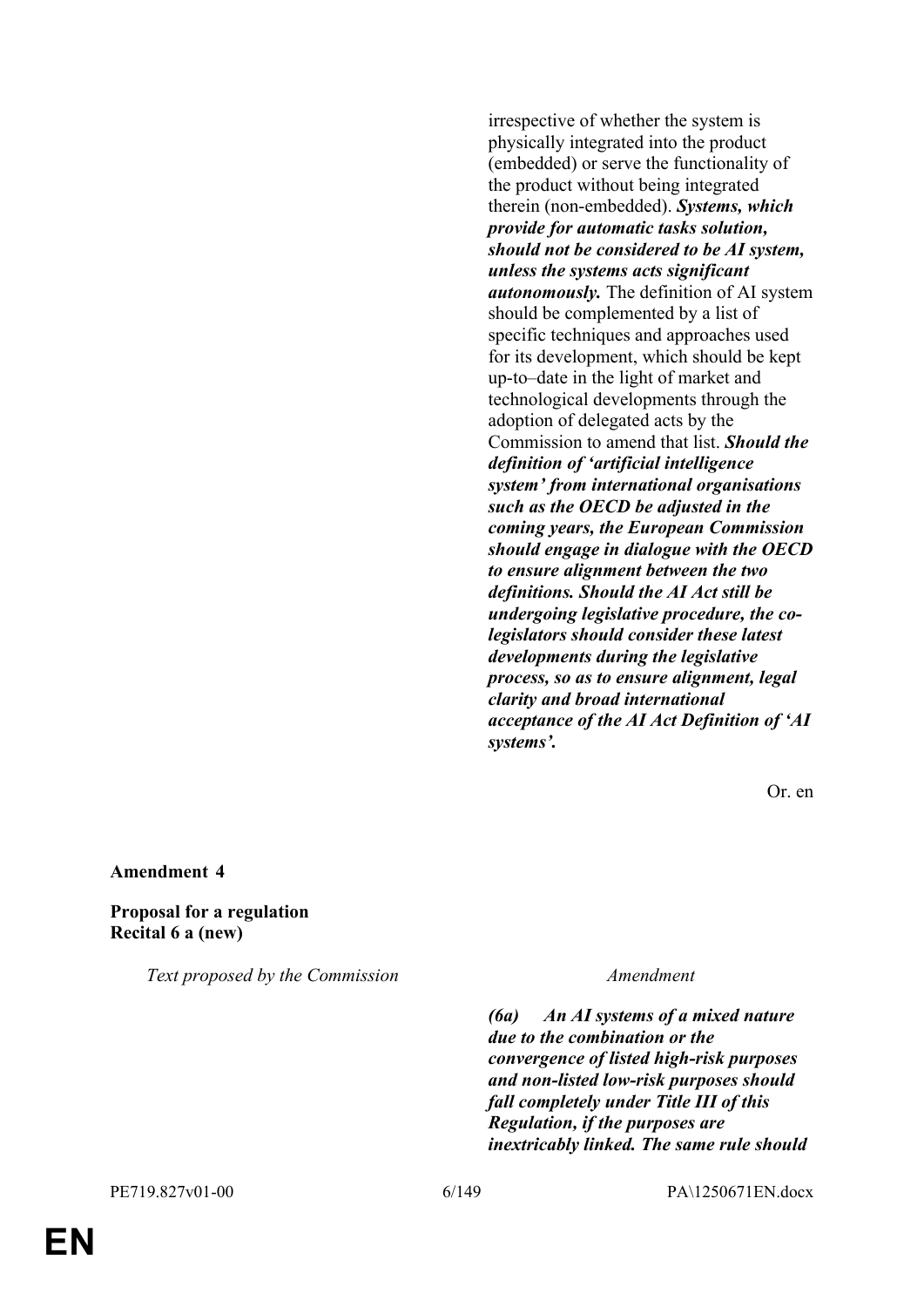*apply to minor AI components in a large software system, meaning that the AI component should be addressed separately unless it is inextricably linked with the software system.*

Or. en

### **Amendment 5**

## **Proposal for a regulation Recital 8**

#### *Text proposed by the Commission Amendment*

(8) The notion of remote biometric identification system as used in this Regulation should be defined functionally, as an AI system intended for the identification of natural persons at a distance through the comparison of a person's biometric data with the biometric data contained in a reference database, and without prior knowledge whether the targeted person will be present and can be identified, irrespectively of the particular technology, processes or types of biometric data used. Considering their different characteristics and manners in which they are used, as well as the different risks involved, a distinction should be made between 'real-time' and 'post' remote biometric identification systems. In the case of 'real-time' systems, the capturing of the biometric data, the comparison and the identification occur all instantaneously, near-instantaneously or in any event without a significant delay. In this regard, there should be no scope for circumventing the rules of this Regulation on the 'realtime' use of the AI systems in question by providing for minor delays. 'Real-time' systems involve the use of 'live' or 'near- 'live' material, such as video footage, generated by a camera or other device with similar functionality. In the case of 'post' systems, in contrast, the biometric data

(8) The notion of remote biometric identification system as used in this Regulation should be defined functionally, as an AI system intended for the identification of natural persons at a distance through the comparison of a person's biometric data with the biometric data contained in a reference database, and without prior knowledge whether the targeted person will be present and can be identified, irrespectively of the particular technology, processes or types of biometric data used. Considering their different characteristics and manners in which they are used, as well as the different risks involved, a distinction should be made between 'real-time' and 'post' remote biometric identification systems. In the case of 'real-time' systems, the capturing of the biometric data, the comparison and the identification occur all instantaneously, near-instantaneously or in any event without a significant delay. In this regard, there should be no scope for circumventing the rules of this Regulation on the 'realtime' use of the AI systems in question by providing for minor delays. 'Real-time' systems involve the use of 'live' or 'near- 'live' material, such as video footage, generated by a camera or other device with similar functionality. In the case of 'post' systems, in contrast, the biometric data

PA\1250671EN.docx 7/149 PE719.827v01-00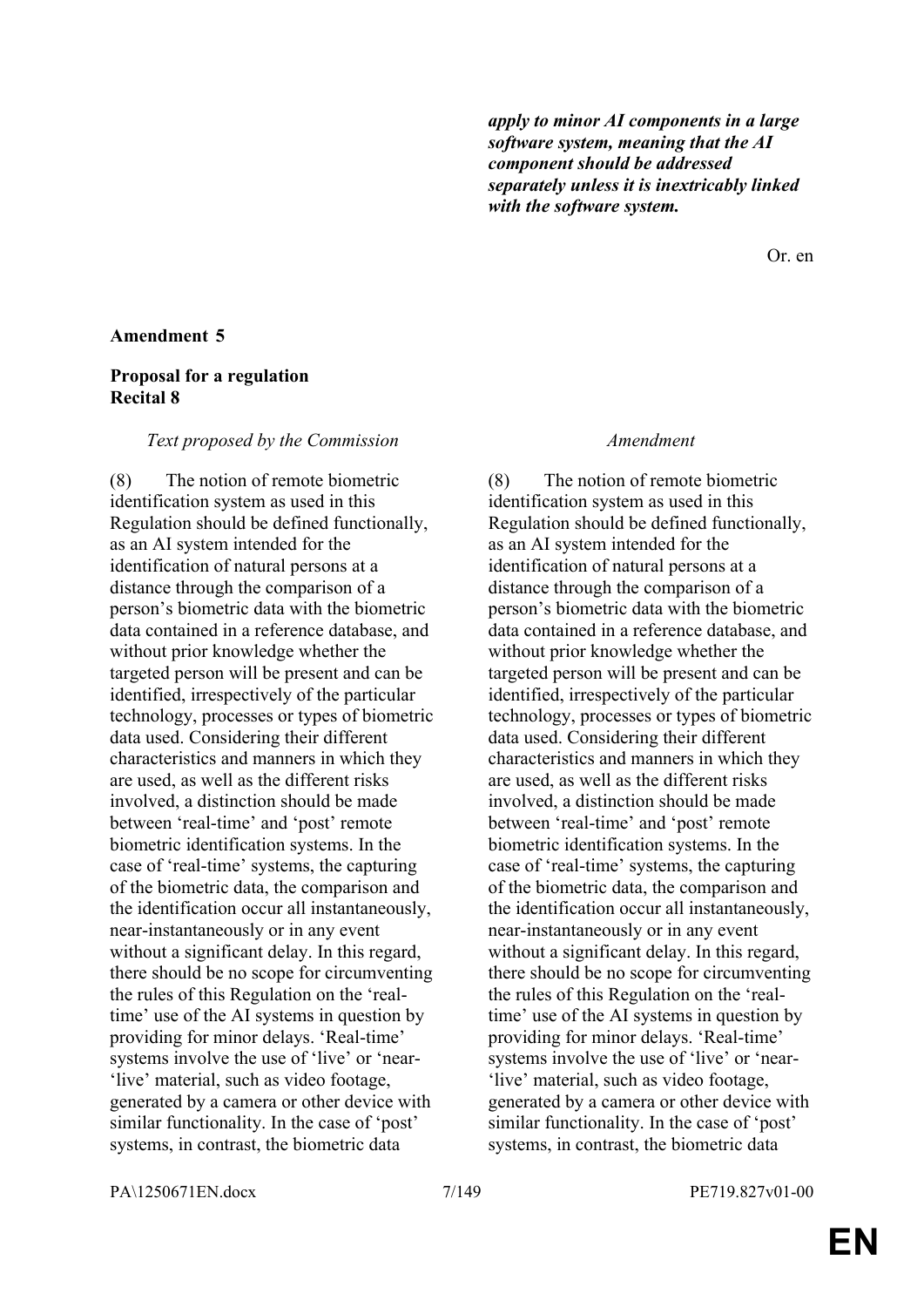have already been captured and the comparison and identification occur only after a significant delay. This involves material, such as pictures or video footage generated by closed circuit television cameras or private devices, which has been generated before the use of the system in respect of the natural persons concerned.

have already been captured and the comparison and identification occur only after a significant delay. This involves material, such as pictures or video footage generated by closed circuit television cameras or private devices, which has been generated before the use of the system in respect of the natural persons concerned. *The notion of remote biometric identification system should not cover AI systems, which allow for an identification of a natural person, if theses AI Systems are under the control of the natural person, such as door locks, security systems etc.*

Or. en

#### **Amendment 6**

### **Proposal for a regulation Recital 11**

*Text proposed by the Commission Amendment*

*(11) In light of their digital nature, certain AI systems should fall within the scope of this Regulation even when they are neither placed on the market, nor put into service, nor used in the Union. This is the case for example of an operator established in the Union that contracts certain services to an operator established outside the Union in relation to an activity to be performed by an AI system that would qualify as high-risk and whose effects impact natural persons located in the Union. In those circumstances, the AI system used by the operator outside the Union could process data lawfully collected in and transferred from the Union, and provide to the contracting operator in the Union the output of that AI system resulting from that processing, without that AI system being placed on the market, put into service or used in the Union. To prevent the circumvention of* 

*deleted*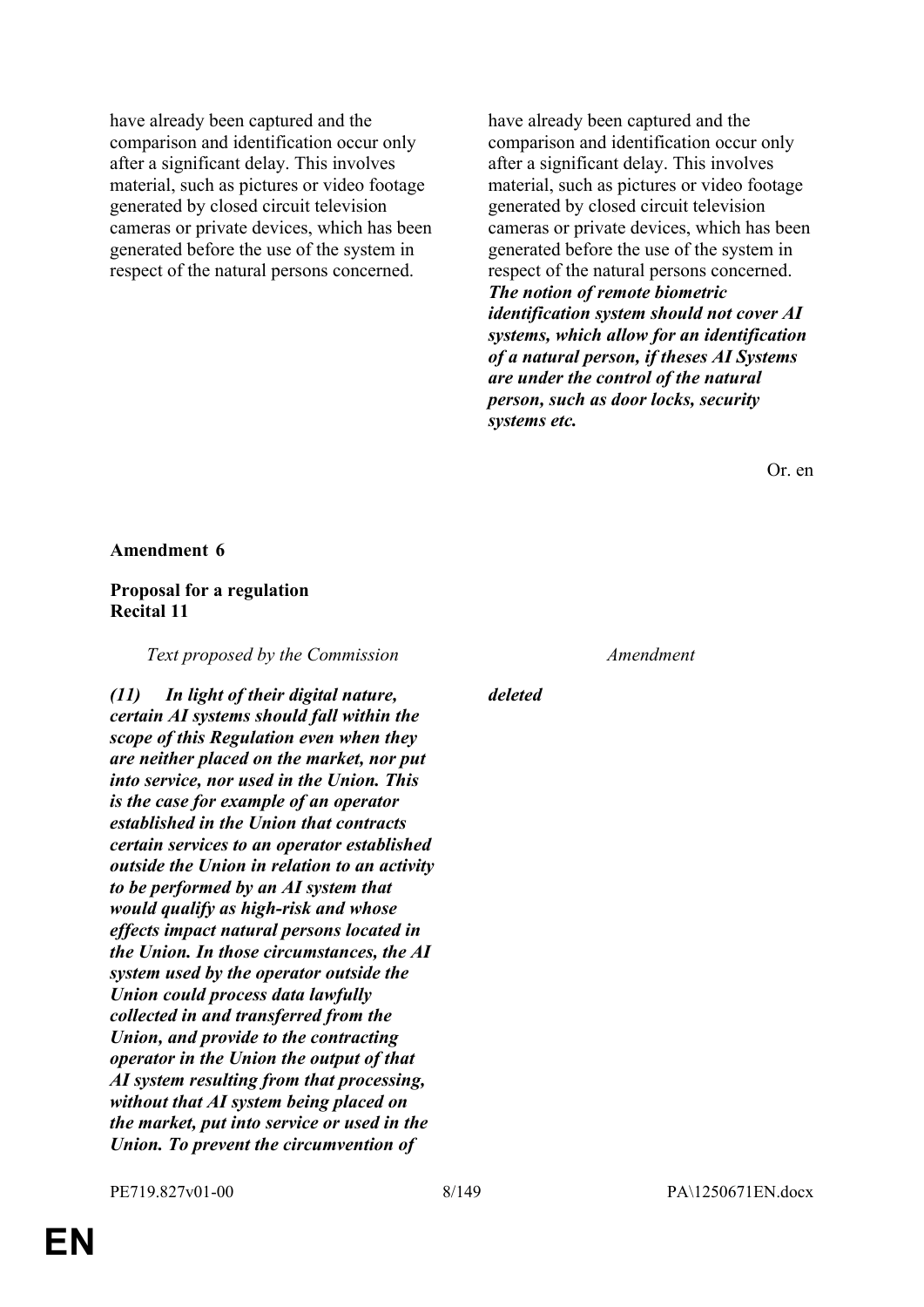*this Regulation and to ensure an effective protection of natural persons located in the Union, this Regulation should also apply to providers and users of AI systems that are established in a third country, to the extent the output produced by those systems is used in the Union. Nonetheless, to take into account existing arrangements and special needs for cooperation with foreign partners with whom information and evidence is exchanged, this Regulation should not apply to public authorities of a third country and international organisations when acting in the framework of international agreements concluded at national or European level for law enforcement and judicial cooperation with the Union or with its Member States. Such agreements have been concluded bilaterally between Member States and third countries or between the European Union, Europol and other EU agencies and third countries and international organisations.*

Or. en

#### **Amendment 7**

### **Proposal for a regulation Recital 14**

#### *Text proposed by the Commission Amendment*

(14) In order to introduce a proportionate and effective set of binding rules for AI systems, a clearly defined riskbased approach should be followed. That approach should tailor the type and content of such rules to the intensity and scope of the risks that AI systems can generate. It is therefore necessary to prohibit certain artificial intelligence practices, to lay down requirements for high-risk AI systems and obligations for the relevant operators, and to lay down transparency obligations for

(14) In order to introduce a proportionate and effective set of binding rules for AI systems, a clearly defined riskbased approach should be followed. That approach should tailor the type and content of such rules to the intensity and scope of the risks that AI systems can generate. It is therefore necessary to prohibit certain artificial intelligence practices, to lay down requirements for high-risk AI systems and obligations for the relevant operators, and to lay down transparency obligations for

PA\1250671EN.docx 9/149 PE719.827v01-00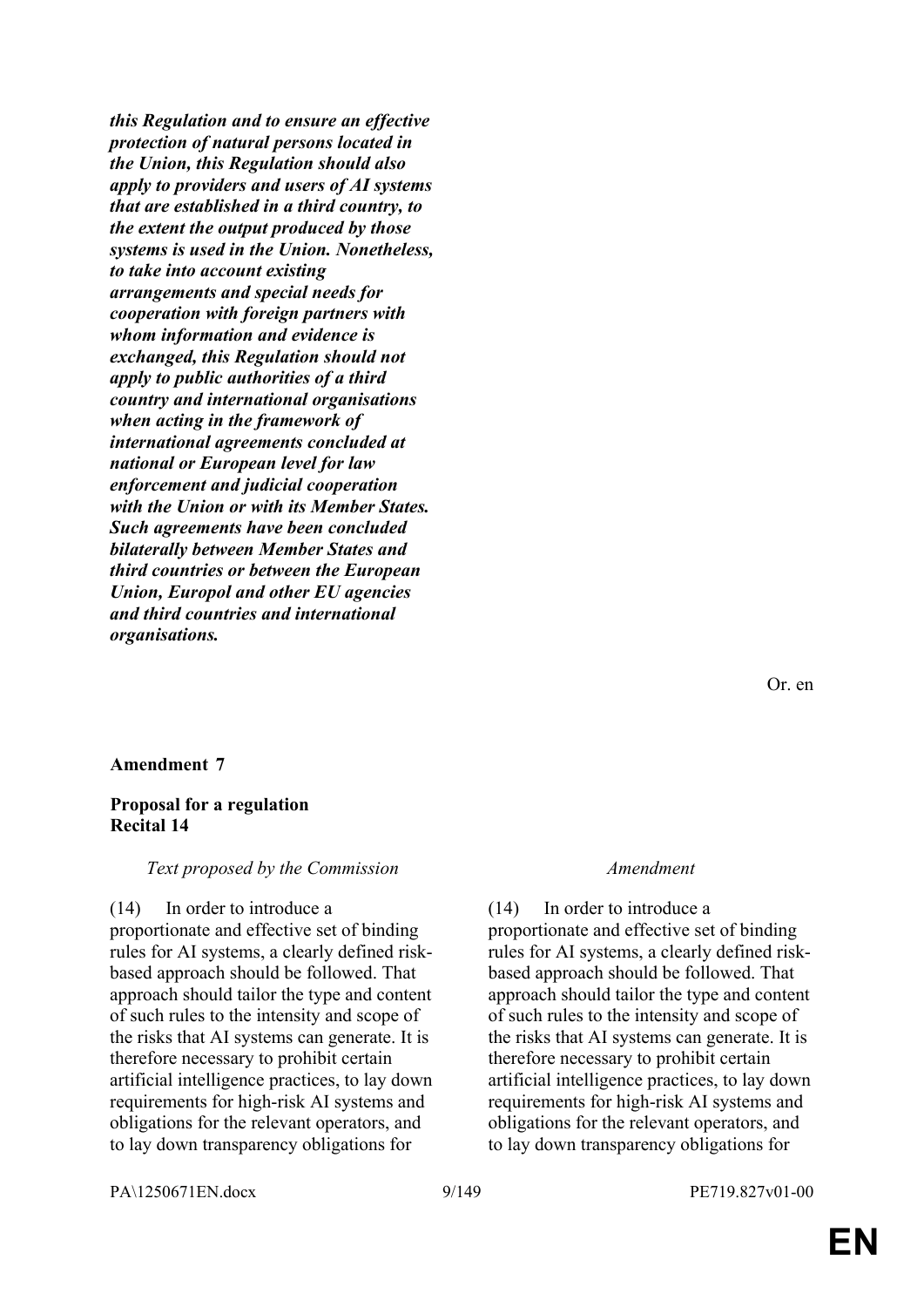certain AI systems. certain AI systems. *This approach should also take into consideration that the development of AI systems, compared to the placing on the market and putting into service of an AI system, only leads to lower risks as long as the AI System is only used in the development environment. Therefore, the risk based approach should allow for the development of AI systems, disregarding whether the developed AI systems will eventually be put on the market.*

Or. en

#### **Amendment 8**

### **Proposal for a regulation Recital 33**

#### *Text proposed by the Commission Amendment*

(33) Technical inaccuracies of AI systems intended for the remote biometric identification of natural persons can lead to biased results and entail discriminatory effects. This is particularly relevant when it comes to age, ethnicity, sex or disabilities. Therefore, 'real-time' and 'post' remote biometric identification systems should be classified as high-risk. In view of the risks that they pose, both types of remote biometric identification systems should be subject to specific requirements on logging capabilities and human oversight.

(33) Technical inaccuracies of AI systems intended for the remote biometric identification of natural persons can lead to biased results and entail discriminatory effects. This is particularly relevant when it comes to age, ethnicity, sex or disabilities. Therefore, 'real-time' and 'post' remote biometric identification systems should be classified as high-risk*, except for the purpose of remote client on-boarding or authentication of a user through a device*. In view of the risks that they pose, both types of remote biometric identification systems should be subject to specific requirements on logging capabilities and human oversight.

Or. en

**Amendment 9**

**Proposal for a regulation Recital 37**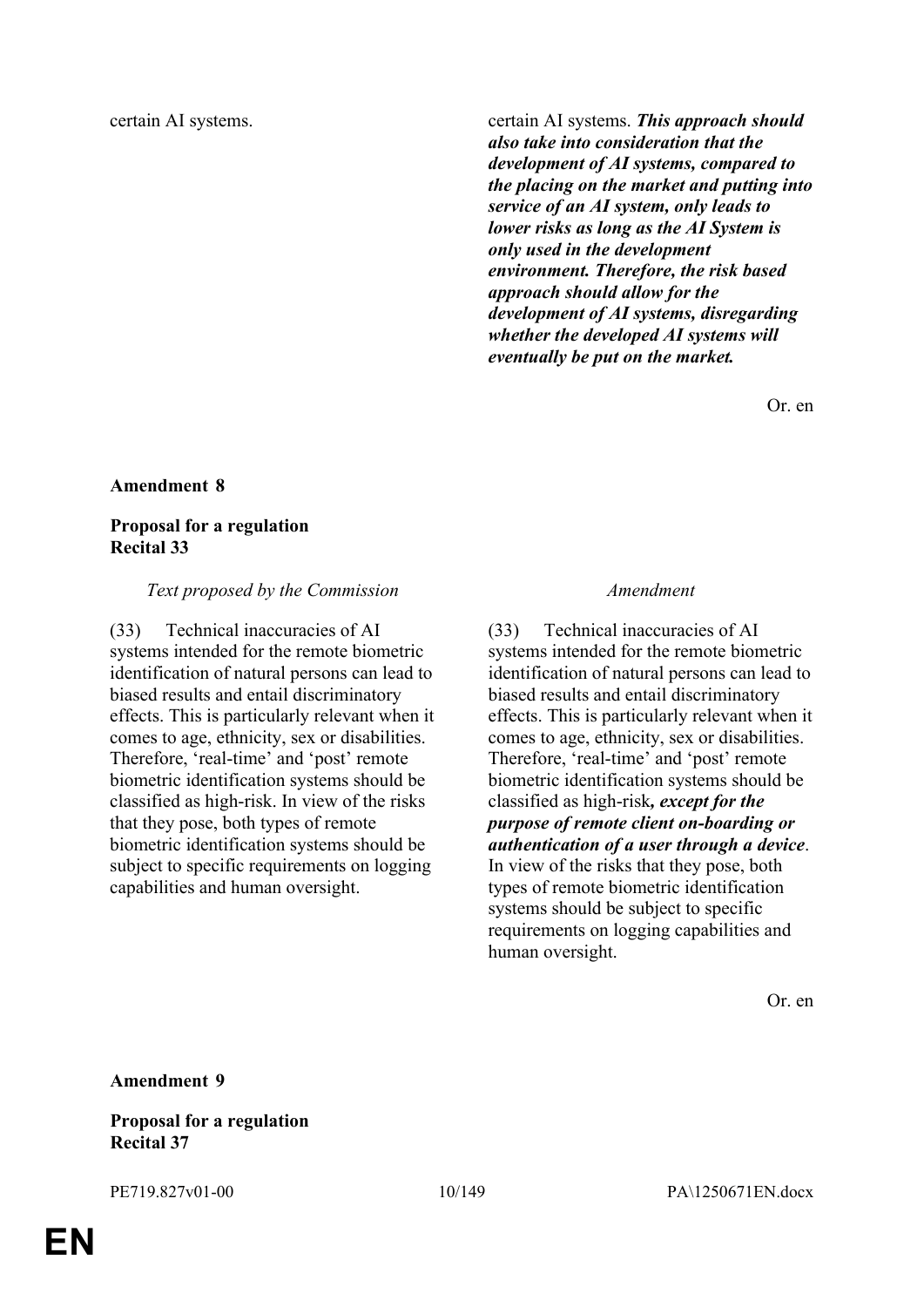*Text proposed by the Commission Amendment*

*(37) Another area in which the use of AI systems deserves special consideration is the access to and enjoyment of certain essential private and public services and benefits necessary for people to fully participate in society or to improve one's standard of living. In particular, AI systems used to evaluate the credit score or creditworthiness of natural persons should be classified as high-risk AI systems, since they determine those persons' access to financial resources or essential services such as housing, electricity, and telecommunication services. AI systems used for this purpose may lead to discrimination of persons or groups and perpetuate historical patterns of discrimination, for example based on racial or ethnic origins, disabilities, age, sexual orientation, or create new forms of discriminatory impacts. Considering the very limited scale of the impact and the available alternatives on the market, it is appropriate to exempt AI systems for the purpose of creditworthiness assessment and credit scoring when put into service by small-scale providers for their own use. Natural persons applying for or receiving public assistance benefits and services from public authorities are typically dependent on those benefits and services and in a vulnerable position in relation to the responsible authorities. If AI systems are used for determining whether such benefits and services should be denied, reduced, revoked or reclaimed by authorities, they may have a significant impact on persons' livelihood and may infringe their fundamental rights, such as the right to social protection, nondiscrimination, human dignity or an effective remedy. Those systems should therefore be classified as high-risk. Nonetheless, this Regulation should not hamper the development and use of innovative approaches in the public* 

*deleted*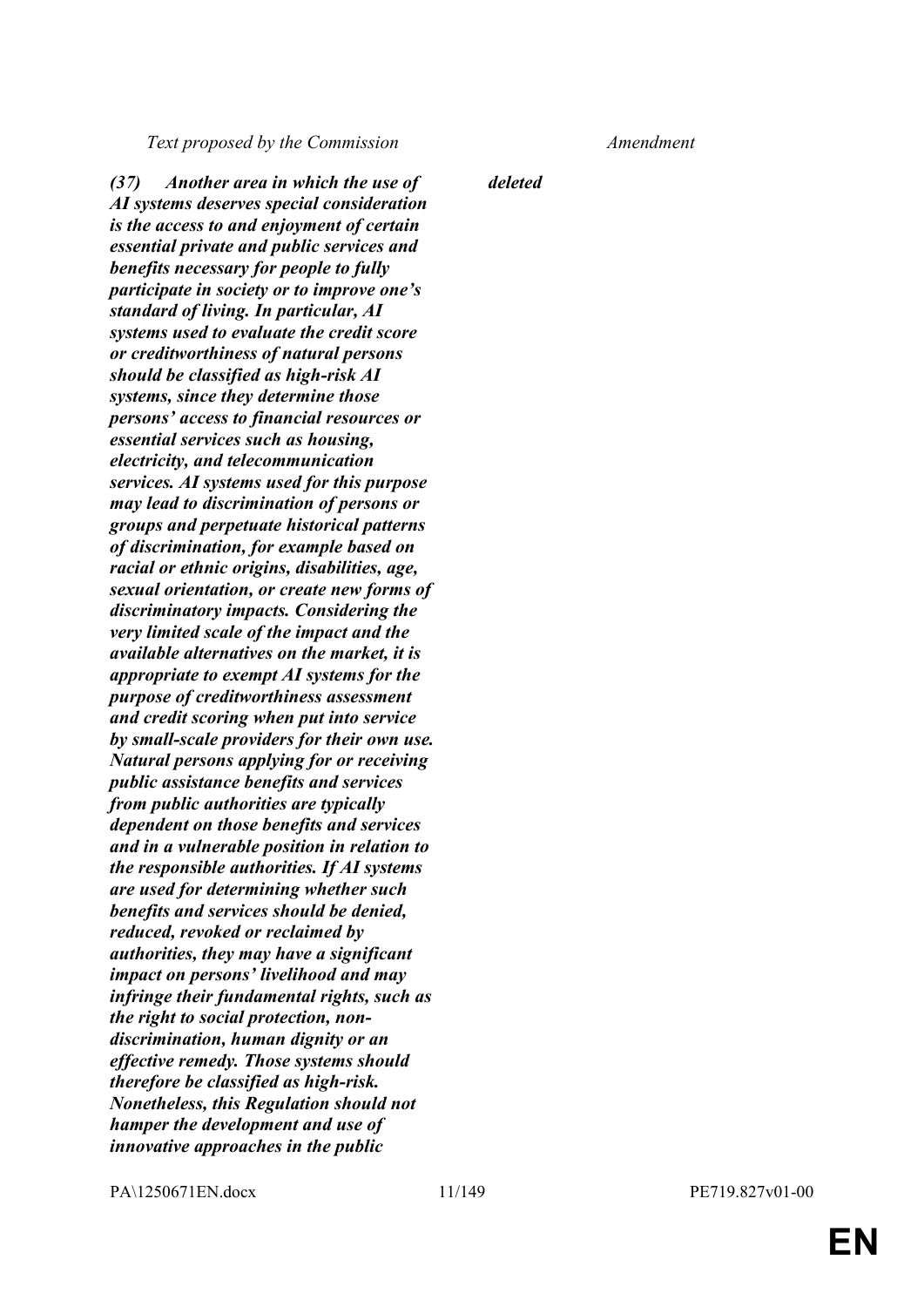*administration, which would stand to benefit from a wider use of compliant and safe AI systems, provided that those systems do not entail a high risk to legal and natural persons. Finally, AI systems used to dispatch or establish priority in the dispatching of emergency first response services should also be classified as high-risk since they make decisions in very critical situations for the life and health of persons and their property.*

#### **Amendment 10**

### **Proposal for a regulation Recital 41**

### *Text proposed by the Commission Amendment*

(41) The fact that an AI system is classified as high risk under this Regulation should not be interpreted as indicating that the use of the system is necessarily lawful under other acts of Union law or under national law compatible with Union law, such as on the protection of personal data, on the use of polygraphs and similar tools or other systems to detect the emotional state of natural persons. Any such use should continue to occur solely in accordance with the applicable requirements resulting from the Charter and from the applicable acts of secondary Union law and national law. This Regulation *should not* be understood as providing for the legal ground for processing of personal data, including special categories of personal data, where relevant.

(41) The fact that an AI system is classified as high risk under this Regulation should not be interpreted as indicating that the use of the system is necessarily lawful under other acts of Union law or under national law compatible with Union law, such as on the protection of personal data, on the use of polygraphs and similar tools or other systems to detect the emotional state of natural persons. Any such use should continue to occur solely in accordance with the applicable requirements resulting from the Charter and from the applicable acts of secondary Union law and national law. *As far as applicable,* this Regulation *may* be understood as providing for the legal ground for processing of personal data, including special categories of personal data, where relevant.

Or. en

Or. en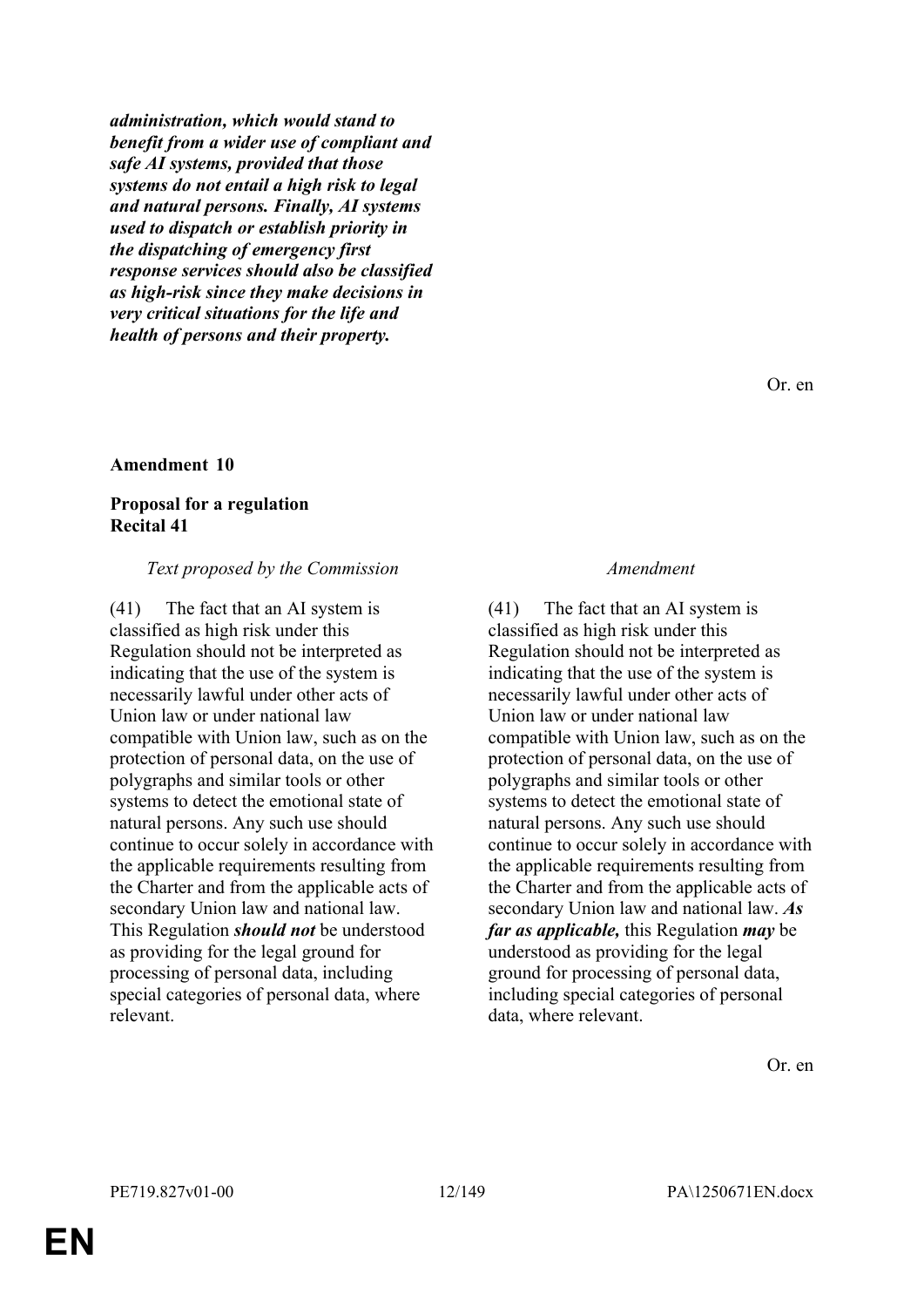## **Proposal for a regulation Recital 44**

#### *Text proposed by the Commission Amendment*

(44) High data quality is essential for the performance of many AI systems, especially when techniques involving the training of models are used, with a view to ensure that the high-risk AI system performs as intended and safely and it does not become the source of discrimination prohibited by Union law. High quality training, validation and testing data sets require the implementation of appropriate data governance and management practices. Training, validation and testing data sets should be sufficiently relevant, representative *and free of errors and complete* in view of the intended purpose of the system. They should also have the appropriate statistical properties, including as regards the persons or groups of persons on which the high-risk AI system is intended to be used. In particular, training, validation and testing data sets should take into account, to the extent required in the light of their intended purpose, the features, characteristics or elements that are particular to the specific geographical, behavioural or functional setting or context within which the AI system is intended to be used. In order to protect the right of others from the discrimination that might result from the bias in AI systems, the providers *should be* able to process also special categories of personal data, as a matter of substantial public interest, in order to ensure the bias monitoring, detection and correction in relation to highrisk AI systems.

(44) High data quality is essential for the performance of many AI systems, especially when techniques involving the training of models are used, with a view to ensure that the high-risk AI system performs as intended and safely and it does not become the source of discrimination prohibited by Union law. *The processing of personal data in order to achieve the aforementioned shall be a legitimate interest.* High quality training, validation and testing data sets require the implementation of appropriate data governance and management practices. Training, validation and testing data sets should be sufficiently relevant, *and* representative in view of the intended purpose of the system. They should also have the appropriate statistical properties, including as regards the persons or groups of persons on which the high-risk AI system is intended to be used*. If it is necessary for the aforementioned purpose to use existing sets of personal data originally collected and stored for a different purpose their use for the aforementioned purpose shall be deemed compatible with the original purpose as long as the personal data is not transferred to any third party*. In particular, training, validation and testing data sets should take into account, to the extent required in the light of their intended purpose, the features, characteristics or elements that are particular to the specific geographical, behavioural or functional setting or context within which the AI system is intended to be used. In order to protect the right of others from the discrimination that might result from the bias in AI systems, the providers *should be* able to process also special categories of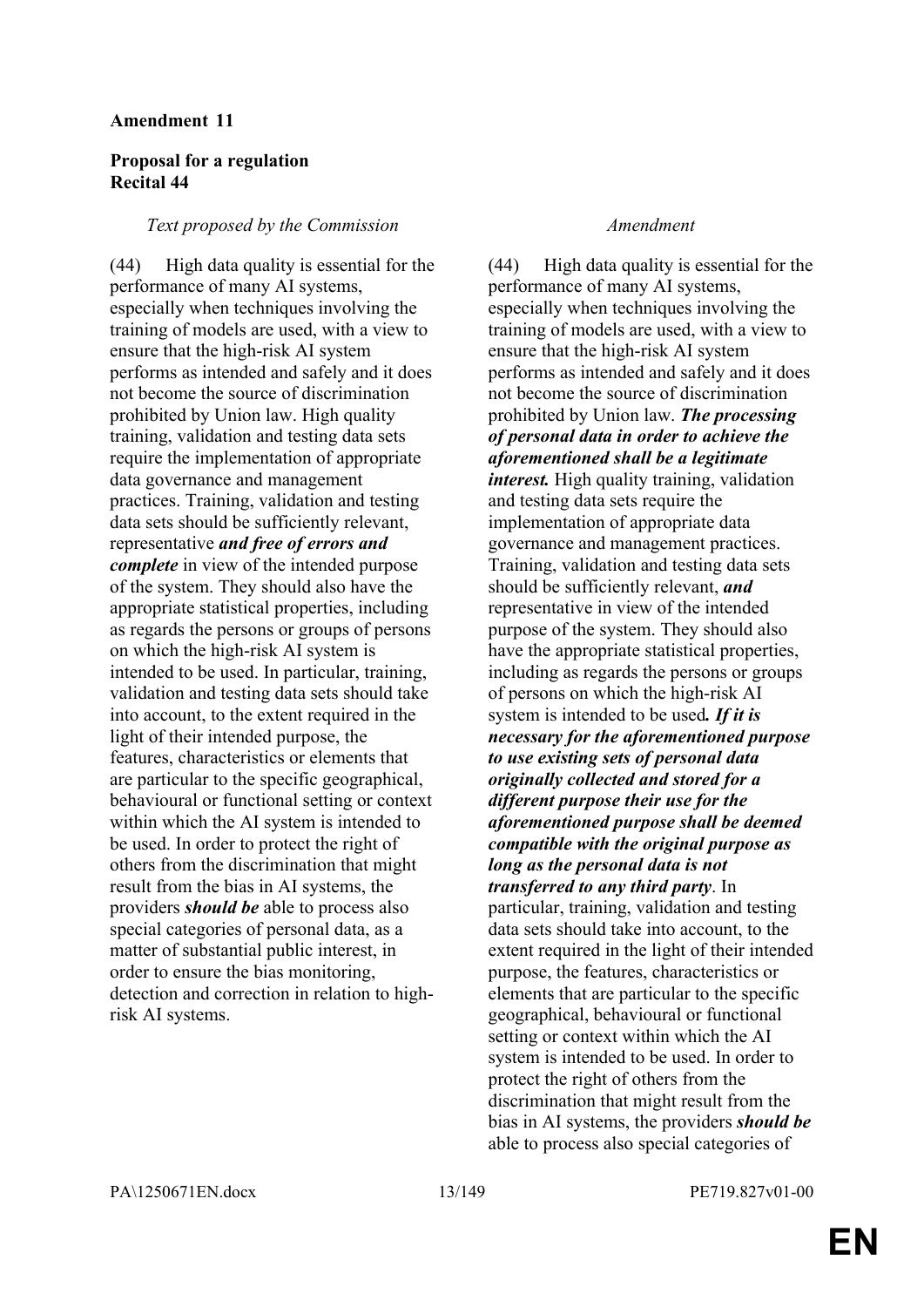personal data, as a matter of substantial public interest, in order to ensure the bias monitoring, detection and correction in relation to high-risk AI systems.

Or. en

# **Amendment 12**

### **Proposal for a regulation Recital 46**

#### *Text proposed by the Commission Amendment*

(46) Having information on how highrisk AI systems have been developed and how they perform throughout their lifecycle is essential to verify compliance with the requirements under this Regulation. This requires keeping records and the availability of a technical documentation, containing information which is necessary to assess the compliance of the AI system with the relevant requirements. Such information should include the general characteristics, capabilities and limitations of the system, algorithms, data, training, testing and validation processes used as well as documentation on the relevant risk management system. The technical documentation should be kept up to date.

(46) Having information on how highrisk AI systems have been developed and how they perform throughout their lifecycle is essential to verify compliance with the requirements under this Regulation. This requires keeping records and the availability of a technical documentation, containing information which is necessary to assess the compliance of the AI system with the relevant requirements. *While preserving trade secrets,* such information should include the general characteristics, capabilities and limitations of the system, algorithms, data, training, testing and validation processes used as well as documentation on the relevant risk management system. The technical documentation should be kept up to date.

Or. en

**Amendment 13**

### **Proposal for a regulation Recital 51**

*Text proposed by the Commission Amendment*

(51) Cybersecurity plays a crucial role in ensuring that AI systems are resilient

(51) Cybersecurity plays a crucial role in ensuring that AI systems are resilient

PE719.827v01-00 14/149 PA\1250671EN.docx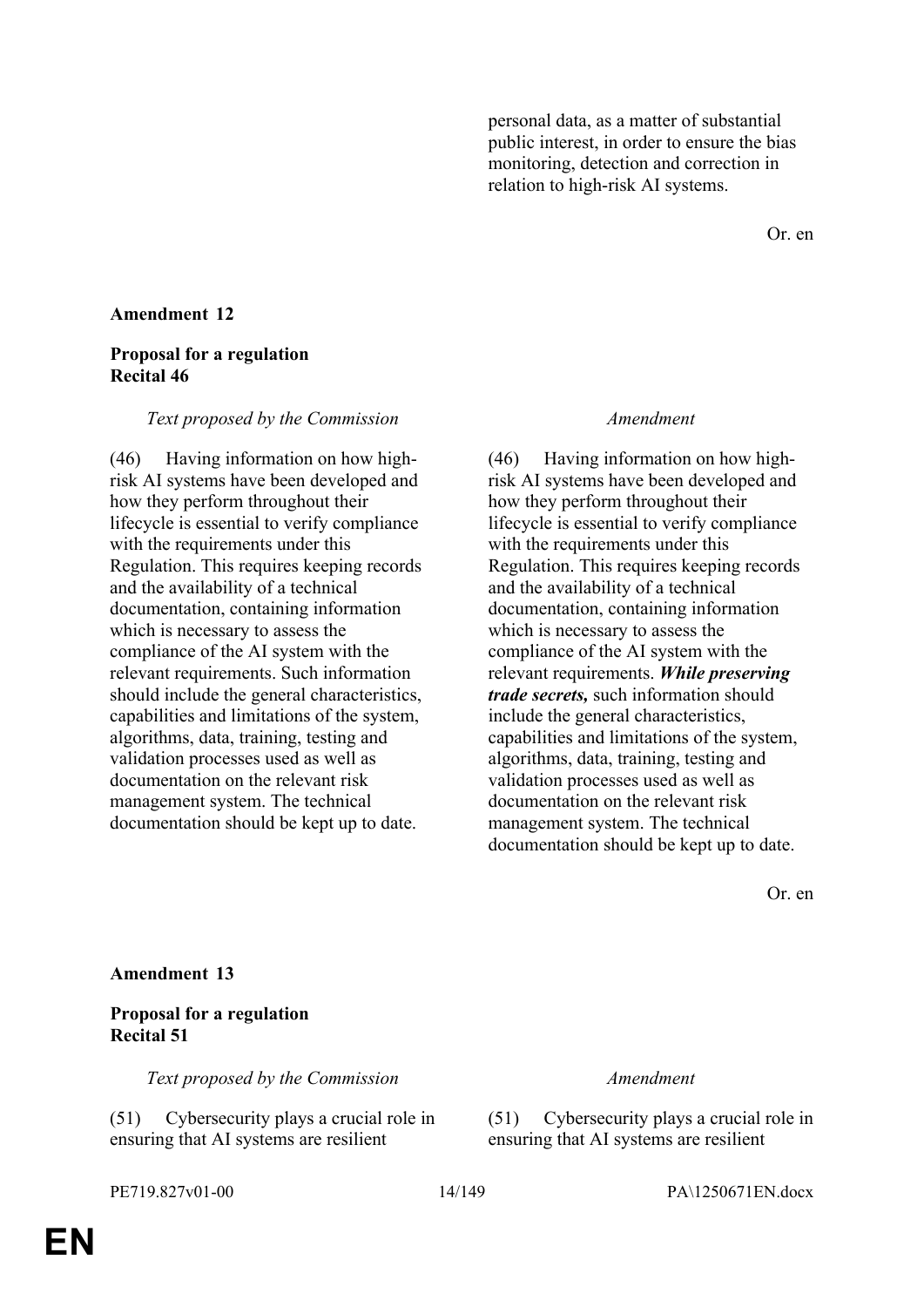against attempts to alter their use, behaviour, performance or compromise their security properties by malicious third parties exploiting the system's vulnerabilities. Cyberattacks against AI systems can leverage AI specific assets, such as training data sets (e.g. data poisoning) or trained models (e.g. adversarial attacks), or exploit vulnerabilities in the AI system's digital assets or the underlying ICT infrastructure. To ensure a level of cybersecurity appropriate to the risks, suitable measures should therefore be taken by the providers of high-risk AI systems, also taking into account as appropriate the underlying ICT infrastructure.

against attempts to alter their use, behaviour, performance or compromise their security properties by malicious third parties exploiting the system's vulnerabilities. Cyberattacks against AI systems can leverage AI specific assets, such as training data sets (e.g. data poisoning) or trained models (e.g. adversarial attacks), or exploit vulnerabilities in the AI system's digital assets or the underlying ICT infrastructure. To ensure a level of cybersecurity appropriate to the risks, suitable measures should therefore be taken by the providers of high-risk AI systems *but also by national competent authorities and notified bodies*, also taking into account as appropriate the underlying ICT infrastructure.

Or. en

#### **Amendment 14**

### **Proposal for a regulation Recital 62**

#### *Text proposed by the Commission Amendment*

(62) In order to ensure a high level of trustworthiness of high-risk AI systems, those systems should be subject to a conformity assessment prior to their placing on the market or putting into service.

(62) In order to ensure a high level of trustworthiness of high-risk AI systems, those systems should be subject to a conformity assessment prior to their placing on the market or putting into service. *AI systems, including general purpose AI systems, are frequently used as components of other AI or non-AI software systems. In order to increase trust in the value chain and to give certainty to businesses about the performance of their systems, providers may voluntarily apply for a third-party conformity assessments.*

Or. en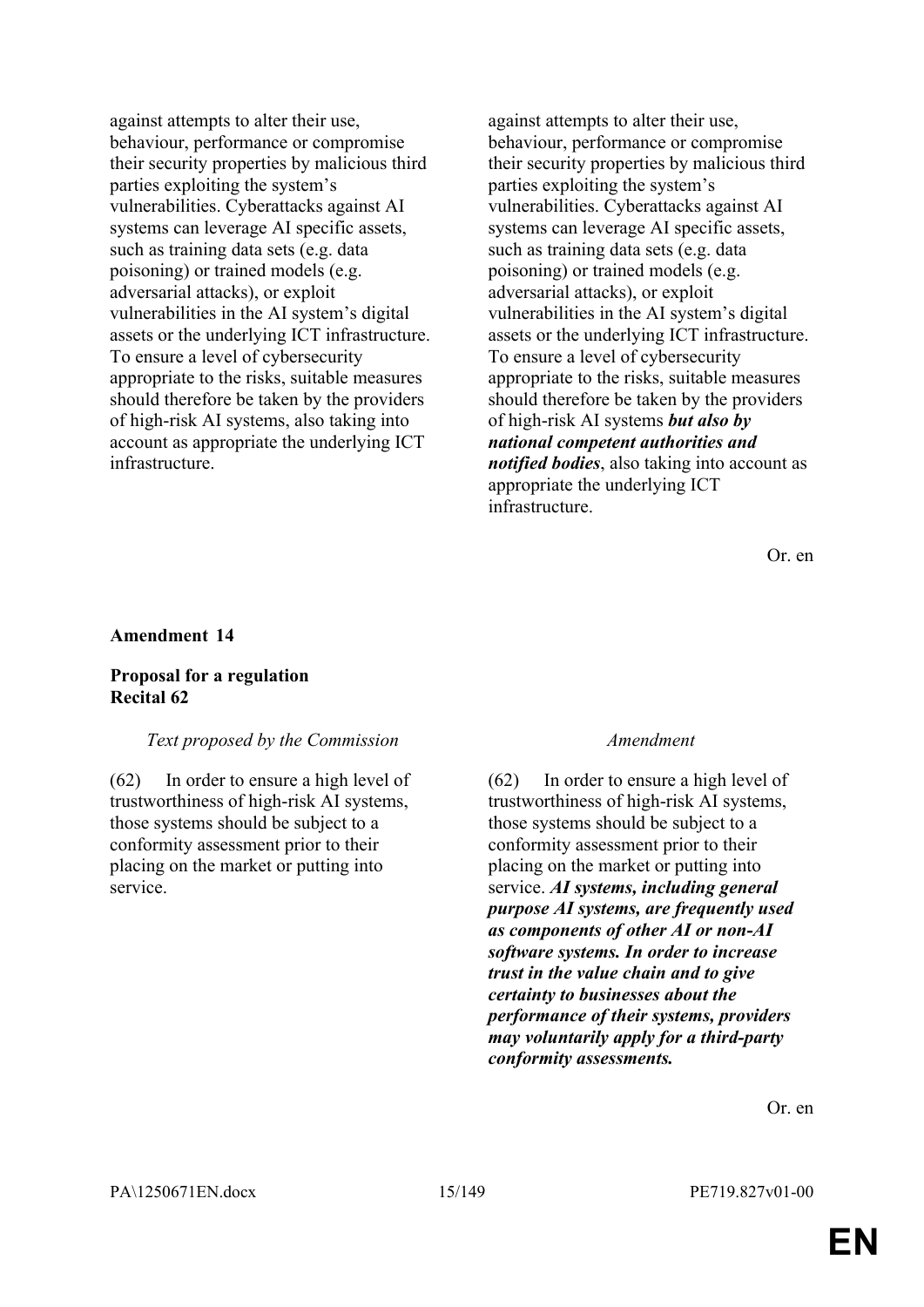# **Proposal for a regulation Recital 65**

# *Text proposed by the Commission Amendment*

(65) In order to carry out third-party conformity assessment for AI systems intended to be used for the remote biometric identification of persons, notified bodies should be designated under this Regulation by the national competent authorities, provided they are compliant with a set of requirements, notably on independence, competence *and* absence of conflicts of interests.

(65) In order to carry out third-party conformity assessment for AI systems intended to be used for the remote biometric identification of persons, notified bodies should be designated under this Regulation by the national competent authorities, provided they are compliant with a set of requirements, notably on independence, competence*,* absence of conflicts of interests*, and minimum cybersecurity requirements*.

Or. en

### **Amendment 16**

# **Proposal for a regulation Recital 66**

# *Text proposed by the Commission Amendment*

(66) In line with the commonly established notion of substantial modification for products regulated by Union harmonisation legislation, it is appropriate that an AI system undergoes a new conformity assessment whenever a change occurs which may affect the compliance of the system with this Regulation or when the intended purpose of the system changes. In addition, as regards AI systems which continue to 'learn' after being placed on the market or put into service (i.e. they automatically adapt how functions are carried out), it is necessary to provide rules establishing that changes to the algorithm and its performance that have been *predetermined by the provider and assessed* at the moment of the conformity

(66) In line with the commonly established notion of substantial modification for products regulated by Union harmonisation legislation, it is appropriate that an AI system undergoes a new conformity assessment whenever a change occurs which may affect the compliance of the system with this Regulation or when the intended purpose of the system changes. *If such a case materialises, the provider should follow a clear procedure with fixed deadlines, transparency requirements and reporting duties.* In addition, as regards AI systems which continue to 'learn' after being placed on the market or put into service (i.e. they automatically adapt how functions are carried out), it is necessary to provide rules establishing that changes to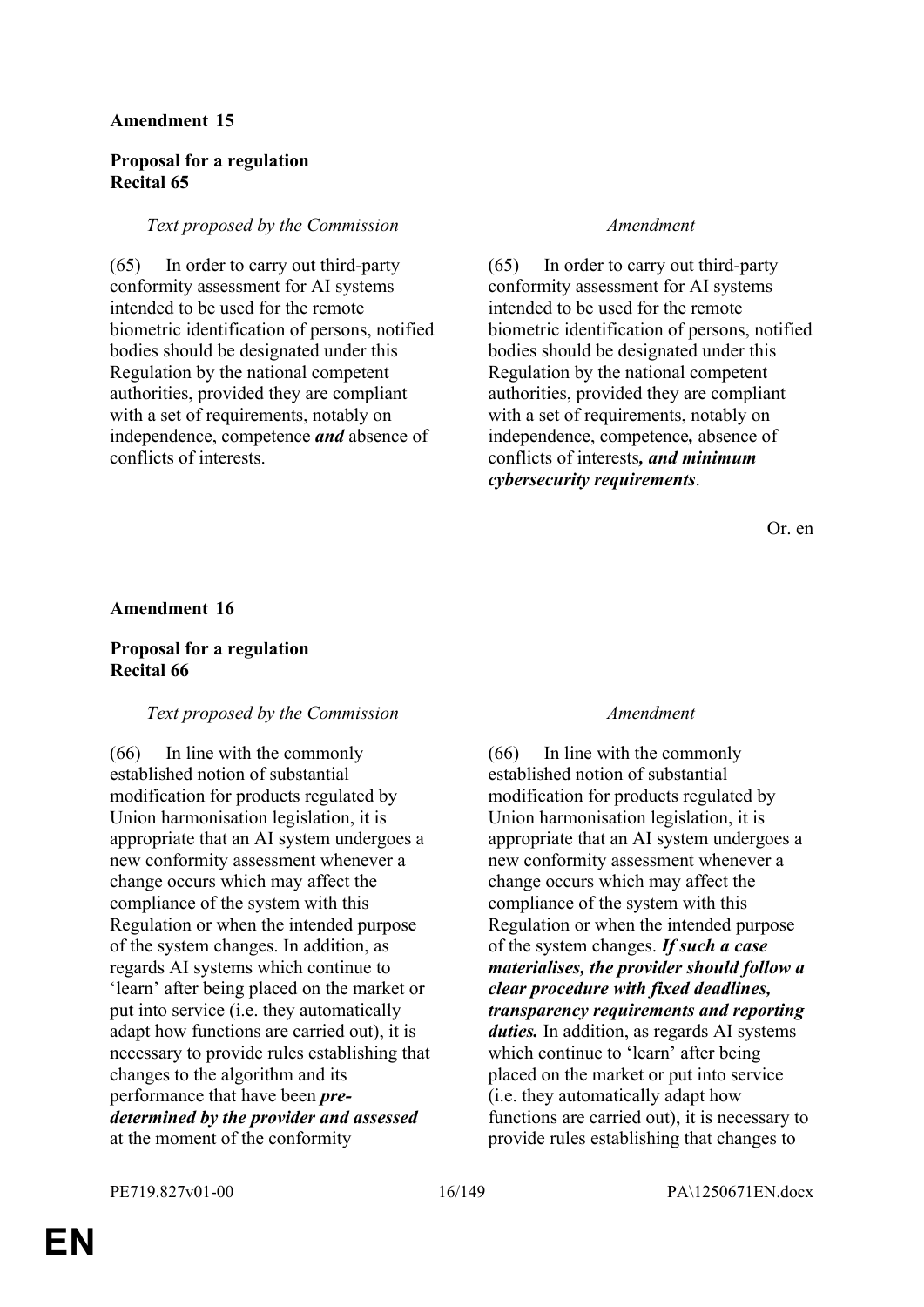assessment should not constitute a substantial modification.

the algorithm and its performance that have been *planned or considered* at the moment of the conformity assessment should not constitute a substantial modification. *In addition, it should not be considered as substantial modification if the user trains an AI system. In this situation, the user should clearly delimit the effects that the learning can have for the AI system.* 

Or. en

#### **Amendment 17**

#### **Proposal for a regulation Recital 84**

#### *Text proposed by the Commission Amendment*

(84) Member States should take all necessary measures to ensure that the provisions of this Regulation are implemented, including by laying down effective, proportionate and dissuasive penalties for their infringement. For certain specific infringements, Member States should take into account the margins and criteria set out in this Regulation. The European Data Protection Supervisor should have the power to impose fines on Union institutions, agencies and bodies falling within the scope of this Regulation.

(84) Member States should take all necessary measures to ensure that the provisions of this Regulation are implemented, including by laying down effective, proportionate and dissuasive penalties for their infringement. For certain specific infringements, Member States should take into account the margins and criteria set out in this Regulation. The European Data Protection Supervisor should have the power to impose fines on Union institutions, agencies and bodies falling within the scope of this Regulation. *As these fines are proportional to turnover, there is a risk that the provider of an AI system requests a user of that AI system, with smaller turnover, to take on the role of provider in exchange for the initial provider to reimburse the penalties the AI system could face, reducing the penalty the initial provider would otherwise face. To prevent such abuse, the penalties and litigation costs under this Regulation should not be subject to contractual clauses or other arrangements.* 

Or. en

**EN**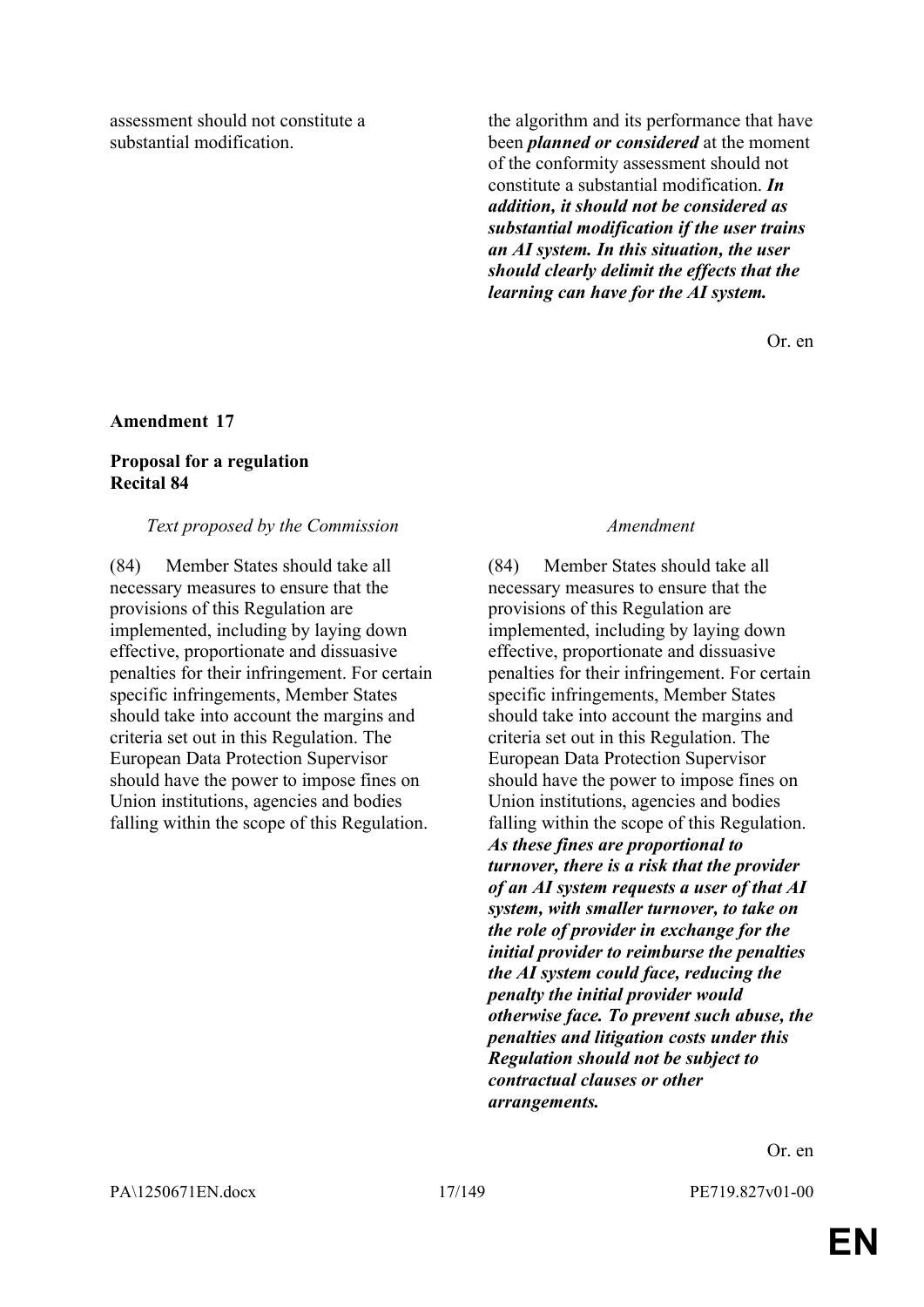# **Proposal for a regulation Article 1 – paragraph 1 – point a**

*Text proposed by the Commission Amendment*

(a) harmonised rules for the placing on the market, the putting into service and the use of artificial intelligence systems ('AI systems') in the Union;

(a) harmonised rules for the placing on the market, the putting into service and the use of *trustworthy* artificial intelligence systems ('AI systems') in the Union;

Or. en

# **Amendment 19**

# **Proposal for a regulation Article 1 – paragraph 1 – point e**

*Text proposed by the Commission Amendment*

## (e) rules on market monitoring *and* surveillance*.*

(e) rules on market monitoring*, market* surveillance *and governance;*

Or. en

### **Amendment 20**

# **Proposal for a regulation Article 1 – paragraph 1 – point e a (new)**

*Text proposed by the Commission Amendment*

*(ea) measures in support of innovation with a particular focus on SMEs and start-ups.*

Or. en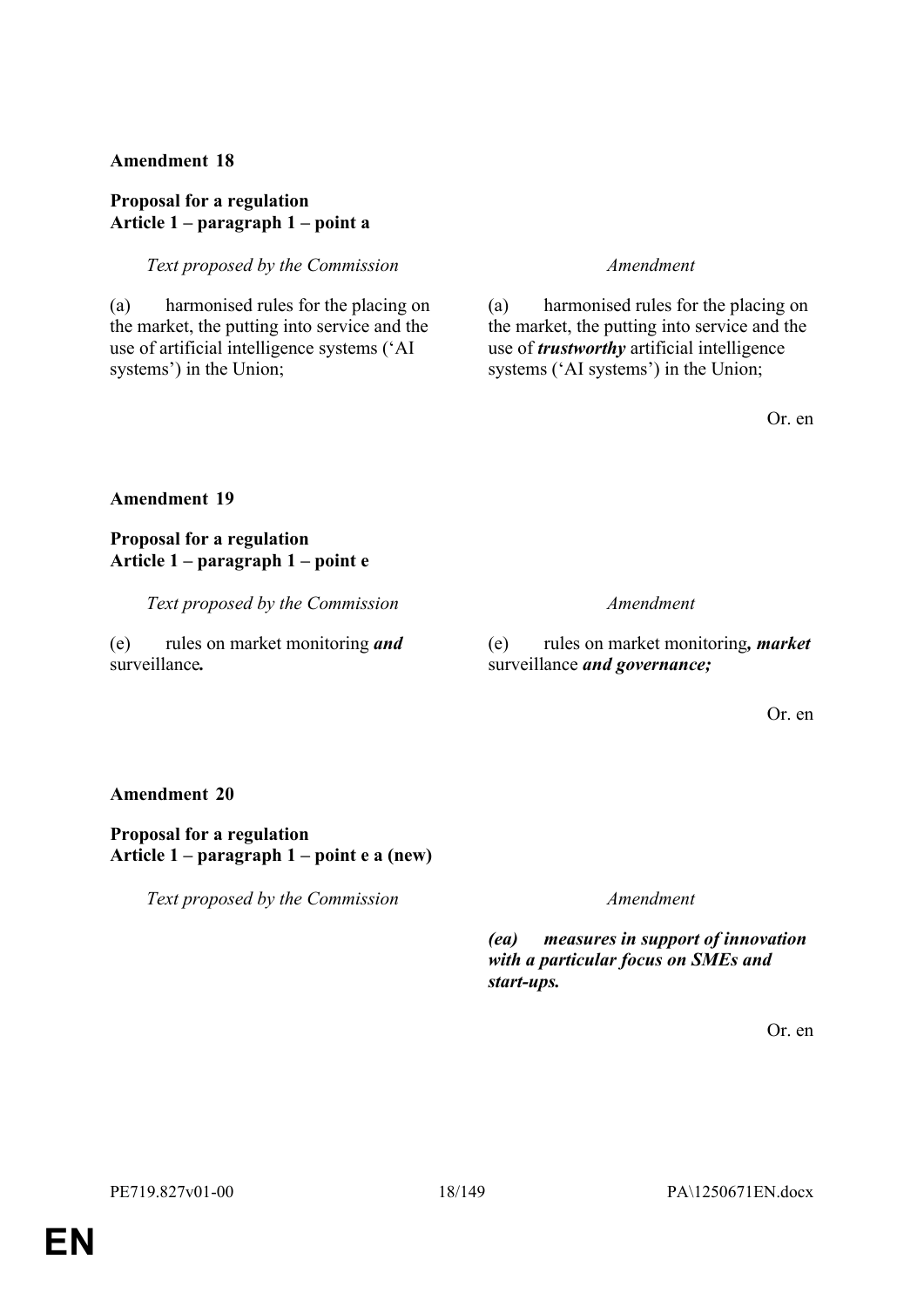# **Proposal for a regulation Article 2 – paragraph 1 – point b**

*Text proposed by the Commission Amendment*

(b) users of AI systems *located* within the Union;

(b) users of AI systems *who are physically present or established* within the Union;

Or. en

# **Amendment 22**

# **Proposal for a regulation Article 2 – paragraph 1 – point c**

*Text proposed by the Commission Amendment*

(c) providers *and users* of AI systems that are located in a third country, where the output produced by the system is used in the Union;

(c) providers of AI systems that are located in a third country, where the output*, meaning predictions, recommendations or decisions* produced by the system *and influencing the environment it interacts with,* is used in the Union *and puts at risk the health, safety or fundamental rights of natural persons physically present in the Union, insofar as the provider has permitted or is involved in such use*;

Or. en

### **Amendment 23**

**Proposal for a regulation Article 2 – paragraph 1 – point c a (new)**

*Text proposed by the Commission Amendment*

*(ca) importers, distributors, and authorised representatives of providers of AI systems;*

PA\1250671EN.docx 19/149 PE719.827v01-00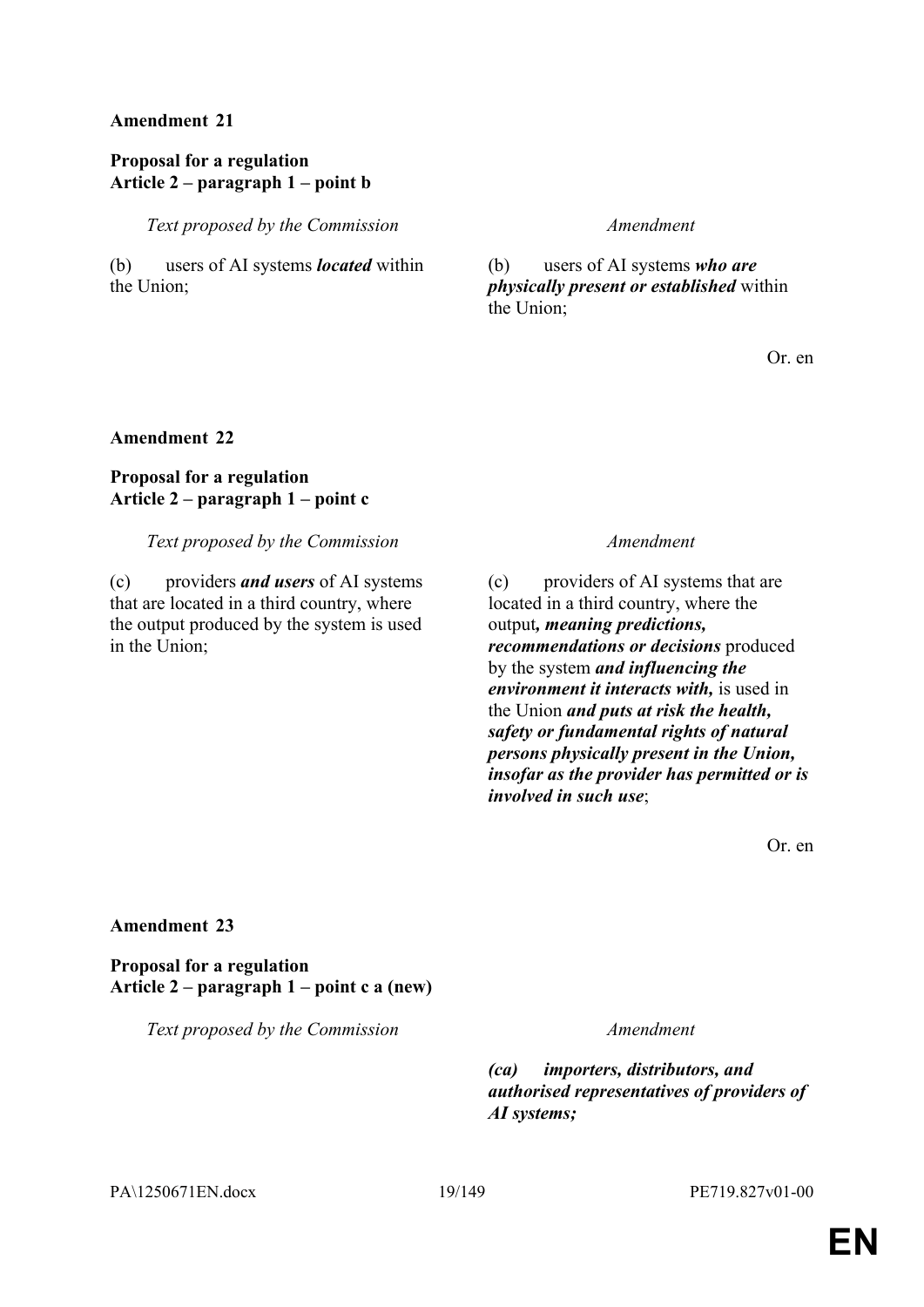### **Proposal for a regulation Article 2 – paragraph 2 – introductory part**

### *Text proposed by the Commission Amendment*

2. For high-risk AI systems that are safety components of products or systems, or which are themselves products *or systems*, falling within the scope of the following acts*,* only Article 84 of this Regulation shall apply*:*

2. For *AI systems classified as* highrisk AI *in accordance with Article 6 related to products covered by Union harmonisation legislation listed in Annex II, section B* systems that are safety components of products or systems, or which are themselves products, falling within the scope of the following acts only Article 84 of this Regulation shall apply*.*

|                                                                |         |           | Or. en |
|----------------------------------------------------------------|---------|-----------|--------|
|                                                                |         |           |        |
| <b>Amendment 25</b>                                            |         |           |        |
| Proposal for a regulation<br>Article 2 – paragraph 2 – point a |         |           |        |
| Text proposed by the Commission                                |         | Amendment |        |
| Regulation (EC) No 300/2008;<br>$\left( a\right)$              | deleted |           |        |
|                                                                |         |           | Or. en |
|                                                                |         |           |        |
| <b>Amendment 26</b>                                            |         |           |        |
| Proposal for a regulation<br>Article 2 – paragraph 2 – point b |         |           |        |
| Text proposed by the Commission                                |         | Amendment |        |
| Regulation (EU) No 167/2013;<br>(b)                            | deleted |           |        |
|                                                                |         |           | Or. en |
|                                                                |         |           |        |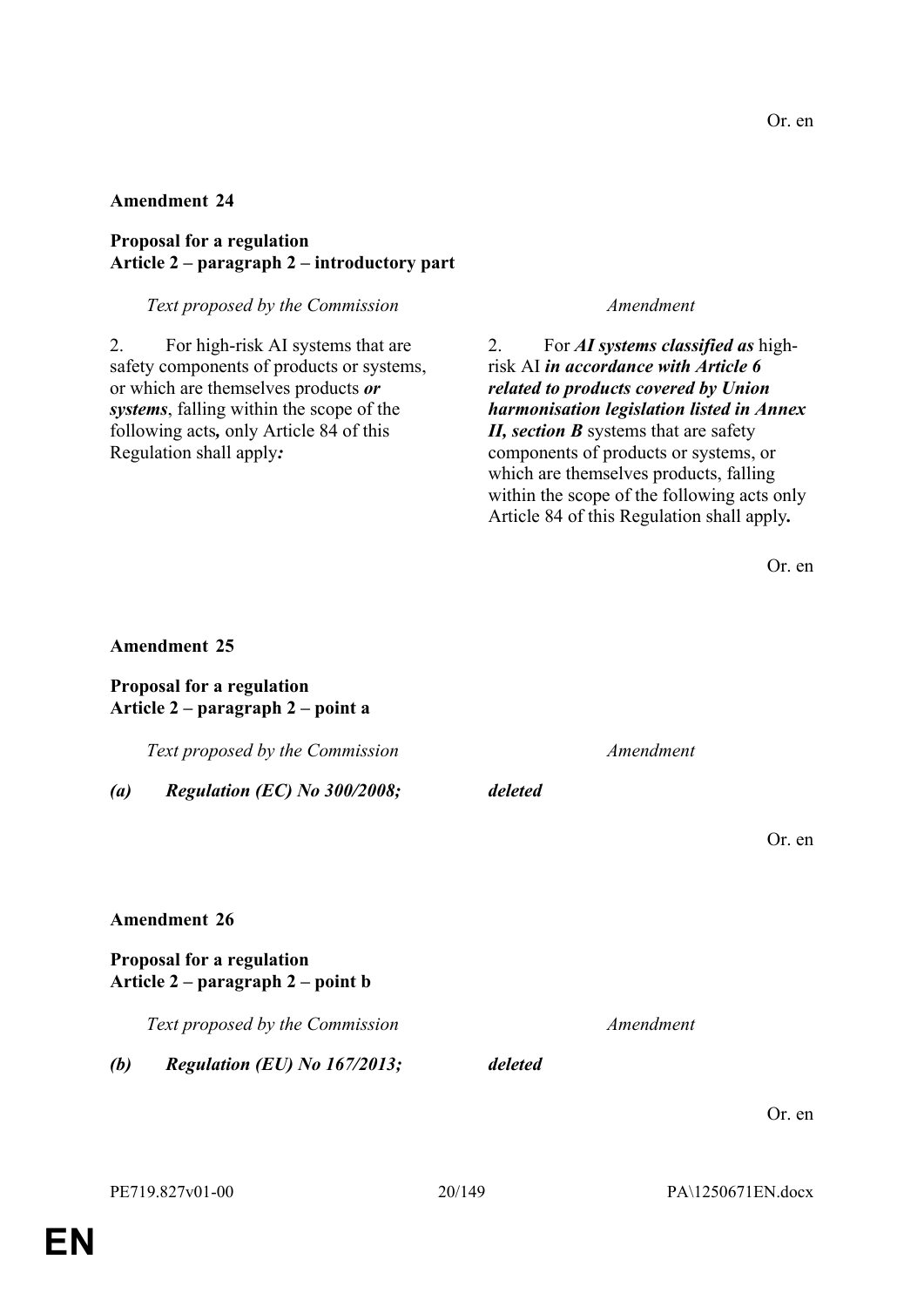# **Proposal for a regulation Article 2 – paragraph 2 – point c**

|           | Text proposed by the Commission                                |         | Amendment |                 |
|-----------|----------------------------------------------------------------|---------|-----------|-----------------|
| (c)       | Regulation (EU) No 168/2013;                                   | deleted |           |                 |
|           |                                                                |         |           | Or. en          |
|           |                                                                |         |           |                 |
|           | <b>Amendment 28</b>                                            |         |           |                 |
|           | Proposal for a regulation<br>Article 2 – paragraph 2 – point d |         |           |                 |
|           | Text proposed by the Commission                                |         | Amendment |                 |
| (d)       | Directive 2014/90/EU;                                          | deleted |           |                 |
|           |                                                                |         |           | Or. en          |
|           |                                                                |         |           |                 |
|           | <b>Amendment 29</b>                                            |         |           |                 |
|           | Proposal for a regulation<br>Article 2 – paragraph 2 – point e |         |           |                 |
|           | Text proposed by the Commission                                |         | Amendment |                 |
| (e)       | Directive (EU) 2016/797;                                       | deleted |           |                 |
|           |                                                                |         |           | Or. en          |
|           |                                                                |         |           |                 |
|           | <b>Amendment 30</b>                                            |         |           |                 |
|           | Proposal for a regulation<br>Article 2 – paragraph 2 – point f |         |           |                 |
|           | Text proposed by the Commission                                |         | Amendment |                 |
| $\varphi$ | Regulation (EU) 2018/858;                                      | deleted |           |                 |
|           | PA\1250671EN.docx                                              | 21/149  |           | PE719.827v01-00 |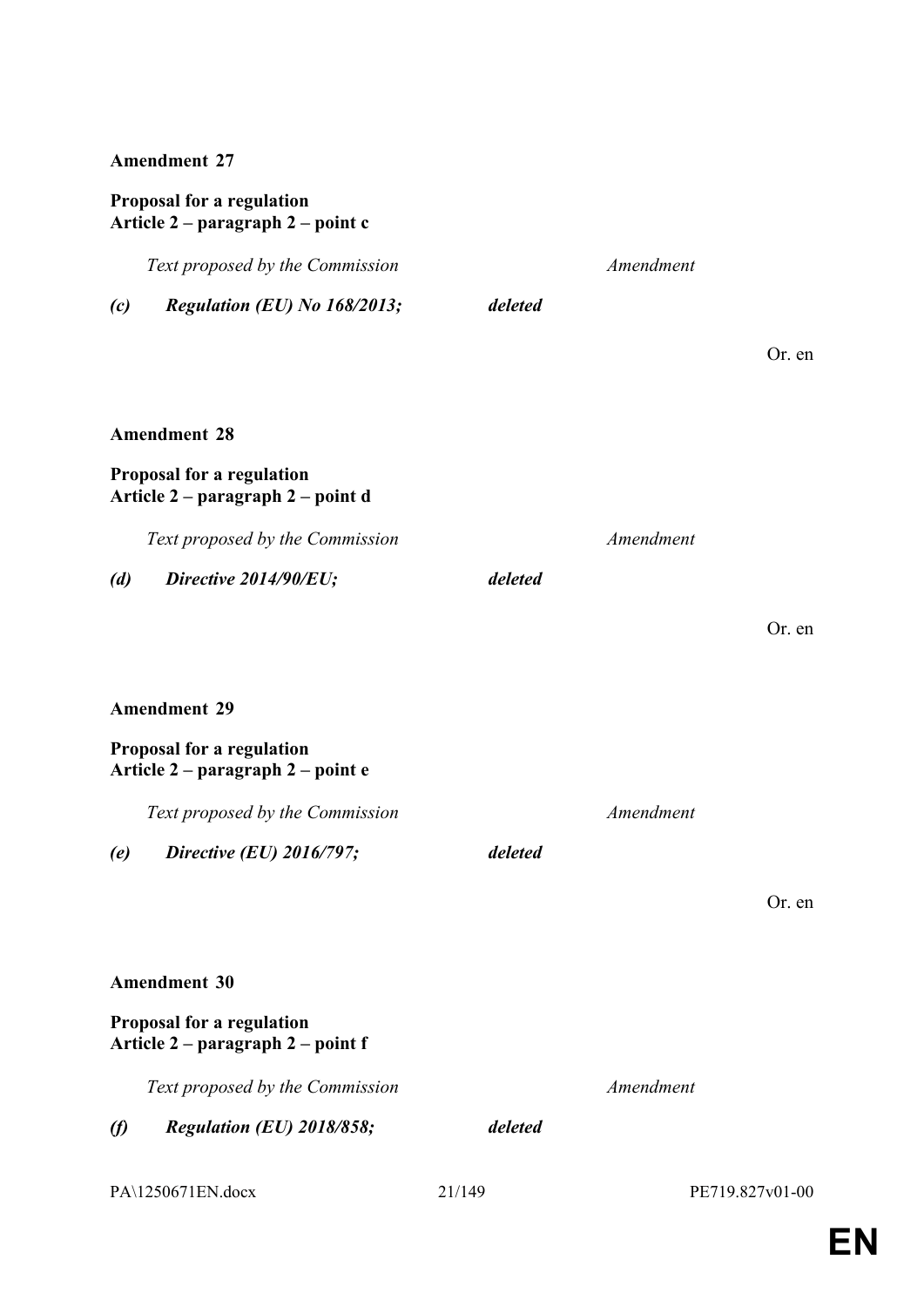## **Proposal for a regulation Article 2 – paragraph 2 – point g**

*Text proposed by the Commission Amendment*

*(g) Regulation (EU) 2018/1139; deleted*

Or. en

Or. en

# **Amendment 32**

### **Proposal for a regulation Article 2 – paragraph 2 – point h**

*Text proposed by the Commission Amendment*

*(h) Regulation (EU) 2019/2144. deleted*

# **Amendment 33**

### **Proposal for a regulation Article 2 – paragraph 3**

*Text proposed by the Commission Amendment*

3. This Regulation shall not apply to AI systems developed or used exclusively for military purposes.

3. This Regulation shall not apply to AI systems developed or used exclusively for military *or national security* purposes.

Or. en

# **Amendment 34**

**Proposal for a regulation Article 2 – paragraph 3 a (new)**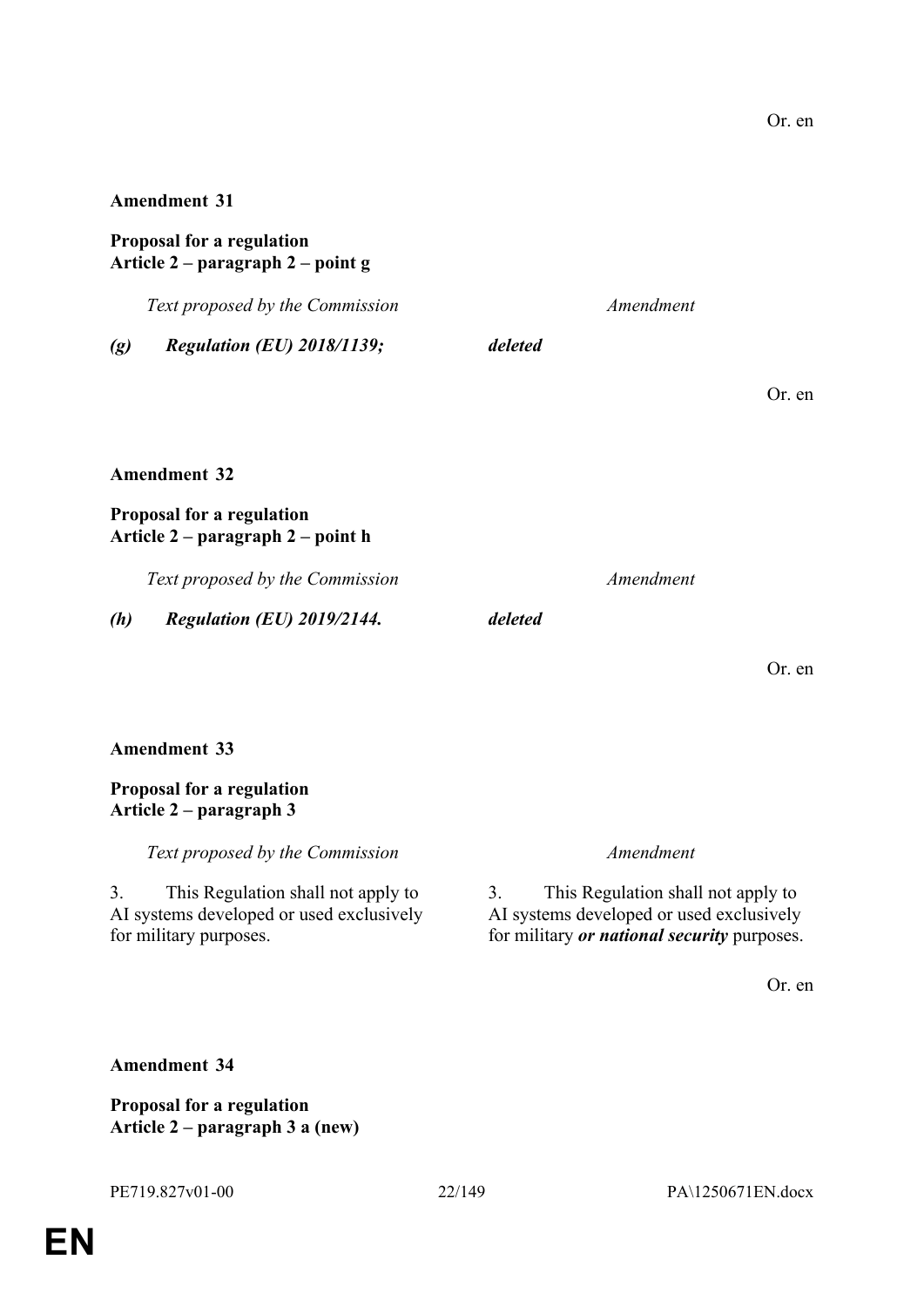*Text proposed by the Commission Amendment*

*3a. This Regulation shall not affect any research, testing and development activity regarding AI systems, in particular but without limitation if it is conducted in an AI regulatory sandbox based on Article 53 of this Regulation, prior to the system being placed on the market or putting it into service. It shall neither apply to AI systems, including their output, specifically developed and put into service for the sole Purpose of scientific research, testing and development.*

Or. en

**Amendment 35**

# **Proposal for a regulation Article 2 – paragraph 3 b (new)**

*Text proposed by the Commission Amendment*

*3b. With the exception of Article 23a(2), this Regulation shall not apply to providers of general purpose AI systems, unless those systems have been adapted to a specific intended purpose that falls within the scope of this Regulation. This provision shall apply irrespective of whether the general purpose AI system is open source software or not.*

Or. en

**Amendment 36**

**Proposal for a regulation Article 2 – paragraph 3 c (new)**

PA\1250671EN.docx 23/149 PE719.827v01-00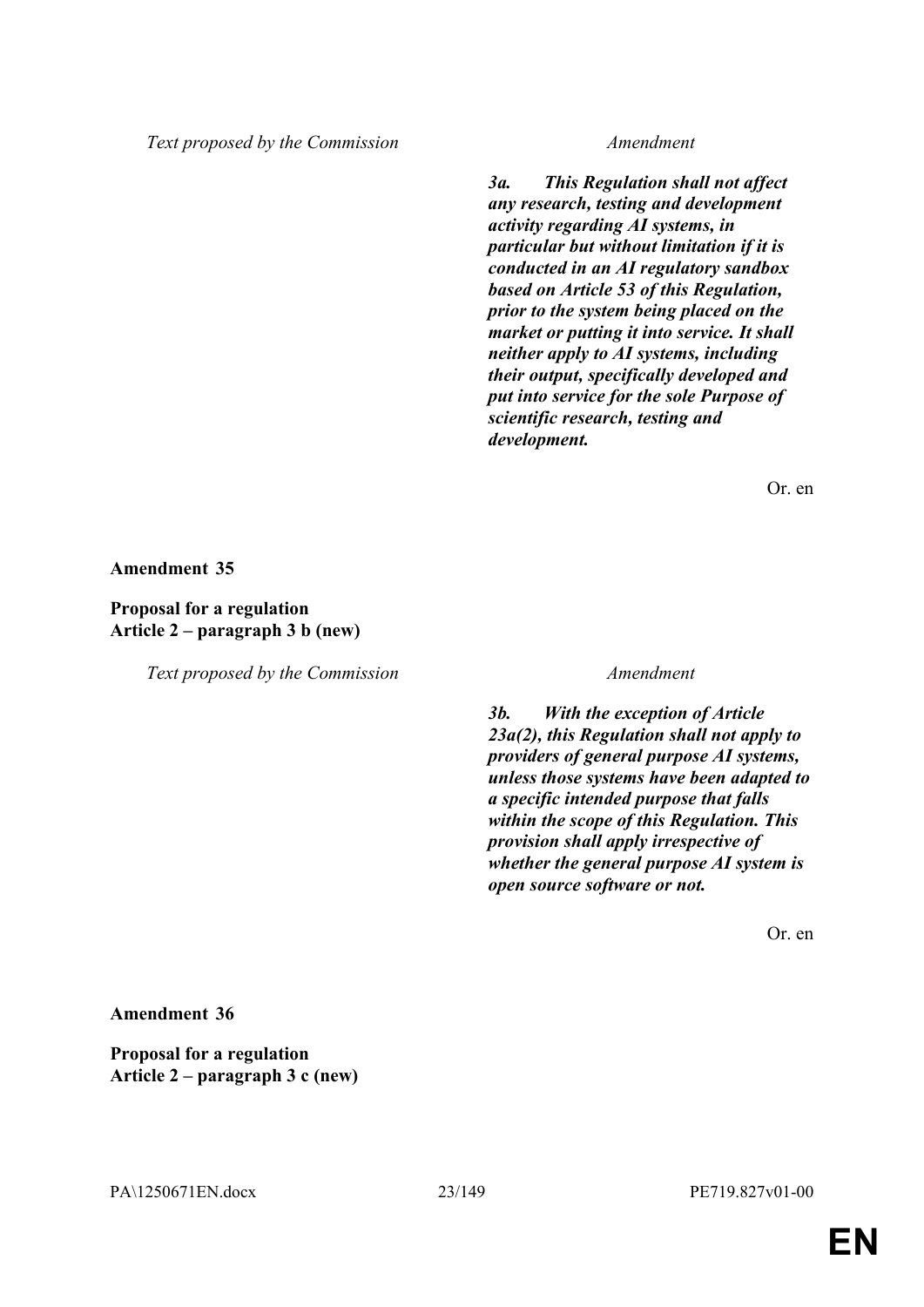*Text proposed by the Commission Amendment*

*3c. Title III of this Regulation shall not apply to AI systems that are used in a sole business-to-business (B2B) environment without any foreseeable impact or effect on end-users or other natural persons.*

Or. en

### **Amendment 37**

# **Proposal for a regulation Article 3 – paragraph 1 – point 1**

### *Text proposed by the Commission Amendment*

(1) 'artificial intelligence system' (AI system) means *software* that is developed with *one or more of* the techniques and approaches listed in Annex I and *can, for a given set of human-defined objectives, generate outputs such as content,* predictions, recommendations*,* or decisions

*influencing the* environments *they interact with*;

(1) 'artificial intelligence system' (AI system) means *a machine based system* that is developed with the techniques and approaches listed in Annex I and *is capable of influencing the environment by producing an output (*predictions, recommendations or decisions*) for a given set of objectives. It uses machine and/or human-based data and inputs to (i) perceive real and/or virtual* environments*; (ii) abstract these perceptions into models through analysis in an automated manner (e.g., with machine learning), or manually*; *and (iii) use model inference to formulate options for outcomes. AI systems are designed to operate with varying levels of autonomy.*

Or. en

### *Justification*

*Although the AI Act is an EU Regulation, it should use the wording developed by the OECD. Using this widely accepted definition will help the EU to better cooperate with non-EU democracies such as the USA, Canada or UK. Together, it will be easier to promote international standards based on our democratic values. The new definition for AI systems moreover creates legal certainty while providing enough flexibility by accommodating future technological developments.*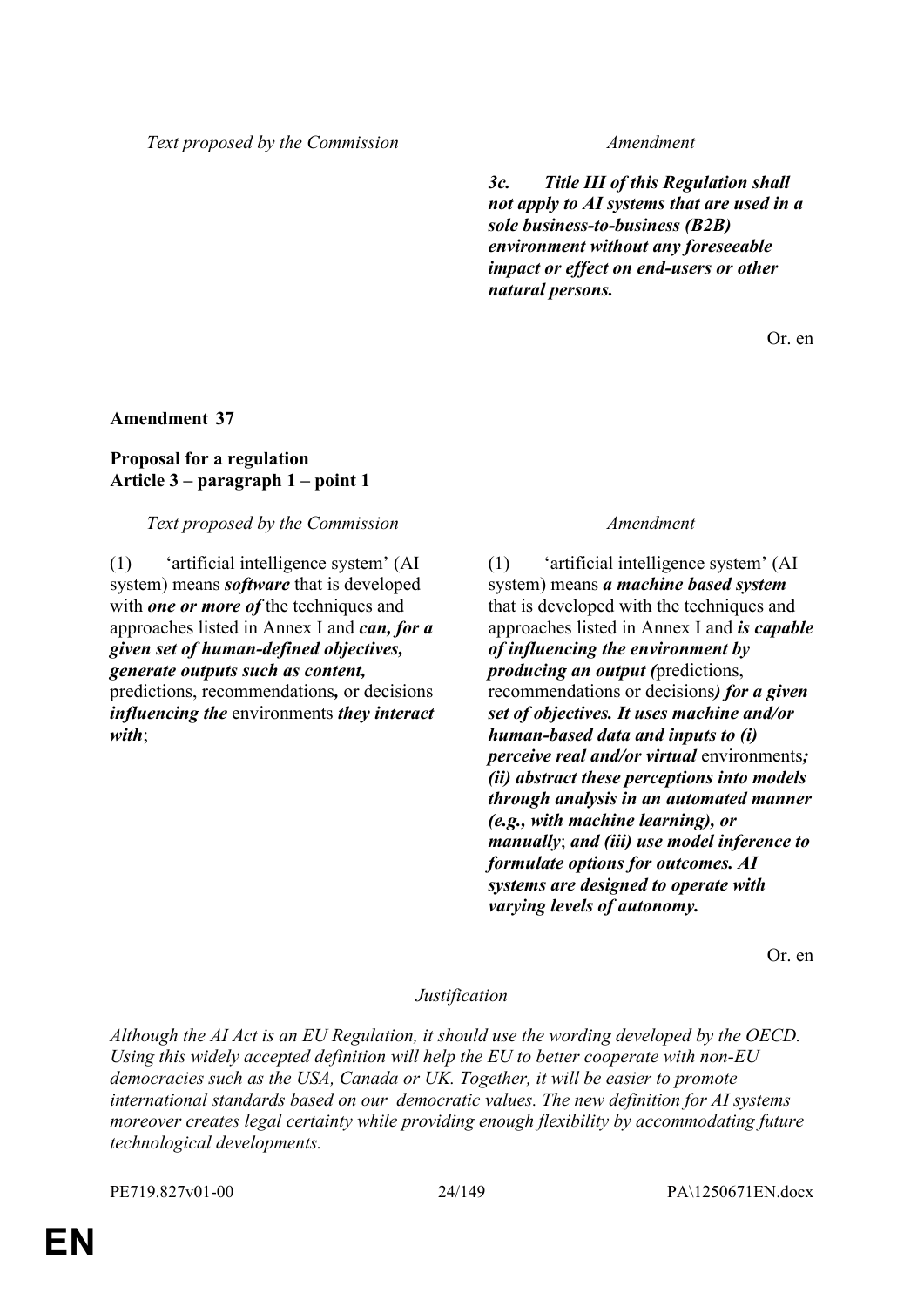### **Proposal for a regulation Article 3 – paragraph 1 – point 1 a (new)**

*Text proposed by the Commission Amendment*

*(1a) 'general purpose AI system' means AI system that is able to perform generally applicable functions such as image or speech recognition, audio or video generation, pattern detection, question answering, and translation, and is able to have multiple intended purposes;*

Or. en

**Amendment 39**

**Proposal for a regulation Article 3 – paragraph 1 – point 1 b (new)**

*Text proposed by the Commission Amendment*

*(1b) 'autonomous' means an AI-system that operates by interpreting certain input and by using a set of pre-determined objectives, without being limited to specific instructions, despite the system's behaviour being constrained by, and targeted at, fulfilling the goal it was given and other relevant design choices made by its provider;*

Or. en

**Amendment 40**

**Proposal for a regulation Article 3 – paragraph 1 – point 1 c (new)**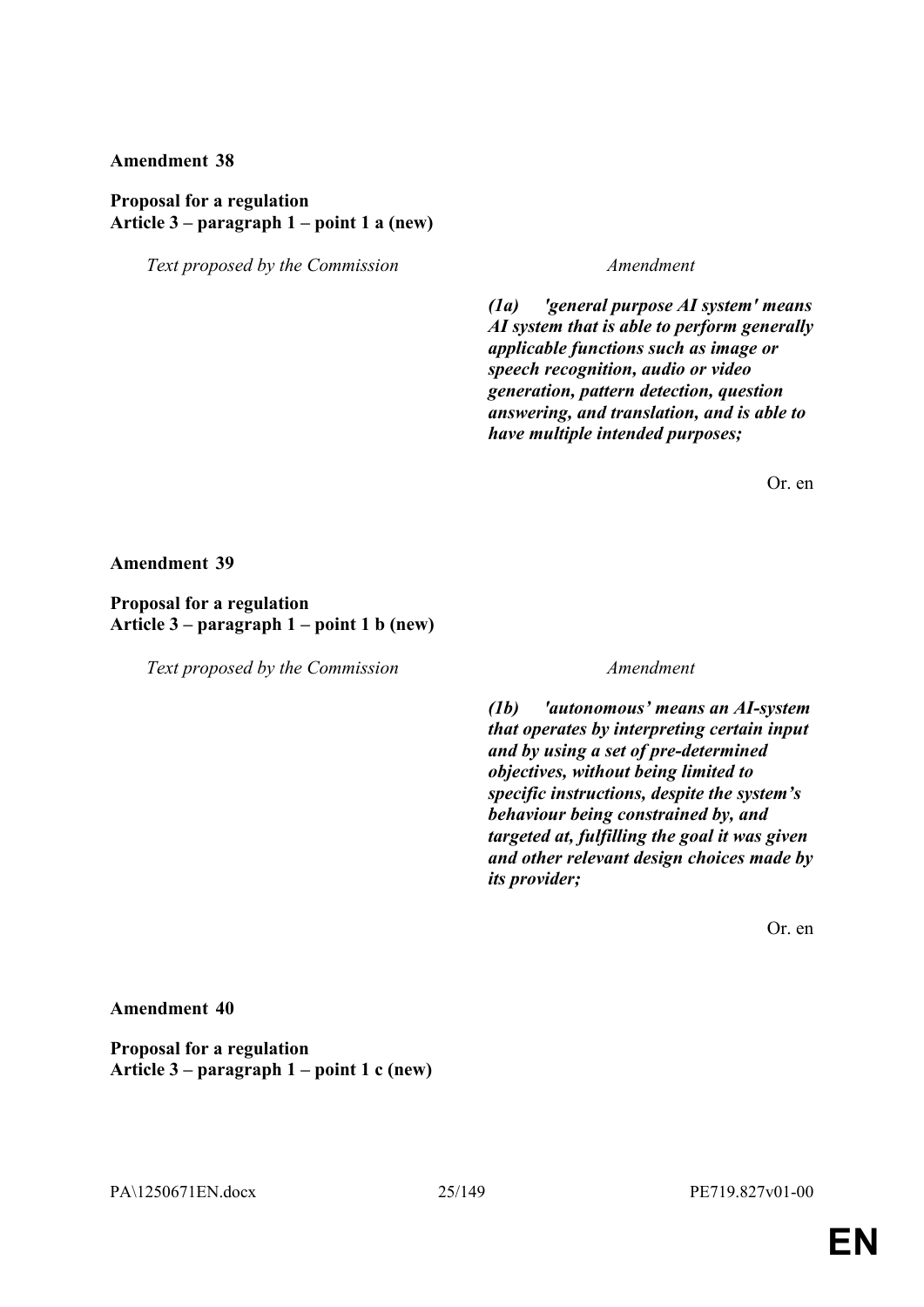*Text proposed by the Commission Amendment*

*(1c) 'risk' means the combination of the probabilityof occurrence of a harm and the severity of that harm;*

Or. en

**Amendment 41**

# **Proposal for a regulation Article 3 – paragraph 1 – point 2**

*Text proposed by the Commission Amendment*

(2) '*provider*' means a natural or legal person, public authority, agency or other body *that develops an AI system or that has* an AI system *developed with a view to placing it* on the market or *putting it* into service under its own name or trademark, whether for payment or free of charge;

(2) '*developer*' means a natural or legal person, public authority, agency or other body*, other than the deployer, that places* an AI system on the market or *putsit* into service under its own name or trademark, whether for payment or free of charge *or that adapts general purpose AI systems to a specific intended purpose*;

Or. en

### *Justification*

*The modification of 'provider' to developer should be made consequentially throughout the text. 'Developer' is the term that is used in the AI community.*

**Amendment 42**

**Proposal for a regulation Article 3 – paragraph 1 – point 3**

*Text proposed by the Commission Amendment*

*(3) 'small-scale provider' means a provider that is a micro or small enterprise within the meaning of Commission Recommendation 2003/361/EC<sup>61</sup> ;*

*deleted*

*\_\_\_\_\_\_\_\_\_\_\_\_\_\_\_\_\_\_*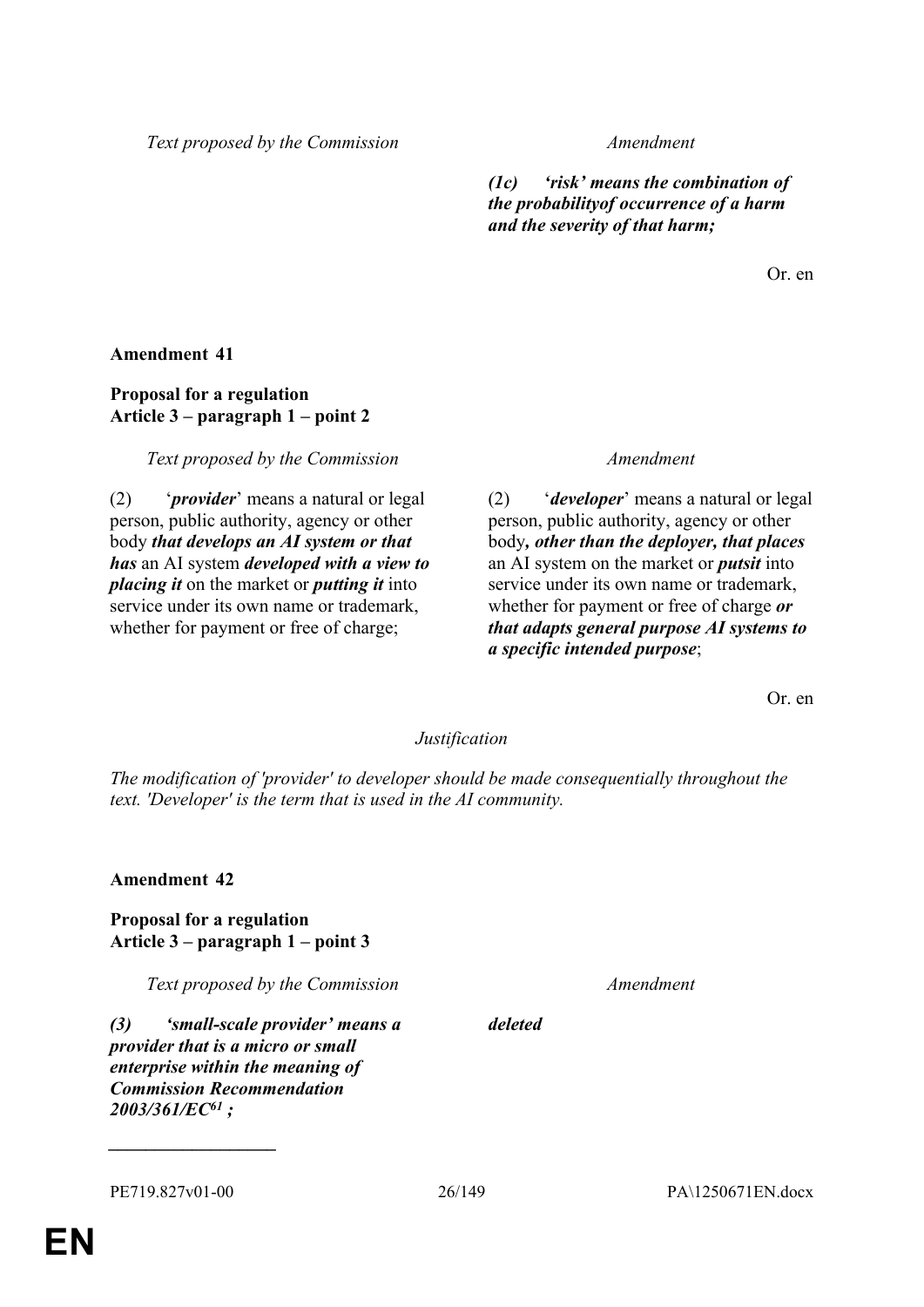*<sup>61</sup> Commission Recommendation of 6 May 2003 concerning the definition of micro, small and medium-sized enterprises (OJ L 124, 20.5.2003, p. 36).*

Or. en

*Justification*

*Deletion due to proposed changes in Art 55.*

**Amendment 43**

# **Proposal for a regulation Article 3 – paragraph 1 – point 4**

*Text proposed by the Commission Amendment*

(4) '*user*' means any natural or legal person, public authority, agency or other body using an AI system under its authority, except where the AI system is used in the course of a personal nonprofessional activity;

(4) '*deployer*' means any natural or legal person, public authority, agency or other body using an AI system under its authority, except where the AI system is used in the course of a personal nonprofessional activity;

Or. en

### *Justification*

*The modification of 'user' to deployer should be made consequentially throughout the text. 'Deployer' is the term that is used in the AI community. 'User' would at the same time lead to legal overlaps and contradictions with other laws such as the GDPR.*

### **Amendment 44**

**Proposal for a regulation Article 3 – paragraph 1 – point 4 a (new)**

*Text proposed by the Commission Amendment*

*(4a) 'end-user' means any natural person who, in the context of employment or contractual agreement with the deployer, uses the AI system under the authority of the deployer;*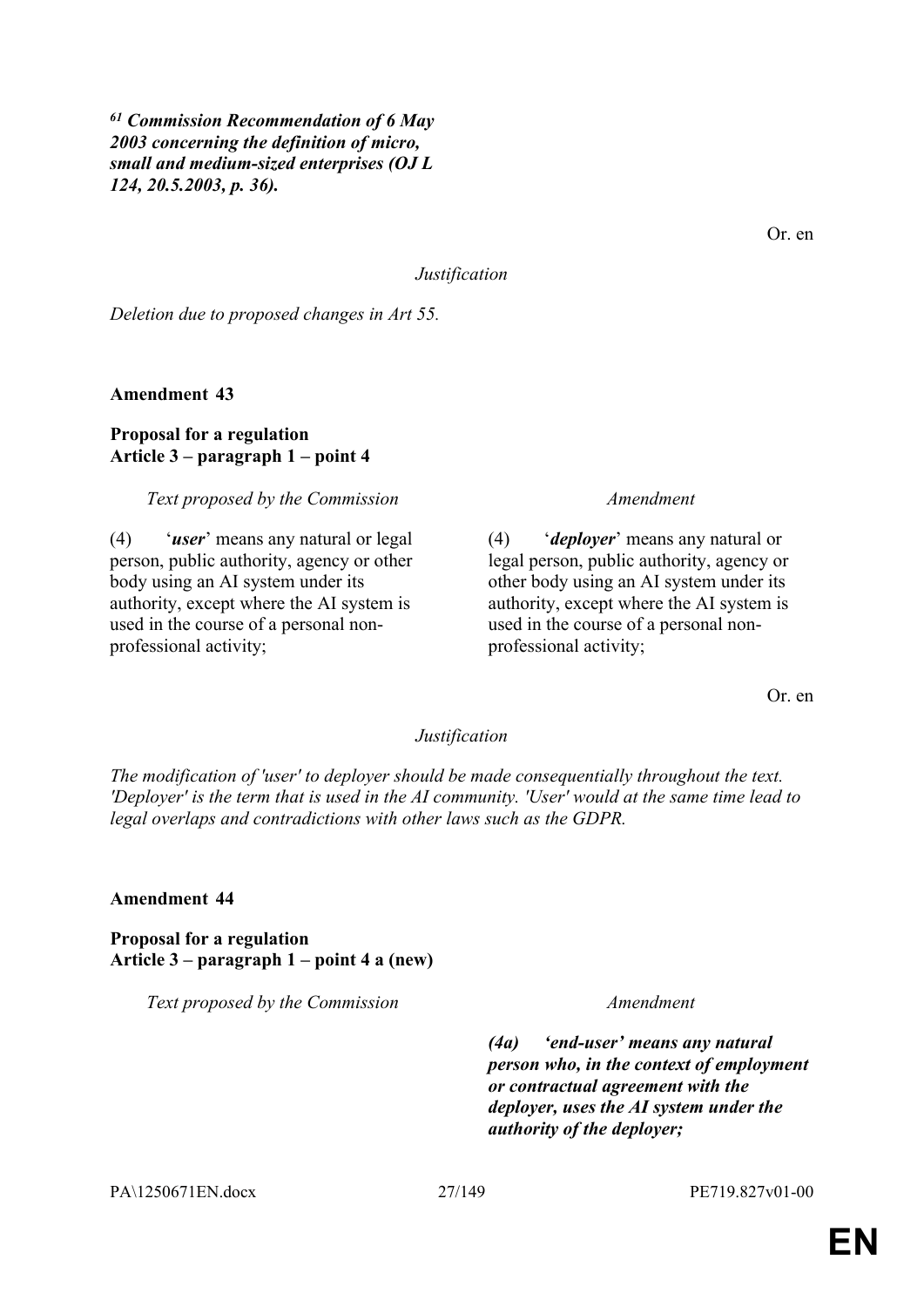**Proposal for a regulation Article 3 – paragraph 1 – point 11**

*Text proposed by the Commission Amendment*

(11) 'putting into service' means the *supply* of an AI system *for first use directly to* the user or for *own use on the Union market for its* intended *purpose*;

(11) 'putting into service' means the *first use* of an AI system *within the Union by* the user or *the end-user* for *the purpose for which it was* intended;

Or. en

### **Amendment 46**

### **Proposal for a regulation Article 3 – paragraph 1 – point 14**

*Text proposed by the Commission Amendment*

(14) 'safety component of a product or system' means a component of a *product or* of a system which fulfils a safety function for that product or system *or the failure or malfunctioning of which* endangers the health and safety of persons *or property*;

(14) 'safety component of a product or system' means*, in line with the relevant Union harmonisation legislation listed in Annex II,* a component of a *productor* of a system which fulfils a safety function for that product or system *so that the malfunction of this component significantly and almost certainly directly or immediately* endangers the health and safety of persons;

Or. en

# **Amendment 47**

# **Proposal for a regulation Article 3 – paragraph 1 – point 15**

*Text proposed by the Commission Amendment*

(15) 'instructions for use' means the (15) 'instructions for use' means the

PE719.827v01-00 28/149 PA\1250671EN.docx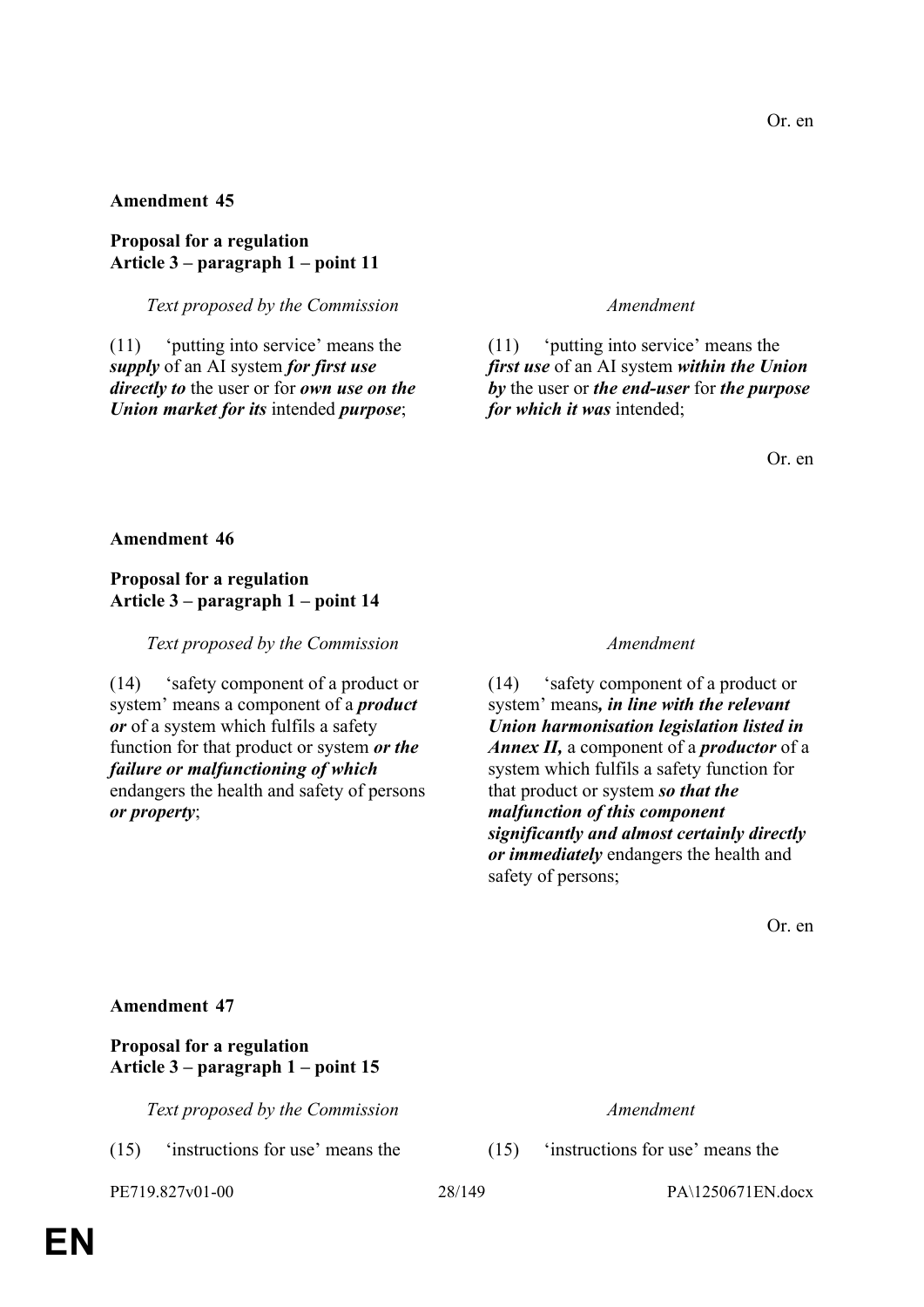information provided by the provider to inform the user of in particular an AI system's intended purpose and proper use*, inclusive of the specific geographical, behavioural or functional setting within which the high-risk AI system is intended to be used*;

information provided by the provider to inform the user of in particular an AI system's intended purpose and proper use;

Or. en

#### **Amendment 48**

## **Proposal for a regulation Article 3 – paragraph 1 – point 23**

#### *Text proposed by the Commission Amendment*

(23) 'substantial modification' means a change to the AI system following its placing on the market or putting into service which affects the compliance of the AI system with the requirements set out in Title III, Chapter 2 of this Regulation or results in a modification to the intended purpose for which the AI system has been assessed;

(23) 'substantial modification' means a change to the AI system following its placing on the market or putting into service*,* which *creates a new or increased risk and significantly* affects the compliance of the AI system with the requirements set out in Title III, Chapter 2 of this Regulation or results in a modification to the intended purpose for which the AI system has been assessed;

Or. en

#### **Amendment 49**

### **Proposal for a regulation Article 3 – paragraph 1 – point 24**

#### *Text proposed by the Commission Amendment*

(24) 'CE marking of conformity' (CE marking) means a marking by which a provider indicates that *an* AI system is in conformity with the requirements set out in Title III, Chapter 2 of this Regulation and other applicable Union legislation harmonising the conditions for the marketing of products ('Union

(24) 'CE marking of conformity' (CE marking) means a marking by which a provider indicates that *a product with an embedded* AI system is in conformity with the requirements set out in Title III, Chapter 2 of this Regulation and other applicable Union legislation harmonising the conditions for the marketing of

PA\1250671EN.docx 29/149 PE719.827v01-00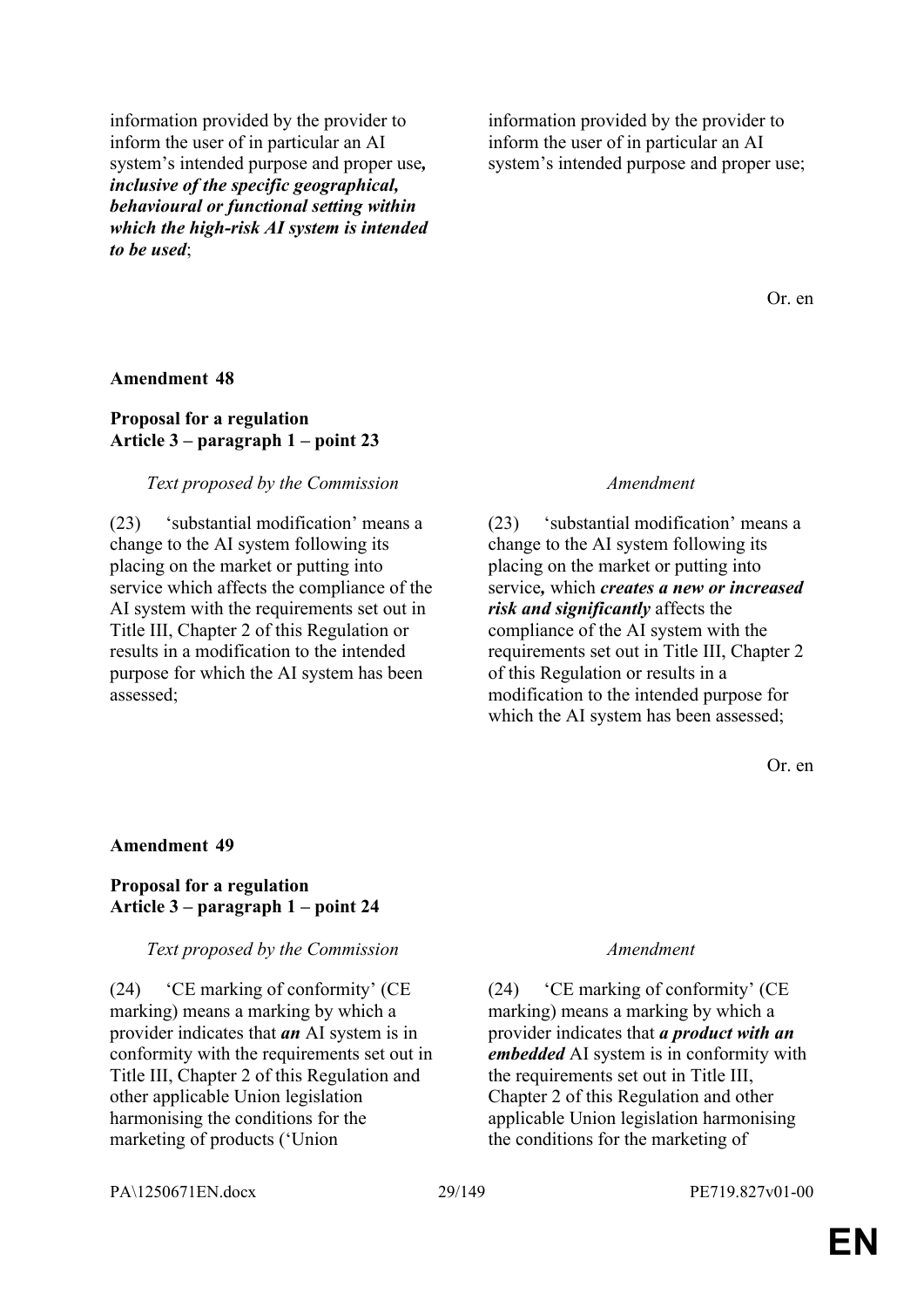harmonisation legislation') providing for its affixing;

products ('Union harmonisation legislation') providing for its affixing;

Or. en

# **Amendment 50**

### **Proposal for a regulation Article 3 – paragraph 1 – point 33**

*Text proposed by the Commission Amendment*

(33) 'biometric data' means personal data resulting from specific technical processing relating to the physical, physiological or behavioural characteristics of a natural person, which *allow or* confirm the unique identification of that natural person, such as *facial images or* dactyloscopic data;

(33) 'biometric data' means personal data resulting from specific technical processing relating to the physical, *or* physiological or behavioural characteristics of a natural person, which confirm the unique identification of that natural person, such as dactyloscopic data;

Or. en

# **Amendment 51**

**Proposal for a regulation Article 3 – paragraph 1 – point 34**

#### *Text proposed by the Commission Amendment*

(34) 'emotion recognition system' means an AI system for the purpose of identifying or inferring emotions *or intentions* of natural persons on the basis of their biometric *data*;

(34) 'emotion recognition system' means an AI system for the purpose of identifying or inferring emotions of natural persons on the basis of their biometric *or other data obtained, read or interpreted from an individual*;

Or. en

### **Amendment 52**

**Proposal for a regulation Article 3 – paragraph 1 – point 37**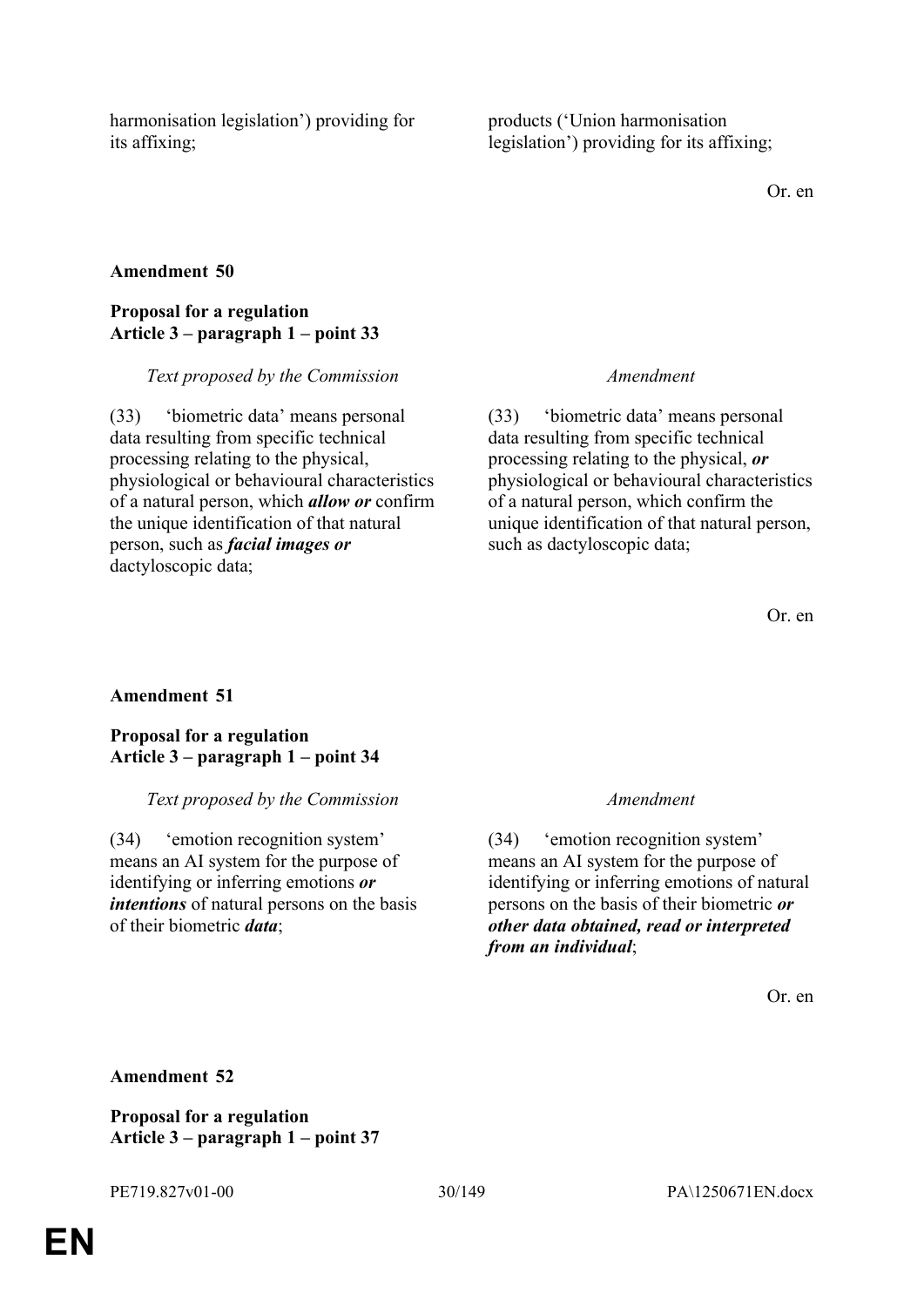# PA\1250671EN.docx 31/149 PE719.827v01-00

# *Text proposed by the Commission Amendment*

(37) ''real-time' remote biometric identification system' means a remote biometric identification system whereby the capturing of biometric data, the comparison and the identification all occur without a significant delay.

Or. en

# **Amendment 53**

*circumvention.*

# **Proposal for a regulation Article 3 – paragraph 1 – point 44 – introductory part**

*Text proposed by the Commission Amendment*

(37) ''real-time' remote biometric identification system' means a remote biometric identification system whereby the capturing of biometric data, the

comparison and the identification all occur without a significant delay. *This comprises not only instant identification, but also limited short delays in order to avoid* 

(44) 'serious incident' means any incident that directly or indirectly leads*, might have led or might lead* to any of the following:

(44) 'serious incident' means any incident that directly or indirectly leads to any of the following:

Or. en

**Amendment 54**

# **Proposal for a regulation Article 3 – paragraph 1 – point 44 – point a**

*Text proposed by the Commission Amendment*

(a) the death of a person or serious damage to a person's health, *to property or the environment,*

(a) the death of a person or serious damage to a person's health,

Or. en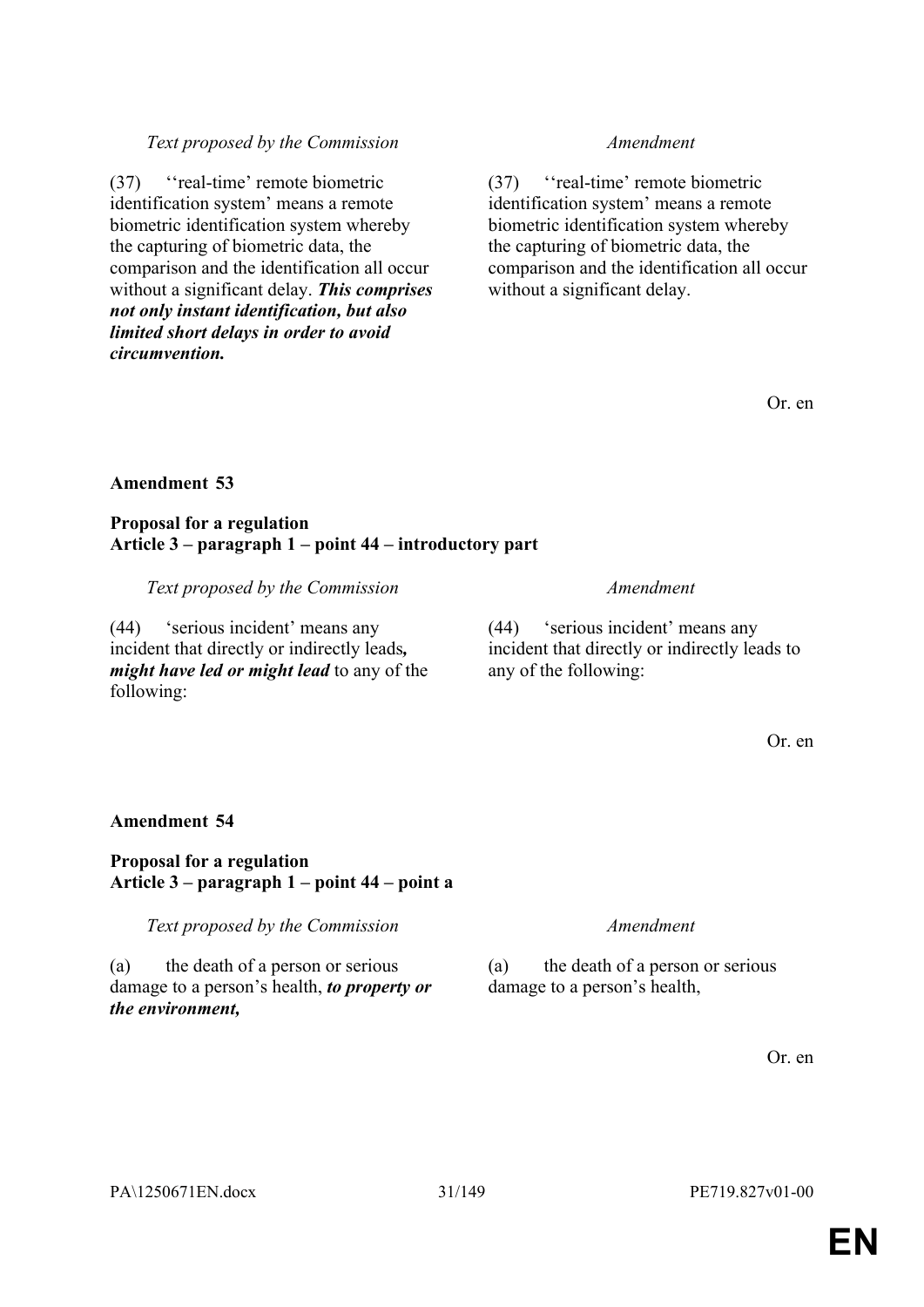# **Proposal for a regulation Article 3 – paragraph 1 – point 44 a (new)**

*Text proposed by the Commission Amendment*

*(44a) 'incident'means a faulty operation of an AI system;*

Or. en

### **Amendment 56**

### **Proposal for a regulation Article 3 – paragraph 1 – point 44 b (new)**

*Text proposed by the Commission Amendment*

*(44b) 'personal data' means data as defined in point (1) of Article 4 of Regulation (EU) 2016/679;*

Or. en

# **Amendment 57**

**Proposal for a regulation Article 3 – paragraph 1 – point 44 c (new)**

*Text proposed by the Commission Amendment*

*(44c) 'non-personal data' means data other than personal data as defined in point (1) of Article 4 of Regulation (EU) 2016/679;*

Or. en

# **Amendment 58**

**Proposal for a regulation Article 3 – paragraph 1 – point 44 d (new)**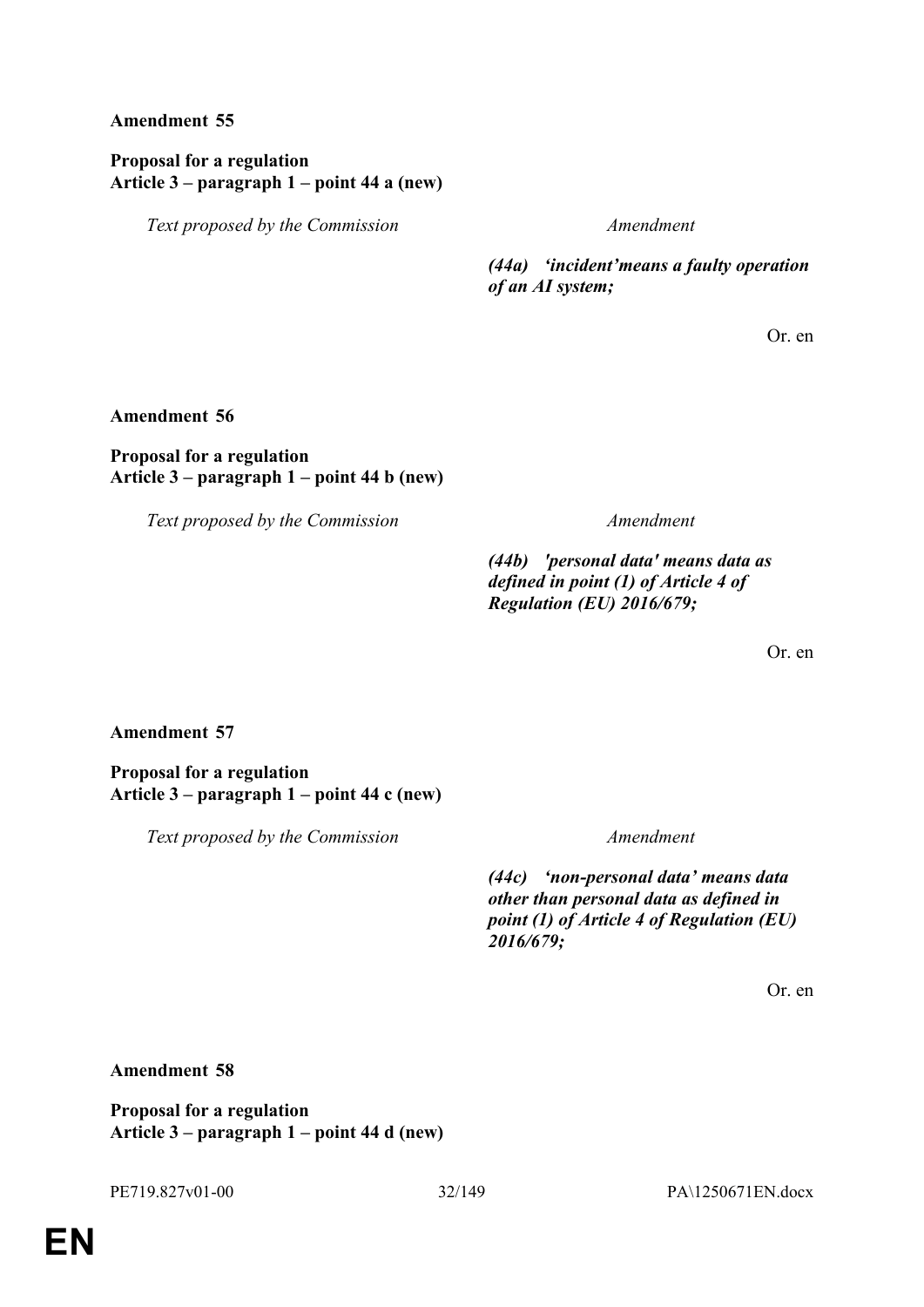*Text proposed by the Commission Amendment*

*(44d) 'deep fake' means manipulated or synthetic audio, image or video content that would falsely appear to be authentic or truthful, and which features depictions of persons appearing to say or do things they did not say or do, without their consent, produced using AI techniques, including machine learning and deep learning;*

Or. en

### **Amendment 59**

**Proposal for a regulation Article 3 – paragraph 1 – point 44 e (new)**

*Text proposed by the Commission Amendment*

*(44e) 'regulatory sandbox' means a framework which, by providing a structured context for experimentation, enable where appropriate in a real-world or digital environment the testing of innovative technologies, products, services or approaches for a limited time and in a limited part of a sector or area under regulatory supervision ensuring that appropriate safeguards are in place.*

Or. en

#### **Amendment 60**

# **Proposal for a regulation Article 4 – paragraph 1**

*Text proposed by the Commission Amendment*

The Commission is empowered to adopt delegated acts in accordance with Article 73 to amend the list of techniques and

The Commission is empowered to adopt delegated acts in accordance with Article 73*, after ensuring adequate consultation* 

PA\1250671EN.docx 33/149 PE719.827v01-00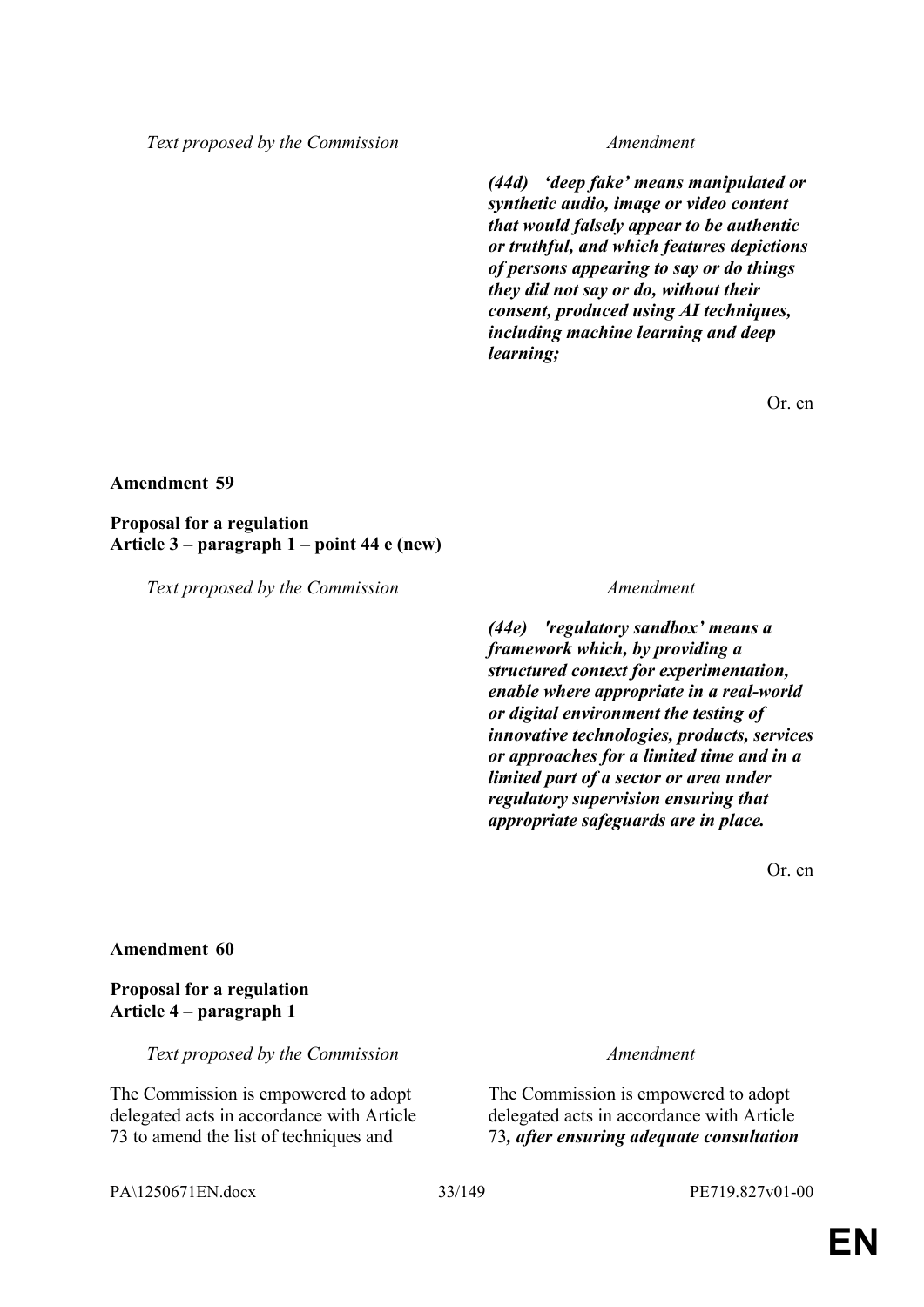approaches listed in Annex I, in order to update that list to market and technological developments on the basis of characteristics *that are similar to the techniques and approaches listed therein*.

*with relevant stakeholders,* to amend the list of techniques and approaches listed in Annex I *within the scope of the definition of an AI system as provided for in Article 3(1)*, in order to update that list to market and technological developments on the basis of *transparent* characteristics.

Or. en

**Amendment 61**

**Proposal for a regulation Article 4 a (new)**

*Text proposed by the Commission Amendment*

*Article 4 a*

*Trustworthy AI*

*1. Providers of an AI system shall, throughout all stages of development of the AI system, acknowledge the EU Charta of Fundamental Rights and ensure that the AI system is lawful, ethical and robust.*

*(a) 'lawful' means that the AIsystem is developed to operate in accordance with European, national and international legally binding rules;*

*(b) 'ethical' means that the AI system is developed taking into account the specific benefits of the AI system while respecting the freedom and autonomy of human beings, human dignity as well as mental and physical integrity, and to be fair and explicable;*

*(c) 'robust' means that the AI system performs in a safe, secure and reliable manner, with embedded safeguards to as much as possible prevent any unintended adverse impacts.*

*2. The concept set out inparagraph 1 shall be taken into account by the European Standardisation Organisations*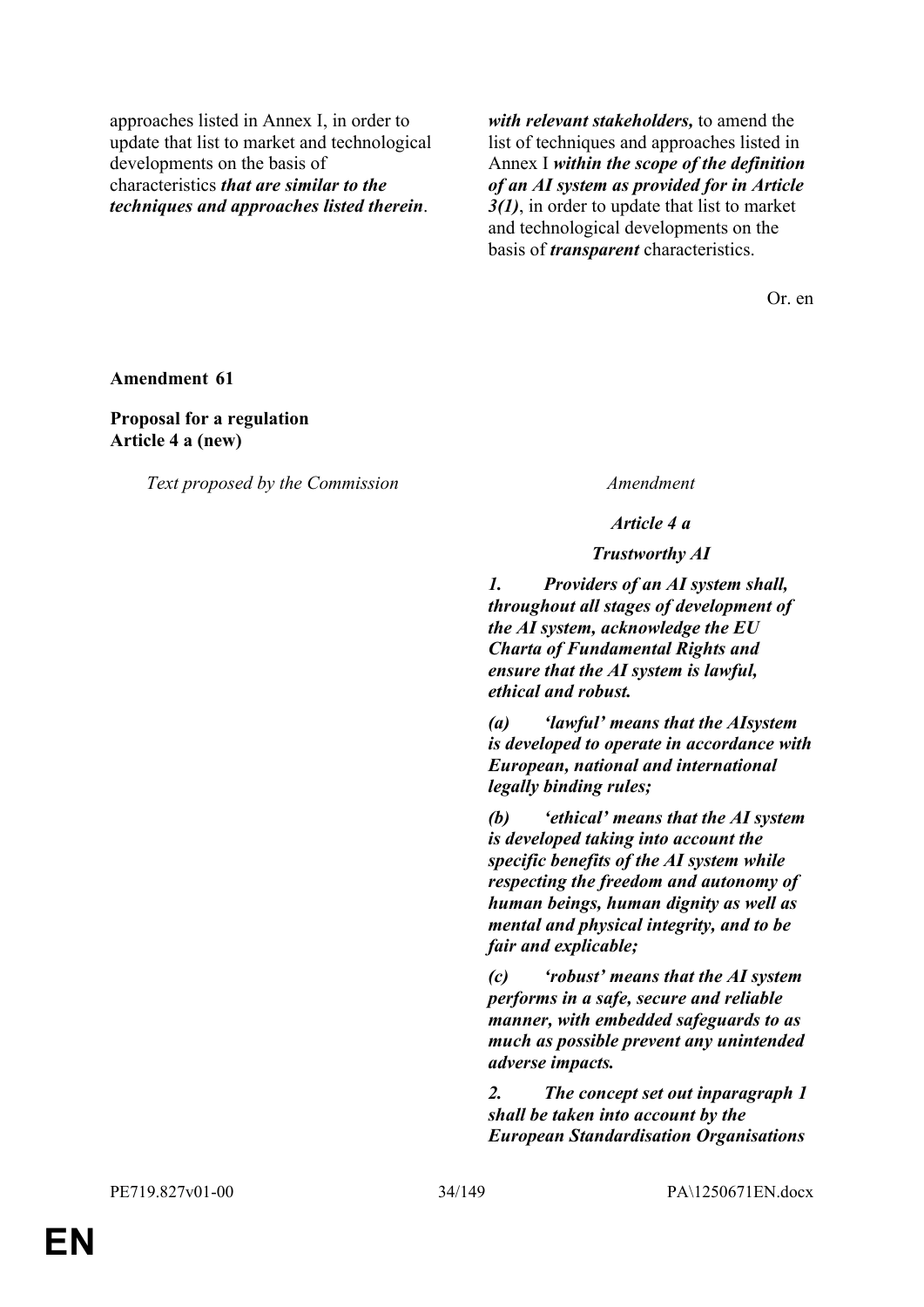*as outcome-based objectives when they develop appropriate harmonised standards for high risk AI systems as referred to in Article 40(2b).*

*For all other AI systems, the voluntary application on the basis of technical specifications and solutions through codes of conducts as referred to in Article 69(1a) is highly encouraged.*

*3. Providers and users of high-risk AI systems shall complete a trustworthy technology assessment, incompliance with paragraph 1 and as part of the requirements under Article 16(a) and 29(4).*

*4. The Commission shall provide an assessment list for developing Trustworthy AI and create an AI toolkit for AI and data protection risk mitigation and management.*

Or. en

#### *Justification*

*The EU Institutions regularly speak about the European approach to AI and underline that our AI is "trustworthy". However, until now a concrete concept behind this term is missing. The AI Act did not fill this conceptual gap either. In particular, it did not take the INL on AI ethics, written by the JURI committee into account, which could have solved the problem. Therefore, our new Article aims to address the gap and outline, what makes European AI unique. It thereby draws heavily on the work of the High Level Expert Group on AI. This article is at the same time a political signal to the European Standardisation Organisations (ESOs), which told us frequently that standardisation experts are waiting for directions. The political level should create a framework key requirements on meta level, which the ESOs could then translate into specified technical standards. Without clear political indications, ESOs will have problems to quickly adopt harmonised Standards.*

#### **Amendment 62**

# **Proposal for a regulation Article 5 – paragraph 1 – point a**

*Text proposed by the Commission Amendment*

(a) the placing on the market, putting into service or use of an AI system *that* 

(a) the placing on the market, putting into service or use of an AI system *with the* 

PA\1250671EN.docx 35/149 PE719.827v01-00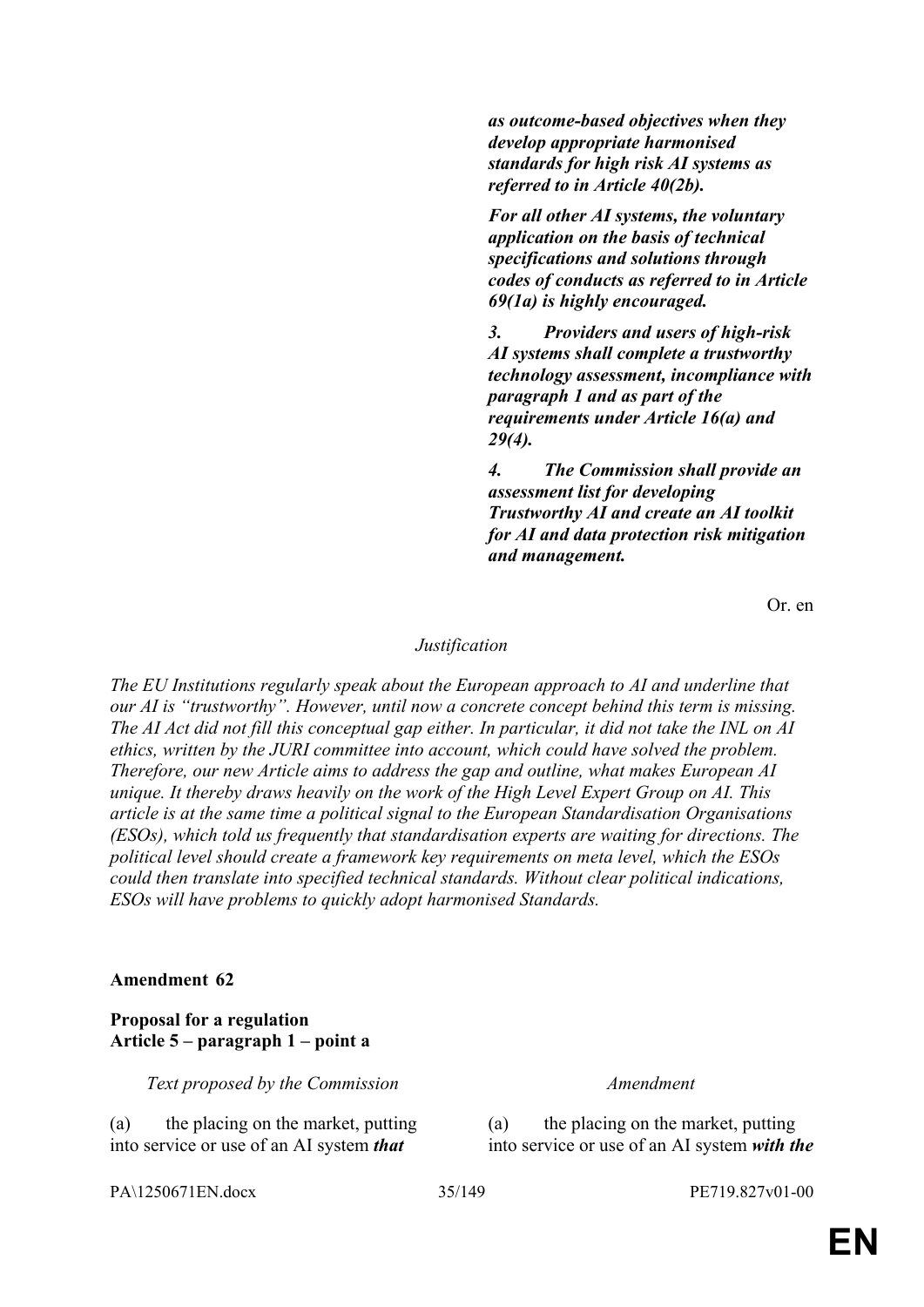*deploys subliminal techniques beyond a person's consciousness in order to* materially *distort* a person's behaviour *in a manner that causes or is likely to cause* that person or another person *physical or psychological* harm;

*objective to significantly and* materially *distorting* a person's behaviour *or directly causing* that person or another person *significant* harm;

Or. en

#### **Amendment 63**

## **Proposal for a regulation Article 5 – paragraph 1 – point b**

#### *Text proposed by the Commission Amendment*

(b) the placing on the market, putting into service or use of an AI system that exploits any of the vulnerabilities of a specific group of persons *due to their age, physical or mental disability, in order to* materially distort the behaviour of a person pertaining to that group *in a manner that causes or is likely* to cause that person or another person *physical or psychological* harm;

(b) the placing on the market, putting into service or use of an AI system that exploits any of the vulnerabilities of a specific group of persons *with the objective to significantly and* materially distort the behaviour of a person pertaining to that group to cause that person or another person *significant* harm;

Or. en

#### **Amendment 64**

### **Proposal for a regulation Article 5 – paragraph 1 – point c – point i**

#### *Text proposed by the Commission Amendment*

(i) detrimental or unfavourable treatment of certain natural persons or *whole* groups thereof in social contexts which are unrelated to the contexts in which the data was originally generated or collected;

(i) detrimental or unfavourable treatment of certain natural persons or groups thereof in social contexts which are unrelated to the contexts in which the data was originally generated or collected;

Or. en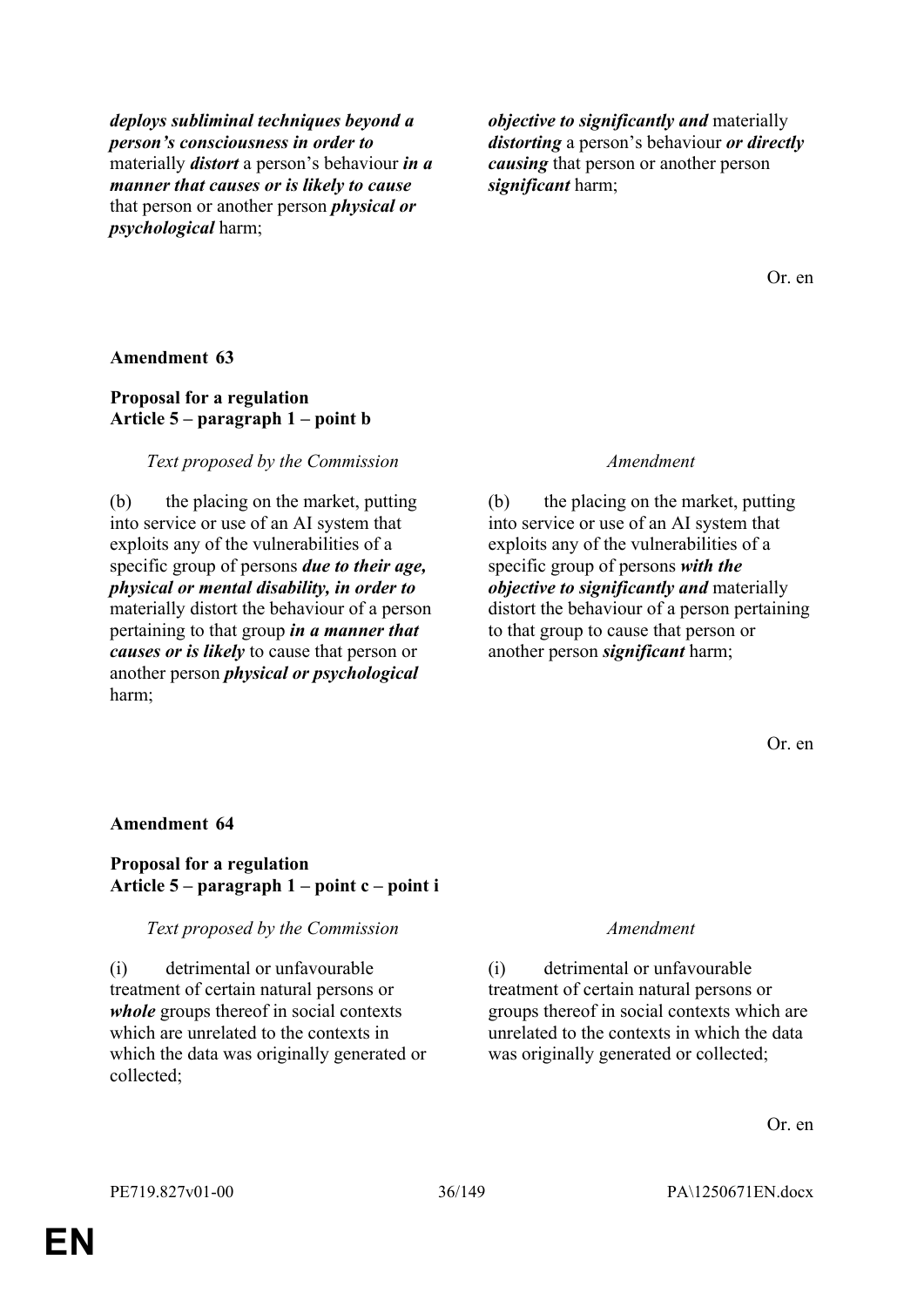### **Proposal for a regulation Article 5 – paragraph 1 – point c – point ii**

### *Text proposed by the Commission Amendment*

(ii) detrimental or unfavourable treatment of certain natural persons or *whole* groups thereof that is unjustified or disproportionate to their social behaviour or its gravity;

(ii) detrimental or unfavourable treatment of certain natural persons or groups thereof that is unjustified or disproportionate to their social behaviour or its gravity;

Or. en

### **Amendment 66**

#### **Proposal for a regulation Article 5 – paragraph 1 – point d – introductory part**

*Text proposed by the Commission Amendment*

(d) the use of 'real-time' remote biometric identification systems in publicly accessible spaces for the purpose of law enforcement, unless *and in as far as such use is strictly necessary* for one of the following objectives:

(d) the use of 'real-time' remote biometric identification systems in publicly accessible spaces *by law enforcement authorities or on their behalf* for the purpose of law enforcement, unless *used* for one of the following objectives:

Or. en

### **Amendment 67**

### **Proposal for a regulation Article 5 – paragraph 3 – introductory part**

#### *Text proposed by the Commission Amendment*

3. As regards paragraphs 1, point (d) and 2, each *individual* use for the purpose of law enforcement of a 'real-time' remote biometric identification system in publicly accessible spaces shall be subject to a prior authorisation granted by a judicial

3. As regards paragraphs 1, point (d) and 2, each use for the purpose of law enforcement of a 'real-time' remote biometric identification system in publicly accessible spaces shall be subject to a prior authorisation granted by a judicial

PA\1250671EN.docx 37/149 PE719.827v01-00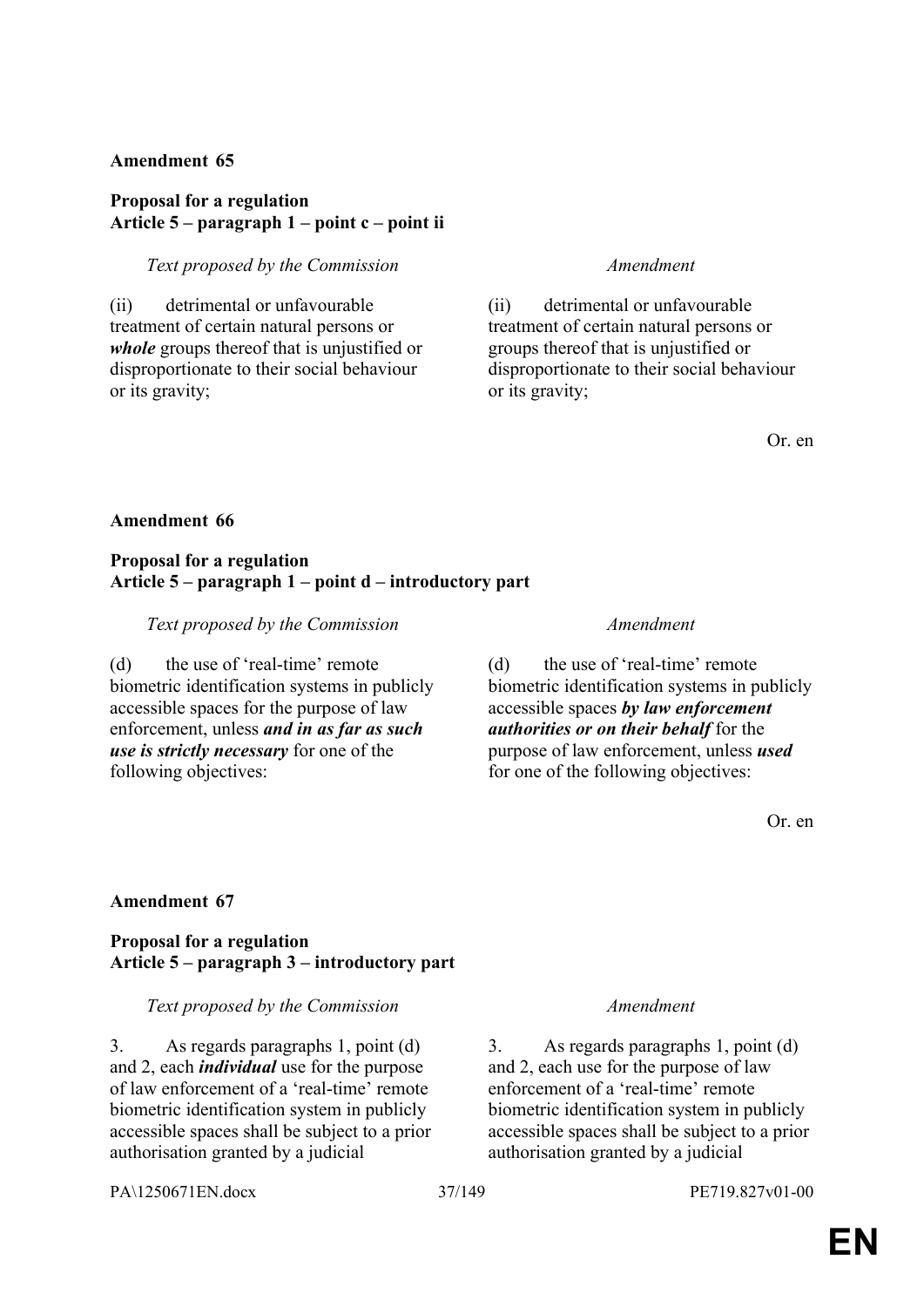authority or by an independent administrative authority of the Member State in which the use is to take place, issued upon a reasoned request and in accordance with the detailed rules of national law referred to in paragraph *4*. However, in a duly justified situation of urgency, the use of the system may be commenced without an authorisation *and the* authorisation *may be* requested *only during or after the use*.

authority or by an independent administrative authority of the Member State in which the use is to take place, issued upon a reasoned request and in accordance with the detailed rules of national law referred to in paragraph. However, in a duly justified situation of urgency, the use of the system may be commenced without an authorisation *if such* authorisation *is* requested *without undue delay, and, if such authorisation is rejected, the system's use is stopped with immediate effect*.

Or. en

### **Amendment 68**

### **Proposal for a regulation Article 5 – paragraph 4**

#### *Text proposed by the Commission Amendment*

4. A Member State may decide to provide for the possibility to fully or partially authorise the use of 'real-time' remote biometric identification systems in publicly accessible spaces for the purpose of law enforcement within the limits and under the conditions listed in paragraphs 1, point (d), 2 and 3. That Member State shall lay down in its national law the necessary detailed rules for the request, issuance and exercise of, as well as supervision relating to, the authorisations referred to in paragraph 3. Those rules shall also specify in respect of which of the objectives listed in paragraph 1, point (d), including which of the criminal offences referred to in point (iii) thereof, the competent authorities may be authorised to use those systems for the purpose of law enforcement.

4. A Member State may decide to provide for the possibility to fully or partially authorise the use of 'real-time' remote biometric identification systems in publicly accessible spaces for the purpose of law enforcement within the limits and under the conditions listed in paragraphs 1, point (d), 2 and 3. That Member State shall lay down in its national law the necessary detailed rules for the request, issuance and exercise of, as well as supervision *and reporting* relating to, the authorisations referred to in paragraph 3. Those rules shall also specify in respect of which of the objectives listed in paragraph 1, point (d), including which of the criminal offences referred to in point (iii) thereof, the competent authorities may be authorised to use those systems for the purpose of law enforcement.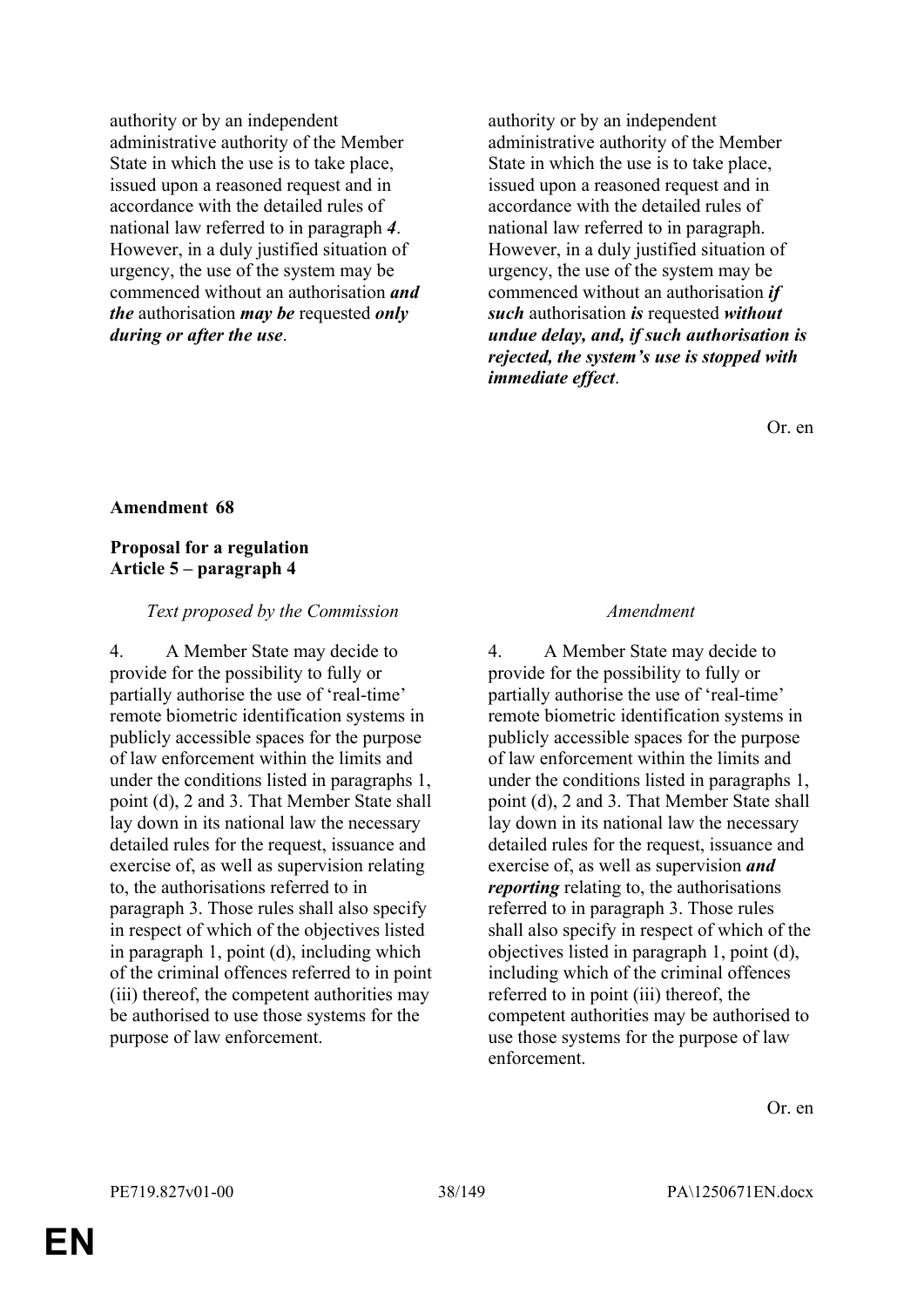# **Proposal for a regulation Article 6 – paragraph 1 – introductory part**

*Text proposed by the Commission Amendment*

1. *Irrespective of whether* an AI system *is placed on the market or put into service independently from the products referred to in points (a) and (b), that AI system* shall be considered *high-risk where both of the following conditions are fulfilled:*

1. An AI system *that is itself a product* shall be considered *as high risk if, under the applicable Union harmonisation legislation listed in Annex II, it is classified as high-risk or an equivalent thereof and has to undergo a third-party conformity assessment for meeting essential safety requirements prior to placing it on the market or putting it into service.*

*An AI system intended to be used as a relevant safety component of a product under the applicable Union harmonisation legislation listed in Annex II, shall be considered as high risk if such Union harmonisation legislation classifies it as high-risk or an equivalent thereof and requires it to undergo a third-party conformity assessment for meeting essential safety requirements with a view to placing it on the market or putting it into service.*

Or. en

### **Amendment 70**

### **Proposal for a regulation Article 6 – paragraph 1 – point a**

*Text proposed by the Commission Amendment*

*deleted*

*(a) the AI system is intended to be used as a safety component of a product, or is itself a product, covered by the Union harmonisation legislation listed in Annex II;*

Or. en

PA\1250671EN.docx 39/149 PE719.827v01-00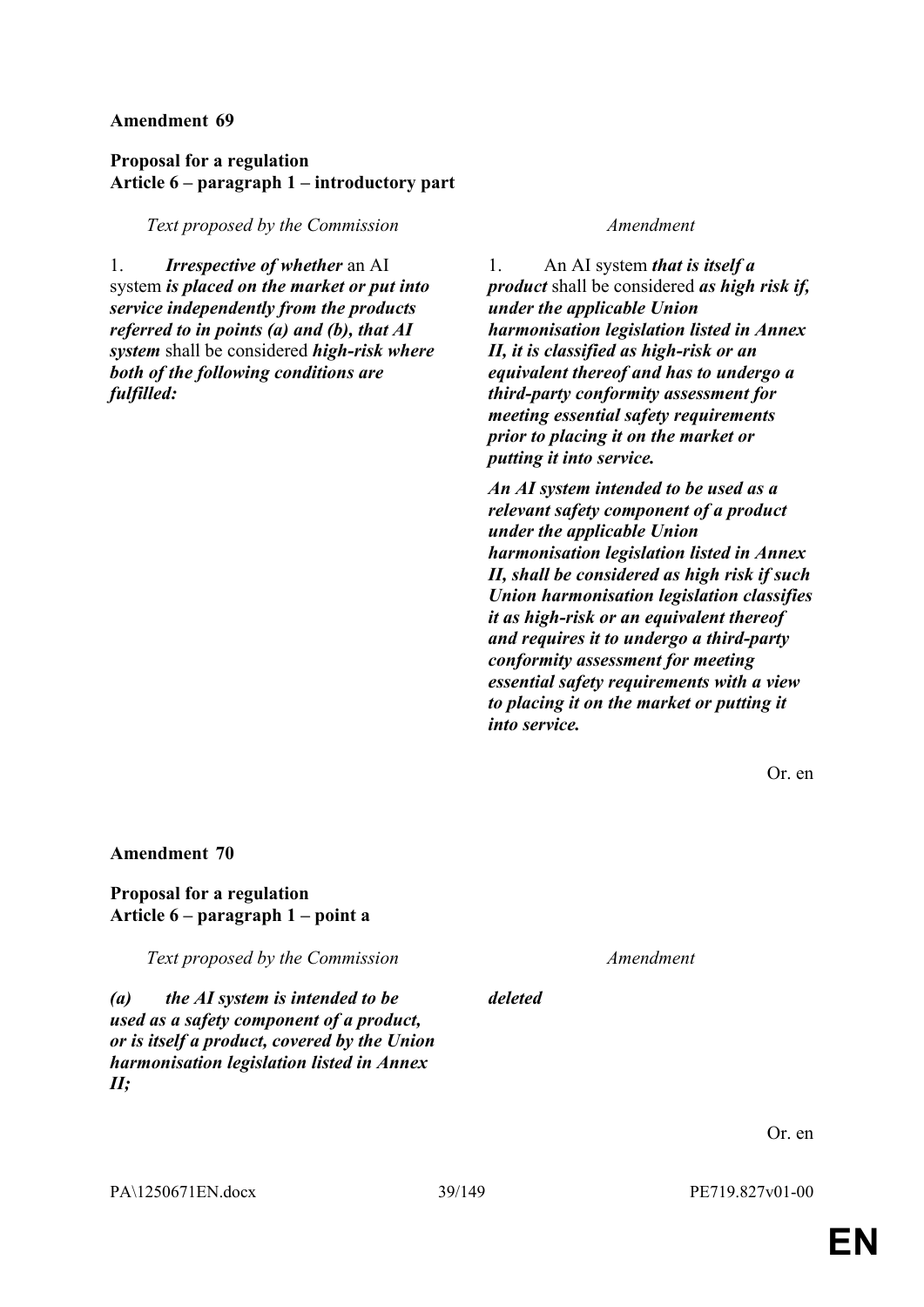### **Proposal for a regulation Article 6 – paragraph 1 – point b**

*Text proposed by the Commission Amendment*

*deleted*

*(b) the product whose safety component is the AI system, or the AI system itself as a product, is required to undergo a third-party conformity assessment with a view to the placing on the market or putting into service of that product pursuant to the Union harmonisation legislation listed in Annex II.*

Or. en

**Amendment 72**

**Proposal for a regulation Article 6 – paragraph 2**

*Text proposed by the Commission Amendment*

2. In addition to the high-risk AI systems referred to in paragraph 1, AI systems *referred to in Annex III* shall also be considered high-risk.

2. In addition to the high-risk AI systems referred to in paragraph 1, *an* AI systems shall also be considered high-risk *if its intended purpose means that it will be deployed in a critical area referred to in Annex III and in such a manner that significant harm is likely to arise*. *The provider of an AI system, where the intended purpose falls under a critical area referred to in Annex III, shall be required to carry out an assessment of the risks that could be posed to the health and safety or fundamental rights of potentially impacted persons.*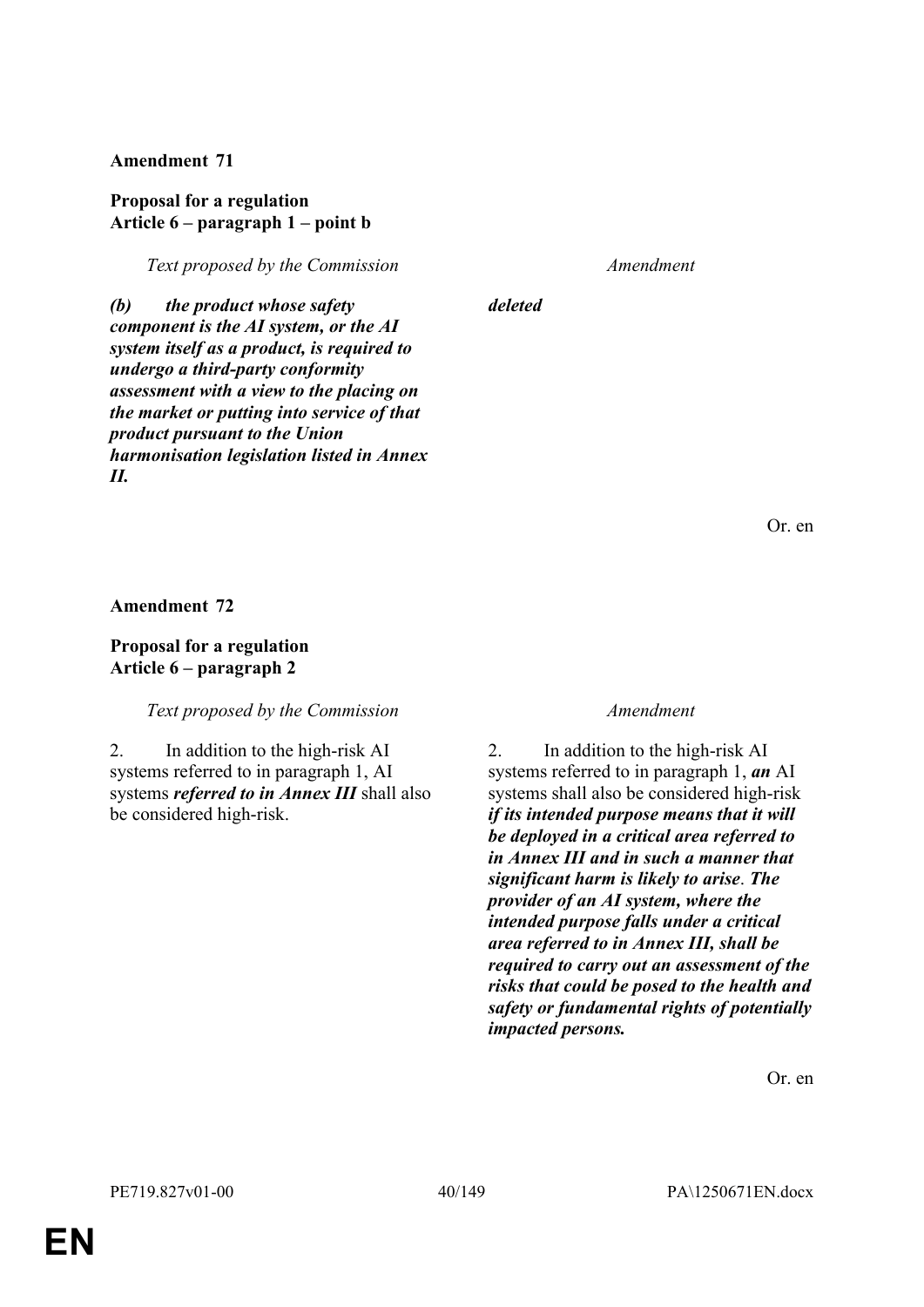### *Justification*

*We support the approach in the 2020 AI White Paper by the European Commission, which introduced a specific threshold to determine the risk of an AI system. Only when the sector as well as the intended use of the AI system involves significant risks, the AI system shall be considered as high risk. Unfortunately, the AI Act not only gave up on this balanced approach, the current Annex III is also way too broad and vague. As a result, it would categorize whole sectors as high risk, whereby numerous AI systems with hardly any risk would face the burdensome obligations of Chapter 2. In other words, this is not a risk-based approach! In contrast, our system reintroduces the White Paper threshold and makes sure that only those AI systems are categorized as "high risk" that fulfil clear and transparent criteria. An EU that strives for global leadership in AI will only be able to reach this goal with a truly risk-based approach that strikes the right balance between promoting innovation and protecting fundamental rights.*

#### **Amendment 73**

**Proposal for a regulation Article 6 – paragraph 2 a (new)**

*Text proposed by the Commission Amendment*

*2a. This high risk assessment shall contain the following elements:*

*(a a description of the AI system, including the intended purpose, the potential persons impacted, the extent to which any outcomes produced are subject to human review or intervention, and where applicable, the legitimate interest pursued by the user;*

*(b) an assessment of the potential benefits provided by the use of the AI system, as well as reticence risk and/or opportunity costs of not using the AI for individuals, groups of individuals, or society at large. This includes weighing the benefits of deploying the AI system against keeping the status quo;*

*(c) an assessment of any potentialmaterial risks of harm, including likelihood and severity of that harm, to the health and safety or fundamental rights of potentially impacted persons, including:*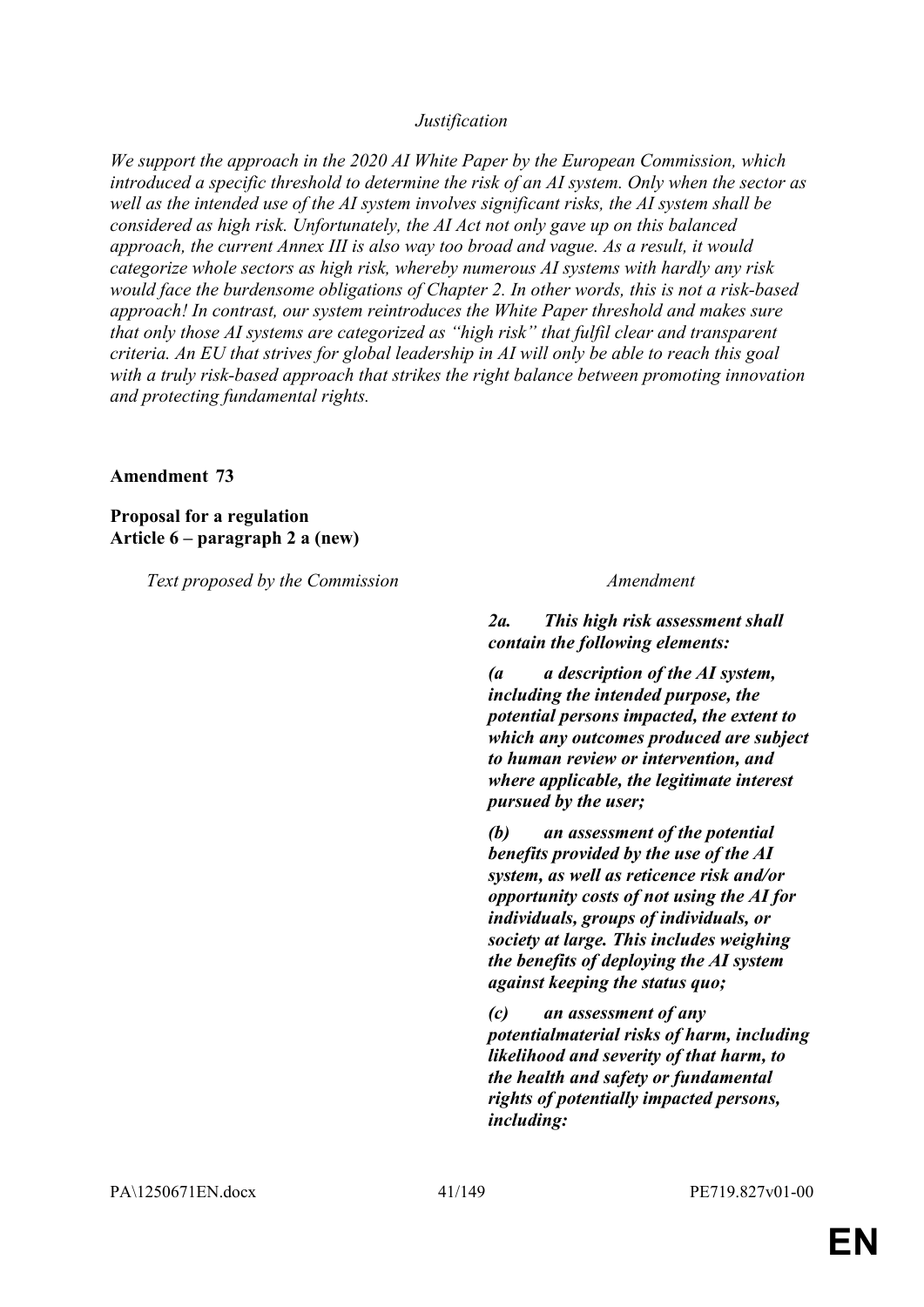*(i) the extent to which the AI system has already been evaluated and proven to havecaused material harm as demonstrated by studies or reports published by thenational competent authorities;*

*(ii) the extent to which potentially impacted persons are dependent on the outcome produced from the AI system, in particular because for practical or legal reasons it is not reasonably possible to opt-out from that outcome;*

*(iii) the extent to which the outcome produced by the AI system is easily reversible;*

*(iv) the extent to which potentially impacted persons are in a vulnerable position in relation to the user of the AI system, in particular due to an imbalance of power, knowledge, economic or social circumstances, or age.*

*(d) measures taken to address ormitigate the identified risks, including to the extent existing Union legislation provides for:*

*(i) effective measures of redress in relation to the risks posed by an AI system, with the exclusion of claims for damages;*

*(ii) effective measures to prevent or substantially minimise those risks.*

Or. en

**Amendment 74**

**Proposal for a regulation Article 6 – paragraph 2 b (new)**

*Text proposed by the Commission Amendment*

*2b. The Commission, in close cooperation with the Board and the High level Expert Group on AI, shall provide*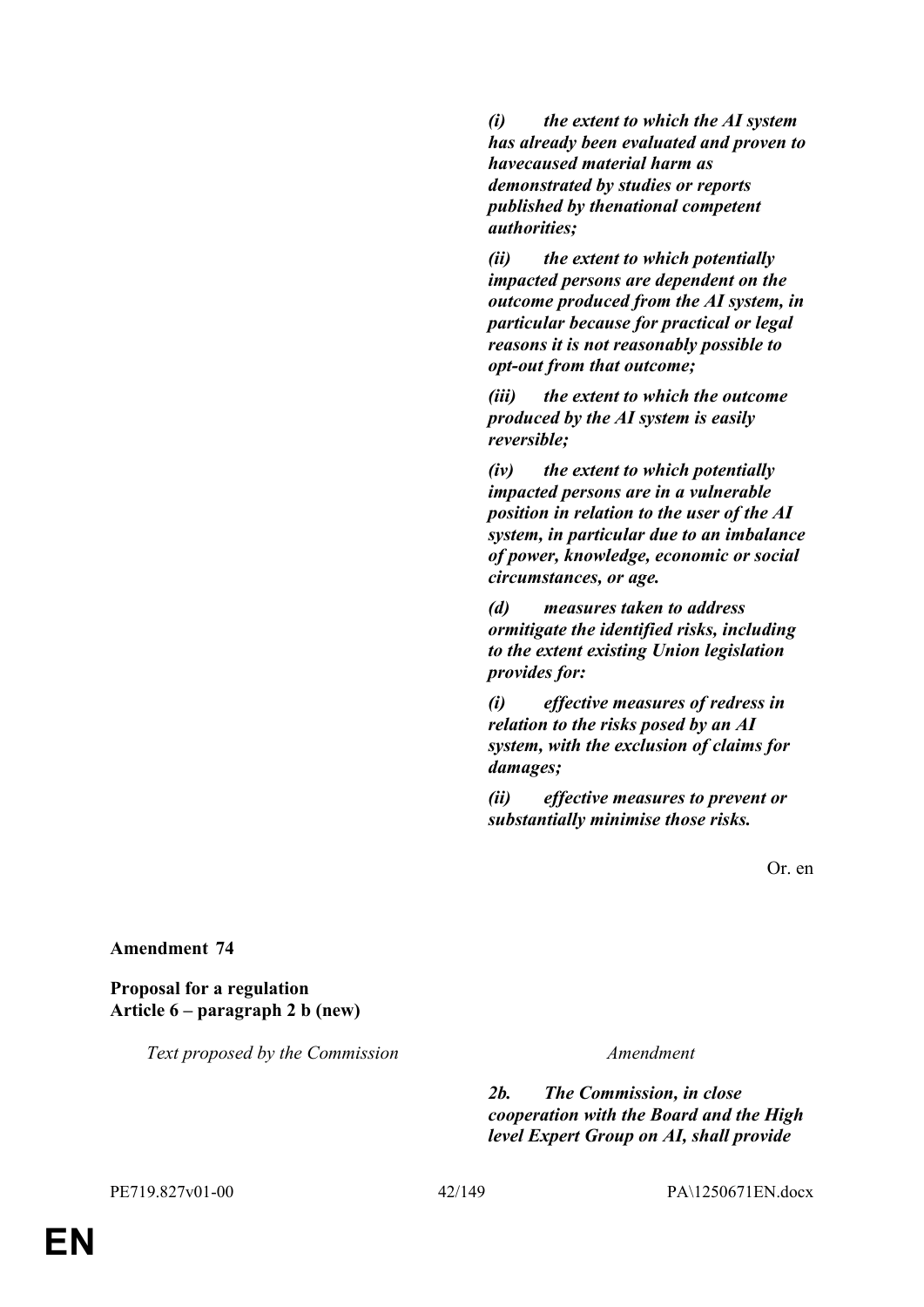*guidelines for high risk assessments according to paragraph 3 as well as best practices, to serve as additional support for providers that aim to comply with this Article. The national competent authorities shall also provide direct consultation for providers in this regard.*

Or. en

### **Amendment 75**

### **Proposal for a regulation Article 7 – paragraph 1 – introductory part**

### *Text proposed by the Commission Amendment*

1. The Commission is empowered to adopt delegated acts in accordance with Article 73 to update the list in Annex III by adding high-risk AI systems where both of the following conditions are fulfilled:

1. The Commission is empowered to adopt delegated acts in accordance with Article 73*, after ensuring adequate consultation with relevant stakeholders,* to update the list in Annex III by adding highrisk AI systems where both of the following conditions are fulfilled:

Or. en

### **Amendment 76**

### **Proposal for a regulation Article 7 – paragraph 2 – point a a (new)**

*Text proposed by the Commission Amendment*

*(aa) the general capabilities and functionalities of the AI system independent of its intended purpose;*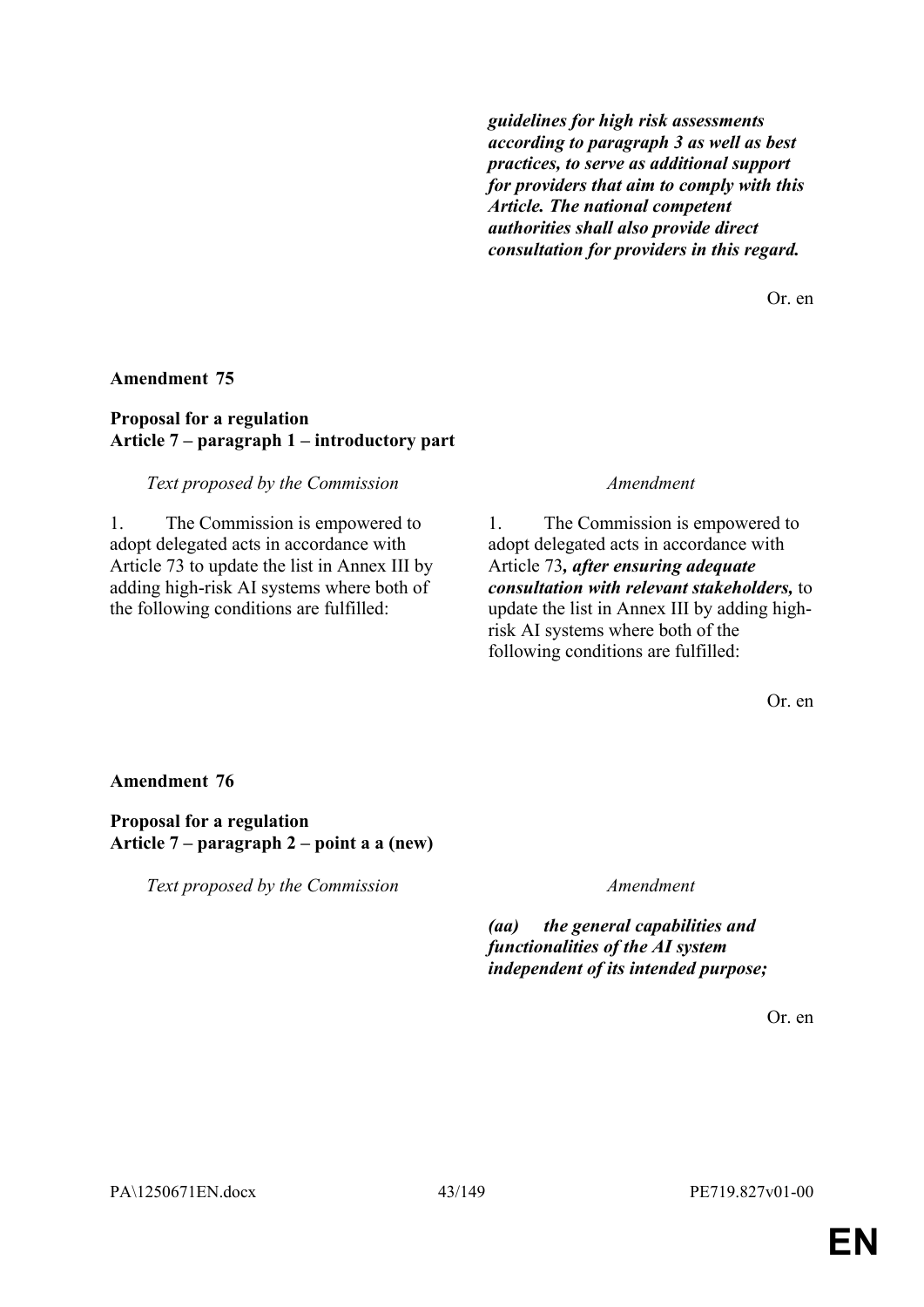# **Proposal for a regulation Article 7 – paragraph 2 – point b a (new)**

*Text proposed by the Commission Amendment*

*(ba) the extent to which the AI system acts autonomously;*

Or. en

### **Amendment 78**

### **Proposal for a regulation Article 7 – paragraph 2 – point e a (new)**

*Text proposed by the Commission Amendment*

*(ea) the potential misuse and malicious use of the AI system and of the technology underpinning it;*

Or. en

# **Amendment 79**

**Proposal for a regulation Article 7 – paragraph 2 – point g a (new)**

*Text proposed by the Commission Amendment*

*(ga) the extent of the availability and use of demonstrated technical solutions and mechanisms for the control, reliability and corrigibility of the AI system;*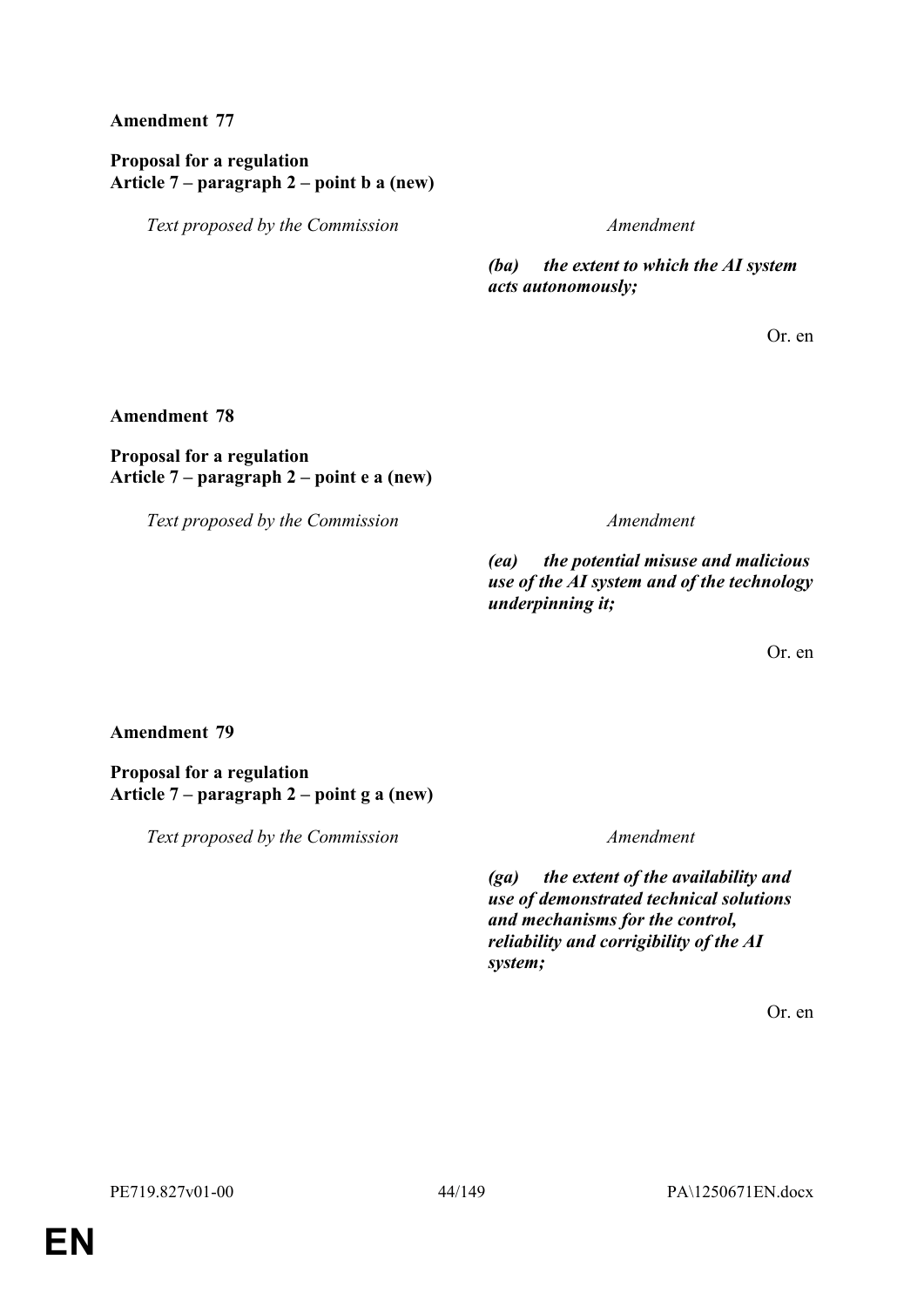# **Proposal for a regulation Article 7 – paragraph 2 – point g b (new)**

*Text proposed by the Commission Amendment*

*(gb) the extent of human oversight and the possibility for a human to intercede in order to override a decision;*

Or. en

**Amendment 81**

# **Proposal for a regulation Article 7 – paragraph 2 – point g c (new)**

*Text proposed by the Commission Amendment*

*(gc) magnitude and likelihood of benefit of the deployment of the AI system for individuals, groups, or society at large;*

Or. en

# **Amendment 82**

**Proposal for a regulation Article 7 – paragraph 2 – point g d (new)**

*Text proposed by the Commission Amendment*

*(gd) reticence risk and/or opportunity costs of not using the AI for individuals, groups of individuals, or society at large.*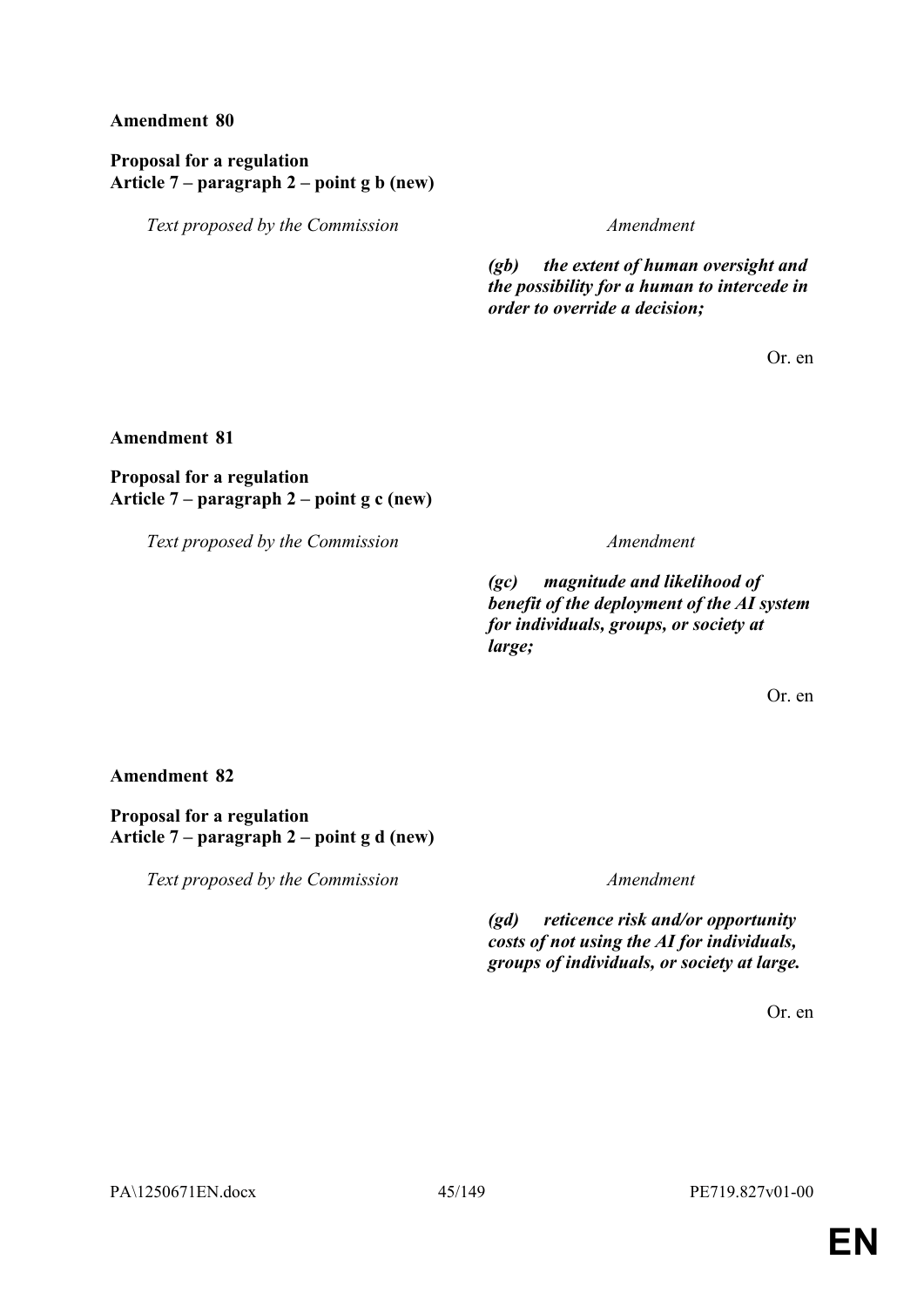# **Proposal for a regulation Article 7 – paragraph 2 – point h – introductory part**

*Text proposed by the Commission Amendment*

(h) the extent to which existing Union legislation provides for:

(h) the extent to which existing Union legislation*, in particular the GDPR,* provides for:

Or. en

# **Amendment 84**

# **Proposal for a regulation Article 8 – paragraph 1**

*Text proposed by the Commission Amendment*

1. High-risk AI systems shall comply with the requirements established in this Chapter.

1. High-risk AI systems shall comply with the *essential* requirements established in this Chapter*, taking into account the generally acknowledged state of the art, including as reflected in relevant industry standards*.

Or. en

# **Amendment 85**

# **Proposal for a regulation Article 9 – paragraph 1**

*Text proposed by the Commission Amendment*

1. A risk management system shall be established, implemented, documented and maintained in relation to high-risk AI systems.

1. A risk management system shall be established, implemented, documented and maintained in relation to high-risk AI systems *if the high-risk AI system poses a risk of harm to the health and safety or a risk of adverse impact on fundamental rights*.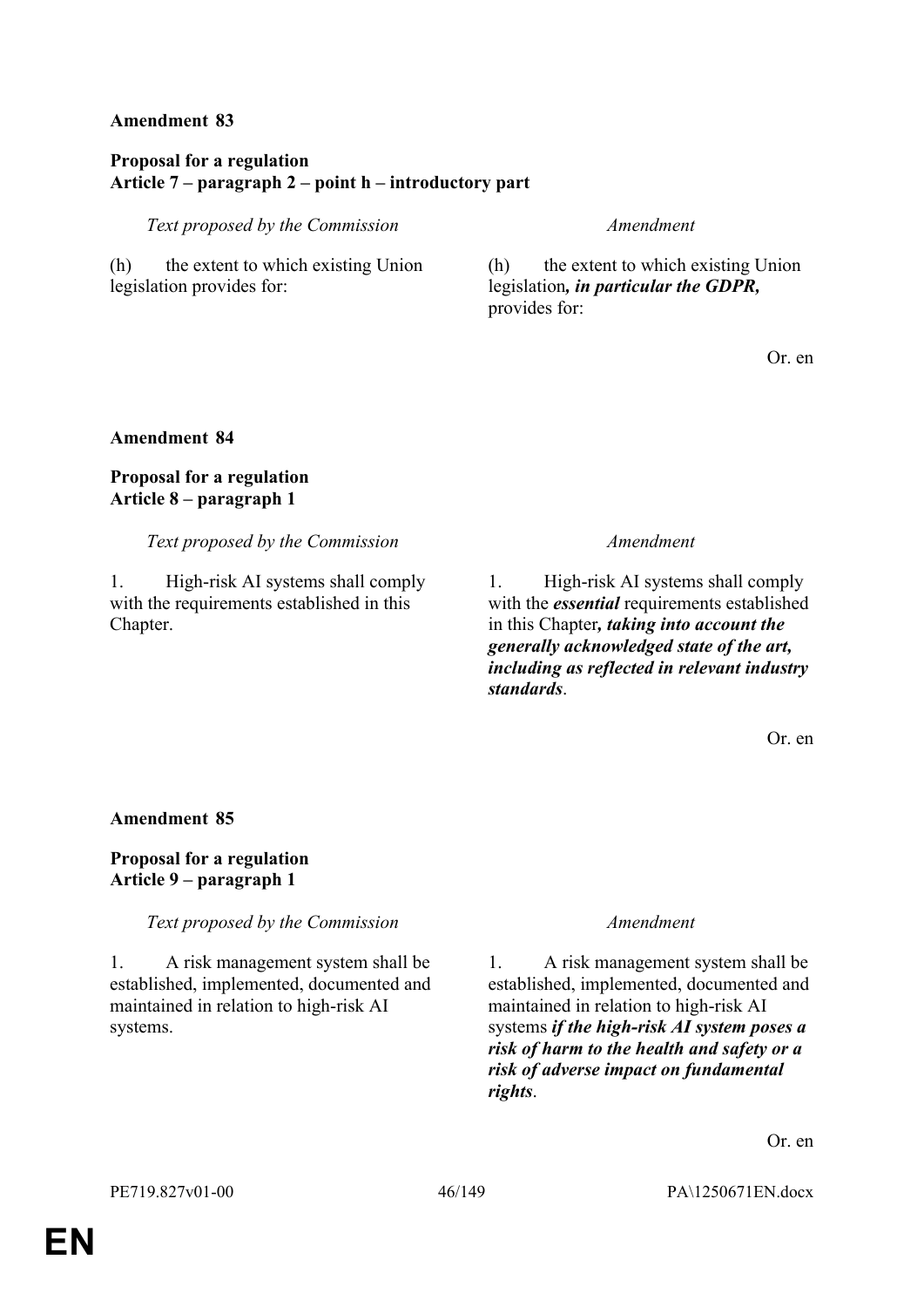# **Proposal for a regulation Article 9 – paragraph 2 – introductory part**

### *Text proposed by the Commission Amendment*

2. The risk management system shall consist of a continuous iterative process run throughout the entire lifecycle of a high-risk AI system, requiring regular *systematic updating*. It shall comprise the following steps:

2. The risk management system shall consist of a continuous iterative process run throughout the entire lifecycle of a high-risk AI system, requiring regular *review of the suitability of the risk management process*. It shall comprise the following steps:

Or. en

**Amendment 87**

# **Proposal for a regulation Article 9 – paragraph 2 – point a**

*Text proposed by the Commission Amendment*

(a) identification and analysis of the known and foreseeable risks *associated with each* high-risk AI system;

(a) identification and analysis of the known and foreseeable risks *of harms most likely to occur to the health, safety or to the fundamental rights in view of the intended purpose of the* high-risk AI system;

Or. en

# **Amendment 88**

### **Proposal for a regulation Article 9 – paragraph 2 – point b**

*Text proposed by the Commission Amendment*

*(b) estimation and evaluation of the risks that may emerge when the high-risk AI system is used in accordance with its intended purpose and under conditions of* 

PA\1250671EN.docx 47/149 PE719.827v01-00

*deleted*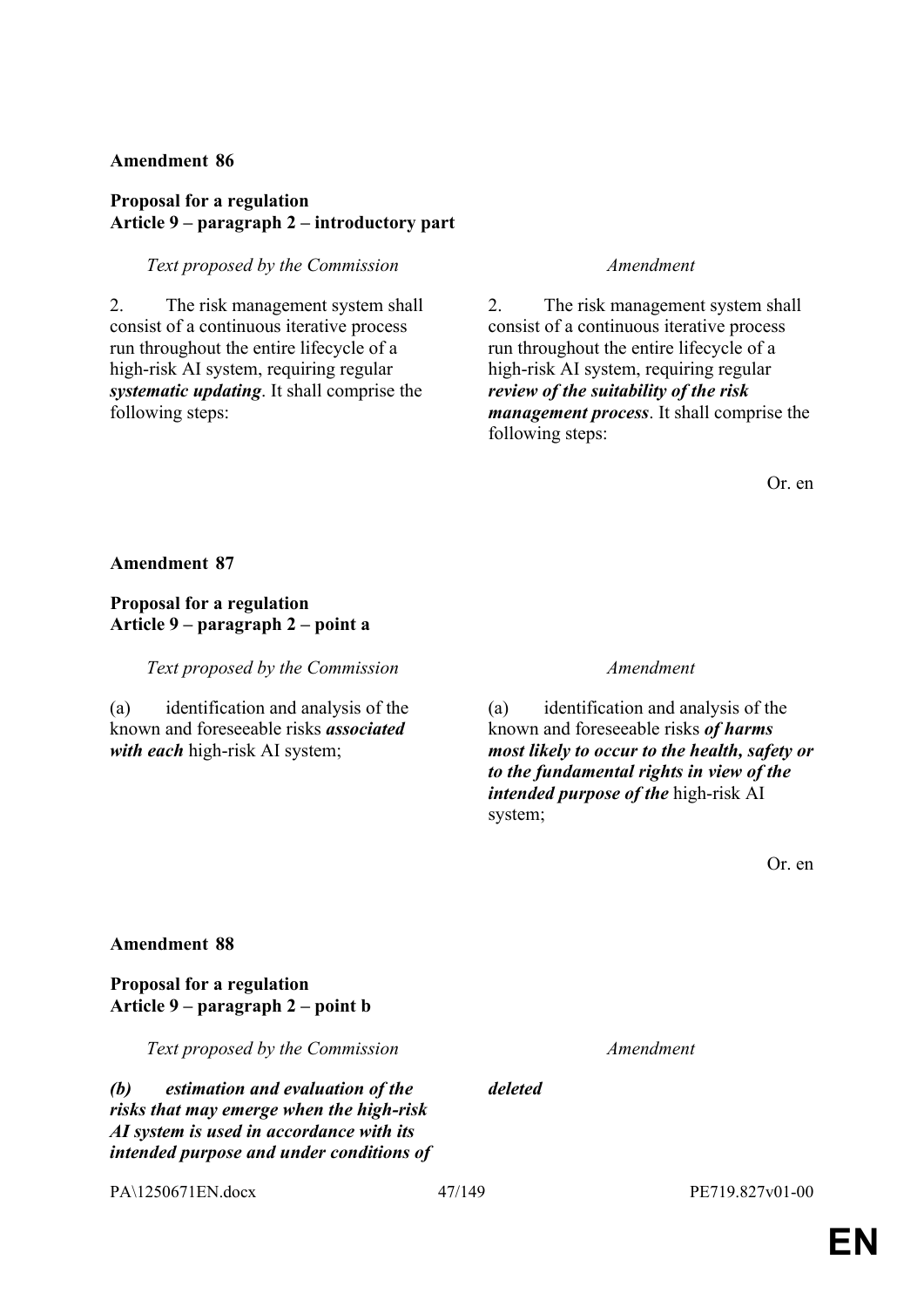### **Proposal for a regulation Article 9 – paragraph 2 – point c**

### *Text proposed by the Commission Amendment*

(c) evaluation of *other possibly arising* risks based on the analysis of data gathered from the post-market monitoring system referred to in Article 61;

(c) evaluation of *new* risks *consistent with those described in paragraph (2a) of this Article and identified* based on the analysis of data gathered from the postmarket monitoring system referred to in Article 61;

Or. en

### **Amendment 90**

### **Proposal for a regulation Article 9 – paragraph 2 – point d**

### *Text proposed by the Commission Amendment*

(d) adoption of *suitable* risk management measures in accordance with the provisions of the following paragraphs*.*

(d) adoption of *appropriate and targeted* risk management measures*, designed to address identified known and foreseeable risks to health and safety or fundamental human rights,* in accordance with the provisions of the following paragraphs*;*

Or. en

### **Amendment 91**

**Proposal for a regulation Article 9 – paragraph 2 – point d a (new)**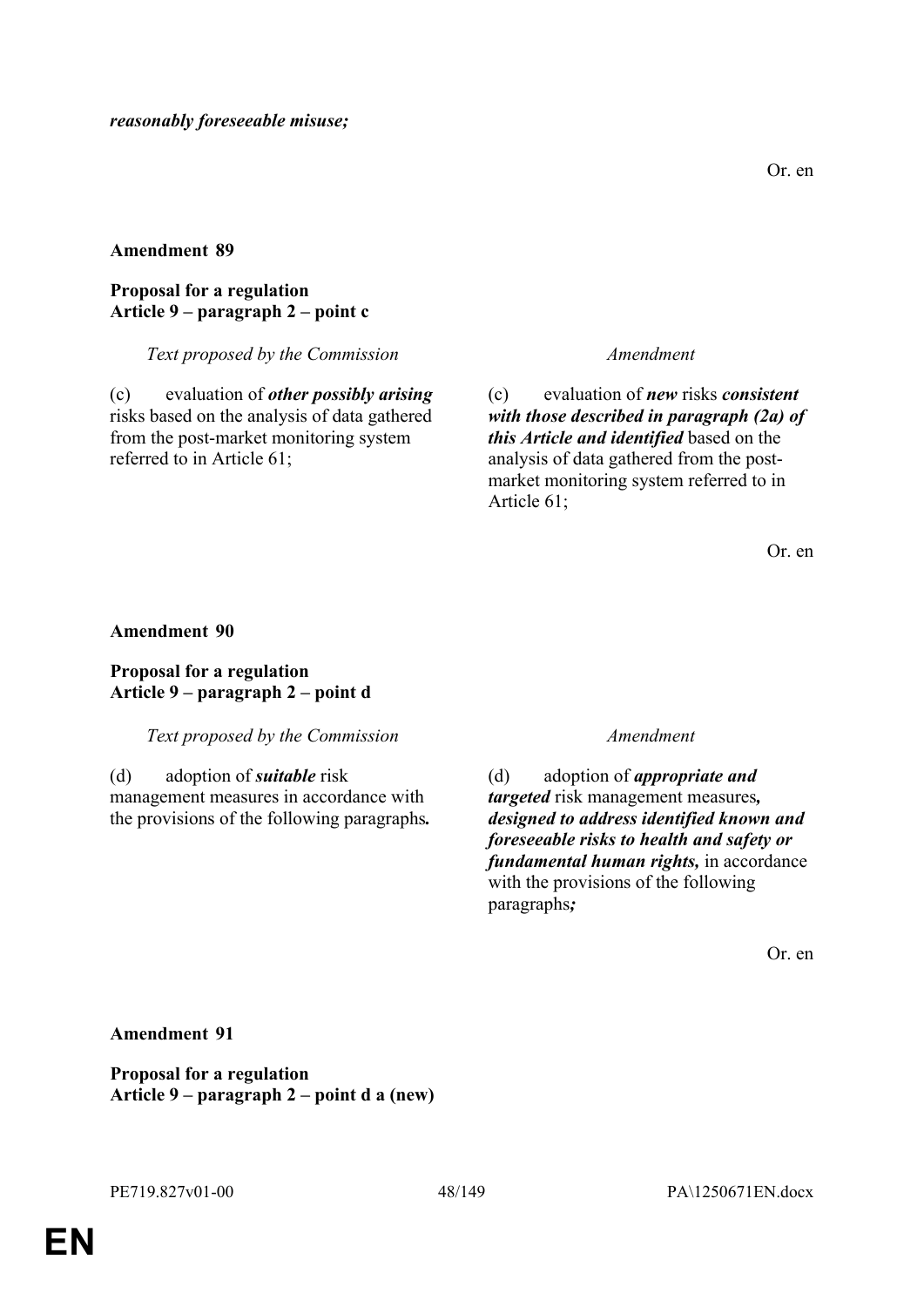*Text proposed by the Commission Amendment*

*(da) completion of a use-case specific and evidence-based trustworthy technology assessment taking into account the principles laid down in Article 4a.*

*The risks referred to in this paragraph shall concern only those which may be foreseen or reasonably mitigated or even eliminated through the development or design of the high-risk AI system, or the provision of adequate technical information.*

Or. en

### **Amendment 92**

### **Proposal for a regulation Article 9 – paragraph 3**

*Text proposed by the Commission Amendment*

3. The risk management measures referred to in paragraph 2, point (d) shall give due consideration to the effects and possible interactions resulting from the combined application of the requirements set out in this Chapter 2*. They shall take into account the generally acknowledged state of the art, including as reflected in relevant harmonised standards or common specifications*.

3. The risk management measures referred to in paragraph 2, point (d) shall give due consideration to the effects and possible interactions resulting from the combined application of the requirements set out in this Chapter 2*, with a view to minimising risks more effectively while achieving an appropriate balance in implementing the measures to fulfil those requirements*.

Or. en

**Amendment 93**

**Proposal for a regulation Article 9 – paragraph 4 – introductory part**

PA\1250671EN.docx 49/149 PE719.827v01-00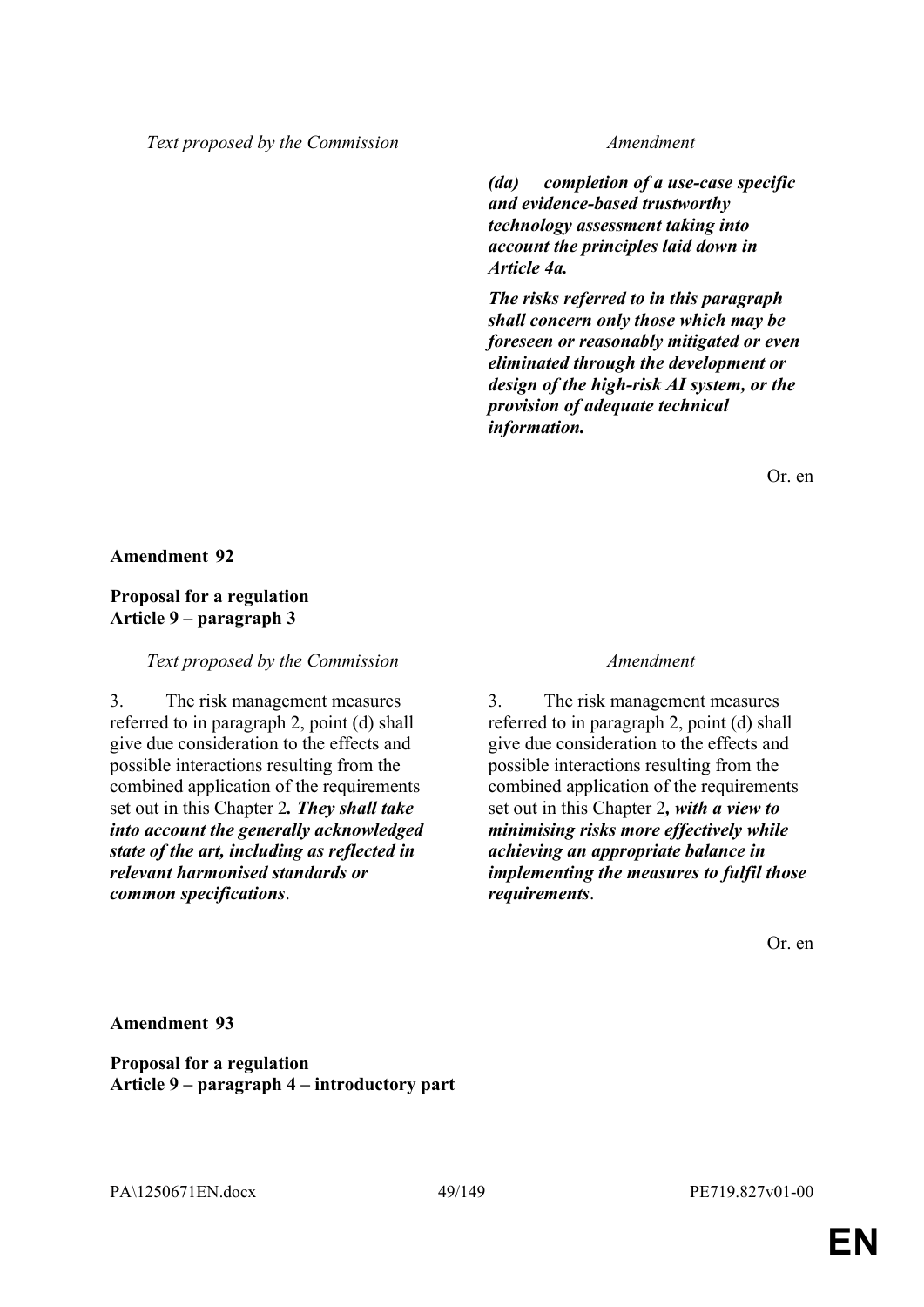# 4. The risk management measures

referred to in paragraph 2, point (d) shall be such that any residual risk associated with each hazard as well as the overall residual risk of the high-risk AI systems is judged acceptable, provided that the highrisk AI system is used in accordance with its intended purpose *or under conditions of reasonably foreseeable misuse*. Those residual risks shall be communicated to the user.

# *Text proposed by the Commission Amendment*

4. The risk management measures referred to in paragraph 2, point (d) shall be such that any *significant* residual risk associated with each hazard as well as the overall residual risk of the high-risk AI systems is *reasonably* judged *to be* acceptable, *having regards to the benefits that the high-risk AI system is reasonably expected to deliver and* provided that the high-risk AI system is used in accordance with its intended purpose. Those *significant* residual risks shall be communicated to the user.

Or. en

#### **Amendment 94**

### **Proposal for a regulation Article 9 – paragraph 4 – subparagraph 1 – introductory part**

*Text proposed by the Commission Amendment*

In identifying the most appropriate risk management measures, the following shall be *ensured*:

In identifying the most appropriate risk management measures, the following shall be *pursued*:

Or. en

#### **Amendment 95**

### **Proposal for a regulation Article 9 – paragraph 4 – subparagraph 1 – point a**

*Text proposed by the Commission Amendment*

(a) *elimination or* reduction of risks as far as *possible* through adequate design and development;

(a) reduction of *identified and evaluated* risks as far as *commercially reasonable and technologically feasible* through adequate design and development *of the high risk AI system*;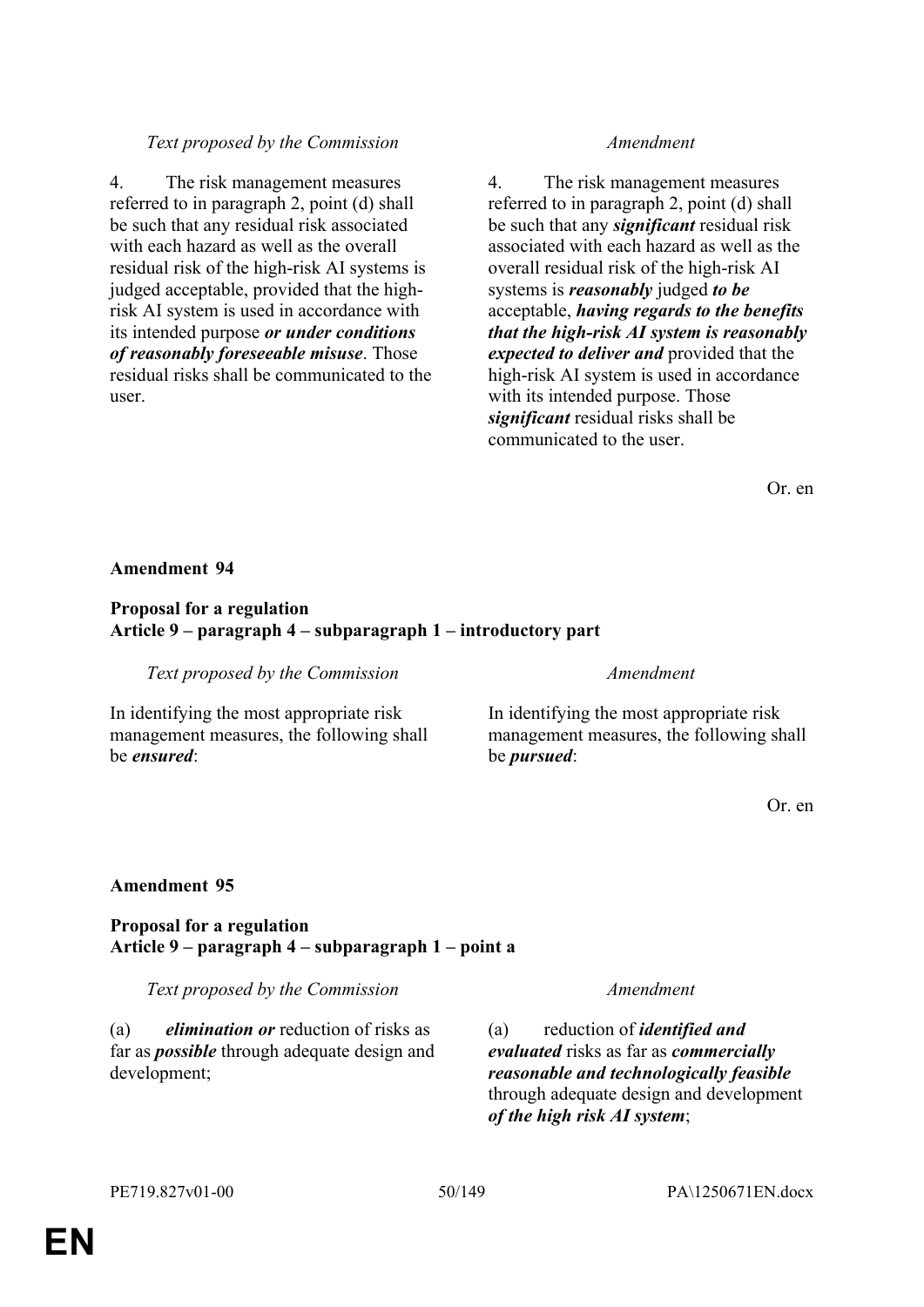**Proposal for a regulation Article 9 – paragraph 4 – subparagraph 1 – point b**

*Text proposed by the Commission Amendment*

*(b) where appropriate, implementation of adequate mitigation and control measures in relation to risks that cannot be eliminated;*

Or. en

### **Amendment 97**

### **Proposal for a regulation Article 9 – paragraph 4 – subparagraph 1 – point c**

*Text proposed by the Commission Amendment*

(c) *provision* of adequate information pursuant to Article 13, *in particular as regards the risks referred to in paragraph 2, point (b) of this Article,* and, where appropriate, training to users.

*deleted*

(c) *provisions* of adequate information pursuant to Article 13, and, where appropriate, training to users.

Or. en

### **Amendment 98**

**Proposal for a regulation Article 9 – paragraph 4 – subparagraph 2**

*Text proposed by the Commission Amendment*

In *eliminating or* reducing risks related to the use of the high-risk AI system, due consideration shall be given to the technical knowledge, experience, education, training to be expected by the user and the environment in which the

PA\1250671EN.docx 51/149 PE719.827v01-00

In reducing risks related to the use of the high-risk AI system, due consideration shall be given to the technical knowledge, experience, education, training to be expected by the user and the environment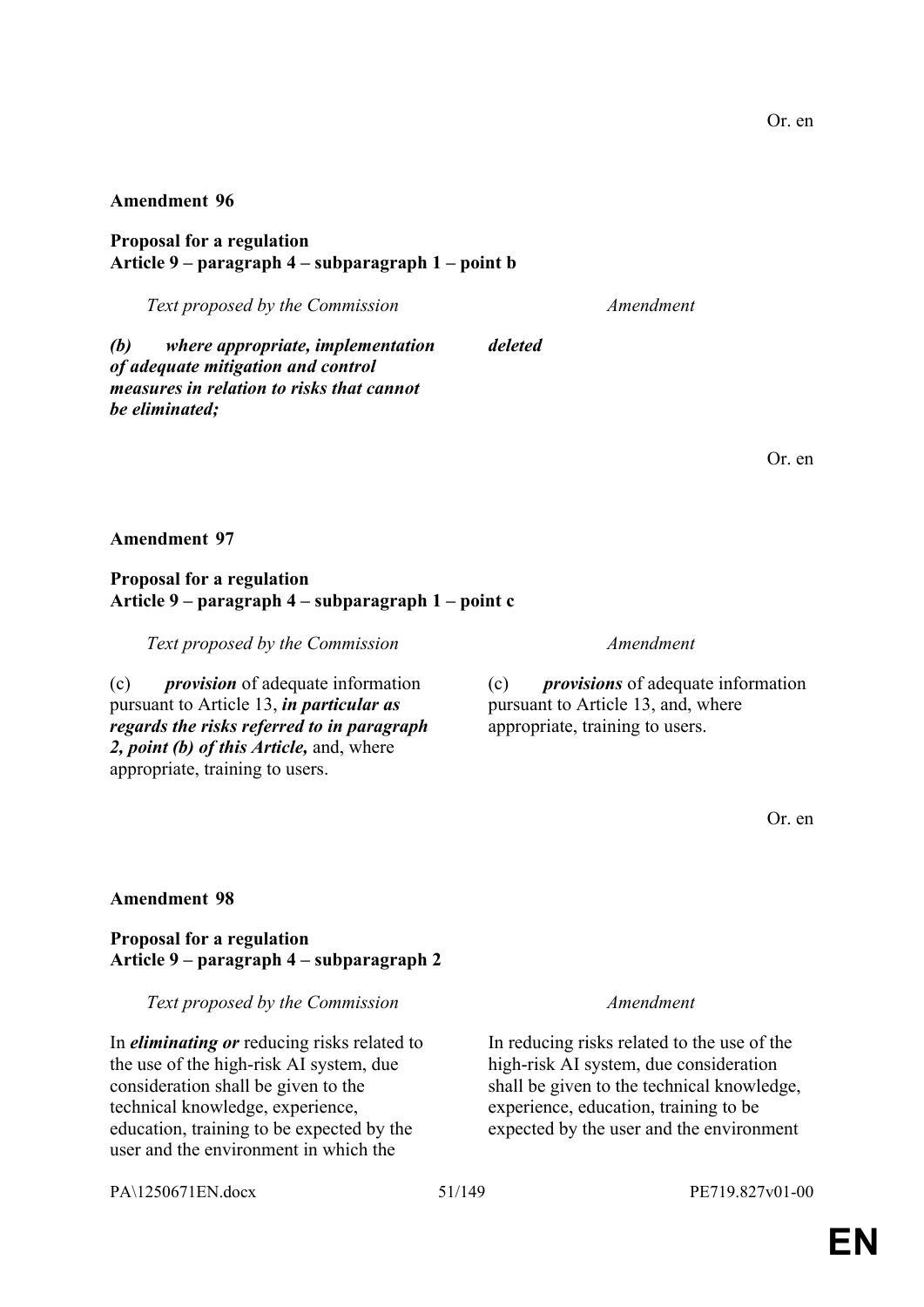Or. en

# **Amendment 99**

# **Proposal for a regulation Article 9 – paragraph 5**

# *Text proposed by the Commission Amendment*

5. High-risk AI systems shall be *tested* for the purposes of identifying the most appropriate risk management measures*. Testing* shall ensure that high-risk AI systems *perform consistently for their intended purpose and they* are in compliance with the requirements set out in this Chapter.

5. High-risk AI systems shall be *evaluated* for the purposes of identifying the most appropriate *and targeted* risk management measures *and weighing any such measures against the potential benefits and intended goals of the system. Evaluations* shall ensure that high-risk AI systems are in compliance with the *relevant* requirements set out in this Chapter.

Or. en

# **Amendment 100**

# **Proposal for a regulation Article 9 – paragraph 9**

*Text proposed by the Commission Amendment*

9. For *credit institutions regulated by Directive 2013/36/EU*, the aspects described in paragraphs 1 to 8 *shall be part of* the risk *management* procedures established by *those institutions pursuant to Article 74 of that Directive*.

9. For *providers and AI systems already covered by Union law that require them to carry out specific risk assessments*, the aspects described in paragraphs 1 to 8 *may be combined with* the risk *assessment* procedures established by *that Union law or deemed to be covered as part of it*.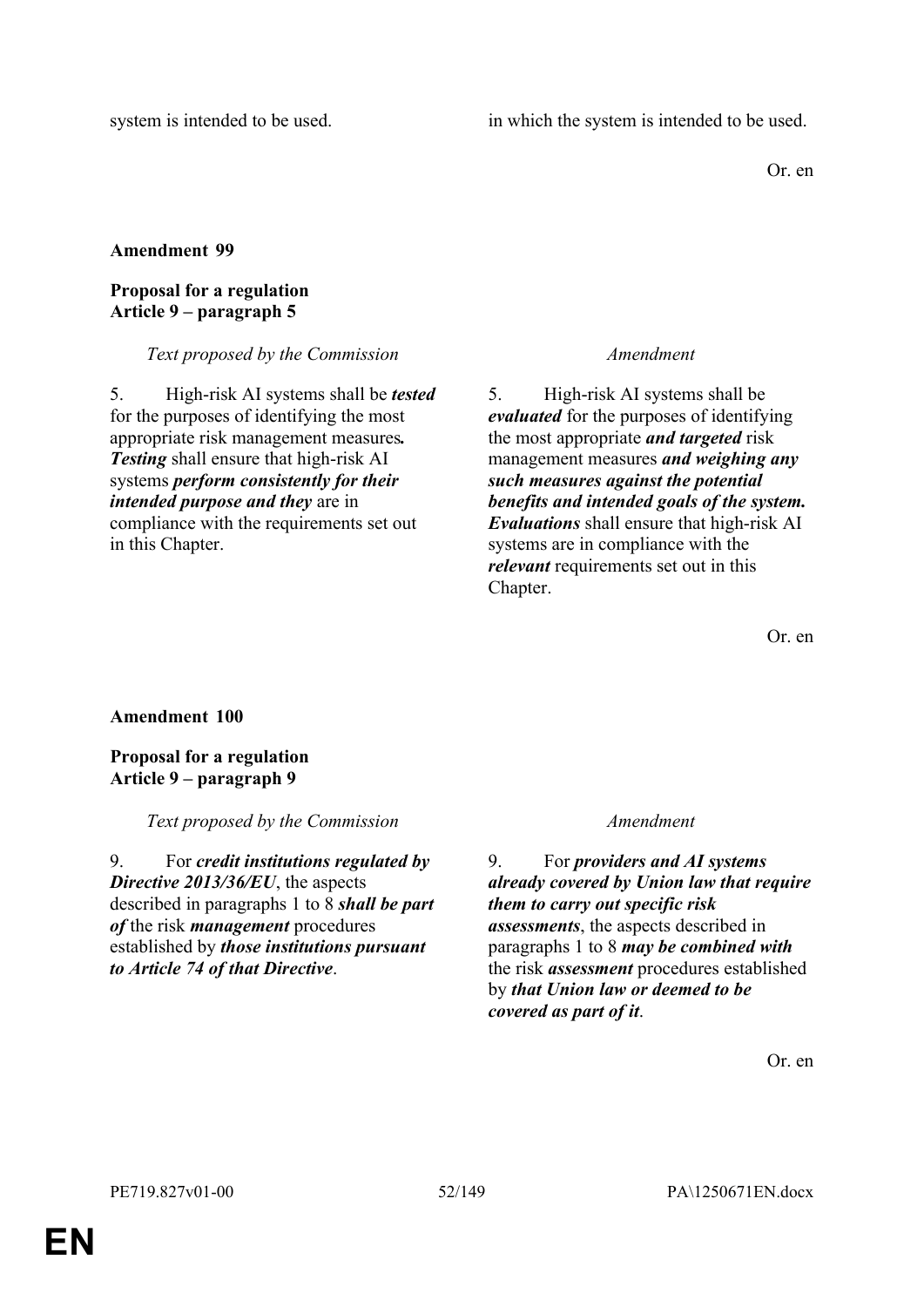### **Proposal for a regulation Article 10 – paragraph 1**

### *Text proposed by the Commission Amendment*

1. High-risk AI systems which make use of techniques involving the training of models with data shall be developed on the basis of training, validation and testing data sets that meet the quality criteria referred to in paragraphs 2 to 5.

1. High-risk AI systems which make use of techniques involving the training of models with data shall be*, as far as this can be reasonably expected and is feasible from a technical point of view,* developed on the basis of training, validation and testing data sets that meet the quality criteria referred to in paragraphs 2 to 5.

Or. en

### **Amendment 102**

### **Proposal for a regulation Article 10 – paragraph 2 – introductory part**

*Text proposed by the Commission Amendment*

2. Training, validation and testing data sets shall be subject to appropriate data governance and management practices. Those practices shall concern *in particular*,

2. Training, validation and testing data sets shall be subject to appropriate data governance and management practices *for the entire lifecycle of data processing*. Those practices shall concern*, where relevant*,

Or. en

### **Amendment 103**

# **Proposal for a regulation Article 10 – paragraph 2 – point a**

*Text proposed by the Commission Amendment*

(a) the *relevant* design choices; (a) the design choices;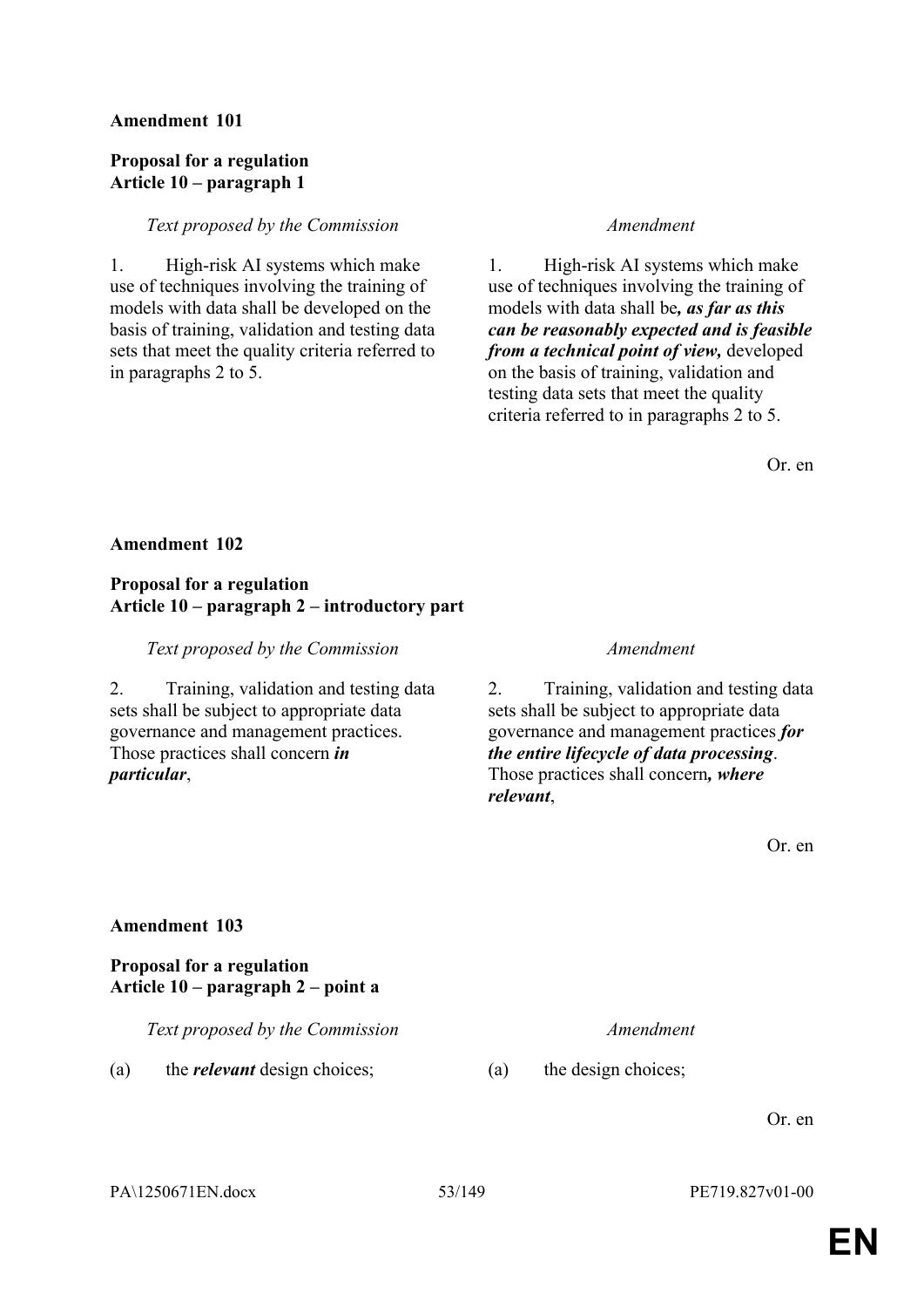### **Proposal for a regulation Article 10 – paragraph 2 – point c**

*Text proposed by the Commission Amendment*

(c) *relevant* data preparation processing operations, such as annotation, labelling, cleaning, enrichment and aggregation;

(c) data preparation processing operations, such as annotation, labelling, cleaning, enrichment and aggregation;

Or. en

### **Amendment 105**

**Proposal for a regulation Article 10 – paragraph 2 – point e**

*Text proposed by the Commission Amendment*

*(e) a prior assessment of the availability, quantity and suitability of the data sets that are needed;*

*deleted*

Or. en

### **Amendment 106**

### **Proposal for a regulation Article 10 – paragraph 2 – point f**

*Text proposed by the Commission Amendment*

(f) examination in view of possible biases;

(f) examination in view of possible biases *that are likely to affect health and safety of persons or lead to discrimination prohibited by Union law*;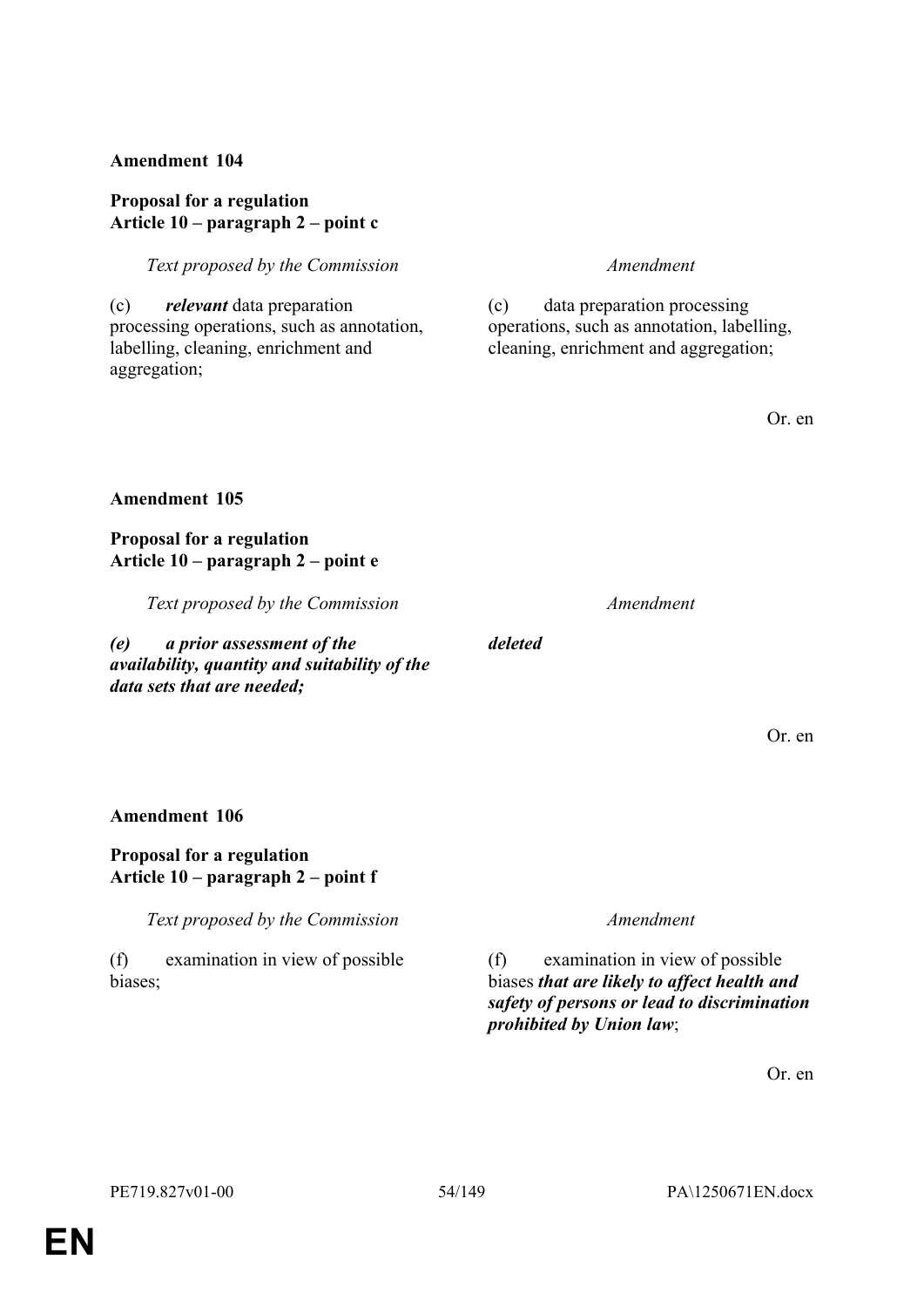### **Proposal for a regulation Article 10 – paragraph 2 – point g**

*Text proposed by the Commission Amendment*

(g) the identification of *any possible* data gaps or shortcomings, and how those gaps and shortcomings can be addressed.

(g) the identification of *significant* data gaps or shortcomings, and how those gaps and shortcomings can be addressed.

Or. en

#### **Amendment 108**

# **Proposal for a regulation Article 10 – paragraph 2 – point g a (new)**

*Text proposed by the Commission Amendment*

*(ga) the context of the use as well as the intended purpose of the AI system.*

Or. en

**Amendment 109**

**Proposal for a regulation Article 10 – paragraph 3**

*Text proposed by the Commission Amendment*

3. Training, validation and testing data sets *shall be* relevant*,* representative*, free of errors and complete. They shall have the appropriate statistical properties, including, where applicable, as regards the persons or groups of persons on which the high-risk* AI system *is intended to be used*. These characteristics of the data sets may be met at the level of individual *data sets* or a combination thereof.

3. *High risk AI systems should be designed and developed with the best efforts to ensure that, where appropriate,* training *datasets*, validation and testing data sets *are sufficiently* relevant *and* representative *in view of the intended purpose of the* AI system. These characteristics of the data sets may be met at the level of individual *datasets* or a combination thereof.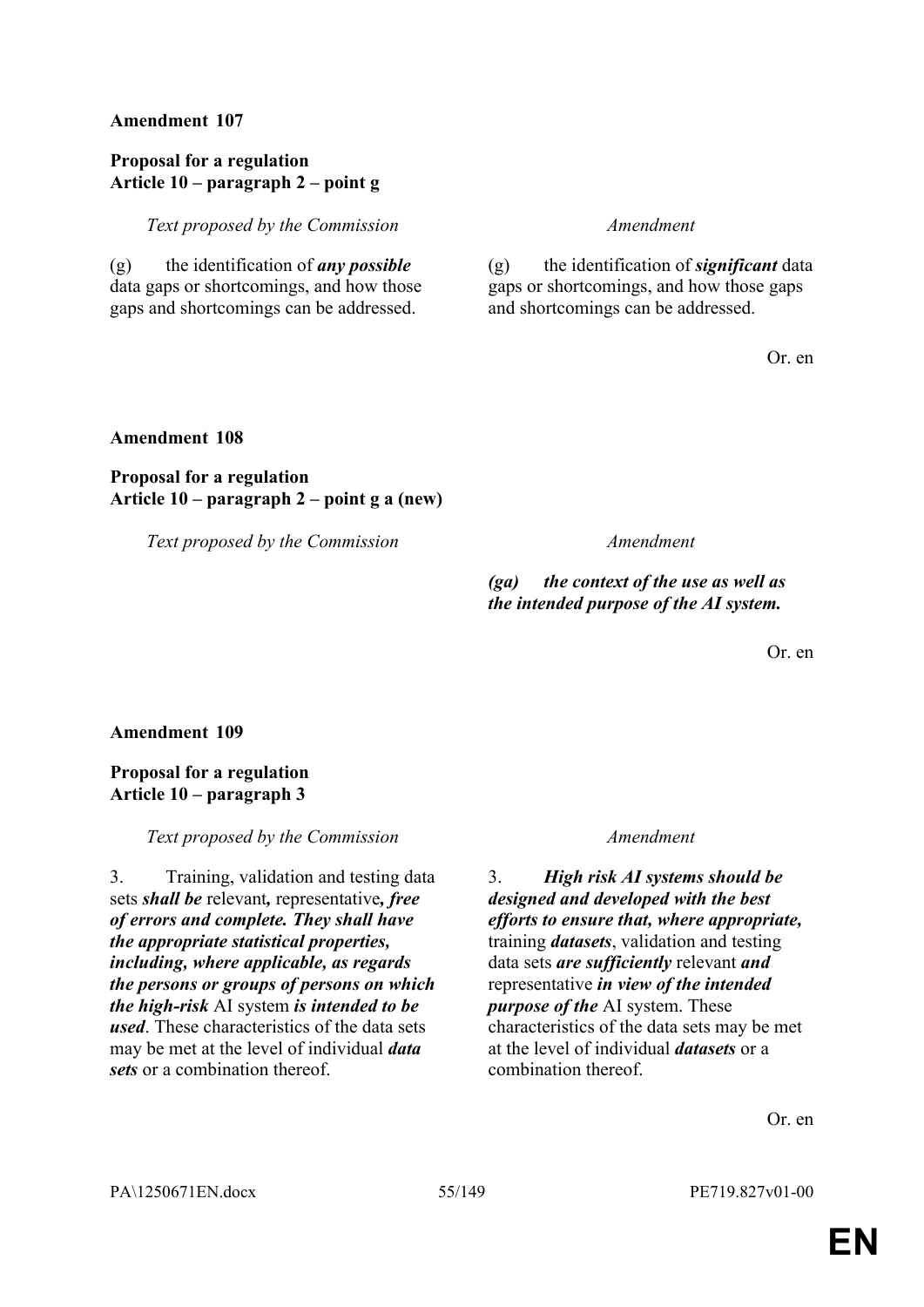### **Proposal for a regulation Article 10 – paragraph 3 a (new)**

*Text proposed by the Commission Amendment*

*3a. In assessing the quality of a data set, account shall be taken to the extent to which the data set is constructed with a view to fulfilling in particular the following aspects:*

*a) provides a similar output for relevant demographic Groups impacted by the system;*

*b) minimizes disparities in outcomes for relevant demographic groups impacted by the system, in case where the system allocates resources or opportunities to natural persons;*

*c) minimizes the potential for stereotyping, demeaning, or erasing relevant demographic groups impacted by the system where the system describes, depicts, or otherwise represents people, cultures, or society.*

Or. en

**Amendment 111**

#### **Proposal for a regulation Article 10 – paragraph 4**

*Text proposed by the Commission Amendment*

4. *Training, validation and testing* data sets *shall take into account, to the extent required by the intended purpose, the characteristics or elements that are particular to the specific geographical, behavioural or functional setting within which the high-risk* AI system *is intended to be used*.

4. *The processing of lawfully collected personal data to train, validate and test* data sets *of an* AI system *with the purpose of meeting the requirements of this regulation shall be considered a legitimate interest for the provider or user in accordance with Article 6(1f) GDPR as well as a compatible purpose in*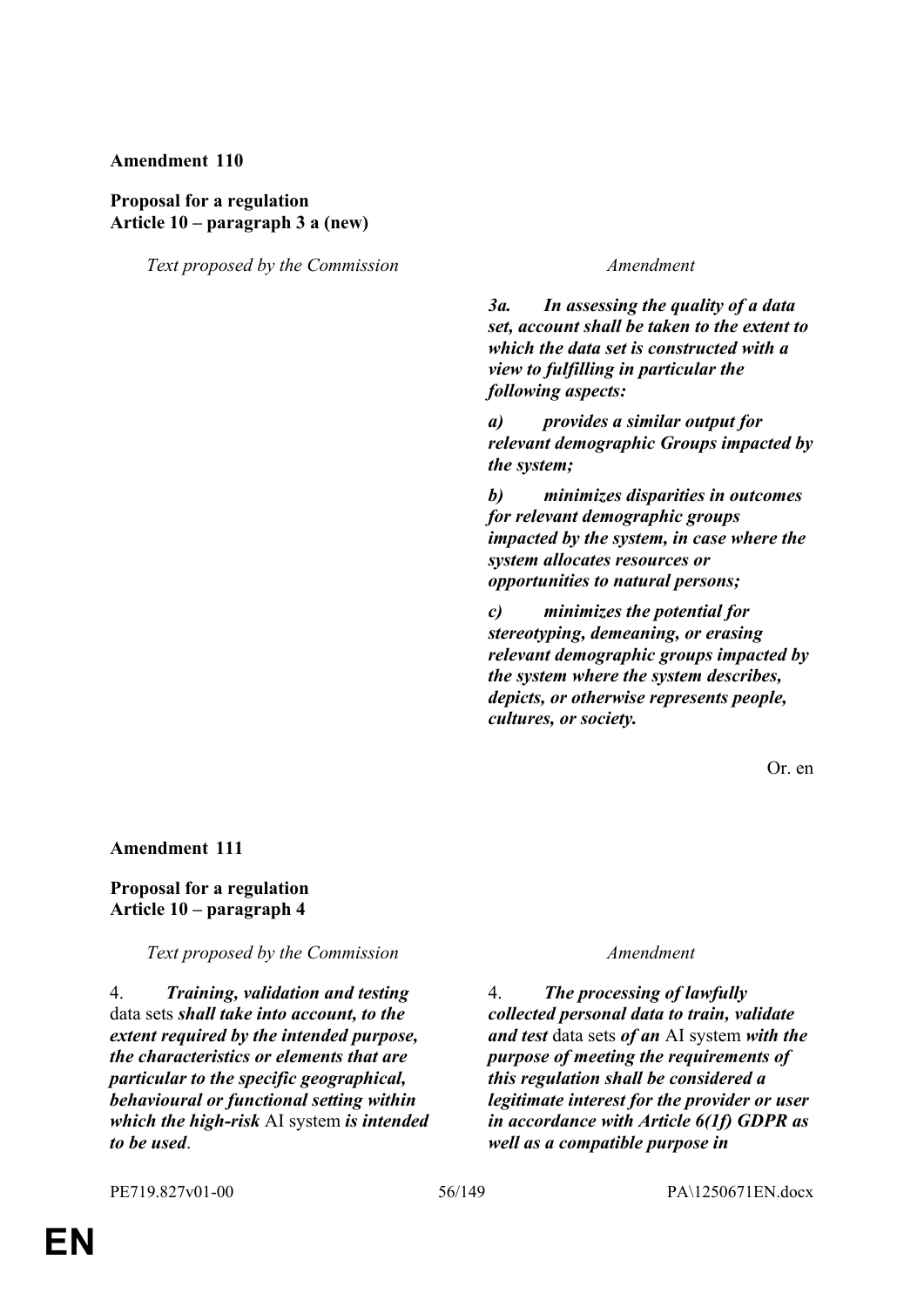*accordance with Article 6(4) GDPR as long as appropriate safeguards in line with Article 89 GDPR are in place to prevent abusive processing of personal data*.

Or. en

#### **Amendment 112**

### **Proposal for a regulation Article 10 – paragraph 5**

#### *Text proposed by the Commission Amendment*

5. To the extent that it is strictly necessary for the purposes of ensuring bias monitoring, detection and correction in relation to the high-risk AI systems*,* the providers of such systems may process special categories of personal data referred to in Article 9(1) of Regulation (EU) 2016/679, *Article 10* of Directive (EU) 2016/680 and Article 10(1) of Regulation (EU) 2018/1725, subject to appropriate safeguards for the fundamental rights and freedoms of natural persons, including technical limitations on the re-use and use of state-of-the-art security and privacypreserving measures, such as pseudonymisation, or encryption where anonymisation may significantly affect the purpose pursued.

5. To the extent that it is strictly necessary for the purposes of ensuring bias monitoring, detection and correction in relation to the high-risk AI systems the providers of such systems may *also* process special categories of personal data referred to in Article 9(1) of Regulation (EU) 2016/679, *Article 10* of Directive (EU) 2016/680 and Article 10(1) of Regulation (EU) 2018/1725,subject to appropriate safeguards for the fundamental rights and freedoms of natural persons, including*:*

*(i)* technical limitations on the re-use and use of state-of-the-art security and privacy-preserving measures, such as pseudonymisation, or encryption where anonymisation may significantly affect the purpose pursued*;*

*(ii) measures ensuring confidentiality, integrity, availability and resilience of processing systems and services, and the ability to restore the availability and access to special category personaldata in a timely manner in the event of a physical or technical incident;*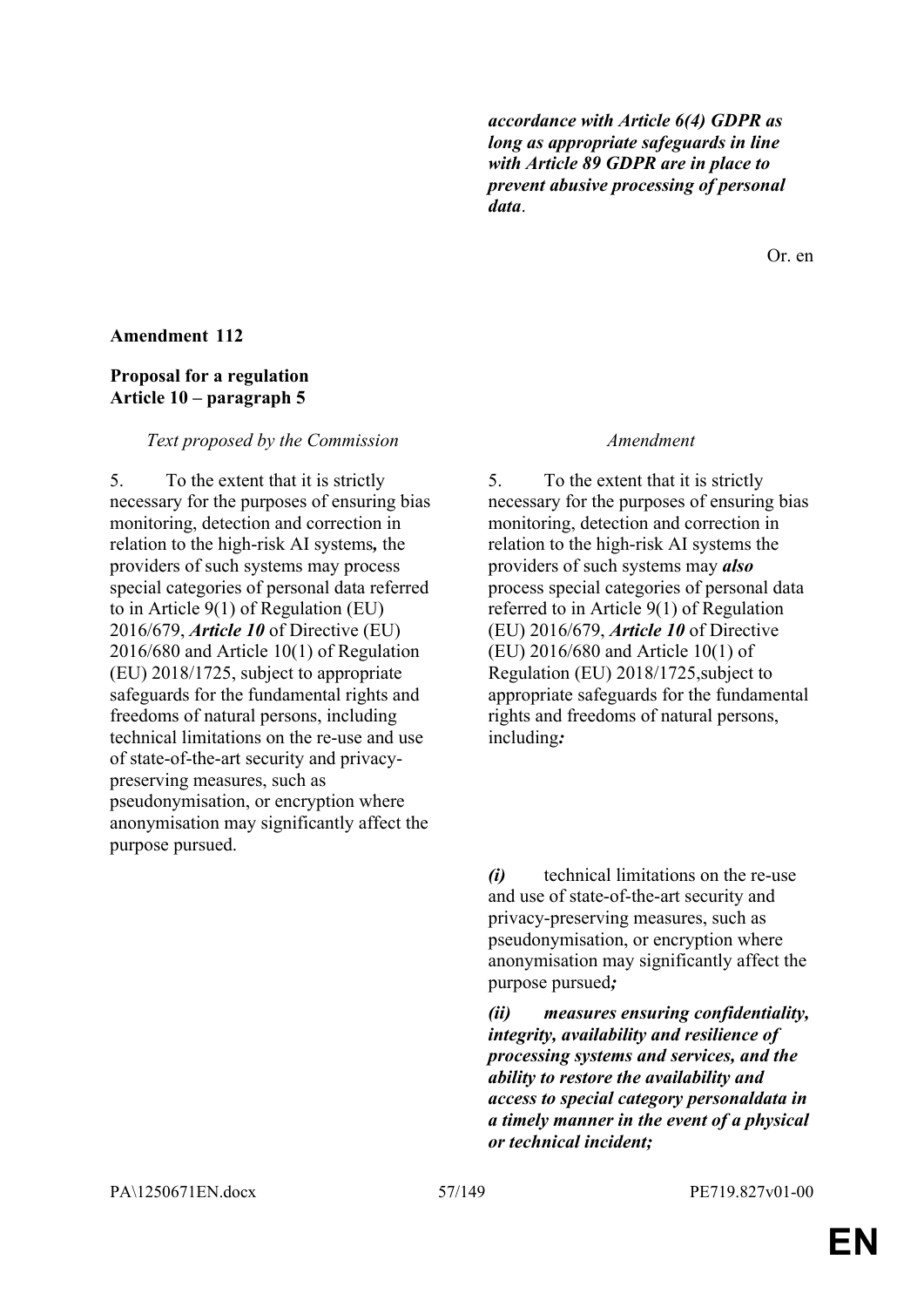*(iii) processes for regularly testing, assessing and evaluating the effectiveness of technical and organisational measures in order to ensure the security of the processing;*

*(iv) measures for user identification, authorisation, protection of data during transmission, protection of data during storage, ensuring physical security of locations at which personal data are processed, internal IT and IT security governance and management, certification/assurance of processes and products;*

*(v) measures for ensuring data minimisation, data quality, limited data retention, and data portability and ensuring erasure*.

Or. en

**Amendment 113**

**Proposal for a regulation Article 10 – paragraph 6 a (new)**

*Text proposed by the Commission Amendment*

*6a. Providers and user may comply with the obligations set out in this Article through the use of third-parties that offer certified compliance services including verification of data governance, data set integrity, and datatraining, validation and testing practices.*

Or. en

### **Amendment 114**

**Proposal for a regulation Article 11 – paragraph 1 – introductory part**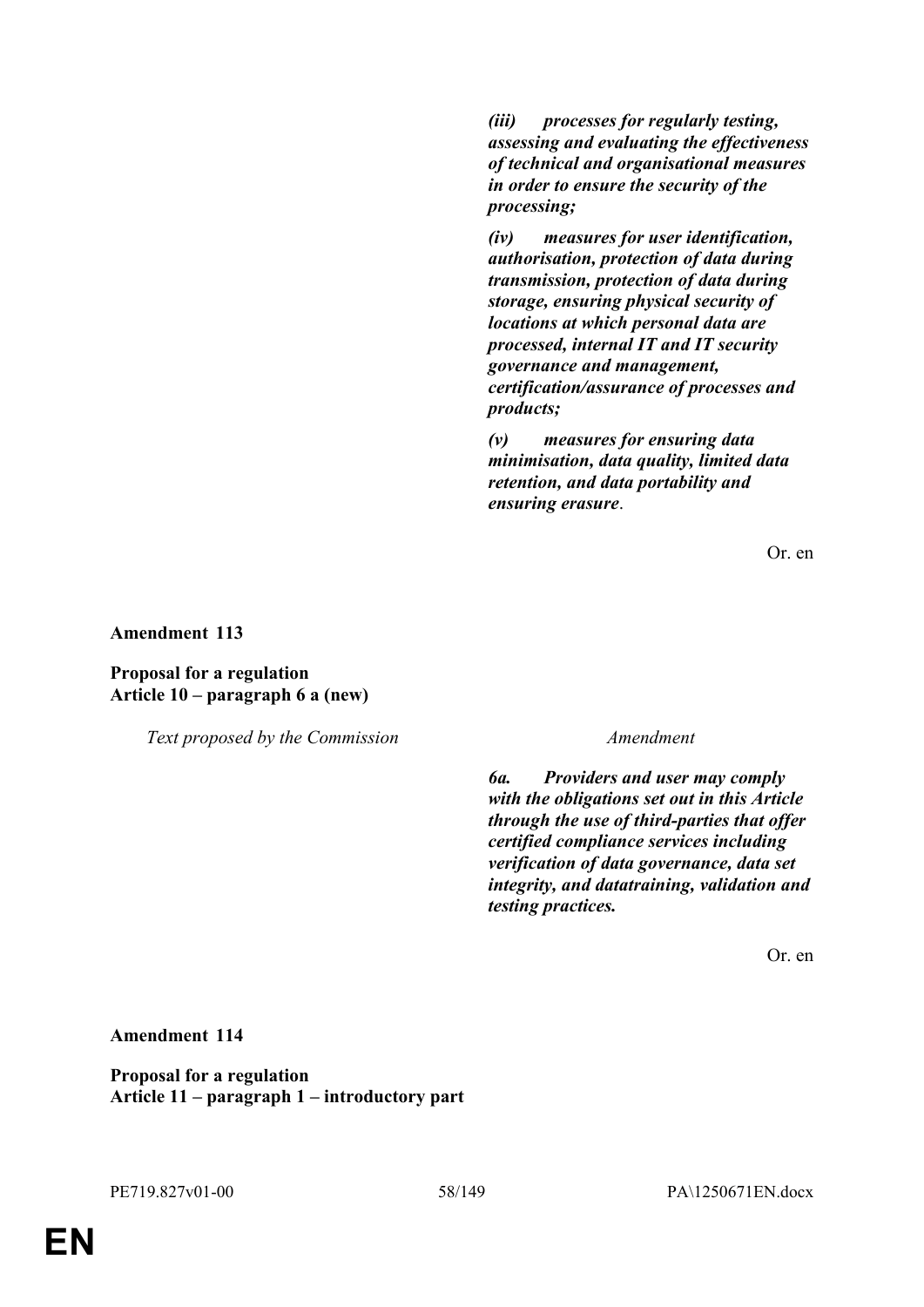#### *Text proposed by the Commission Amendment*

1. The technical documentation of a high-risk AI system shall be drawn up before that system is placed on the market or put into service and shall be kept up-to date.

1. The technical documentation of a high-risk AI system shall be drawn up*, where possible, relevant and without compromising intellectual property rights or trade secrets,* before that system is placed on the market or put into service and shall be kept up-to date.

Or. en

#### **Amendment 115**

# **Proposal for a regulation Article 11 – paragraph 1 – subparagraph 1**

#### *Text proposed by the Commission Amendment*

The technical documentation shall be drawn up in such a way to demonstrate that the high-risk AI system complies with the requirements set out in this Chapter and provide national competent authorities and notified bodies with all the necessary information to assess the compliance of the AI system with those requirements. It shall contain, at a minimum, the elements set out in Annex IV.

The technical documentation shall be drawn up*, where possible, relevant and without compromising intellectual property rights or trade secrets,* in such a way to demonstrate that the high-risk AI system complies with the requirements set out in this Chapter and provide national competent authorities and notified bodies with all the necessary information to assess the compliance of the AI system with those requirements. It shall contain, at a minimum, the elements set out in Annex IV.

Or. en

#### **Amendment 116**

#### **Proposal for a regulation Article 11 – paragraph 2**

*Text proposed by the Commission Amendment*

2. Where a high-risk AI system related to a product, to which the legal acts

2. Where a high-risk AI system related to a product, to which the legal acts

PA\1250671EN.docx 59/149 PE719.827v01-00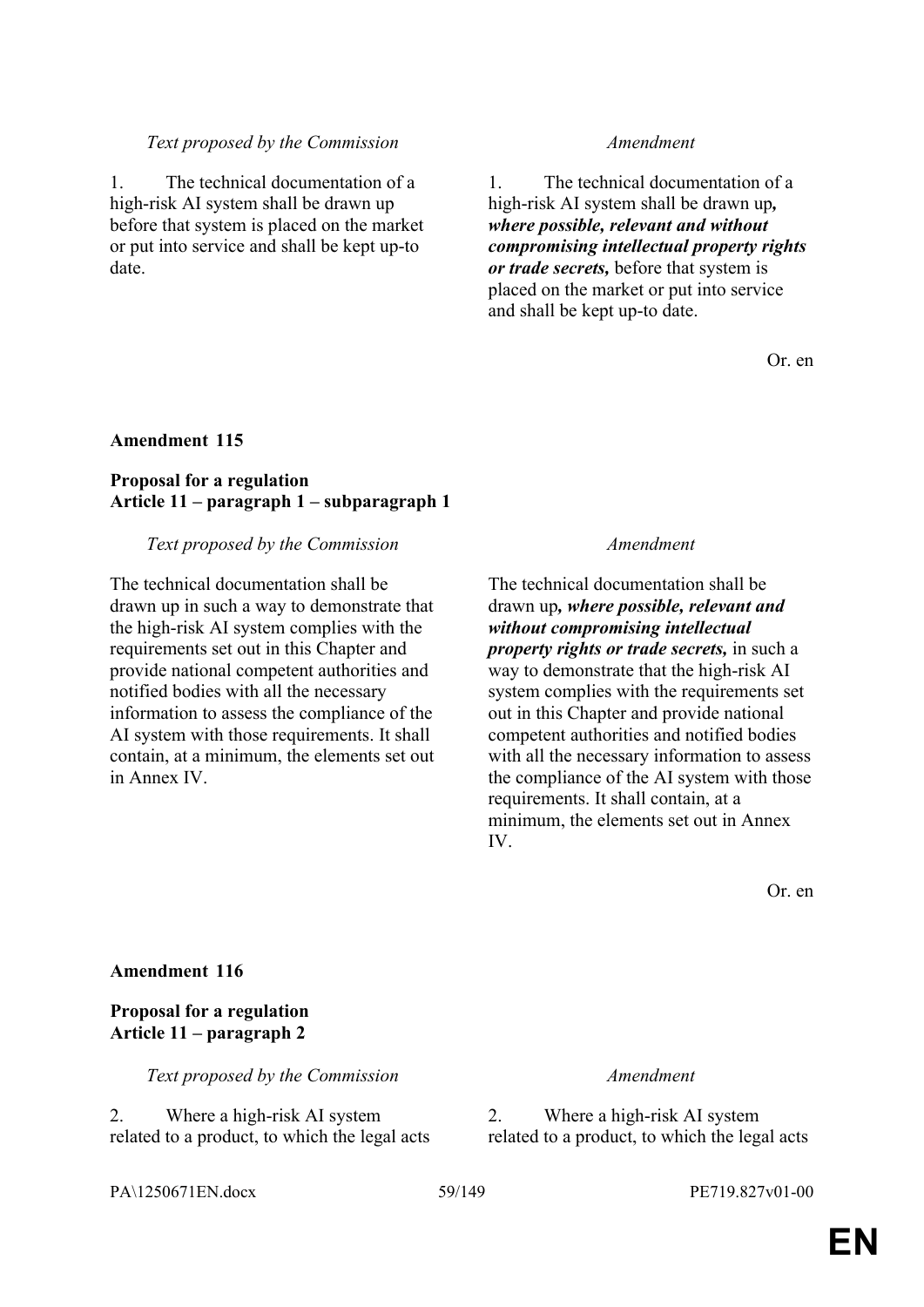listed in Annex II, section A apply, is placed on the market or put into service *one single* technical documentation shall be drawn up containing all the information set out in Annex IV as well as the information required under those legal acts. listed in Annex II, section A apply, is placed on the market or put into service *appropriate* technical documentation shall be drawn up containing all the information set out in Annex IV as well as the information required under those legal acts.

Or. en

**Amendment 117**

# **Proposal for a regulation Article 12 – paragraph 1**

*Text proposed by the Commission Amendment*

1. High-risk AI systems shall *be designed and developed with capabilities enabling* the automatic recording of events ('logs') *while the high-risk AI systems is operating. Those logging capabilities shall conform to recognised standards or common specifications*.

1. High-risk AI systems shall *technically allow* the automatic recording of events ('logs') *over the duration of the lifecycle of the system as long as these logs are in compliance with the GDPR*.

Or. en

# **Amendment 118**

# **Proposal for a regulation Article 12 – paragraph 2**

*Text proposed by the Commission Amendment*

2. *The logging capabilities shall* ensure a level of traceability of the AI system's functioning *throughout its lifecycle that* is appropriate to the intended purpose of the system.

2. *In order to* ensure a level of traceability of the AI system's functioning*, which* is appropriate to the intended purpose of the system*, the logging capabilities shall enable the recording of events relevant for the identification of situations that may:*

*(i) result in the AI system presenting a risk within the meaning of Article 65(1); or* 

*(ii) lead to a substantial modification*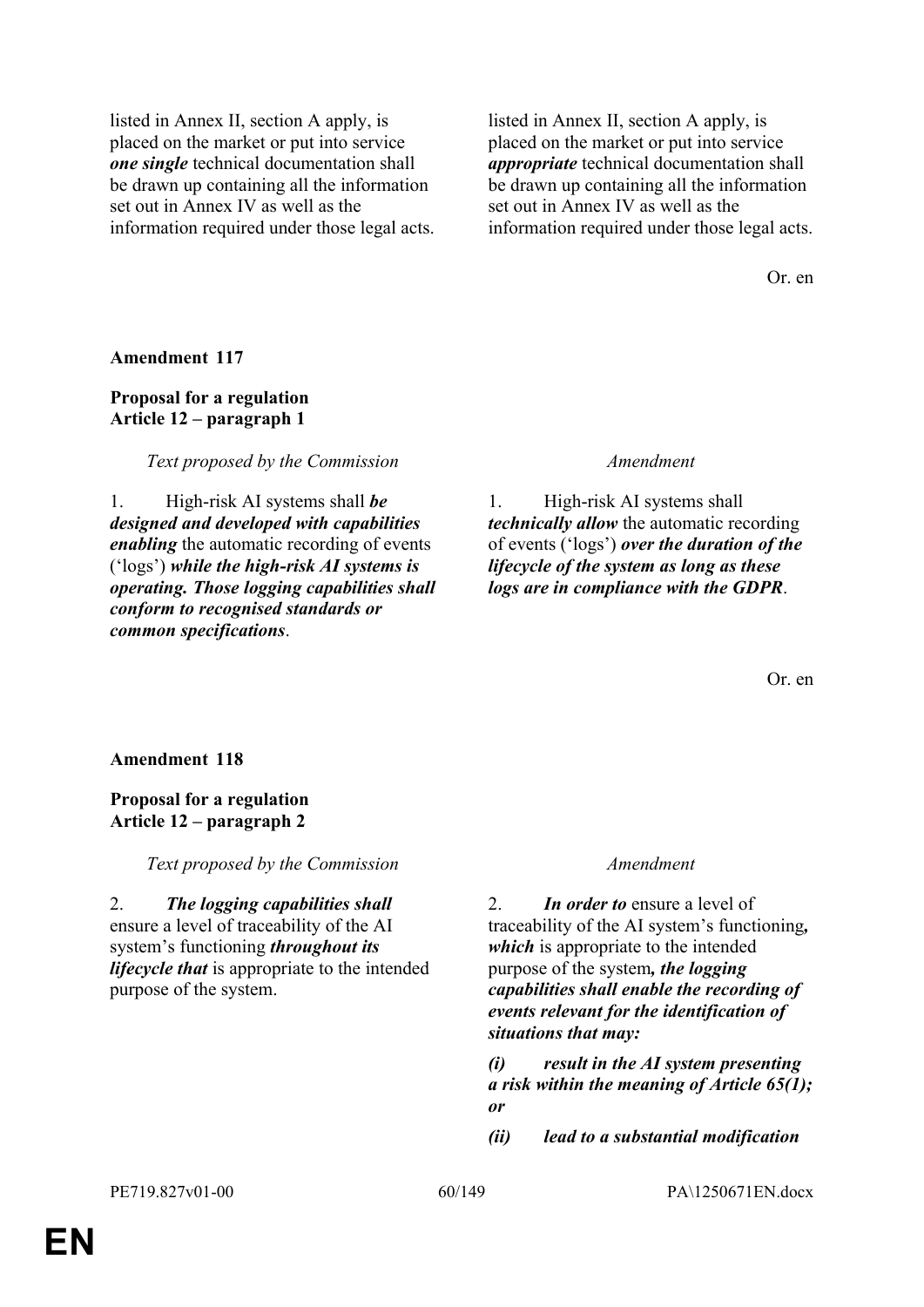*that facilitate the post-market monitoring referred to in Article 61*.

Or. en

**Amendment 119**

### **Proposal for a regulation Article 12 – paragraph 3**

*Text proposed by the Commission Amendment*

*3. In particular, logging capabilities shall enable the monitoring of the operation of the high-risk AI system with respect to the occurrence of situations that may result in the AI system presenting a risk within the meaning of Article 65(1) or lead to a substantial modification, and facilitate the postmarket monitoring referred to in Article 61.*

*deleted*

Or. en

### **Amendment 120**

### **Proposal for a regulation Article 12 – paragraph 4**

*Text proposed by the Commission Amendment 4. For high-risk AI systems referred to in paragraph 1, point (a) of Annex III, the logging capabilities shall provide, at a minimum: deleted (a) recording of the period of each use of the system (start date and time and end date and time of each use); (b) the reference database against which input data has been checked by the system; (c) the input data for which the search*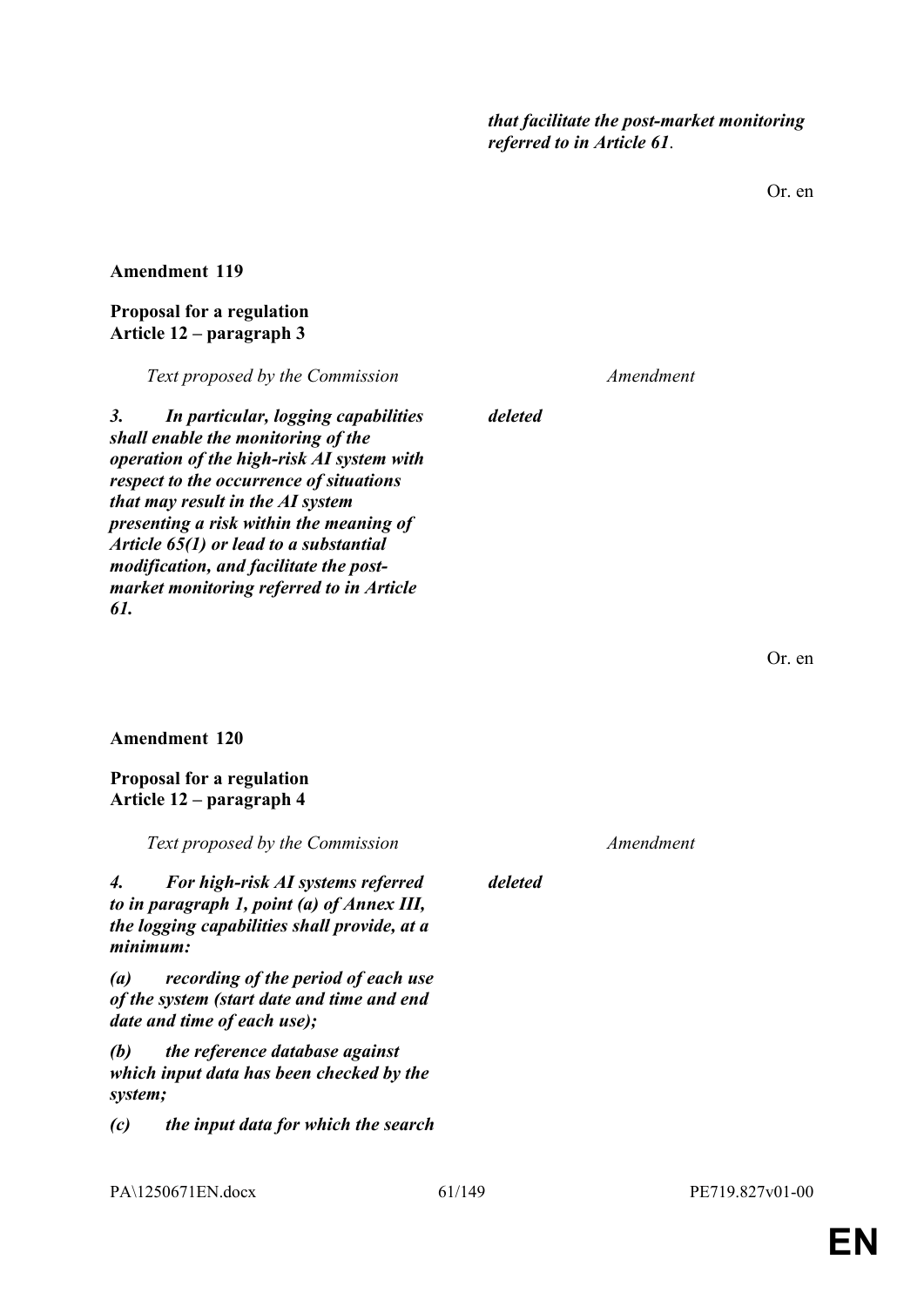#### *has led to a match;*

*(d) the identification of the natural persons involved in the verification of the results, as referred to in Article 14 (5).*

### **Amendment 121**

### **Proposal for a regulation Article 13 – paragraph 1**

#### *Text proposed by the Commission Amendment*

1. High-risk AI systems shall be designed and developed in such a way to ensure that their operation is sufficiently transparent *to enable users to interpret the system's output and use it appropriately. An appropriate type and degree of transparency shall be ensured*, with a view to achieving compliance with the relevant obligations of the user and of the provider set out in Chapter *3 of* this Title.

1. High-risk AI systems shall be designed and developed in such a way to ensure that their operation is sufficiently transparent, with a view to achieving compliance with the relevant obligations of the user and of the provider set out in Chapter *3of* this Title. *Transparency shall thereby mean that, to the extent that can be reasonably expected and is feasible in technical terms at the time when the AI system is placed on the market, the AI system is interpretable to the provider, in that the provider can understand the rationale of decisions taken by the high risk AI system, while enabling the user to understand and use the AI system appropriately, by generally knowing how the AI system works and what data it ingests.*

Or. en

### **Amendment 122**

# **Proposal for a regulation Article 13 – paragraph 2**

*Text proposed by the Commission Amendment*

2. High-risk AI systems shall be accompanied by instructions for use in an

2. High-risk AI systems shall be accompanied by instructions for use in an

PE719.827v01-00 62/149 PA\1250671EN.docx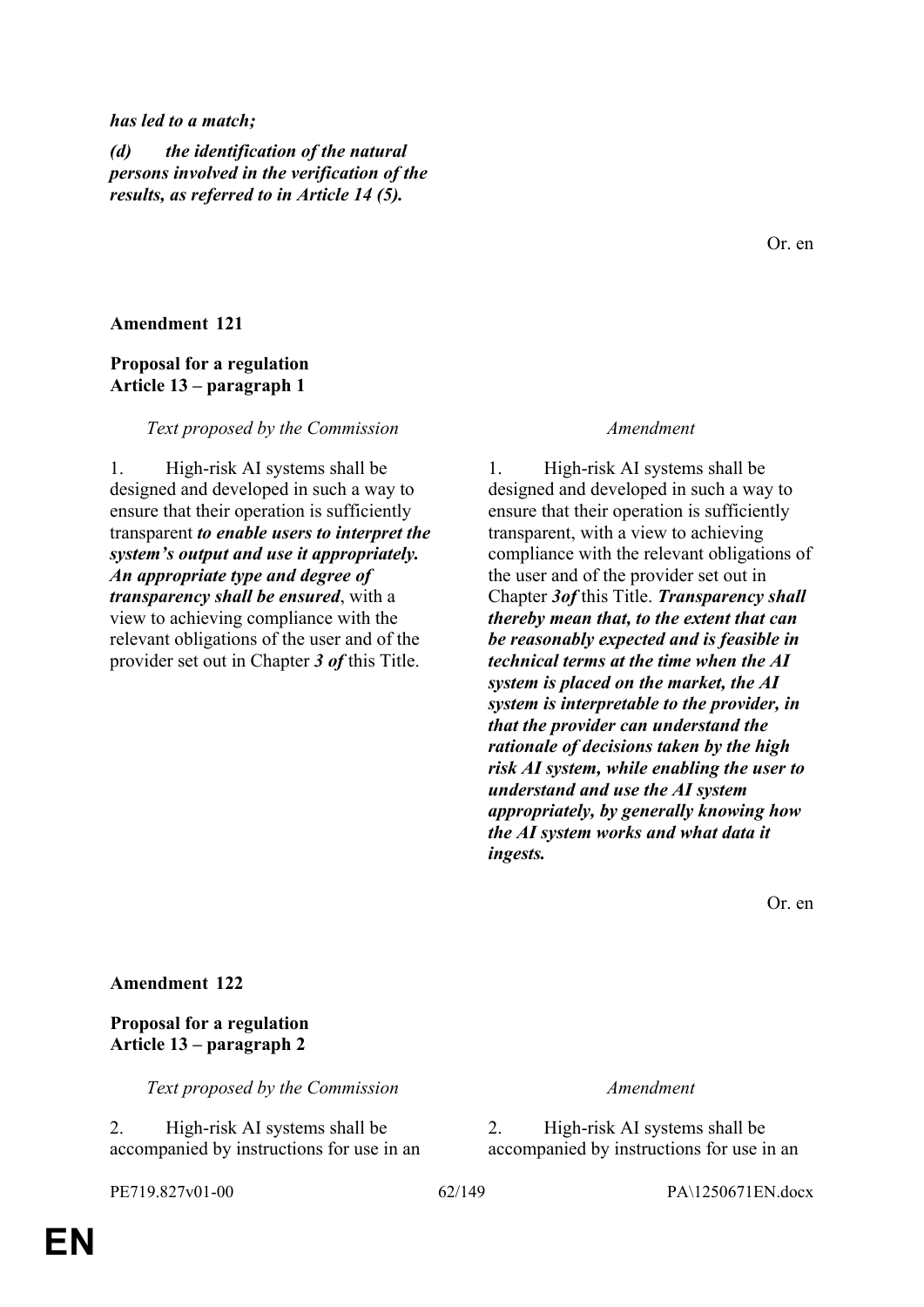appropriate digital format or otherwise that include concise, *complete,* correct and clear information that is relevant, accessible and comprehensible to users*.*

appropriate digital format or otherwise that include concise, correct and clear information that *helps supporting informed decision-making by users and* is relevant, accessible and comprehensible to users

Or. en

### **Amendment 123**

### **Proposal for a regulation Article 13 – paragraph 3 – introductory part**

*Text proposed by the Commission Amendment*

3. *The* information referred to in paragraph 2 shall specify:

3. *To the extent necessary to achieve the outcomes referred to in paragraph 1,* information referred to in paragraph 2 shall specify:

Or. en

### **Amendment 124**

**Proposal for a regulation Article 13 – paragraph 3 – point a**

*Text proposed by the Commission Amendment*

(a) the identity and the contact details of the provider and, where applicable, of *its* authorised *representative*;

(a) the identity and the contact details of the *entity or entities responsible for the AI system's compliance with this Act, regardless of their qualification as* provider *or user* and, where applicable, of *their* authorised *representatives*;

Or. en

### **Amendment 125**

**Proposal for a regulation Article 13 – paragraph 3 – point b – point ii**

PA\1250671EN.docx 63/149 PE719.827v01-00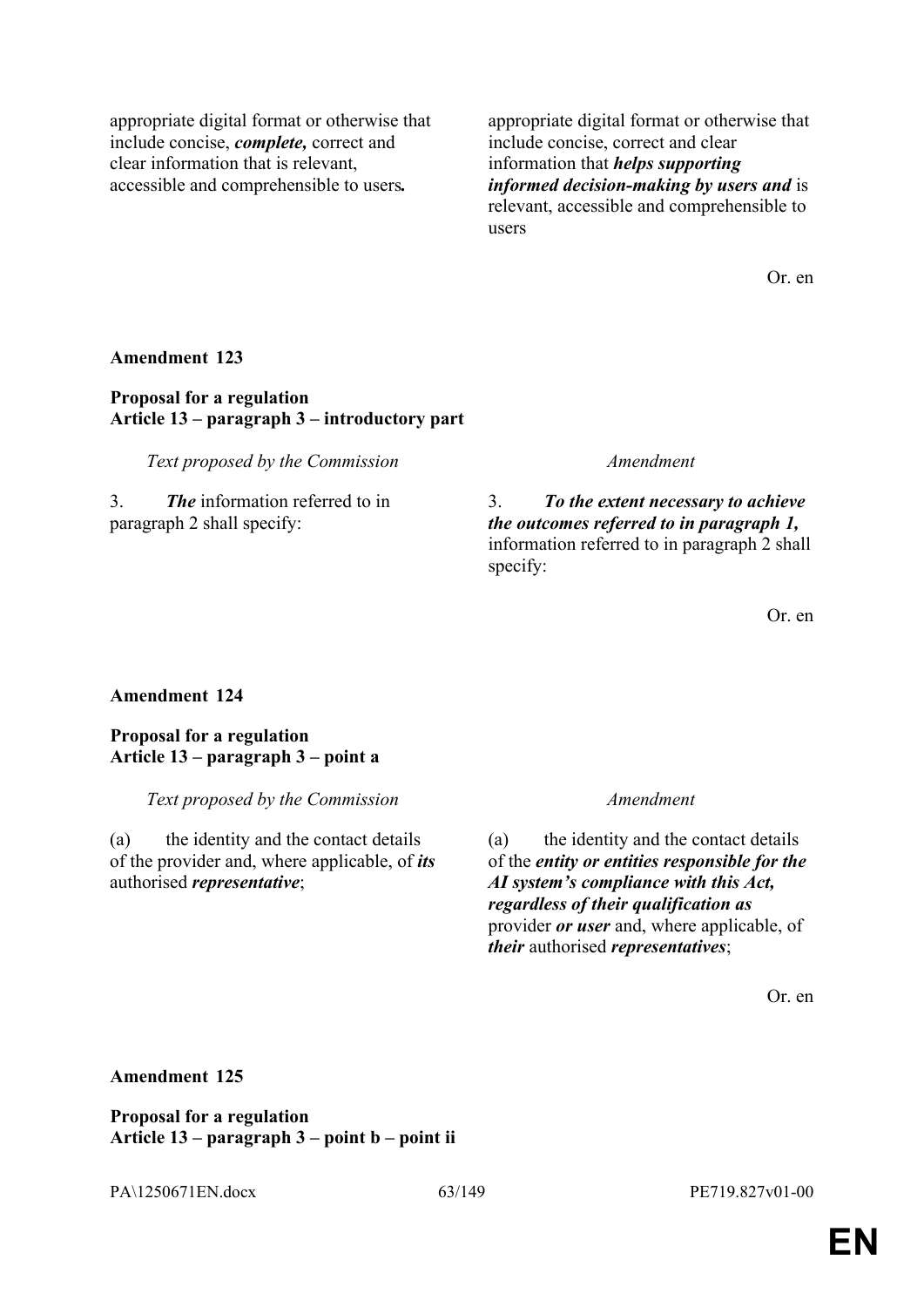*assessment, if any*;

**Amendment 127**

**Proposal for a regulation**

**Article 13 – paragraph 3 – point c**

(c) the changes to the high-risk AI system *and its performance which have been pre-determined by the provider at the* 

*moment of the initial conformity* 

# *Text proposed by the Commission Amendment*

(ii) the level of accuracy, robustness and cybersecurity referred to in Article 15 against which the high-risk AI system has been tested and validated and which can be expected*, and any known and foreseeable circumstances that may have an impact on that expected level of accuracy, robustness and cybersecurity*;

(ii) the level of accuracy, robustness and cybersecurity referred to in Article 15 against which the high-risk AI system has been tested and validated and which can be expected;

Or. en

# **Amendment 126**

**Proposal for a regulation Article 13 – paragraph 3 – point b – point iii**

*Text proposed by the Commission Amendment*

*(iii) any known or foreseeable circumstance, related to the use of the high-risk AI system in accordance with its intended purpose or under conditions of reasonably foreseeable misuse, which may lead to risks to the health and safety or fundamental rights;*

### *deleted*

Or. en

*Text proposed by the Commission Amendment*

(c) the changes to the high-risk AI system;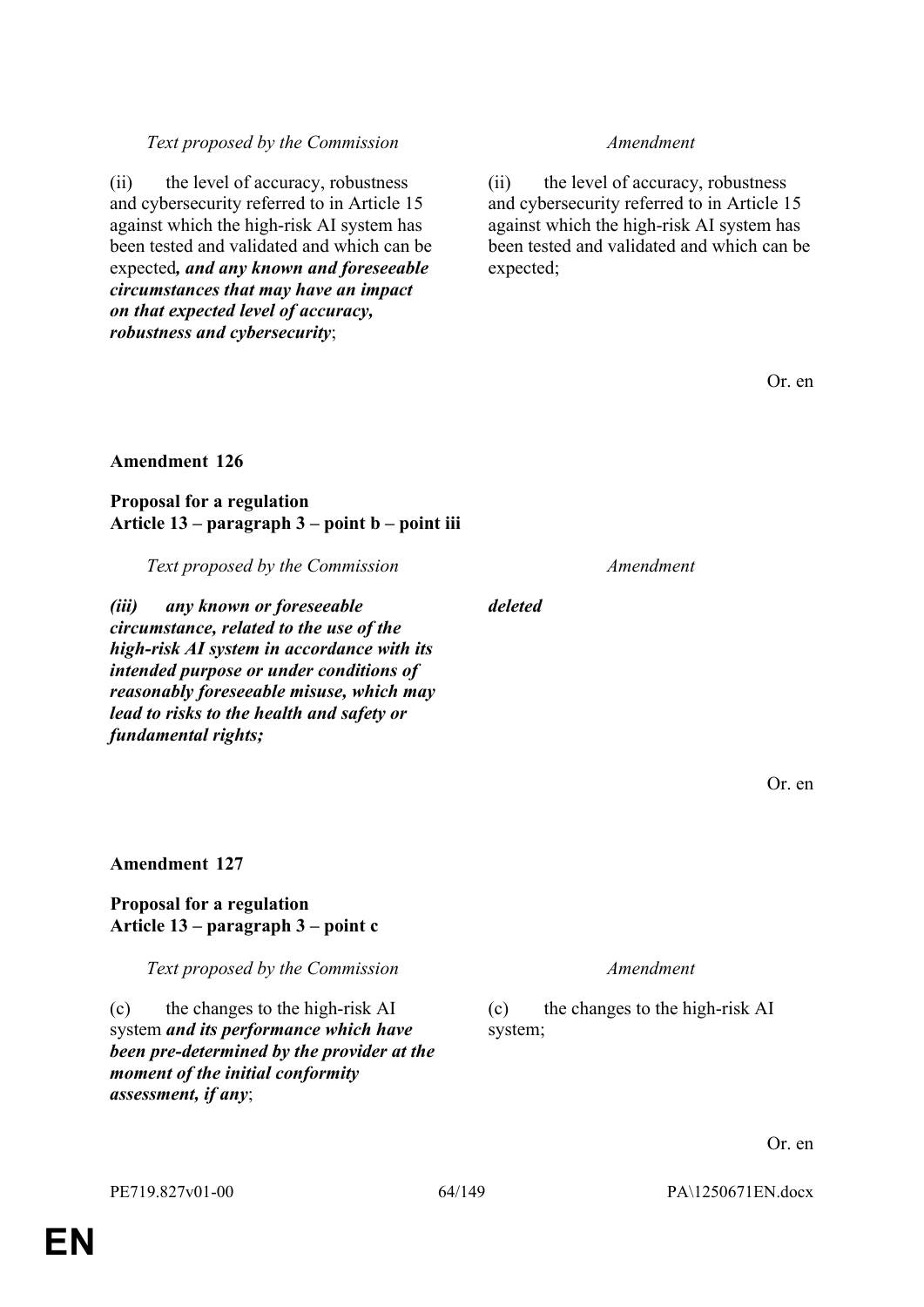### **Proposal for a regulation Article 13 – paragraph 3 – point e**

*Text proposed by the Commission Amendment*

(e) *the expected lifetime of the highrisk AI system* and any necessary maintenance and care measures to ensure the proper functioning of that AI system, including as regards software updates.

(e) and any necessary maintenance and care measures to ensure the proper functioning of that AI system, including as regards software updates.

Or. en

#### **Amendment 129**

**Proposal for a regulation Article 13 – paragraph 3 – point e a (new)**

*Text proposed by the Commission Amendment*

*(ea) a description of the mechanisms included within the AI system that allow users to properly collect, store and interpret the logs in accordance with Article 12(1), where relevant.*

Or. en

#### **Amendment 130**

### **Proposal for a regulation Article 14 – paragraph 1**

#### *Text proposed by the Commission Amendment*

1. High-risk AI systems shall be designed and developed in such a way, including with appropriate human-machine interface tools, that they *can* be effectively overseen by natural persons during the period in which the AI system is in use.

1. *Where proportionate to the risks associated with the high-risk system and where technical safeguards are not sufficient,* high-risk AI systems shall be designed and developed in such a way, including with appropriate human-machine interface tools, that they be effectively

PA\1250671EN.docx 65/149 PE719.827v01-00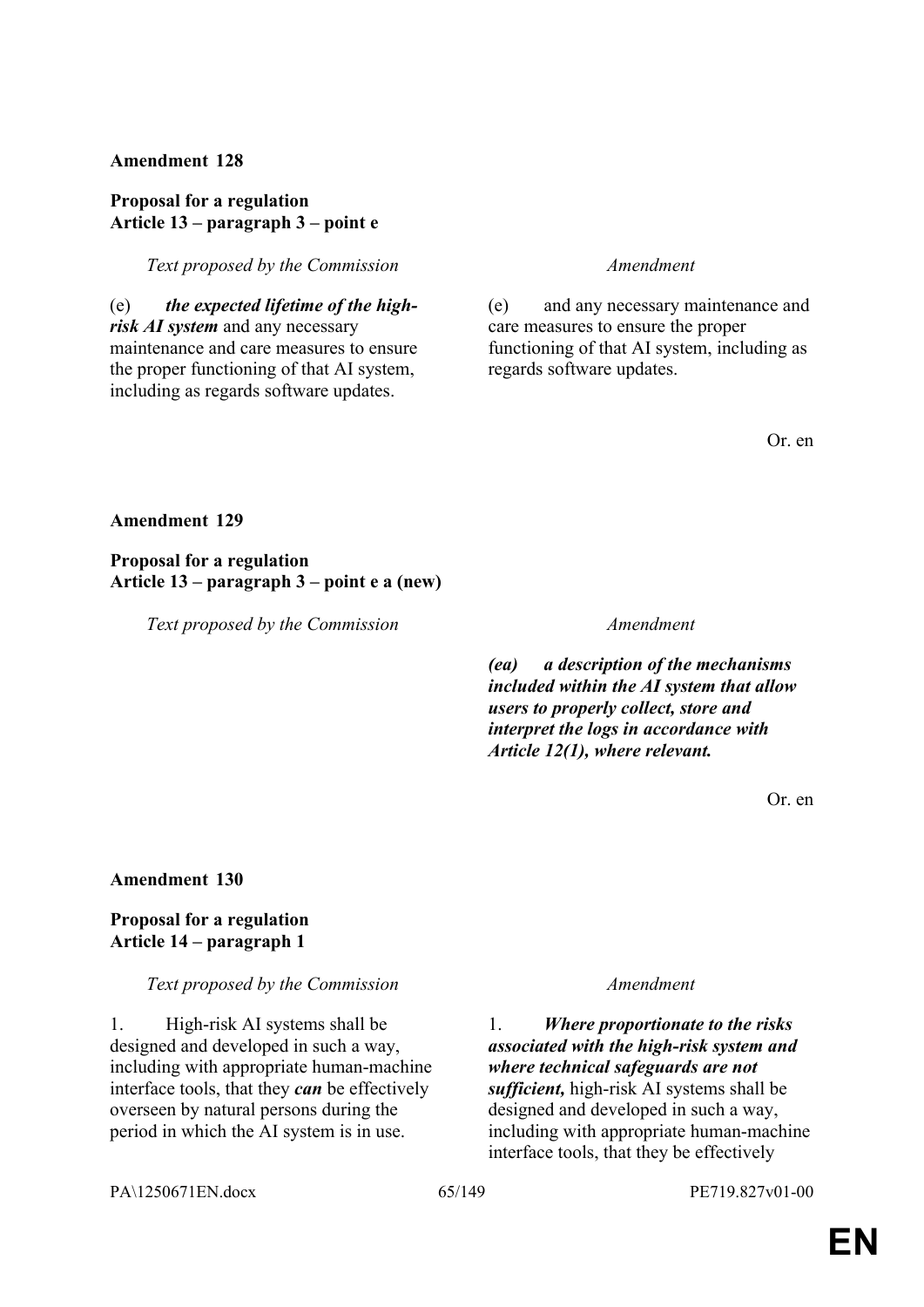overseen by natural persons during the period in which the AI system is in use.

Or. en

### **Amendment 131**

### **Proposal for a regulation Article 14 – paragraph 2**

#### *Text proposed by the Commission Amendment*

2. Human oversight shall aim at preventing or minimising the risks to health, safety or fundamental rights that may emerge when a high-risk AI system is used in accordance with its intended purpose *or under conditions of reasonably foreseeable misuse*, in particular when such risks persist notwithstanding the application of other requirements set out in this Chapter.

2. Human oversight shall aim at preventing or minimising the risks to health, safety or fundamental rights that may emerge when a high-risk AI system is used in accordance with its intended purpose, in particular when such risks persist notwithstanding the application of other requirements set out in this Chapter.

Or. en

# **Amendment 132**

### **Proposal for a regulation Article 14 – paragraph 3 – introductory part**

### *Text proposed by the Commission Amendment*

3. Human oversight shall be ensured through either one or all of the following measures:

3. *The degree of* human oversight *shall be adapted to the specific risks, the level of automation, and context of the AI system and* shall be ensured through either one or all of the following *types of* measures: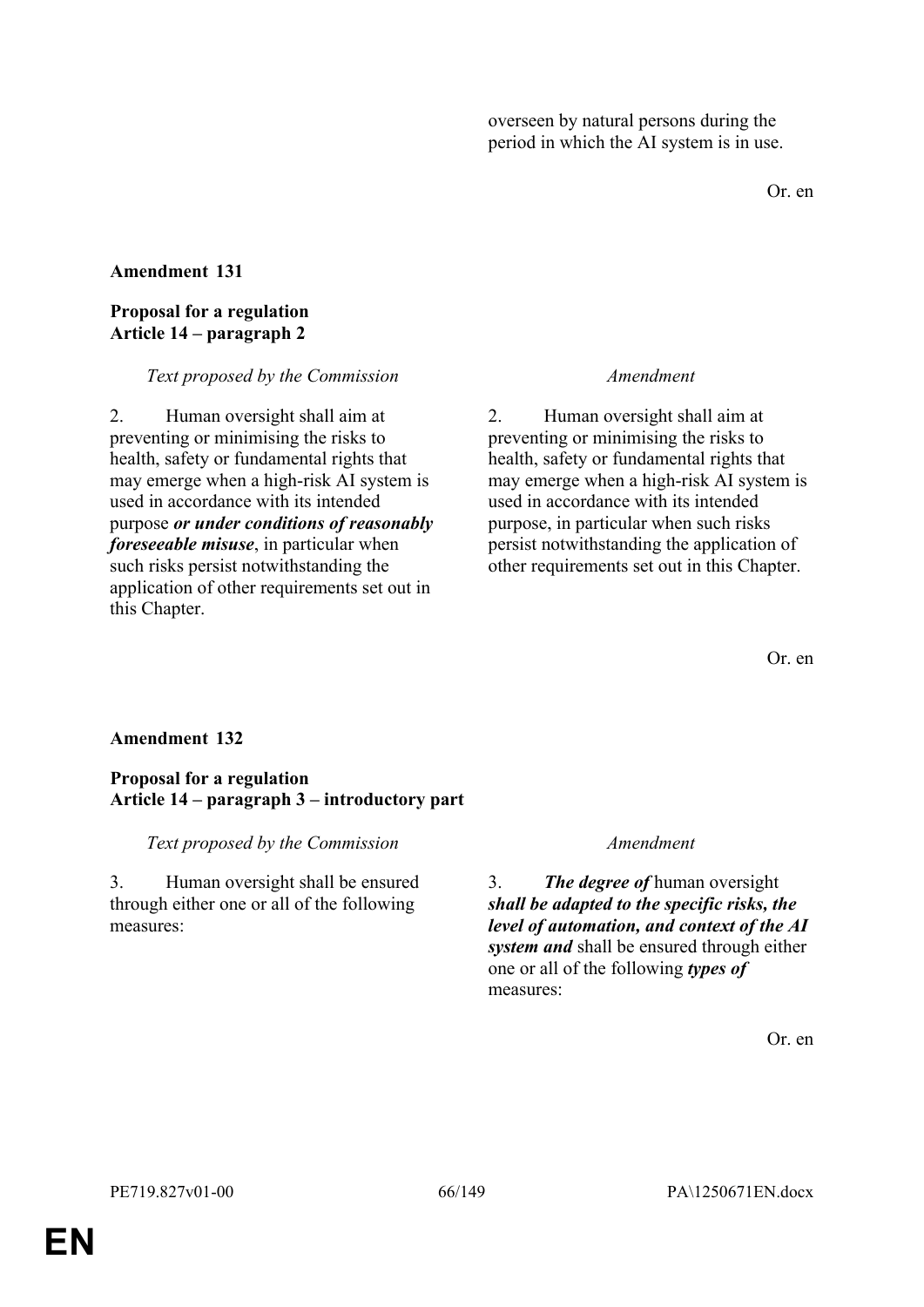### **Proposal for a regulation Article 14 – paragraph 4 – introductory part**

*Text proposed by the Commission Amendment*

4. *The measures referred to in paragraph 3* shall *enable the individuals* to whom human oversight is assigned *to do the following*, as appropriate to the circumstances:

4. *For the purpose of implementing paragraphs 1 to 3, the high-risk AI system* shall *be provided to the user in such a way that natural persons* to whom human oversight is assigned *are enabled*, as appropriate *and proportionate* to the circumstances *and in accordance with industry standards*:

Or. en

#### **Amendment 134**

### **Proposal for a regulation Article 14 – paragraph 4 – point a**

*Text proposed by the Commission Amendment*

(a) *fully* understand the capacities and limitations of the high-risk AI system and be able to duly monitor its operation*, so that signs of anomalies, dysfunctions and unexpected performance can be detected and addressed as soon as possible*;

(a) *to be aware of and sufficiently* understand the *relevant* capacities and limitations of the high-risk AI system and be able to duly monitor its operation;

Or. en

#### **Amendment 135**

### **Proposal for a regulation Article 14 – paragraph 4 – point b**

*Text proposed by the Commission Amendment*

(b) remain aware of the possible tendency of automatically relying or overrelying on the output produced by a highrisk AI system ('automation bias')*, in* 

(b) remain aware of the possible tendency of automatically relying or overrelying on the output produced by a highrisk AI system ('automation bias');

#### PA\1250671EN.docx 67/149 PE719.827v01-00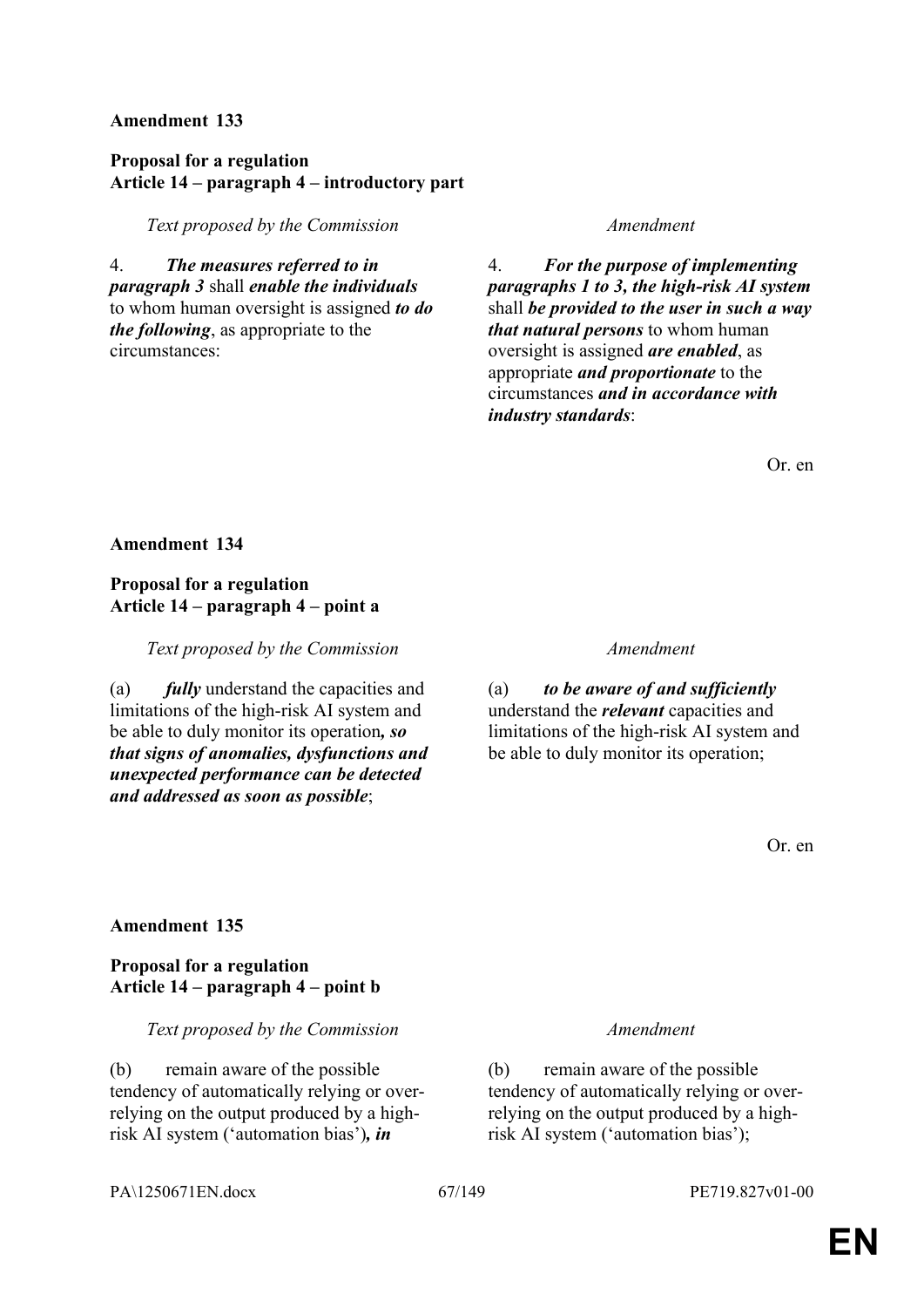*particular for high-risk AI systems used to provide information or recommendations for decisions to be taken by natural persons*;

**Amendment 136**

### **Proposal for a regulation Article 14 – paragraph 4 – point c**

*Text proposed by the Commission Amendment*

(c) *be able* to correctly interpret the high-risk AI system's output, taking into account *in particular the characteristics of the system and* the interpretation tools and methods available;

(c) to correctly interpret the high-risk AI system's output, taking into account *for example* the interpretation tools and methods available;

Or. en

Or. en

### **Amendment 137**

**Proposal for a regulation Article 14 – paragraph 4 – point e**

### *Text proposed by the Commission Amendment*

(e) be able to intervene on the operation of the high-risk AI system or interrupt the system through a "stop" button or a similar procedure.

(e) be able to intervene on the operation of the high-risk AI system or interrupt*, where reasonable and technically feasible,* the system through a "stop" button or a similar procedure*, except if the human interference increases the risks or would negatively impact the performance in consideration of generally acknowledged state-of-theart*.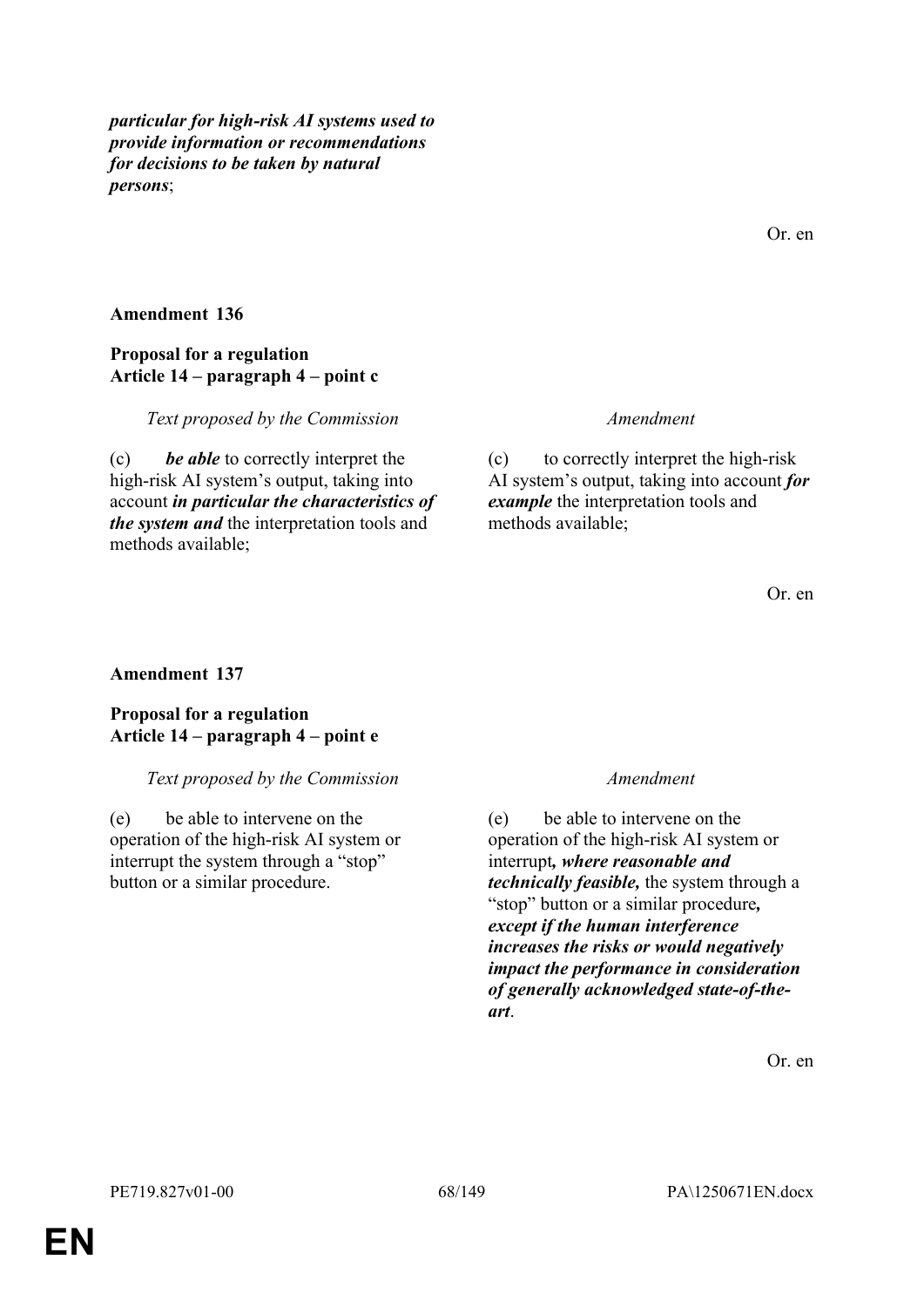### **Proposal for a regulation Article 15 – paragraph 1**

### *Text proposed by the Commission Amendment*

1. High-risk AI systems shall be designed and developed in such a way that they achieve, in the light of their intended purpose, an appropriate level of accuracy, robustness and cybersecurity, and perform consistently in those respects throughout their lifecycle.

1. High-risk AI systems shall be designed and developed in such a way that they achieve, in the light of their intended purpose *and to the extent that can be reasonably expected and is in accordance with relevant industrial standards*, an appropriate level of accuracy, *reliability,* robustness and cybersecurity, and *the basic pillars of information security and protection, such as confidentiality, integrity and availability as well as to* perform consistently in those respects throughout their lifecycle *while taking their evolving nature into account*.

Or. en

**Amendment 139**

**Proposal for a regulation Article 15 – paragraph 2**

*Text proposed by the Commission Amendment*

2. The *levels of accuracy* and the *relevant accuracy metrics of high-risk AI systems* shall be declared in the accompanying instructions of use.

2. The *range of expected performance,* and the *operational factors that affect that performance,* shall be declared*, where possible,* in the accompanying instructions of use.

Or. en

**Amendment 140**

**Proposal for a regulation Article 15 – paragraph 3 – introductory part**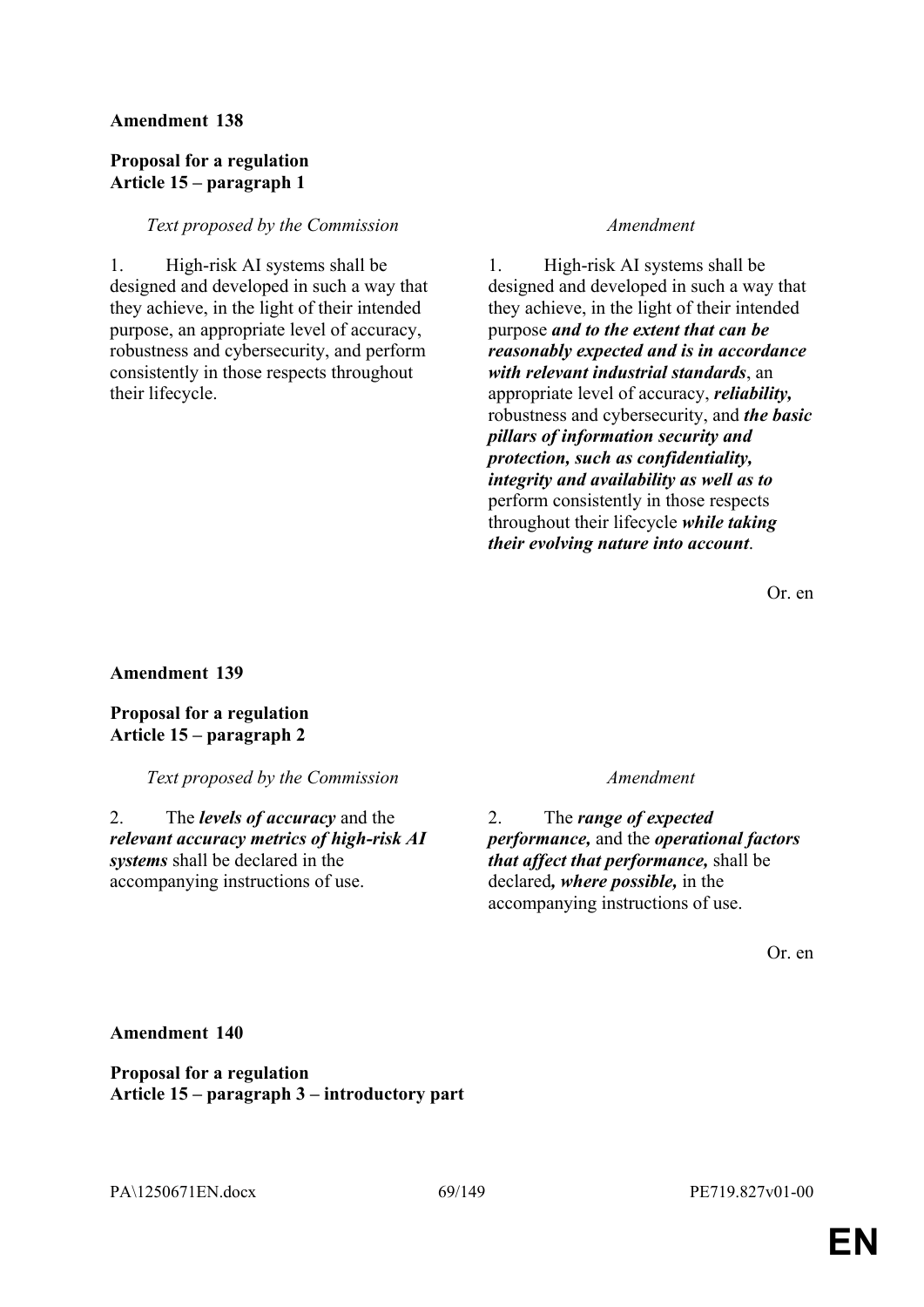# **Proposal for a regulation Article 15 – paragraph 3 – subparagraph 2**

# *Text proposed by the Commission Amendment*

# High-risk AI systems that continue to learn after being placed on the market or put into service shall be developed in such a way to ensure that possibly biased outputs *due to outputs used as an* input for future

# interaction with natural persons or other

3. High-risk *AI* systems shall be *resilient* as regards errors, faults or

inconsistencies that may occur within the system or the environment in which the system operates, in particular due to their

# *Text proposed by the Commission Amendment*

3. High-risk systems shall be *designed and developed with safety and security-bydesign mechanism so that they achieve, in the light of their intended purpose, an appropriate level of cyber resilience* as regards errors, faults or inconsistencies that may occur within the system or the environment in which the system operates, in particular due to their interaction with natural persons or other systems.

Or. en

# **Amendment 141**

systems.

# **Proposal for a regulation Article 15 – paragraph 3 – subparagraph 1**

### *Text proposed by the Commission Amendment*

The robustness of high-risk AI systems may be achieved through technical redundancy solutions, which may include backup or fail-safe plans.

The robustness of high-risk AI systems may be achieved through *diverse* technical redundancy solutions, which may include *reasonably designed* backup or fail-safe plans *by the appropriate provider or user or as mutually agreed by the provider and the user*.

Or. en

High-risk AI systems that continue to learn after being placed on the market or put into service shall be developed in such a way to ensure that possibly biased outputs *that influence the* input for future operations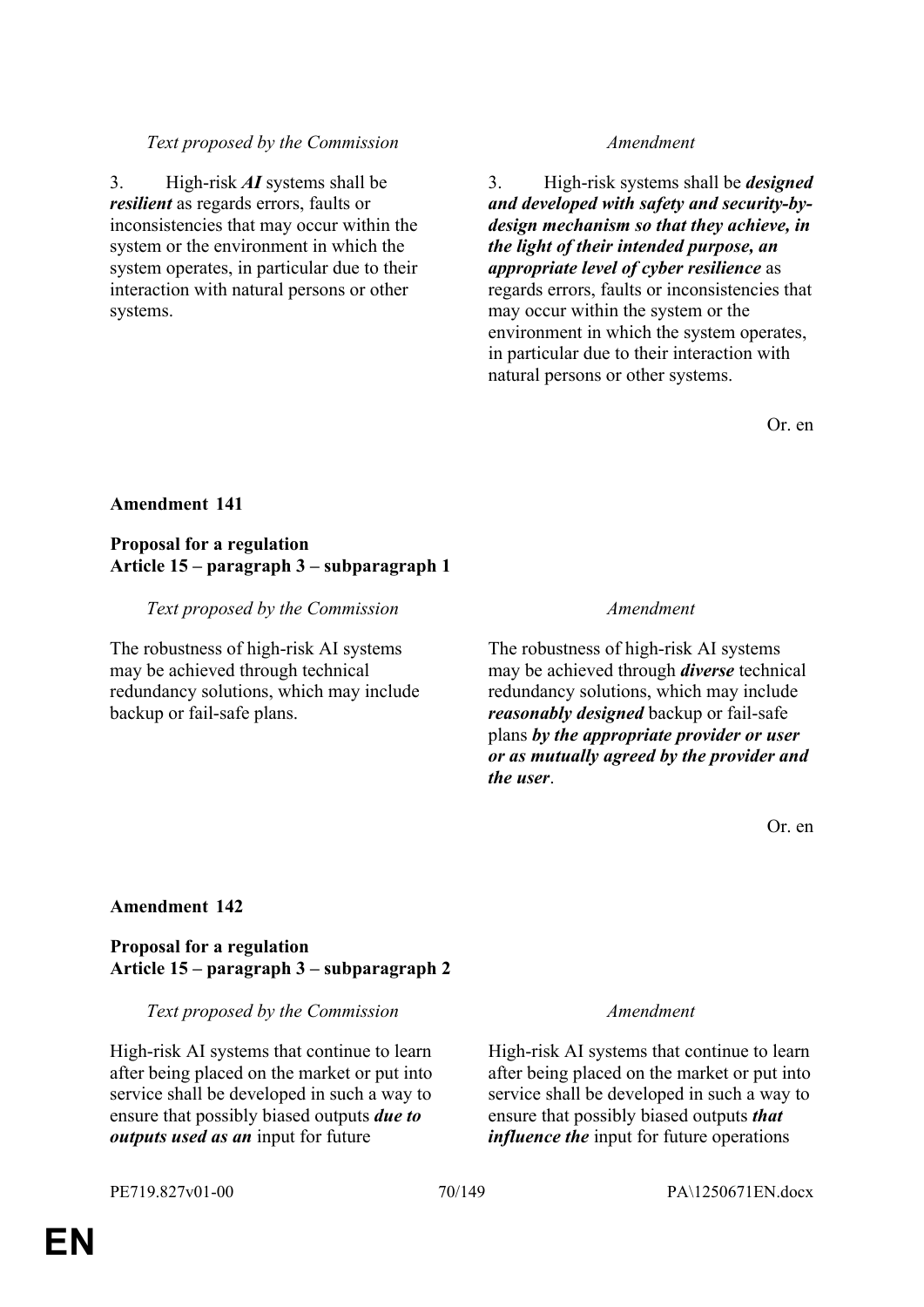operations ('feedback loops') are duly addressed with appropriate mitigation measures.

('feedback loops') are duly addressed with appropriate mitigation measures.

Or. en

#### **Amendment 143**

# **Proposal for a regulation Article 15 – paragraph 3 a (new)**

*Text proposed by the Commission Amendment*

*3a. In accordance with Article 42(2), the compliance with Article 15 for highrisk AI system that have already been certified or for which a statement of conformity has been issued under a cybersecurity scheme pursuant to Regulation (EU) 2019/881 shall be assumed.*

Or. en

### **Amendment 144**

#### **Proposal for a regulation Article 15 – paragraph 4 – subparagraph 1**

*Text proposed by the Commission Amendment*

The technical solutions *aimed at ensuring* the cybersecurity of high-risk AI systems shall be appropriate to the relevant circumstances and the risks.

The technical solutions *and organisational measures designed to uphold* the cybersecurity of high-risk AI systems shall be appropriate to the relevant circumstances and the risks.

Or. en

#### **Amendment 145**

**Proposal for a regulation Article 15 – paragraph 4 – subparagraph 2**

PA\1250671EN.docx 71/149 PE719.827v01-00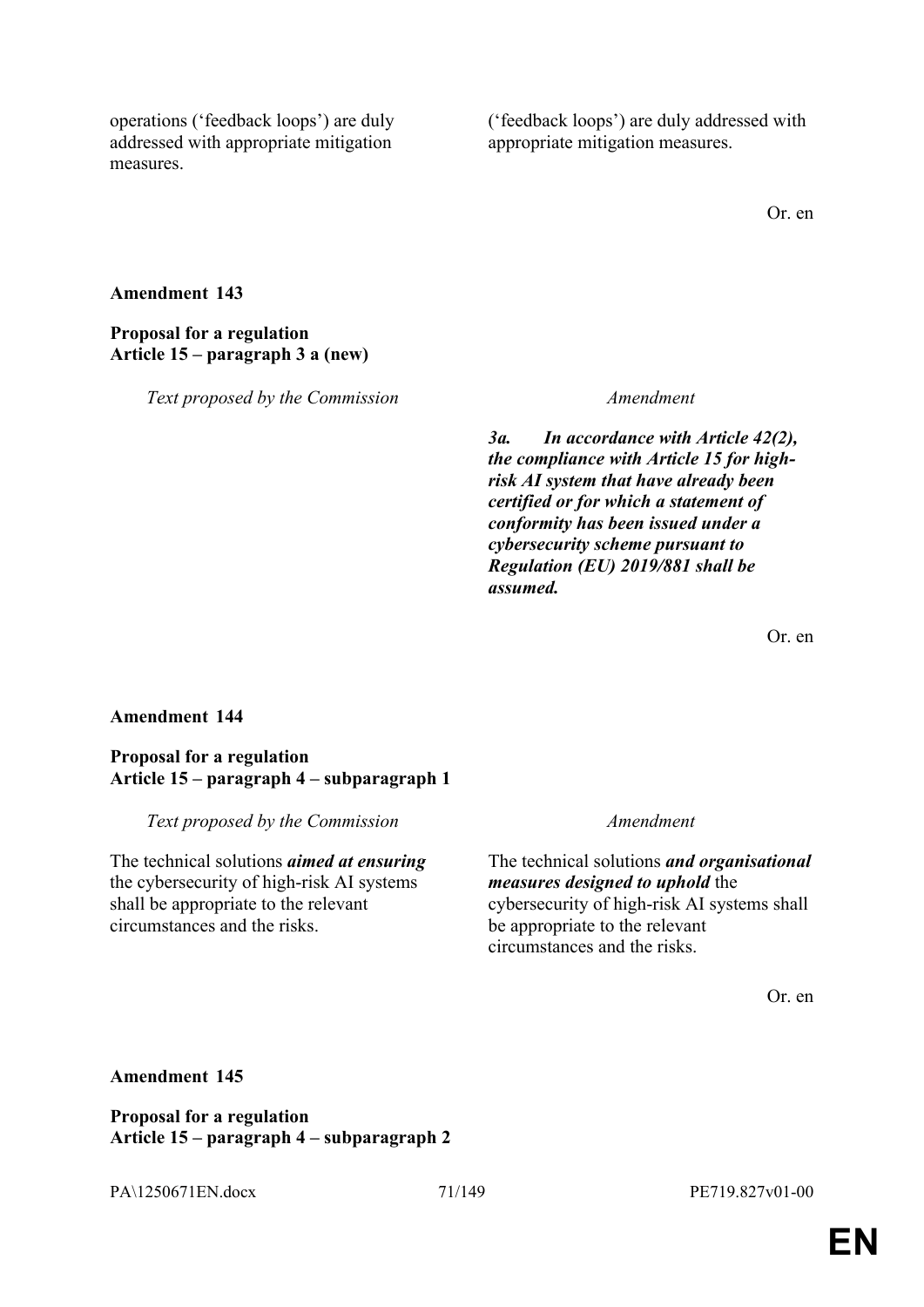### *Text proposed by the Commission Amendment*

*The* technical solutions *to address AI specific vulnerabilities shall* include, where appropriate, measures to prevent and control for attacks trying to manipulate the training dataset ('data poisoning'), inputs designed to cause the model to make a mistake ('adversarial examples'), *or* model flaws.

Technical solutions *may* include, where appropriate, measures to prevent and control for attacks trying to manipulate the training dataset ('data poisoning'), inputs designed to cause the model to make a mistake ('adversarial examples'), model flaws*, or exploratory attacks that may aim to extract knowledge, algorithms, trade secrets or training information from the AI*.

Or. en

### **Amendment 146**

### **Proposal for a regulation Article 16 – paragraph 1 – point a**

### *Text proposed by the Commission Amendment*

(a) ensure that their high-risk AI systems are compliant with the requirements set out in Chapter 2 of this Title;

(a) ensure that their high-risk AI systems are compliant with the requirements set out in Chapter 2 of this Title*, including the requirement to conduct an ethical technology assessment as part of Article 9(2)(da)*;

Or. en

#### **Amendment 147**

**Proposal for a regulation Article 16 – paragraph 1 – point a a (new)**

*Text proposed by the Commission Amendment*

*(aa) indicate their name, registered trade name or registered trade mark, the address at which they can be contacted on the high-risk AI system or, where that is not possible, on its packaging or its accompanying documentation, as*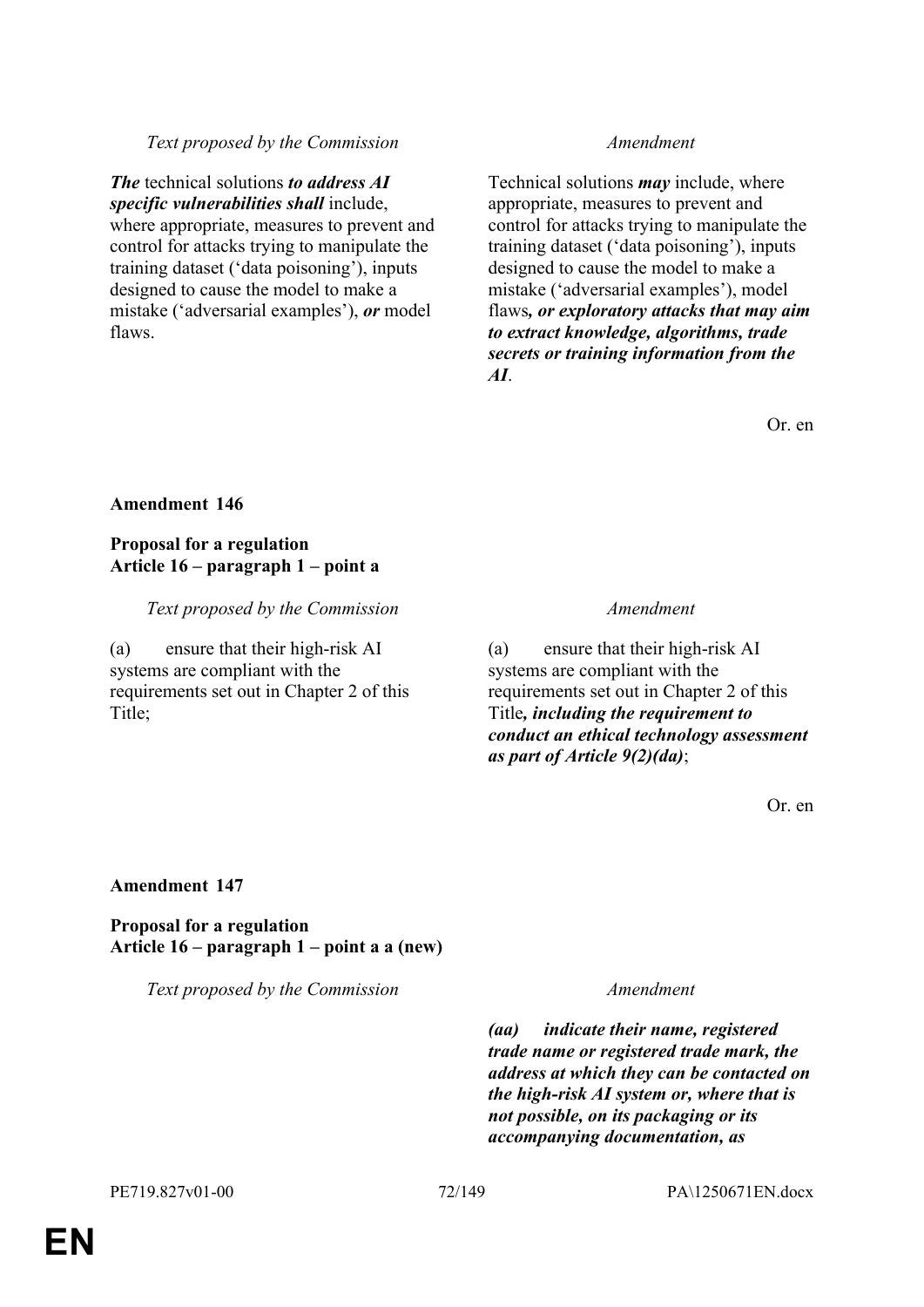## *applicable;*

Or. en

## **Amendment 148**

## **Proposal for a regulation Article 16 – paragraph 1 – point b**

*Text proposed by the Commission Amendment*

*deleted*

*(b) have a quality management system in place which complies with Article 17;*

**Amendment 149**

# **Proposal for a regulation Article 16 – paragraph 1 – point c**

*Text proposed by the Commission* 

(c) *draw-up the technical* documentation *of the high-risk AI system*;

(c) *keep the* documentation *referred to in Article 18*;

Or. en

# **Amendment 150**

# **Proposal for a regulation Article 16 – paragraph 1 – point e**

*Text proposed by the Commission Amendment*

(e) *ensure that the high-risk AI system undergoes* the relevant conformity assessment procedure, prior to its placing on the market or putting into service;

(e) *carry out* the relevant conformity assessment procedure, prior to its placing on the market or putting into service;

Or. en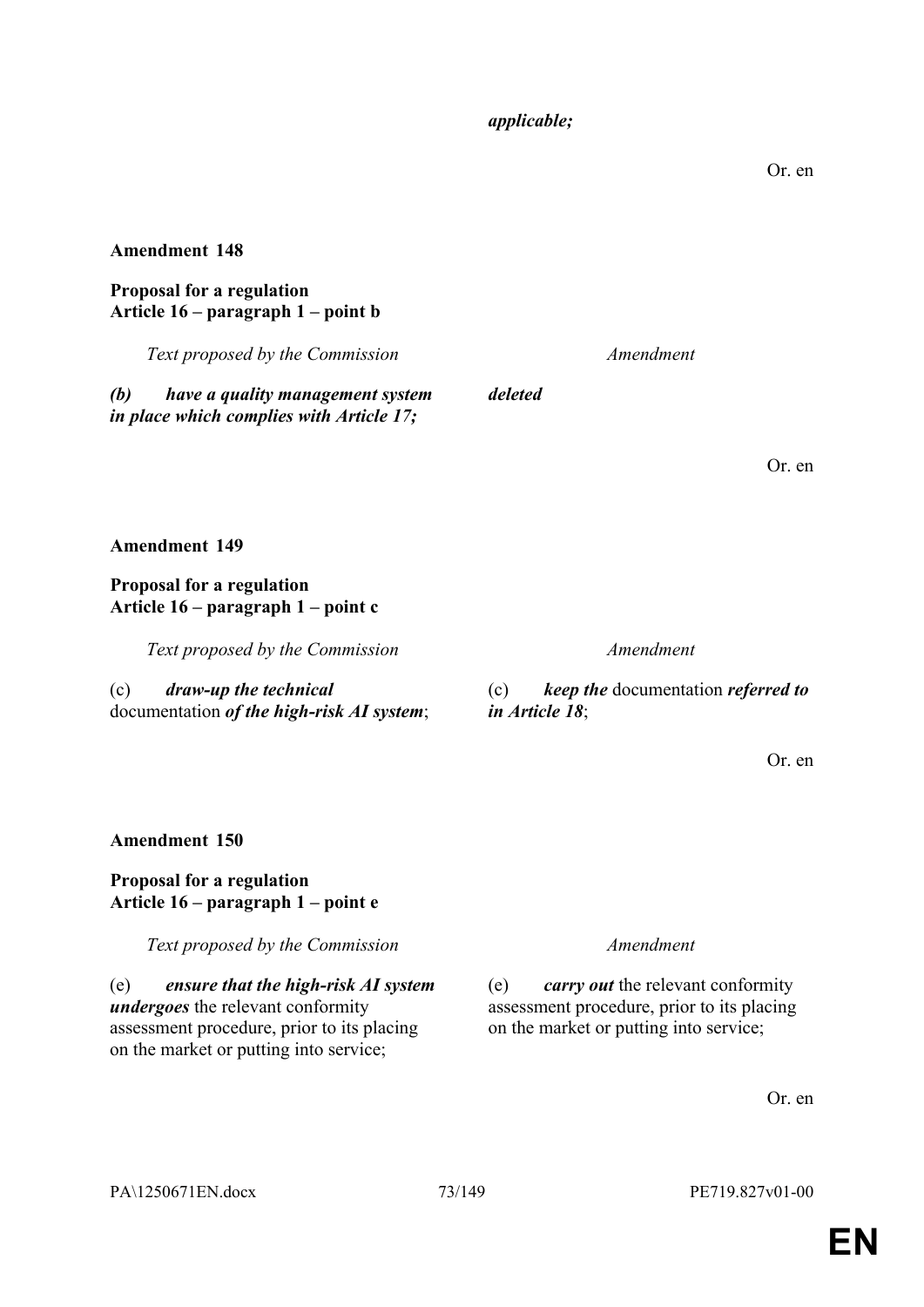## **Proposal for a regulation Article 16 – paragraph 1 – point j**

*Text proposed by the Commission Amendment*

(j) upon request of a national competent authority, demonstrate the conformity of the high-risk AI system *with the requirements set out in Chapter 2 of this Title*.

(j) upon *reasoned* request of a national competent authority, *provide the relevant information and documentation to* demonstrate the conformity of the high-risk AI system.

Or. en

**Amendment 152**

**Proposal for a regulation Article 17**

*Text proposed by the Commission Amendment*

*[...] deleted*

Or. en

### *Justification*

*Requiring every provider to establish a quality management system for a high-risk system is disproportionate and unjustified. It would create huge costs and administrative burdens. At the same time, it does not have added value as most of its element are already or can at least be included in the risk assessment of Art 9. Moreover, many AI systems already fall under existing quality management system, such as those defined by ISO 9001. If the EU wants to promote innovation in AI, in particular by European SMEs and start-ups, it must not overburden them with unnecessary obligations.*

## **Amendment 153**

## **Proposal for a regulation Article 18 – paragraph 1**

*Text proposed by the Commission Amendment*

1. *Providers of high-risk AI systems* shall *draw up* the technical *documen-tation* referred to in Article 11 *in* 

1. *The provider* shall*, for a period of 3 years after the AI system has been placed on the market or put into service,* 

PE719.827v01-00 74/149 PA\1250671EN.docx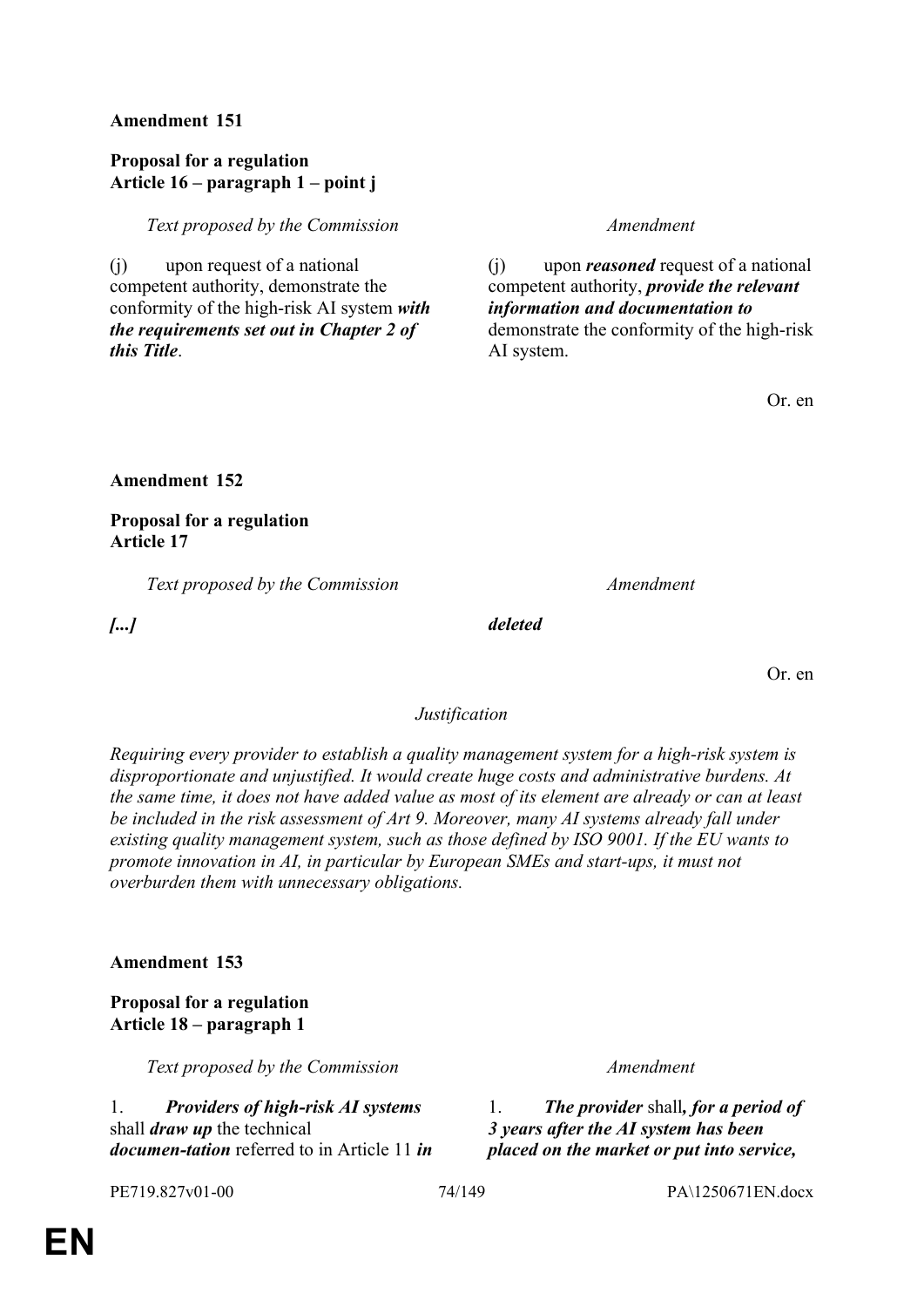# *accordance with* Annex IV. *keep at the disposal of the national competent authorities:*

*(a)* the technical *documentation* referred to in Article 11 *and* Annex IV*;*

*(b) the documentation concerning the changes approved by notified bodies where applicable;*

*(c) the decisions and other documents issued by the notified bodies where applicable;*

*(d) the EU declaration of conformity referred to in Article 48*.

Or. en

## **Amendment 154**

## **Proposal for a regulation Article 20 – paragraph 1**

### *Text proposed by the Commission Amendment*

1. Providers of high-risk AI systems shall keep the logs automatically generated by their high-risk AI systems, to the extent such logs are under their control by *virtue of a contractual arrangement with the user or otherwise by law. The logs* shall *be kept* for a period *that is appropriate in the light of the intended purpose of high-risk AI system and* applicable *legal obligations under* Union or national law.

1. Providers of high-risk AI systems shall keep the logs automatically generated by their high-risk AI systems, to the extent such logs are under their control by *law as well as under their factual control and to the extent that it is technically feasible. They* shall *keep them* for a period *of at least six months, unless provided otherwise in* applicable Union or national law.

Or. en

**Amendment 155**

**Proposal for a regulation Article 21 – paragraph 1**

*Text proposed by the Commission Amendment*

Providers of high-risk AI systems which Providers of high-risk AI systems which

PA\1250671EN.docx 75/149 PE719.827v01-00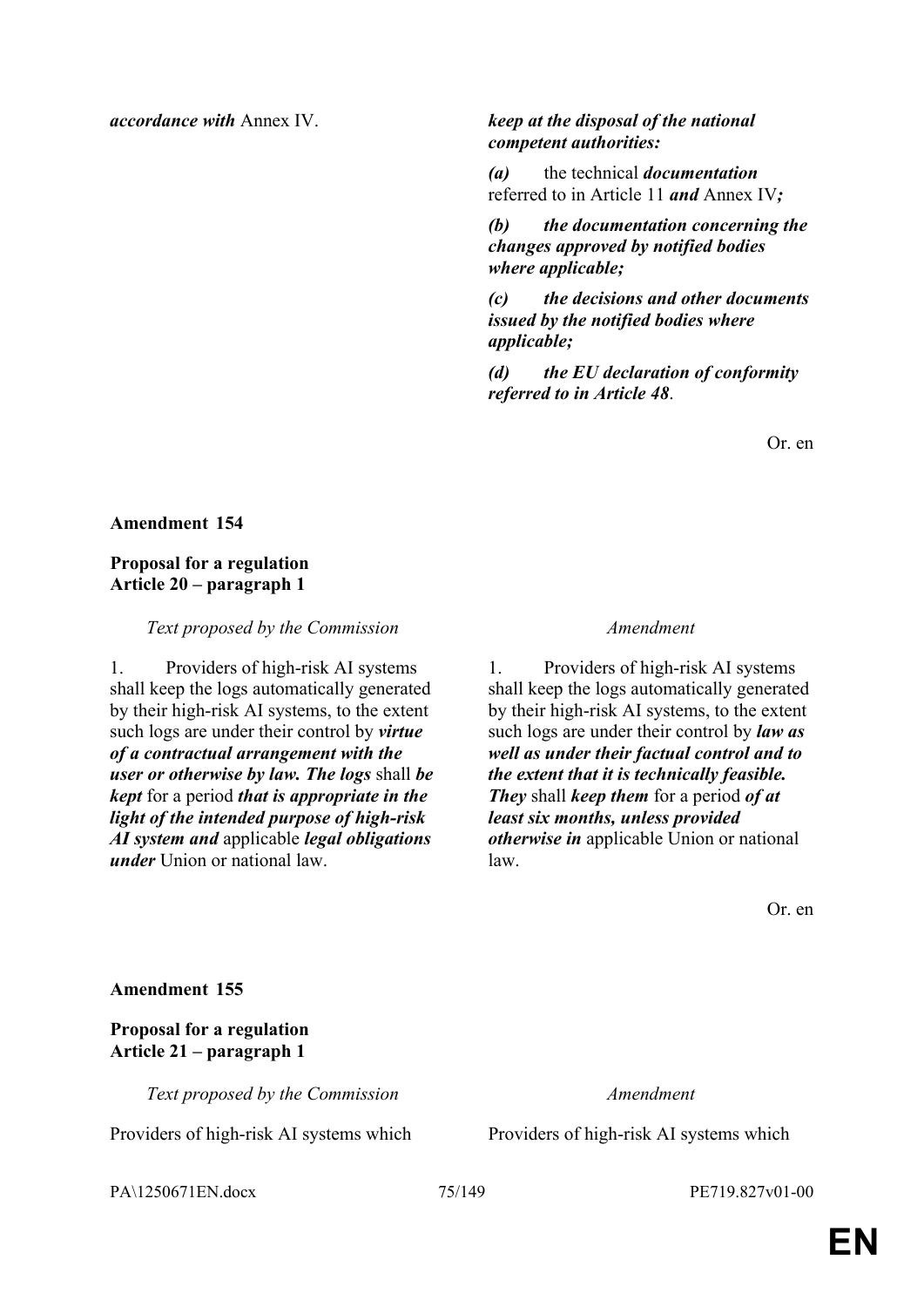consider or have reason to consider that a high-risk AI system which they have placed on the market or put into service is not in conformity with this Regulation shall immediately take the necessary corrective actions to bring that system into conformity, to withdraw it or to recall it, as appropriate. They shall inform the distributors of the high-risk AI system in question and, where applicable, the authorised representative and importers accordingly.

consider or have reason to consider that a high-risk AI system which they have placed on the market or put into service is not in conformity with this Regulation shall immediately*, where applicable, investigate the causes in collaboration with the user and* take the necessary corrective actions to bring that system into conformity, to withdraw it or to recall it, as appropriate. They shall inform the distributors of the high-risk AI system in question and, where applicable, the authorised representative and importers accordingly.

Or. en

### **Amendment 156**

## **Proposal for a regulation Article 22 – paragraph 1**

### *Text proposed by the Commission Amendment*

Where the high-risk AI system presents a risk within the meaning of Article 65(1) and that risk is known to the provider of the system, that provider shall immediately inform the *national competent* authorities of the Member States in which it made the system available and, where applicable, the notified body that issued a certificate for the high-risk AI system, in particular of the non-compliance and of any corrective actions taken.

Where the high-risk AI system presents a risk within the meaning of Article 65(1) and that risk is known to the provider of the system, that provider shall immediately inform the *market surveillance* authorities of the Member States in which it made the system available and, where applicable, the notified body that issued a certificate for the high-risk AI system, in particular of the non-compliance and of any *relevant* corrective actions taken *by the provider*.

Or. en

**Amendment 157**

**Proposal for a regulation Article 23 – paragraph 1**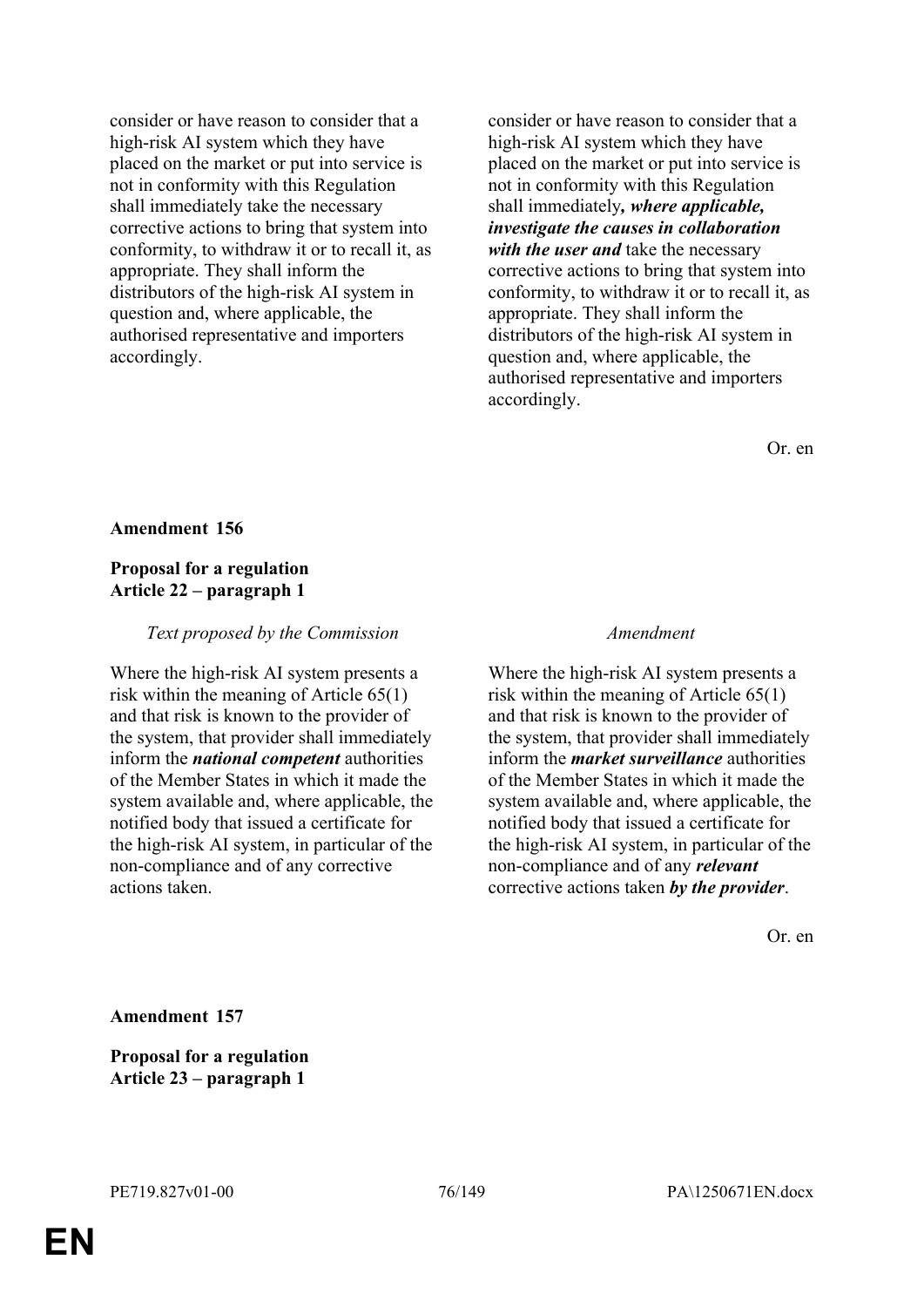## *Text proposed by the Commission Amendment*

Providers of high-risk AI systems shall, upon request by a national competent authority, provide that authority with all the information and documentation necessary to demonstrate the conformity of the high-risk AI system with the requirements set out in Chapter 2 of this Title, in an official Union language determined by the Member State concerned. Upon a reasoned request from a national competent authority, providers shall also give that authority access to the logs automatically generated by the highrisk AI system, to the extent such logs are under their control by virtue of a contractual arrangement with the user or otherwise by law.

Providers of high-risk AI systems shall, upon *a reasoned* request by a national competent authority, provide that authority with all the information and documentation necessary to demonstrate the conformity of the high-risk AI system with the requirements set out in Chapter 2 of this Title, in an official Union language determined by the Member State concerned. Upon a reasoned request from a national competent authority, providers shall also give that authority access to the logs automatically generated by the highrisk AI system, to the extent such logs are under their control by virtue of a contractual arrangement with the user or otherwise by law. *Any information submitted in accordance with the provision of this article shall be considered by the national competent authority a trade secret of the company that is submitting such information and kept strictly confidential.*

Or. en

## **Amendment 158**

## **Proposal for a regulation Article 23 a (new)**

*Text proposed by the Commission Amendment*

*Article 23 a*

*Conditions for other persons to be subject to the obligations of a provider*

*1. Concerning high risk AI systems any natural or legal personshall be considered a provider for the purposes of this Regulation and shall be subject to the obligations of the provider under Article 16, in any of the following circumstances:*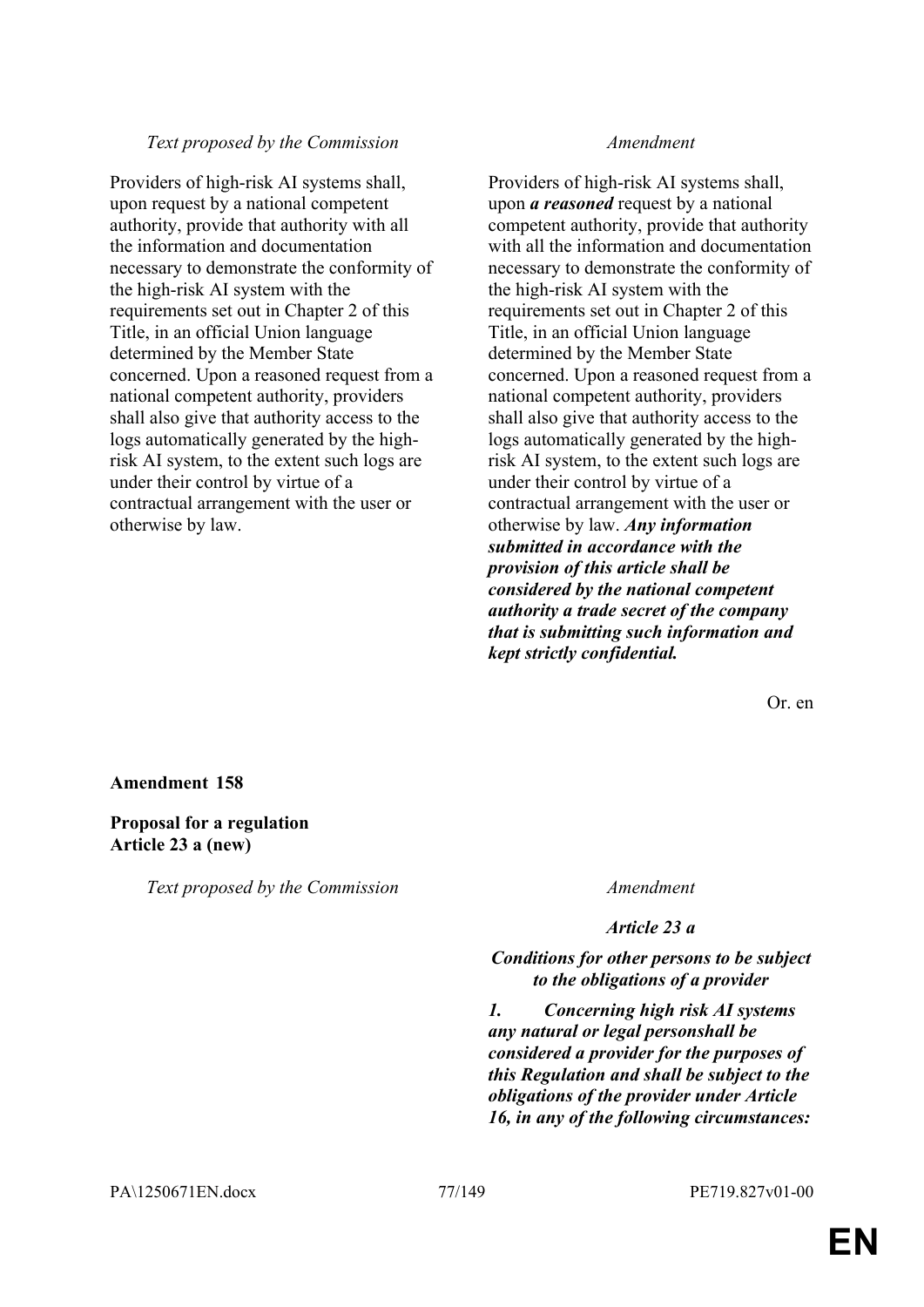*(a) they put their name or trademark on a high-risk AI system already placed on the market or put into service, without prejudice to contractual arrangements stipulating that the obligations are allocated otherwise;*

*(b) they make a substantial modification to or modify the intended purpose of a high-risk AI system already placed on the market or put into service;*

*(c) they modify the intended purpose of a non-high-risk AI system already placed on the market or put it to service, in a way which makes the modified system a high-risk AI system;*

*(d) they adapt a general purpose AI system to a specific intended purpose and placed it on the market or put it into service.*

*2. Where the circumstances referred to in paragraph 1 occur, the provider that initially placed the high-risk AI system on the market or put it into service shall no longer be considered a provider for the purposes of this Regulation.*

*The initial provider subject to the previous sentence, shall upon request and without compromising its own intellectual property rights or trade secrets, provide the new provider referred to in paragraph (1a), (1b) or (1c) with all essential, relevant and reasonably expected information that is necessary to comply with the obligations set out in this Regulation.*

*The provider of a general purpose AI system shall, after placing it on the market or putting it to service and without compromising its own intellectual property rights or trade secrets, provide the new provider referred to in paragraph (1d) with all essential, relevant and reasonably expected information that is necessary to comply with the obligations set out in this Regulation.*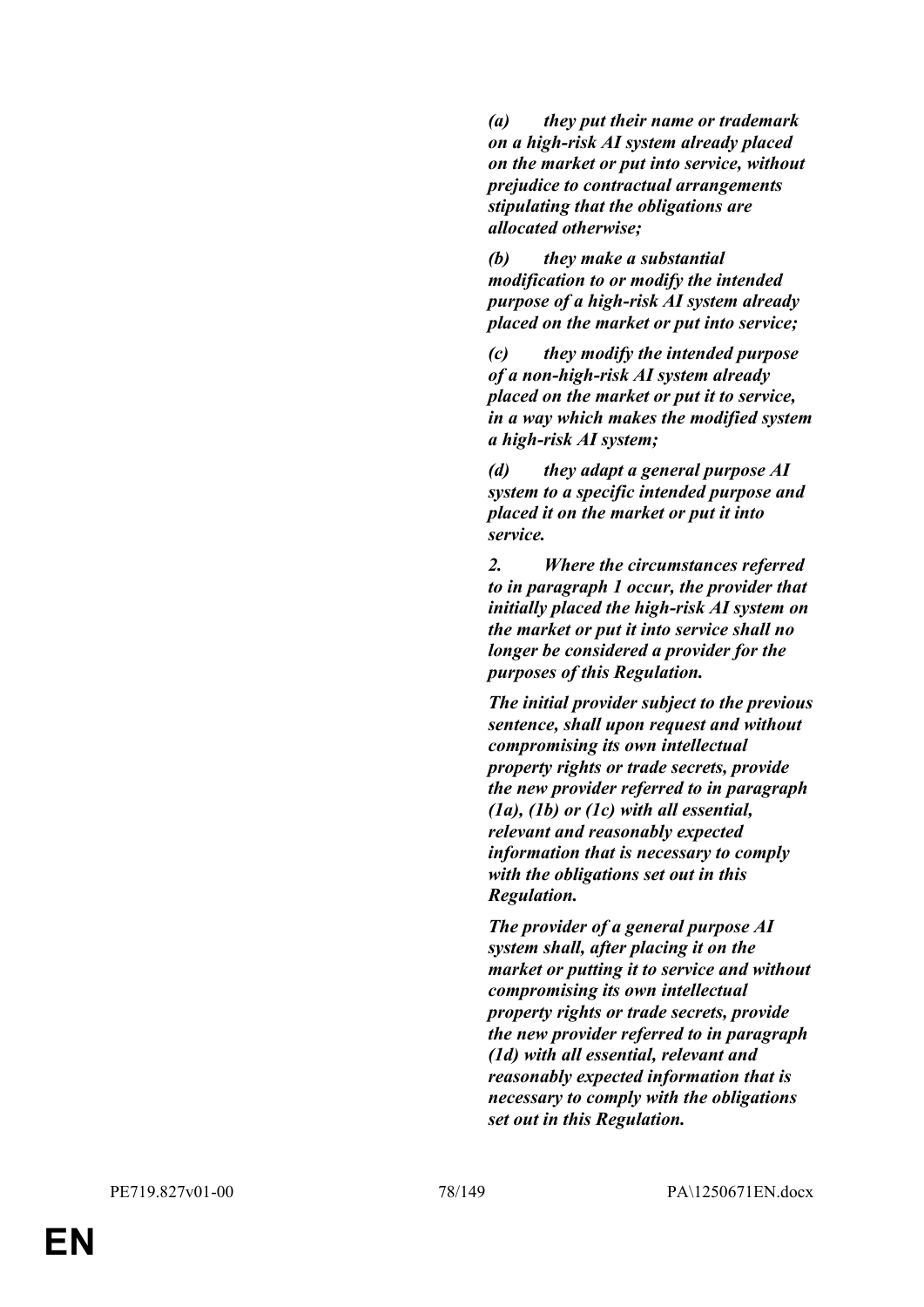*3. For high-risk AI systems that are safety components of products to which the legal acts listed in Annex II, section A apply, the manufacturer of those products shall be considered the provider of the high-risk AI system and shall be subject to the obligations referred to in Article 16 under either of the following scenarios:*

*(i) the high-risk AI system is placed on the market together with the product under the name or trademark of the product manufacturer; or*

*(ii) the high-risk AI system is put into service under the name or trademark of the product manufacturer after the product has been placed on the market.* 

*4. Third parties involved in the sale and the supply of software including general purpose application programming interfaces (API), software tools and components, providers who develop and train AI systems on behalf of a deploying company in accordance with their instruction, or providers of network services shall not be considered providers for the purposes of this Regulation.*

Or. en

# *Justification*

*AI technologies are highly complex and are often based on components and inputs from various actors worldwide. Those various actors as well as their roles within the supply chain were so far however not adequately addressed by the Commission's proposal. Based on the Council's latest proposal, this article in combination with Art 16, 25, 26, 27, 29 tries to clarify which actor is responsible in which situation and tries to strike the right balance, in particular when it comes to the responsibilities of producers and users.*

**Amendment 159**

**Proposal for a regulation Article 24 – paragraph 1**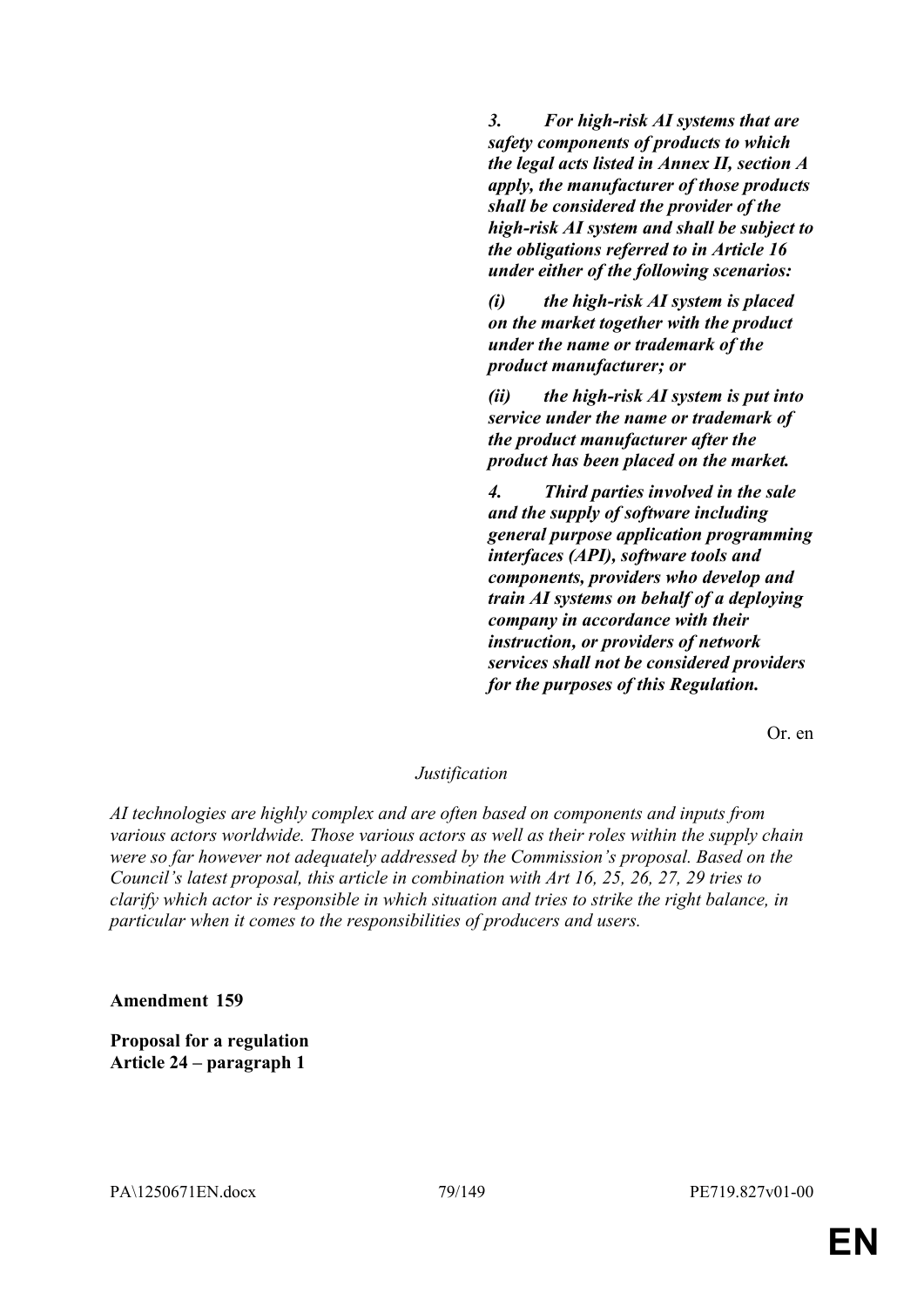*Text proposed by the Commission Amendment*

*Where a high-risk AI system related to products to which the legal acts listed in Annex II, section A, apply, is placed on the market or put into service together with the product manufactured in accordance with those legal acts and under the name of the product manufacturer, the manufacturer of the product shall take the responsibility of the compliance of the AI system with this Regulation and, as far as the AI system is concerned, have the same obligations imposed by the present Regulation on the provider.*

*deleted*

Or. en

**Amendment 160**

## **Proposal for a regulation Article 25 – paragraph 1**

## *Text proposed by the Commission Amendment*

1. Prior to making their systems available on the Union market*, where an importer cannot be identified,* providers established outside the Union shall, by written mandate, appoint an authorised representative which is established in the Union.

1. Prior to making their systems available on the Union market providers established outside the Union shall, by written mandate, appoint an authorised representative which is established in the Union.

Or. en

PE719.827v01-00 80/149 PA\1250671EN.docx

**Proposal for a regulation Article 25 – paragraph 2 – introductory part**

*Text proposed by the Commission Amendment*

- 2. The authorised representative shall 2. The authorised representative shall
-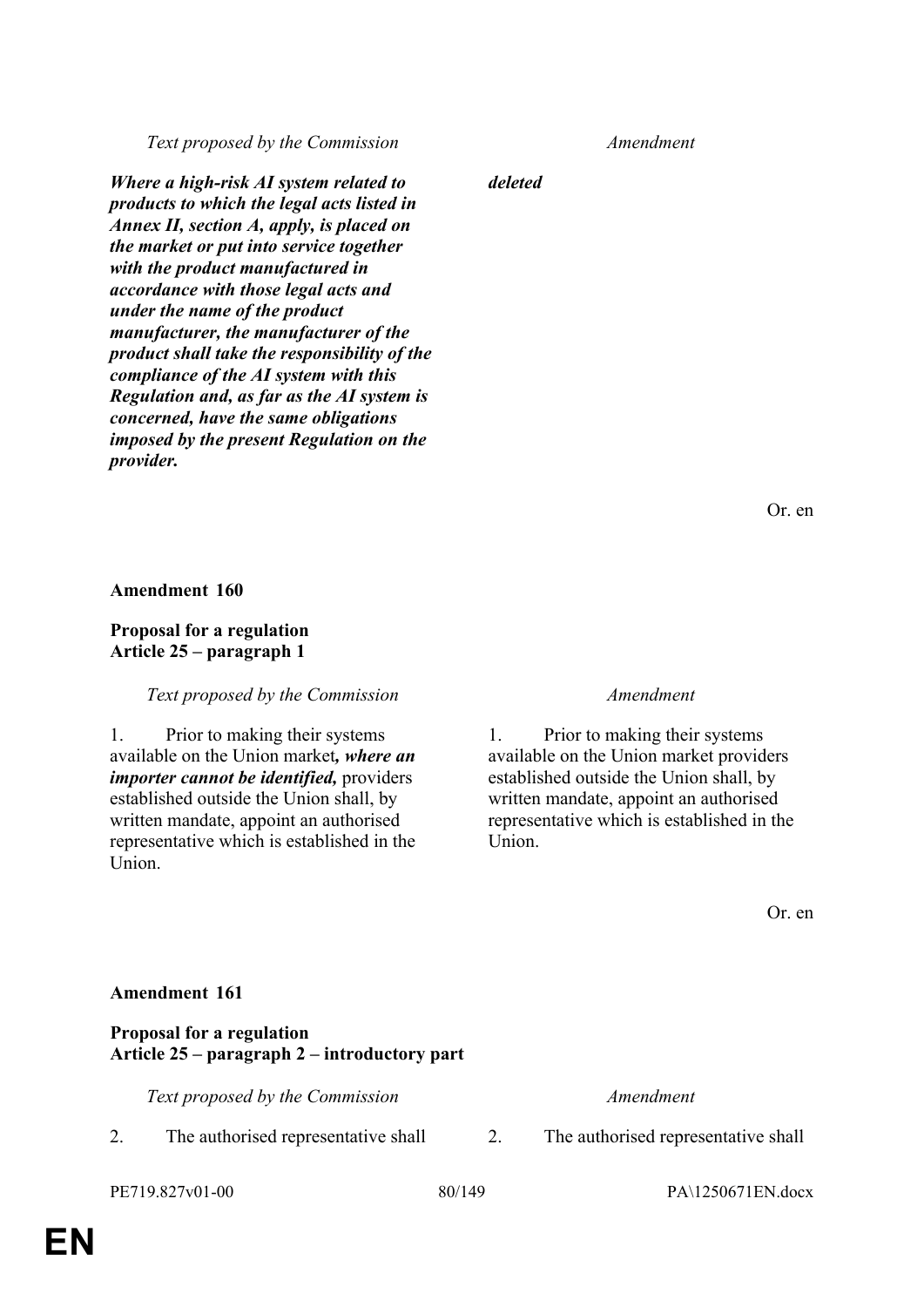perform the tasks specified in the mandate received from the provider. The mandate shall empower the authorised representative to carry out the following tasks:

perform the tasks specified in the mandate received from the provider. *For the purpose of this Regulation,* the mandate shall empower the authorised representative to carry out *only* the following tasks:

Or. en

**Amendment 162**

# **Proposal for a regulation Article 25 – paragraph 2 – point a**

*Text proposed by the Commission Amendment*

(a) *keep a copy of* the EU declaration of conformity and the technical documentation *at the disposal of the national competent authorities and national authorities referred to in Article 63(7)*;

(a) *verify that* the EU declaration of conformity and the technical documentation *have been drawn up and that an appropriate conformity assessment procedure has been carried out by the provider*;

Or. en

# **Amendment 163**

**Proposal for a regulation Article 25 – paragraph 2 – point b a (new)**

*Text proposed by the Commission Amendment*

*(ba) keep at the disposal of the national competent authorities and national authorities referred to in Article63(7), for a period ending 3 years after the high-risk AI system has been placed on the market or put into service, a copy of the EU declaration of conformity, the technical documentation and, if applicable, the certificate issued by the notified body;*

Or. en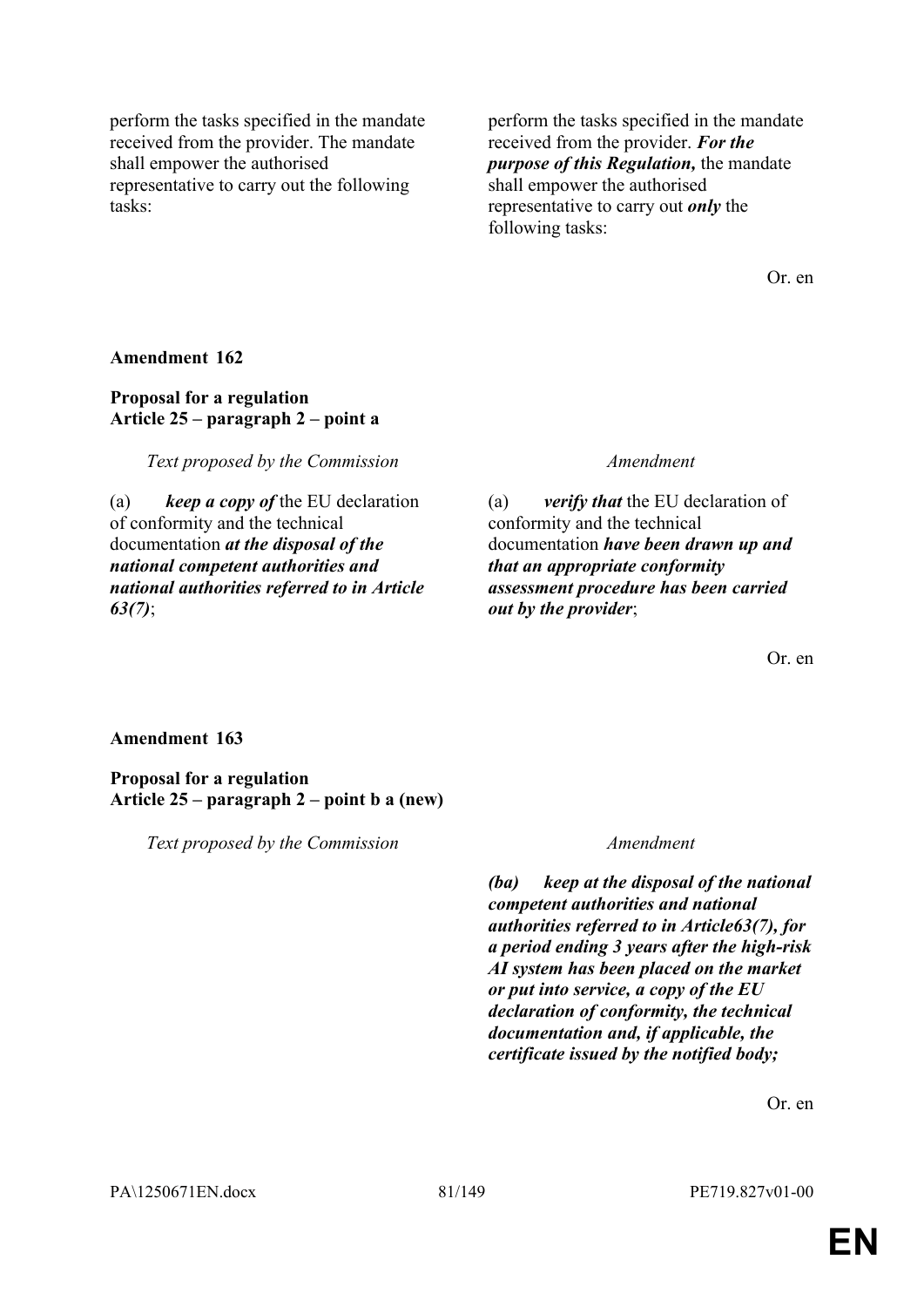## **Proposal for a regulation Article 25 – paragraph 2 – point c**

*Text proposed by the Commission Amendment*

(c) cooperate with competent *national* authorities, upon a reasoned request, on any action the latter takes in relation to the high-risk AI system.

(c) cooperate with *national* competent authorities, upon a reasoned request, on any action the latter takes in relation to the high-risk AI system.

Or. en

## **Amendment 165**

**Proposal for a regulation Article 25 – paragraph 2 – point c a (new)**

*Text proposed by the Commission Amendment*

*(ca) comply with the registration obligations referred to in Article 51 or, if the registration is carried out by the provider itself, verify that the information referred to in point 3 of Annex VIII is correct.* 

*The authorised representative shall terminate the mandate if it considers or has reason to consider that the provider acts contrary to its obligations under this Regulation. In such a case, it shall also immediately inform the market surveillance authority of the Member State in which it is established, as well as, where applicable, the relevant notified body, about the termination of the mandate and the reasons thereof.*

Or. en

## **Amendment 166**

**Proposal for a regulation Article 26 – paragraph 1 – introductory part**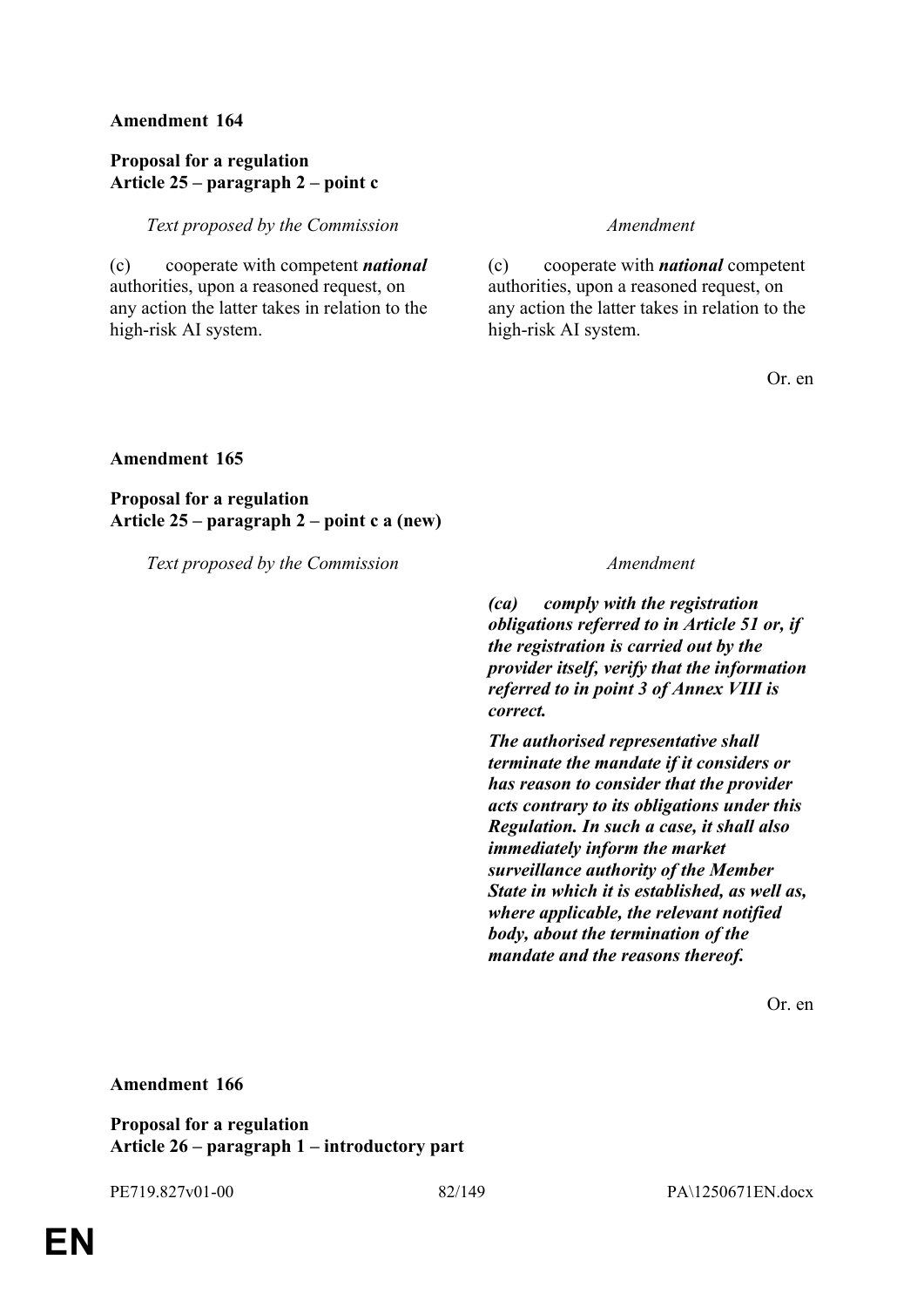## *Text proposed by the Commission Amendment*

1. Before placing a high-risk AI system on the market, importers of such system shall ensure that:

1. Before placing a high-risk AI system on the market, importers of such system shall ensure that *such a system is in conformity with this Regulation by verifying that*:

Or. en

# **Amendment 167**

# **Proposal for a regulation Article 26 – paragraph 1 – point a**

*Text proposed by the Commission Amendment*

(a) the *appropriate* conformity assessment procedure has been carried out by the provider of that AI system

(a) the *relevant* conformity assessment procedure *referred to in Article 43* has been carried out by the provider of that AI system*;*

Or. en

# **Amendment 168**

**Proposal for a regulation Article 26 – paragraph 1 – point c a (new)**

*Text proposed by the Commission Amendment*

*(ca) the authorised representative referred to in Article 25 has been established by the provider.*

Or. en

**Amendment 169**

**Proposal for a regulation Article 26 – paragraph 2**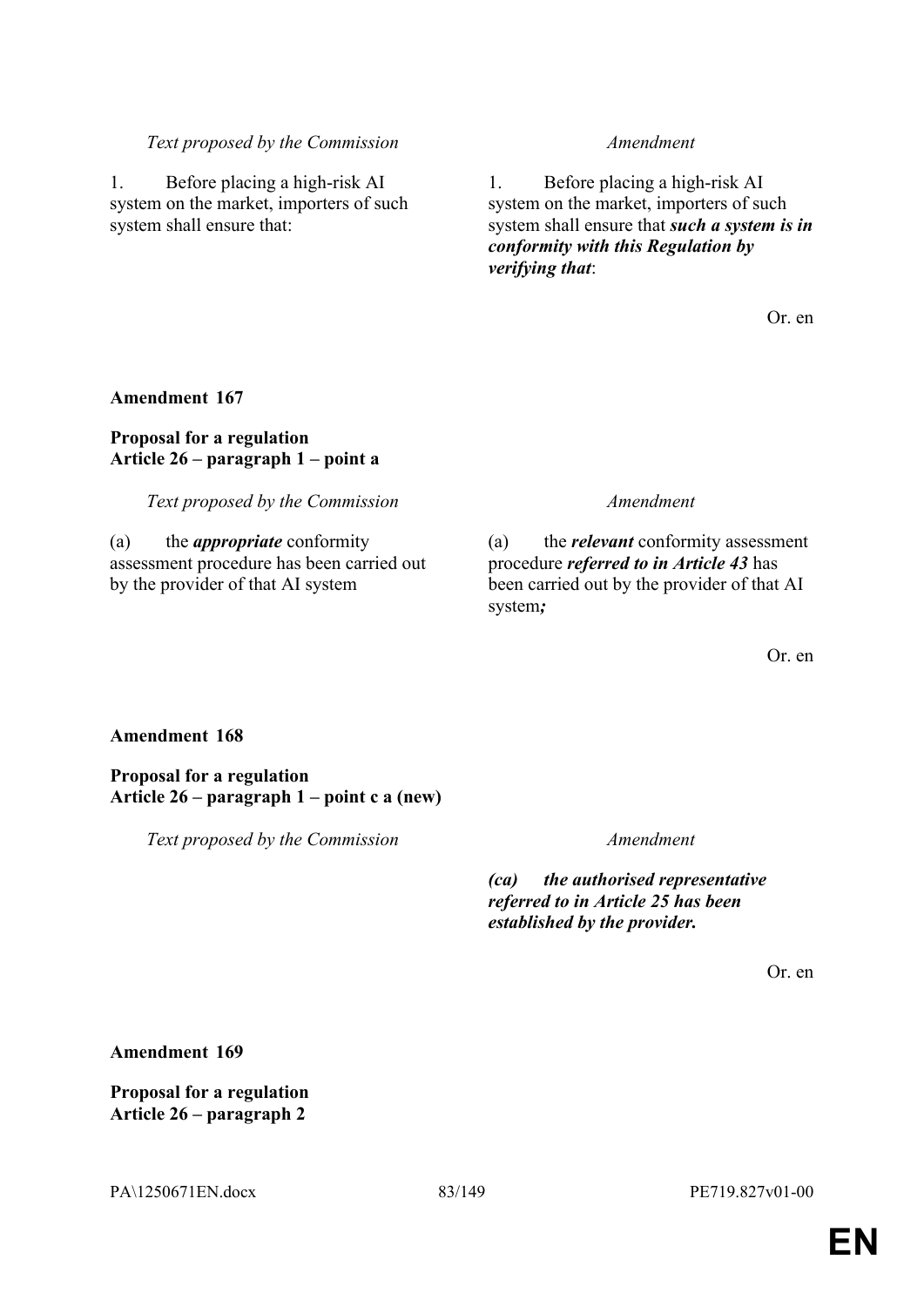## *Text proposed by the Commission Amendment*

2. Where an importer considers or has reason to consider that a high-risk AI system is not in conformity with this Regulation, it shall not place that system on the market until that AI system has been brought into conformity. Where the highrisk AI system presents a risk within the meaning of Article 65(1), the importer shall inform the provider of the AI system and the market surveillance authorities to that effect.

2. Where an importer considers or has reason to consider that a high-risk AI system is not in conformity with this Regulation*, or is falsified, or accompanied by falsified documentation*, it shall not place that system on the market until that AI system has been brought into conformity. Where the high-risk AI system presents a risk within the meaning of Article 65(1), the importer shall inform the provider of the AI system and the market surveillance authorities to that effect.

Or. en

**Amendment 170**

# **Proposal for a regulation Article 26 – paragraph 4 a (new)**

*Text proposed by the Commission Amendment*

*4a. Importers shall keep, for a period ending 3 years after the AI system has been placed on the market or put into service, a copy of the certificate issued by the notified body, where applicable, of the instructions for use and of the EU declaration of conformity.*

Or. en

## **Amendment 171**

**Proposal for a regulation Article 26 – paragraph 5**

*Text proposed by the Commission Amendment*

5. Importers shall provide national competent authorities, upon a reasoned request, with all necessary information and 5. *Where no authorized representative has been established,* importers shall provide national competent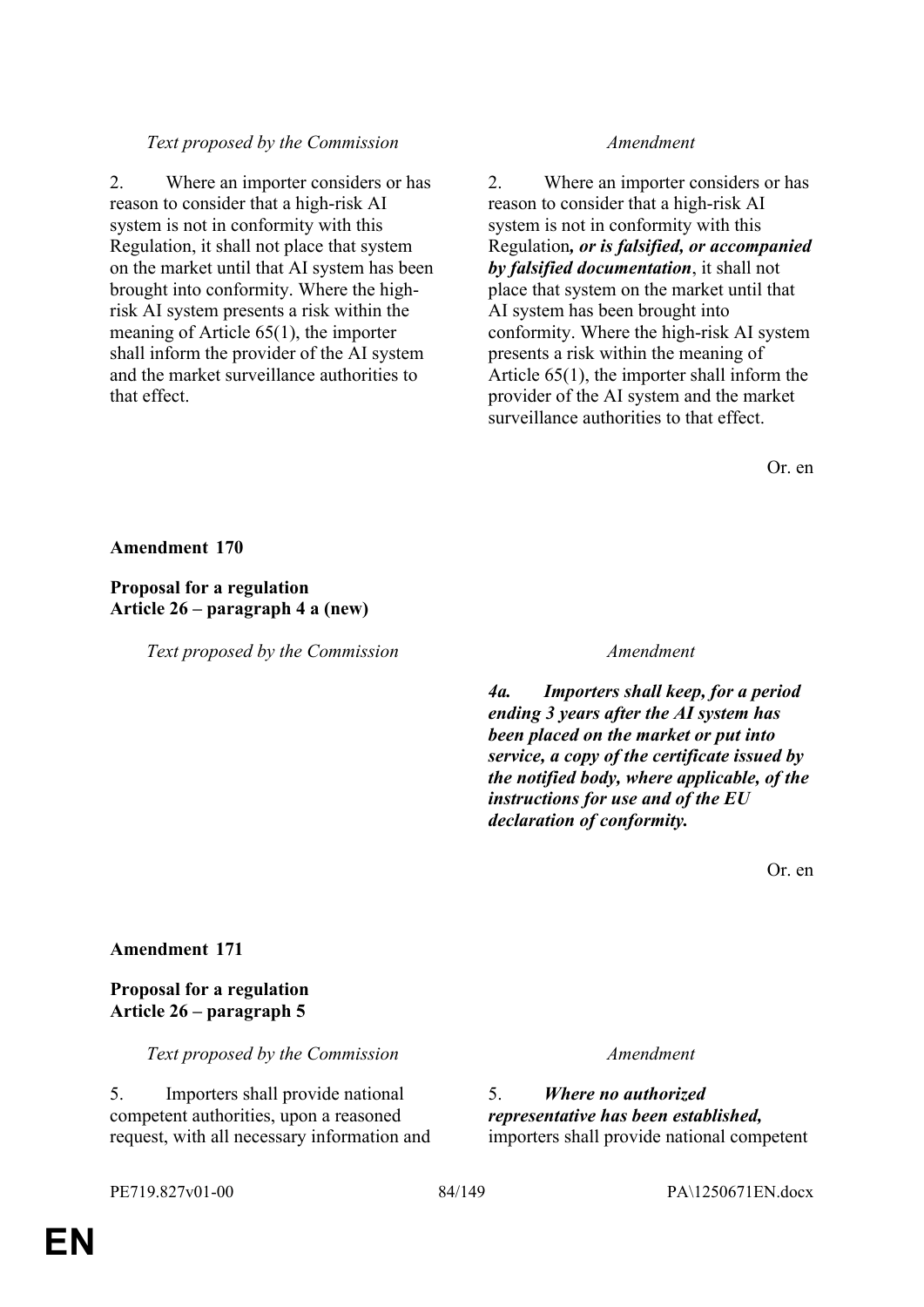documentation to demonstrate the conformity of a high-risk AI system with the requirements set out in Chapter 2 of this Title in a language which can be easily understood by that national competent authority*, including access to the logs automatically generated by the high-risk AI system to the extent such logs are under the control of the provider by virtue of a contractual arrangement with the user or otherwise by law.* They shall also *cooperate with* those authorities *on any action national competent authority takes in relation to that system*.

authorities, upon a reasoned request, with all necessary information and documentation to demonstrate the conformity of a high-risk AI system with the requirements set out in Chapter 2 of this Title in a language which can be easily understood by that national competent authority*. To this purpose* they shall also *ensure that the technical documentation can be made available to* those authorities.

Or. en

**Amendment 172**

**Proposal for a regulation Article 26 – paragraph 5 a (new)**

*Text proposed by the Commission Amendment*

*5a. Importers shall cooperate with national competent authorities on any action those authorities take in relation to an AI system.*

Or. en

## **Amendment 173**

# **Proposal for a regulation Article 27 – paragraph 1**

## *Text proposed by the Commission Amendment*

1. Before making a high-risk AI system available on the market, distributors shall verify that the high-risk AI system bears the required CE conformity marking, that it is accompanied by the required documentation and instruction of use, and that the provider and the importer of the

1. Before making a high-risk AI system available on the market, distributors shall verify that the high-risk AI system bears the required CE conformity marking, that it is accompanied by the required documentation and instruction of use, and that the provider and the importer of the

PA\1250671EN.docx 85/149 PE719.827v01-00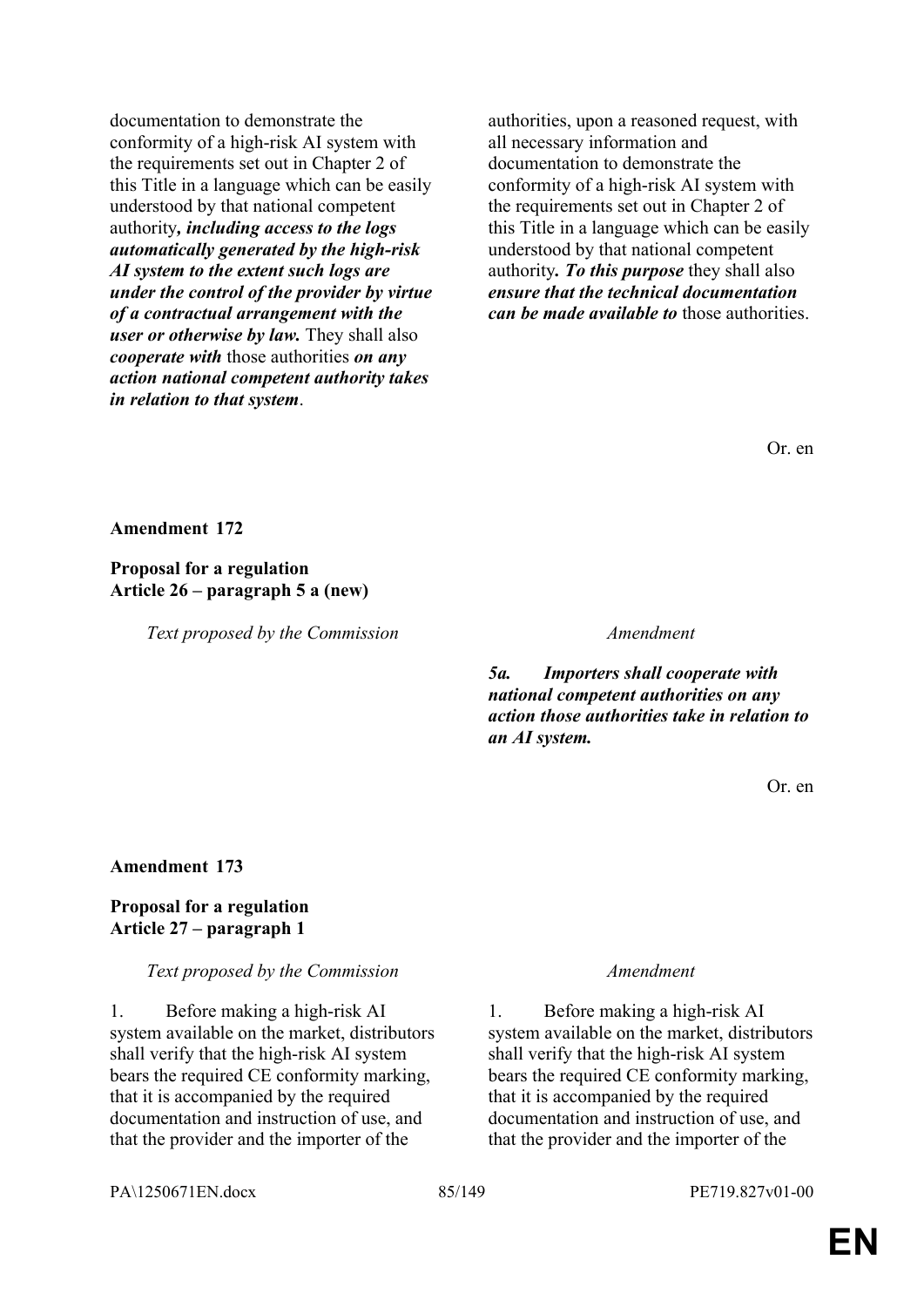system, as applicable, have complied with *the* obligations set out in *this Regulation*.

system, as applicable, have complied with *their* obligations set out in *Article 16 and in Article 26(3) respectively*.

Or. en

## **Amendment 174**

# **Proposal for a regulation Article 27 – paragraph 2**

### *Text proposed by the Commission Amendment*

2. Where a distributor considers or has reason to consider that a high-risk AI system is not in conformity with the requirements set out in Chapter 2 of this Title, it shall not make the high-risk AI system available on the market until that system has been brought into conformity with those requirements. Furthermore, where the system presents a risk within the meaning of Article 65(1), the distributor shall inform the provider or the importer of the system, as applicable, to that effect.

2. Where a distributor considers or has reason to consider*, on the basis of the information in its possession,* that a highrisk AI system is not in conformity with the requirements set out in Chapter 2 of this Title, it shall not make the high-risk AI system available on the market until that system has been brought into conformity with those requirements. Furthermore, where the system presents a risk within the meaning of Article 65(1), the distributor shall inform the provider or the importer of the system, as applicable, to that effect*, and the market surveillance authorities*.

Or. en

## **Amendment 175**

# **Proposal for a regulation Article 27 – paragraph 4**

### *Text proposed by the Commission Amendment*

4. A distributor that considers or has reason to consider that a high-risk AI system which it has made available on the market is not in conformity with the requirements set out in Chapter 2 of this Title shall take the corrective actions necessary to bring that system into conformity with those requirements, to

4. A distributor that considers or has reason to consider*, on the basis of the information in its possession,* that a highrisk AI system which it has made available on the market is not in conformity with the requirements set out in Chapter 2 of this Title shall take the corrective actions necessary to bring that system into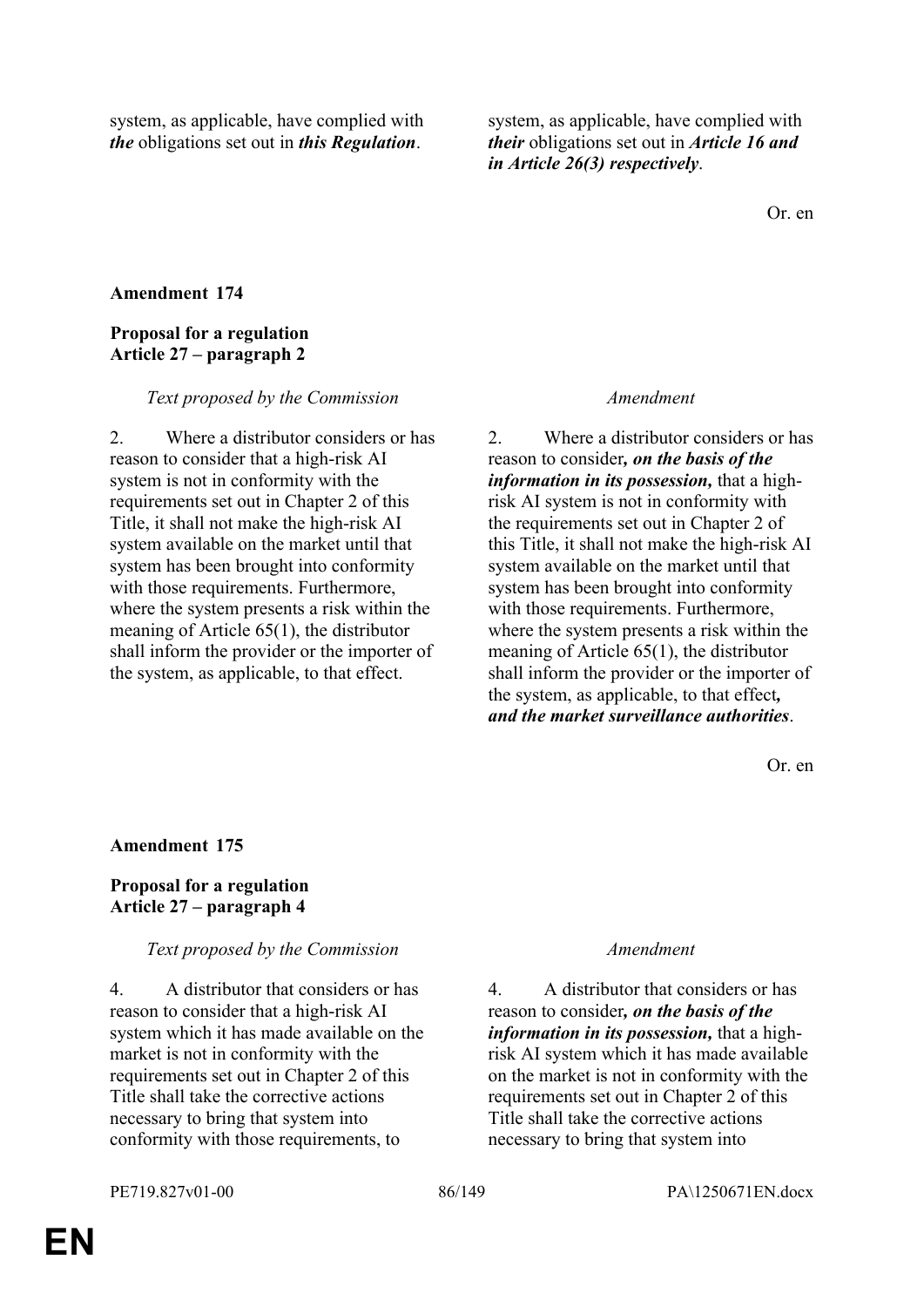withdraw it or recall it or shall ensure that the provider, the importer or any relevant operator, as appropriate, takes those corrective actions. Where the high-risk AI system presents a risk within the meaning of Article 65(1), the distributor shall immediately inform the national competent authorities of the Member States in which it has made the product available to that effect, giving details, in particular, of the non-compliance and of any corrective actions taken.

conformity with those requirements, to withdraw it or recall it or shall ensure that the provider, the importer or any relevant operator, as appropriate, takes those corrective actions. Where the high-risk AI system presents a risk within the meaning of Article 65(1),the distributor shall immediately *inform the provider or the importer of the system and* inform the national competent authorities of the Member States in which it has made the product available to that effect, giving details, in particular, of the non-compliance and of any corrective actions taken.

Or. en

## **Amendment 176**

## **Proposal for a regulation Article 27 – paragraph 5**

### *Text proposed by the Commission Amendment*

5. Upon a reasoned request from a national competent authority, distributors of high-risk AI systems shall provide that authority with all the information and documentation *necessary to demonstrate the conformity of a high-risk system with the requirements set out in Chapter 2 of this Title*. *Distributors shall also cooperate with that national competent authority on any action taken by that authority.*

5. Upon a reasoned request from a national competent authority, distributors of high-risk AI systems shall provide that authority with all the information and documentation *regarding its activities as described in paragraphs 1 to 4*.

Or. en

**Amendment 177**

**Proposal for a regulation Article 27 – paragraph 5 a (new)**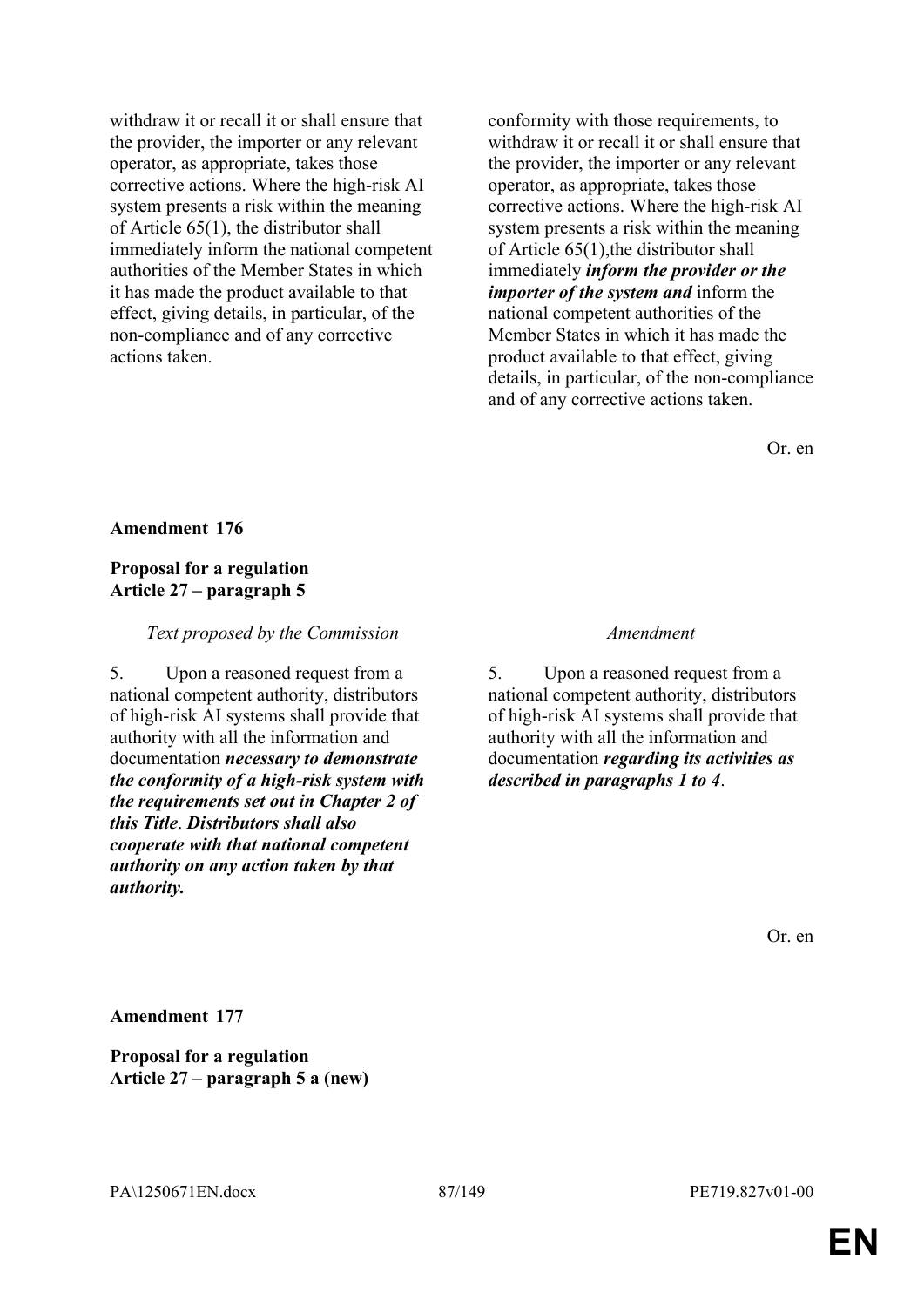*Text proposed by the Commission Amendment*

*5a. Importers shall cooperate with national competent authorities on any action those authorities take in relation to an AI system.*

Or. en

## **Amendment 178**

## **Proposal for a regulation Article 28**

*Text proposed by the Commission Amendment*

## *Article 28 deleted*

## *Obligations of distributors, importers, users or any other third-party*

*1. Any distributor, importer, user or other third-party shall be considered a provider for the purposes of this Regulation and shall be subject to the obligations of the provider under Article 16, in any of the following circumstances:*

*(a) they place on the market or put into service a high-risk AI system under their name or trademark;*

*(b) they modify the intended purpose of a high-risk AI system already placed on the market or put into service;*

*(c) they make a substantial modification to the high-risk AI system.*

*2. Where the circumstances referred to in paragraph 1, point (b) or (c), occur, the provider that initially placed the highrisk AI system on the market or put it into service shall no longer be considered a provider for the purposes of this Regulation.*

Or. en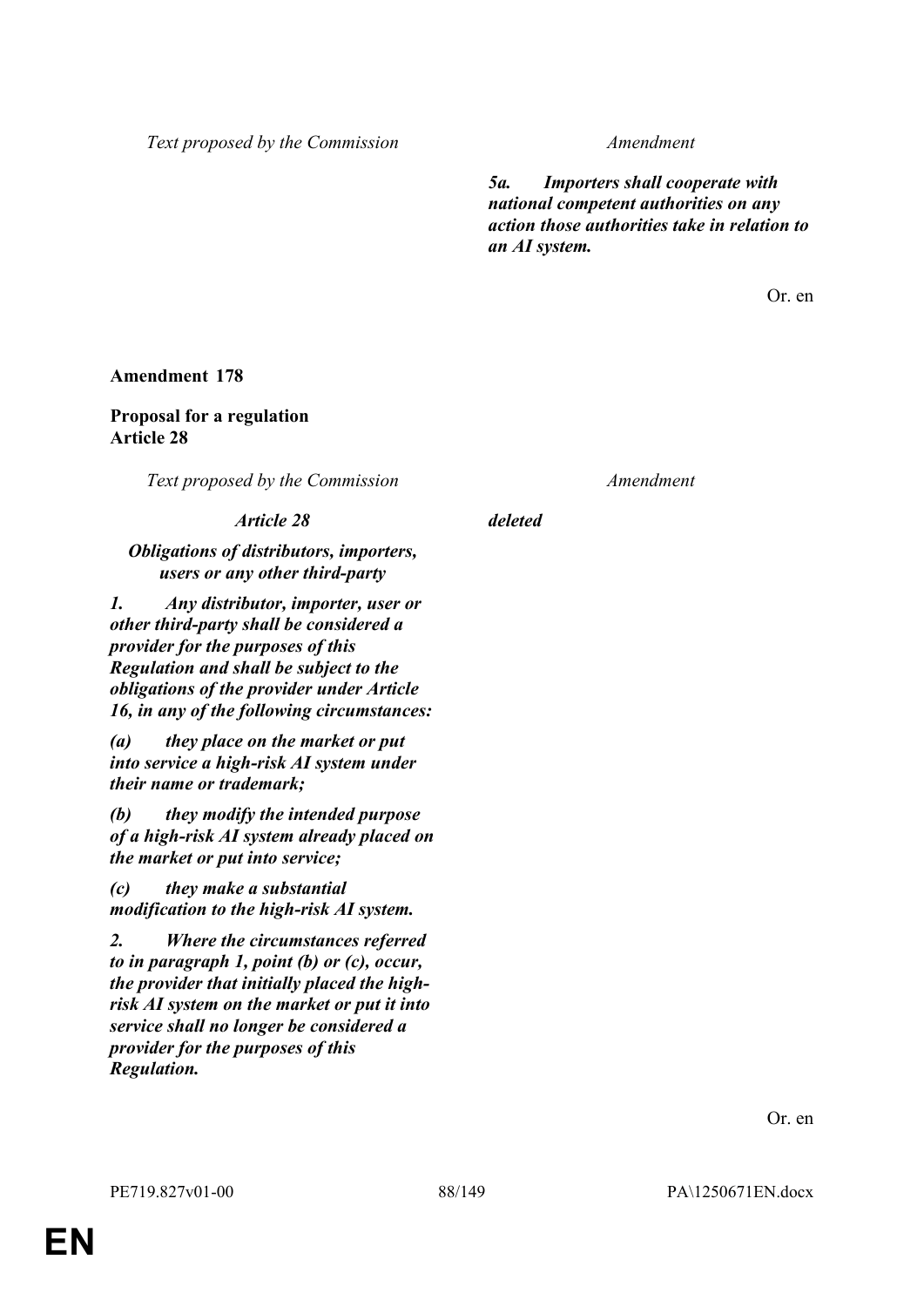## **Proposal for a regulation Article 29 – paragraph 1**

### *Text proposed by the Commission Amendment*

1. Users of high-risk AI systems shall use such systems in accordance with the instructions of use accompanying the systems, pursuant to paragraphs 2 and 5.

1. Users of high-risk AI systems shall use such systems *and implement human oversight* in accordance with the instructions of use accompanying the systems, pursuant to paragraphs 2 and 5 *of this Article*.

Or. en

### **Amendment 180**

# **Proposal for a regulation Article 29 – paragraph 1 a (new)**

*Text proposed by the Commission Amendment*

*1a. To the extent the user exercise control over the high-risk AI system, that user shall only assign human oversight to natural persons who have the necessary competence, training and authority.*

Or. en

## **Amendment 181**

## **Proposal for a regulation Article 29 – paragraph 2**

### *Text proposed by the Commission Amendment*

2. The obligations in paragraph 1 are without prejudice to other user obligations under Union or national law and to the user's discretion in organising its own resources and activities for the purpose of implementing the human oversight

2. The obligations in paragraph 1 *and 1a* are without prejudice to other user obligations under Union or national law and to the user's discretion in organising its own resources and activities for the purpose of implementing the human

PA\1250671EN.docx 89/149 PE719.827v01-00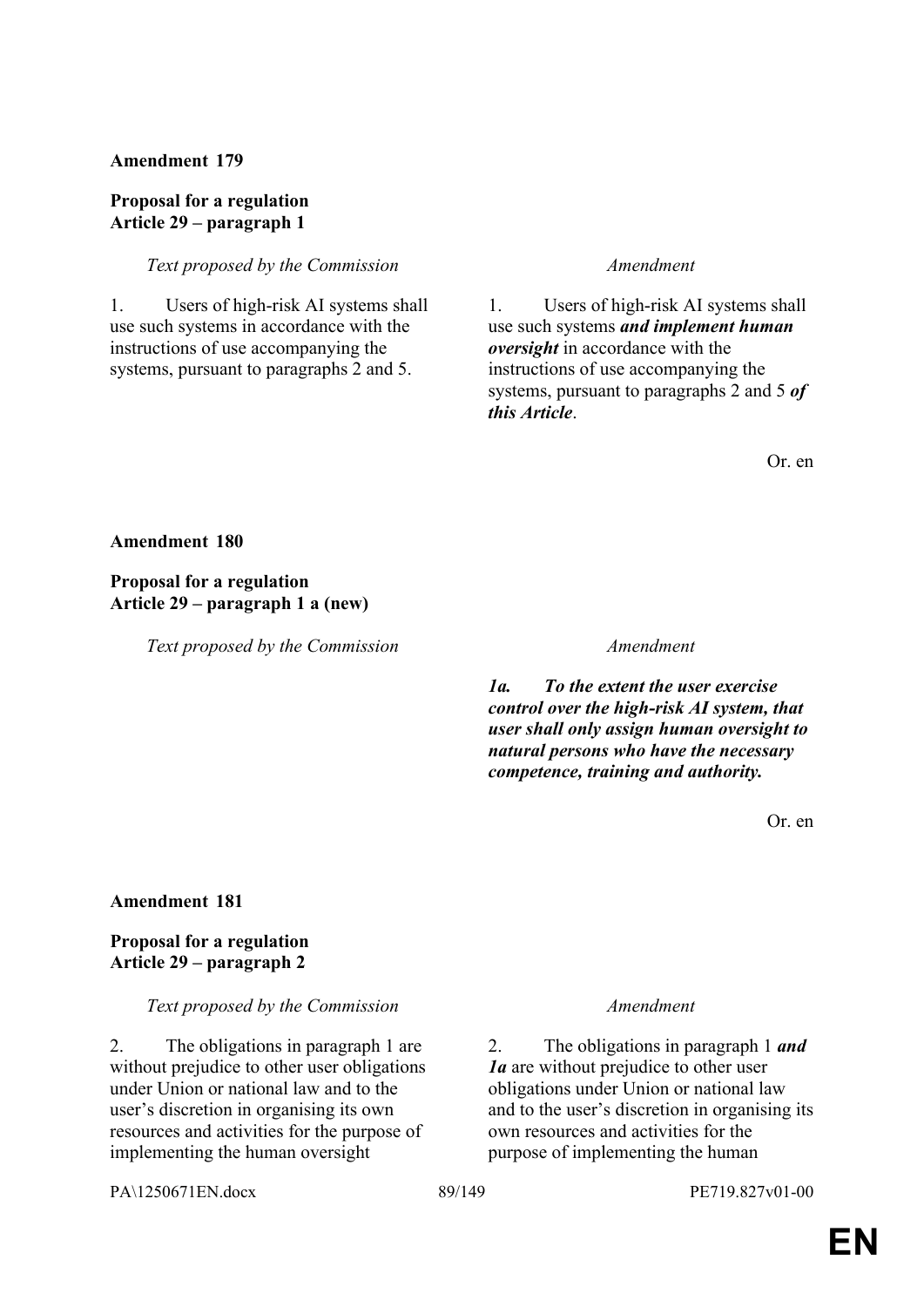measures indicated by the provider. oversight measures indicated by the provider.

Or. en

## **Amendment 182**

## **Proposal for a regulation Article 29 – paragraph 3**

### *Text proposed by the Commission Amendment*

3. Without prejudice to paragraph 1, to the extent the user exercises control over the input data, that user shall ensure that input data is relevant in view of the intended purpose of the high-risk AI system.

3. Without prejudice to paragraph 1, to the extent the user exercises control over the input data, that user shall ensure that input data is relevant *and representative* in view of the intended purpose of the highrisk AI system. *To the extent the user exercise control over the high-risk AI system, that user shall also ensure that relevant and appropriate robustness and cybersecurity measures are in place and are regularly adjusted or updated.*

Or. en

## **Amendment 183**

## **Proposal for a regulation Article 29 – paragraph 4 – introductory part**

*Text proposed by the Commission Amendment*

4. Users shall monitor the operation of the high-risk AI system on the basis of the instructions of use. When they have reasons to consider that the use in accordance with the instructions of use may result in the AI system presenting a risk within the meaning of Article 65(1) they shall inform the provider or distributor and suspend the use of the system. They shall also inform the provider or distributor when they have identified any serious incident *or any malfunctioning within the* 

4. Users shall monitor the operation of the high-risk AI system on the basis of the instructions of use *and, when relevant, inform providers in accordance with Article 61. To the extent the user exercise control over the high-risk AI system, users shall also perform risk assessments in line with Article 9 but limited to the potential adverse effects of using the high-risk AI system, the respective mitigation measures, and the trustworthy technology assessment*. When they have reasons to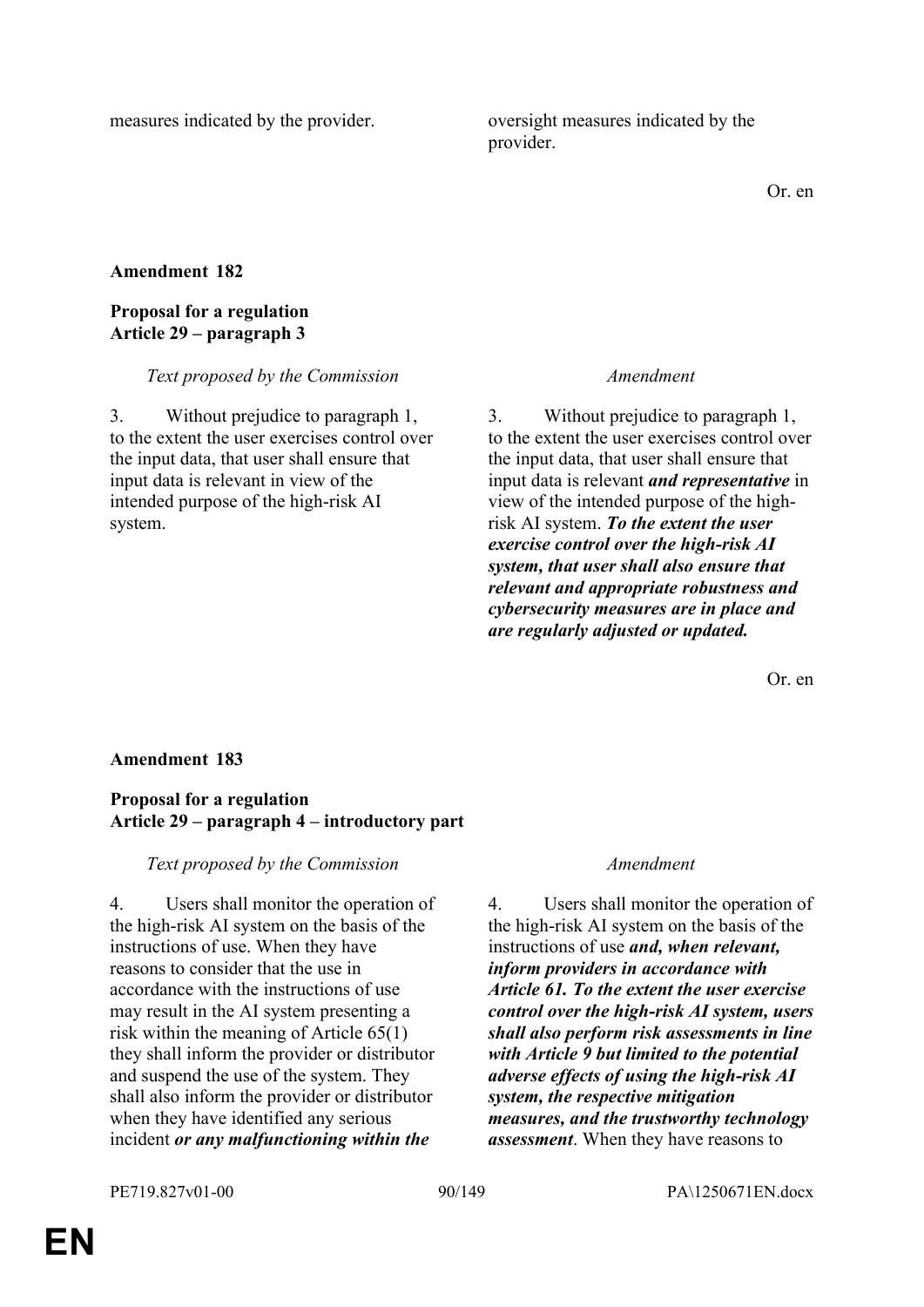*meaning of Article 62* and interrupt the use of the AI system. In case the user is not able to reach the provider, Article 62 shall apply mutatis mutandis.

consider that the use in accordance with the instructions of use may result in the AI system presenting a risk within the meaning of Article 65(1) *or a risk to the trustworthy technology assessment set out Article 4(a)* they shall inform the provider or distributor and suspend the use of the system. They shall also inform the provider or distributor when they have identified any serious incident and interrupt the use of the AI system. In case the user is not able to reach the provider, Article 62 shall apply mutatis mutandis.

Or. en

### **Amendment 184**

### **Proposal for a regulation Article 29 – paragraph 5 – introductory part**

### *Text proposed by the Commission Amendment*

5. Users of high-risk AI systems shall keep the logs automatically generated by that high-risk AI system, to the extent such logs are under their control. *The logs* shall *be kept* for a period *that is appropriate in the light of the intended purpose of the high-risk AI system and* applicable *legal obligations under* Union or national law.

5. Users of high-risk AI systems shall keep the logs automatically generated by that high-risk AI system, to the extent such logs are under their control. *They* shall *keep them* for a period *of at least six months, unless provided otherwise in* applicable Union or national law.

Or. en

## **Amendment 185**

## **Proposal for a regulation Article 29 – paragraph 6**

### *Text proposed by the Commission Amendment*

6. Users of high-risk AI systems shall use the information provided under Article 13 to comply with their obligation to carry out a data protection impact assessment

6. Users of high-risk AI systems shall use the information provided under Article 13 to comply with their obligation to carry out a data protection impact assessment

PA\1250671EN.docx 91/149 PE719.827v01-00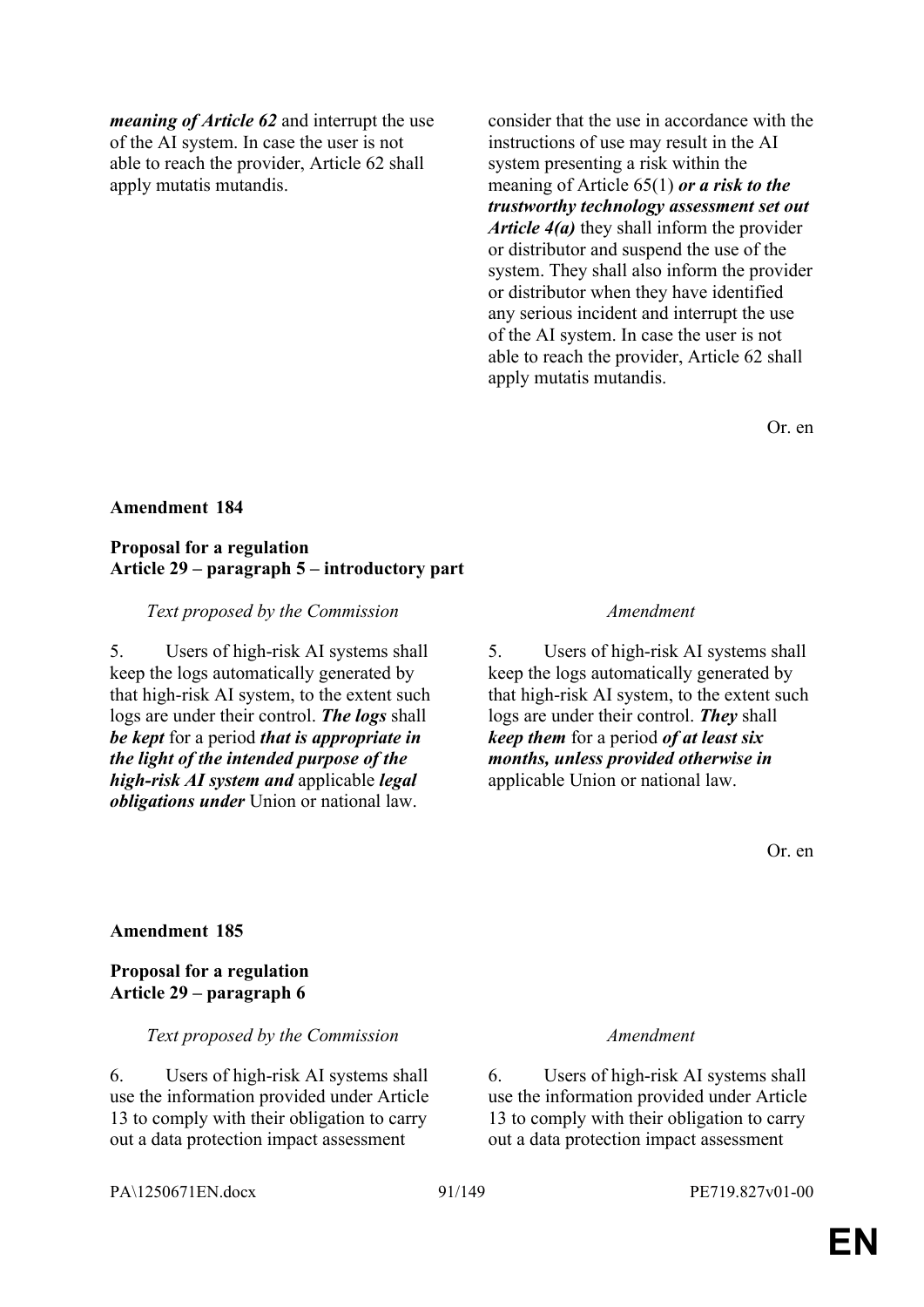under Article 35 of Regulation (EU) 2016/679 or Article 27 of Directive (EU) 2016/680*, where applicable*.

under Article 35 of Regulation (EU) 2016/679 or Article 27 of Directive (EU) 2016/680 *and may revert in part to those data protection impact assessments for fulfilling the obligations set out in this Article*.

Or. en

**Amendment 186**

**Proposal for a regulation Article 29 – paragraph 6 a (new)**

*Text proposed by the Commission Amendment*

*6a. Where a user of a high risk AI system is obliged pursuant to Regulation (EU) 2016/679 to provide information regarding the use of automated decision making procedures, the user shall not be obliged to provide information on how the AI system reached a specific result. When fulfilling the information obligations under Regulation (EU) 2016/679, the user shall not be obliged to provide information beyond the information he or she received from the provider under Article 13 of this Regulation.*

Or. en

**Amendment 187**

**Proposal for a regulation Article 29 – paragraph 6 b (new)**

*Text proposed by the Commission Amendment*

*6b. The provider shall be obliged to cooperate closely with the user and in particular provide the user with the necessary information to allow the fulfilment of the obligations set out in this Article.*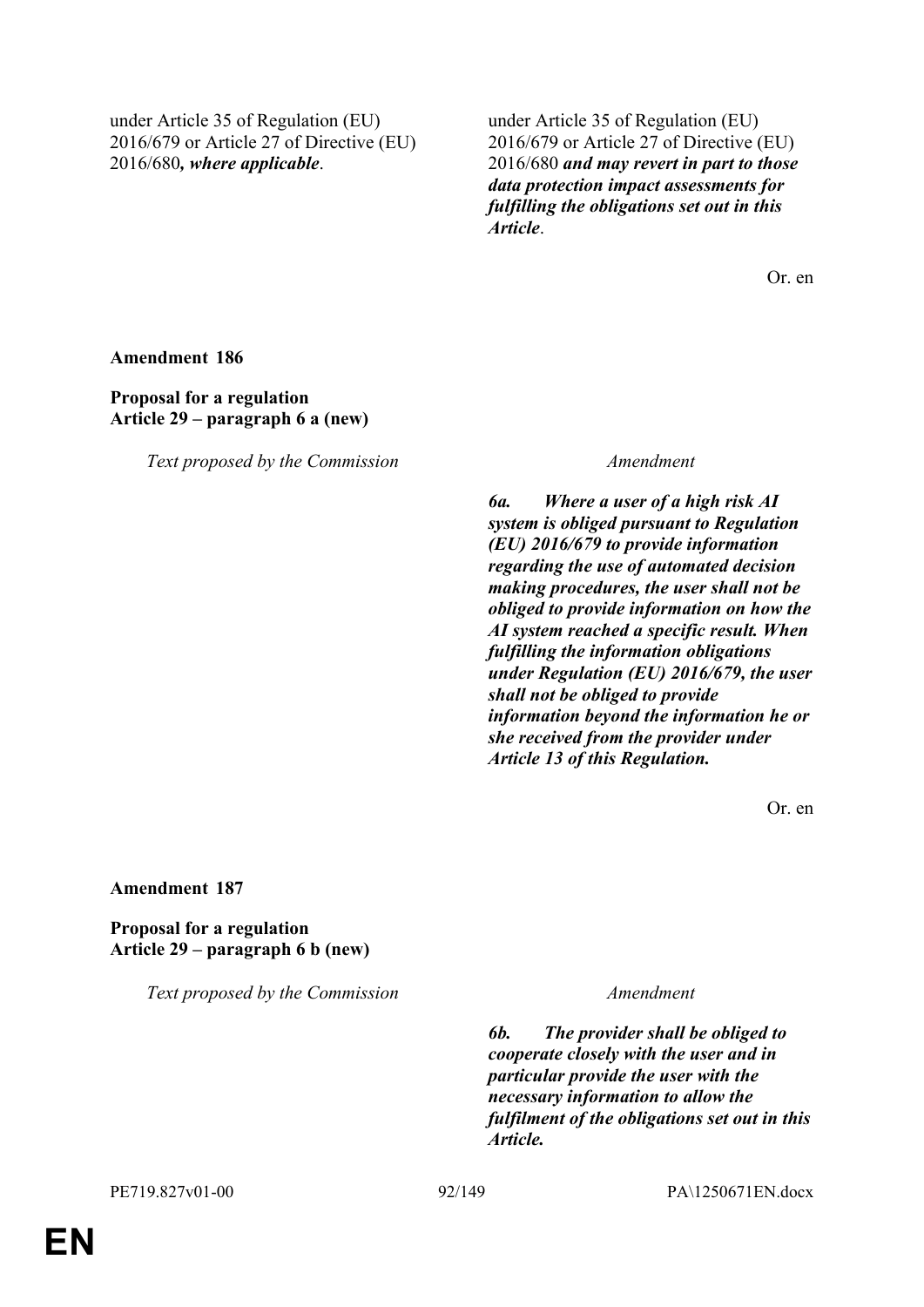**Proposal for a regulation Article 29 – paragraph 6 c (new)**

*Text proposed by the Commission Amendment*

*6c. Users shall cooperate with national competent authorities on any action those authorities take in relation to an AI system.*

Or. en

**Amendment 189**

## **Proposal for a regulation Article 39 – paragraph 1**

*Text proposed by the Commission Amendment*

Conformity assessment bodies established under the law of a third country *with which the Union has concluded an agreement may be authorised to* carry out the activities of notified Bodies under this Regulation.

*1. In line with EU commitments under the World Trade Organization (WTO) Agreement on Technical Barriers to Trade (TBT), the Commission shall endeavour to maximise the acceptance of test results produced by competent conformity assessment bodies, independent of the territory in which they may be established, where necessary to demonstrate conformance with applicable requirements of the Regulation.*

*2.* Conformity assessment bodies established under the law of a third country *may* carry out the activities of Notified Bodies under this regulation *where they have been accredited as competent by an accreditation body, whether established in the territory of the EU or a third country, that is a signatory of an international accreditation or conformity assessment scheme based on rigorous peer-review processes, such as the International*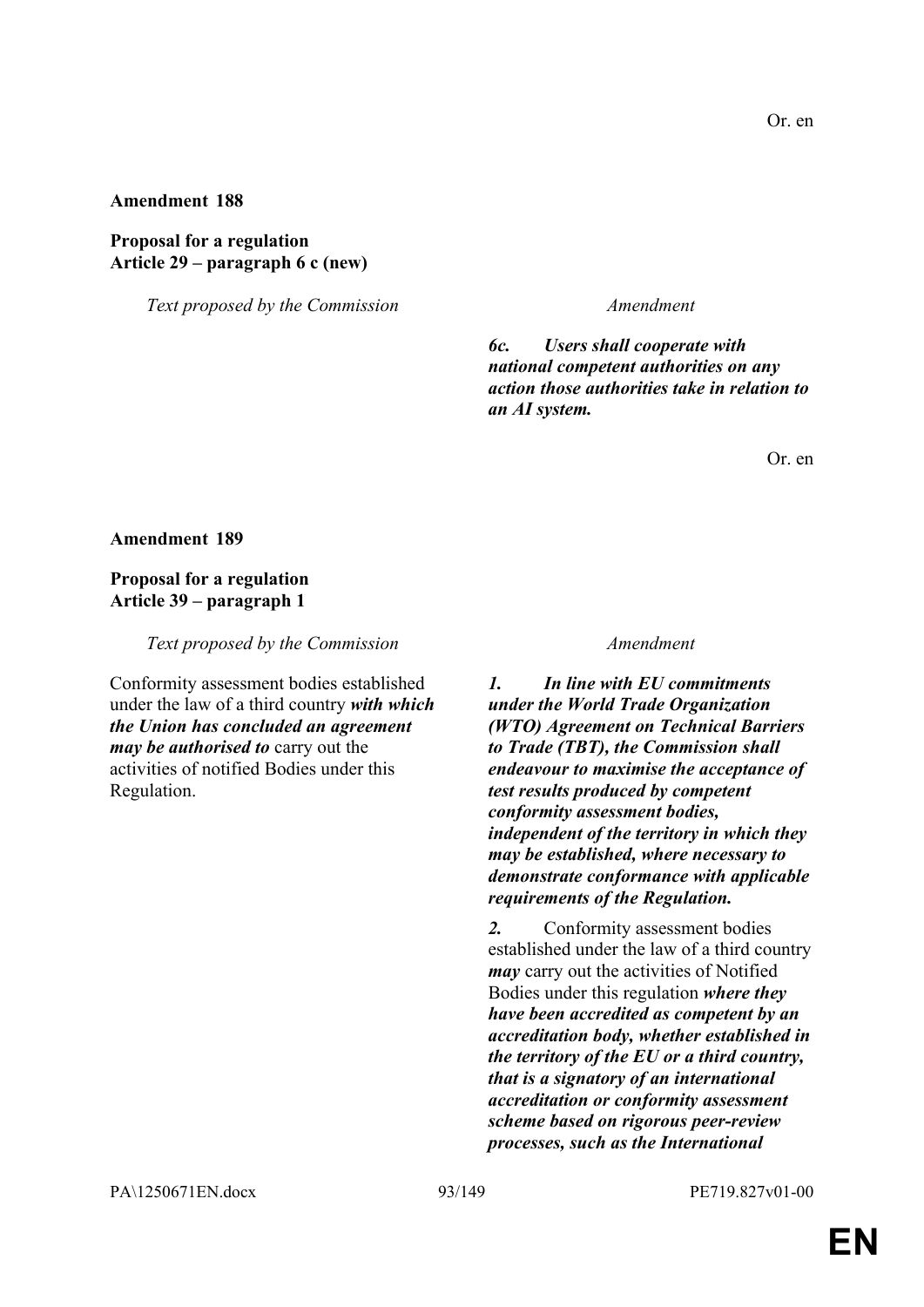*Laboratory Accreditation Collaboration (ILAC) Mutual Recognition Arrangement (MRA) and International Accreditation Forum (IAF) Multilateral Recognition Arrangement (MLA)*.

*3. In addition, where conformity assessment bodies established under the law of a third country have not been accredited by signatory bodies of such international accreditation or conformity assessment schemes, third-country conformity assessment bodies may carry out the activities of Notified Bodies where international mutual recognition arrangements, conformity assessment protocols, or other agreements exist between the EU and the country in which the conformity assessment body is established.*

Or. en

### **Amendment 190**

### **Proposal for a regulation Article 40 – paragraph 1**

## *Text proposed by the Commission Amendment*

High-risk AI systems which are in conformity with harmonised standards or parts thereof the references of which have been published in the Official Journal of the European Union shall be presumed to be in conformity with the requirements set out in Chapter 2 of this Title, to the extent those standards cover those requirements.

*1.* High-risk AI systems which are in conformity with harmonised standards or parts thereof the references of which have been published in the Official Journal of the European Union shall be presumed to be in conformity with the requirements set out in Chapter 2 of this Title, to the extent those standards cover those requirements.

*2. When issuing a standardisation request to European standardisation organisations in accordance with Article 10 of Regulation (EU) 1025/2012, the Commission shall specify that standards are coherent, easy to implement and drafted in such a way that they aim to fulfil in particular the following objectives:*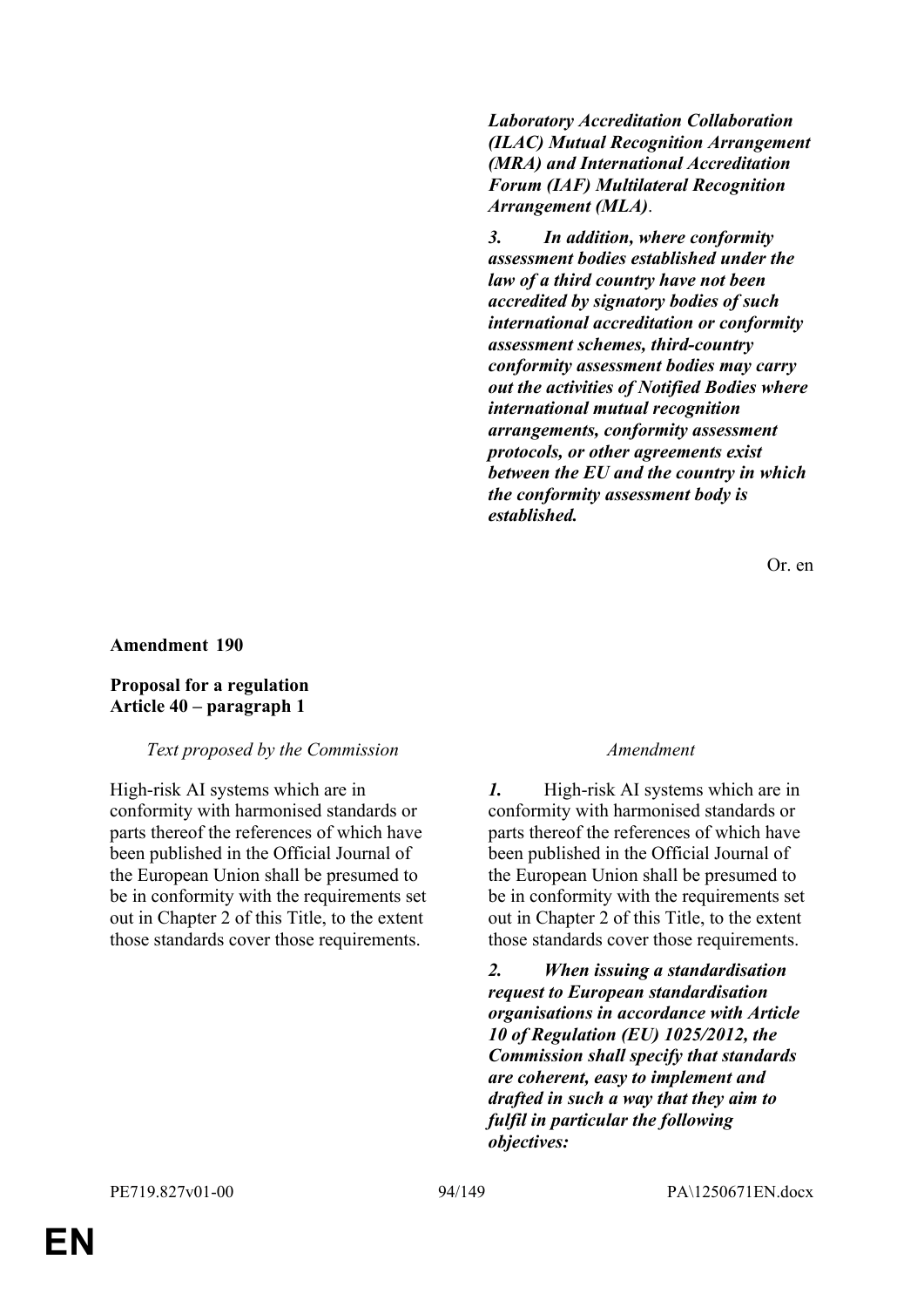*a) ensure that AI systems placed on the market or put into service in the Union are safe and respect Union values and strengthen the Union's digital sovereignty;*

*b) take into account the concept of trustworthy AI set out in Article 4(a);*

*c) promote investment and innovation in AI, as well as competitiveness and growth of the Union market; d) enhance multistakeholder governance, representative of allrelevant European stakeholders (e.g. industry, SMEs, civil society, researchers);*

*d) contribute to strengthening global cooperation on standardisation in the field of AI that is consistent with Union values and interests.*

*The Commission shall request the European standardisation organisations to provide evidence of their best efforts to fulfil the above objectives.*

*3. The Commission shall issue standardisation requests covering all essential requirements of the Regulation in accordance with Article 10 of Regulation (EU) No 1025/2012 no later than 6 months after the date of entry into force of the Regulation.*

Or. en

### **Amendment 191**

### **Proposal for a regulation Article 41 – paragraph 1**

*Text proposed by the Commission Amendment*

1. Where harmonised standards referred to in Article 40 do not exist or *where the Commission considers that the relevant harmonised standards are insufficient or that there is a need to address specific safety or fundamental* 

1. Where *the Commission considers that there is a need to address serious fundamental right concerns and provided that relevant* harmonised standards referred to in Article 40 *are insufficient,* do not exist or *are not foreseeable to be* 

PA\1250671EN.docx 95/149 PE719.827v01-00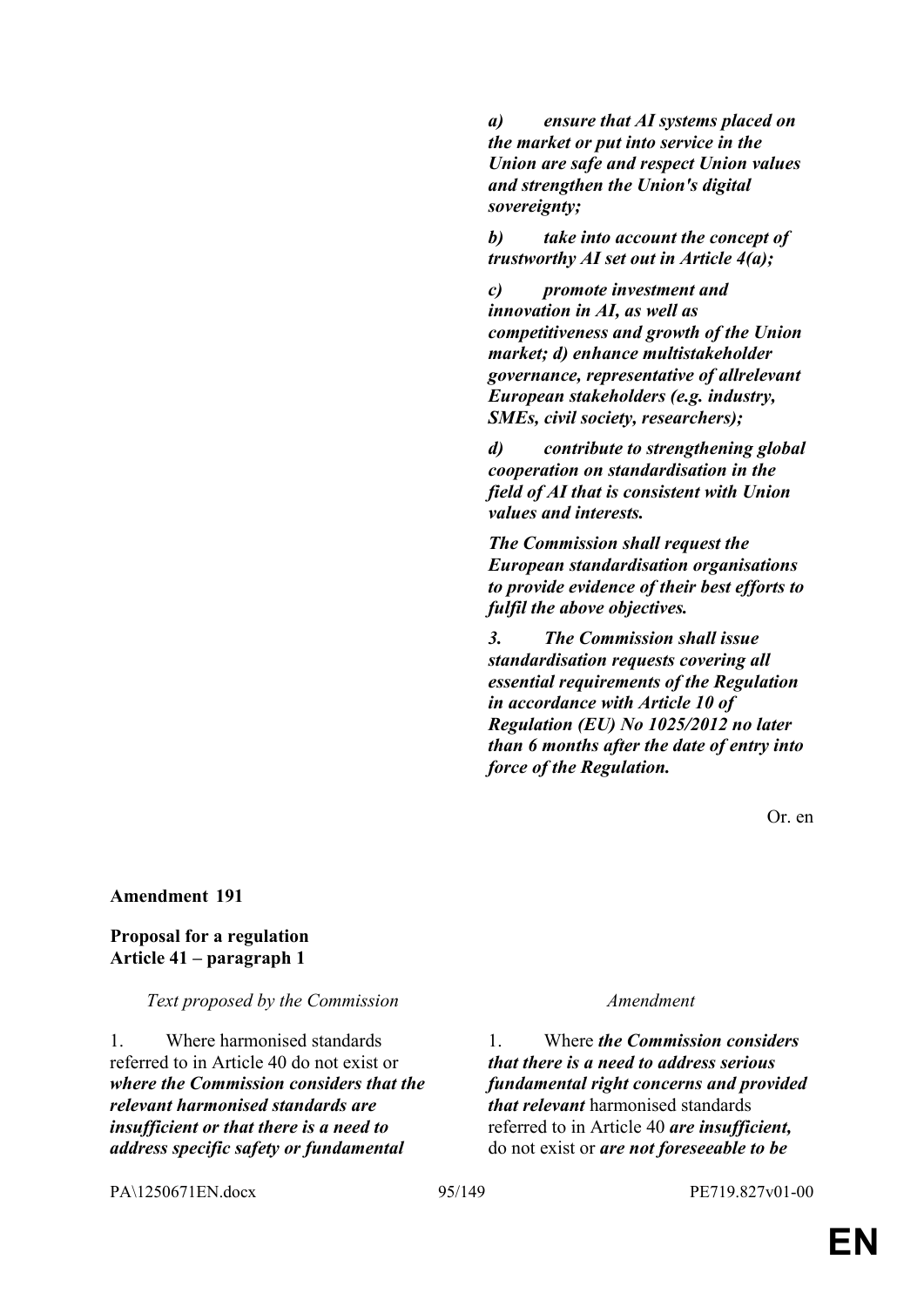*right concerns*, the Commission may, by means of implementing acts, adopt common specifications in respect of the requirements set out in Chapter 2 of this Title. Those implementing acts shall be adopted in accordance with the examination procedure referred to in Article 74(2).

*developed soon*, the Commission may, by means of implementing acts, adopt common specifications in respect of the requirements set out in Chapter 2 of this Title. Those implementing acts shall be adopted in accordance with the examination procedure referred to in Article 74(2).

Or. en

### **Amendment 192**

## **Proposal for a regulation Article 41 – paragraph 1 a (new)**

*Text proposed by the Commission Amendment*

*1a. When deciding to draft and adopt common specifications, the Commission shall consult the Board, European standardisation organisations as well as the relevant stakeholders, and duly justify why it decided not to use harmonised standards. The abovementioned organisations shall be regularly consulted as the Commission drafts the common specifications.*

Or. en

### **Amendment 193**

## **Proposal for a regulation Article 42 – paragraph 1**

*Text proposed by the Commission Amendment*

1. *Taking into account their intended purpose,* high-risk AI systems that have been trained and tested on data *concerning* the specific geographical, behavioural *and* functional setting within which they are intended to be used shall be presumed to be in compliance with the *requirement* set out

1. High-risk AI systems that have been trained and tested on data *reflecting* the specific geographical, behavioural *or* functional setting within which they are intended to be used shall be presumed to be in compliance with the *respective requirements* set out in Article 10(4).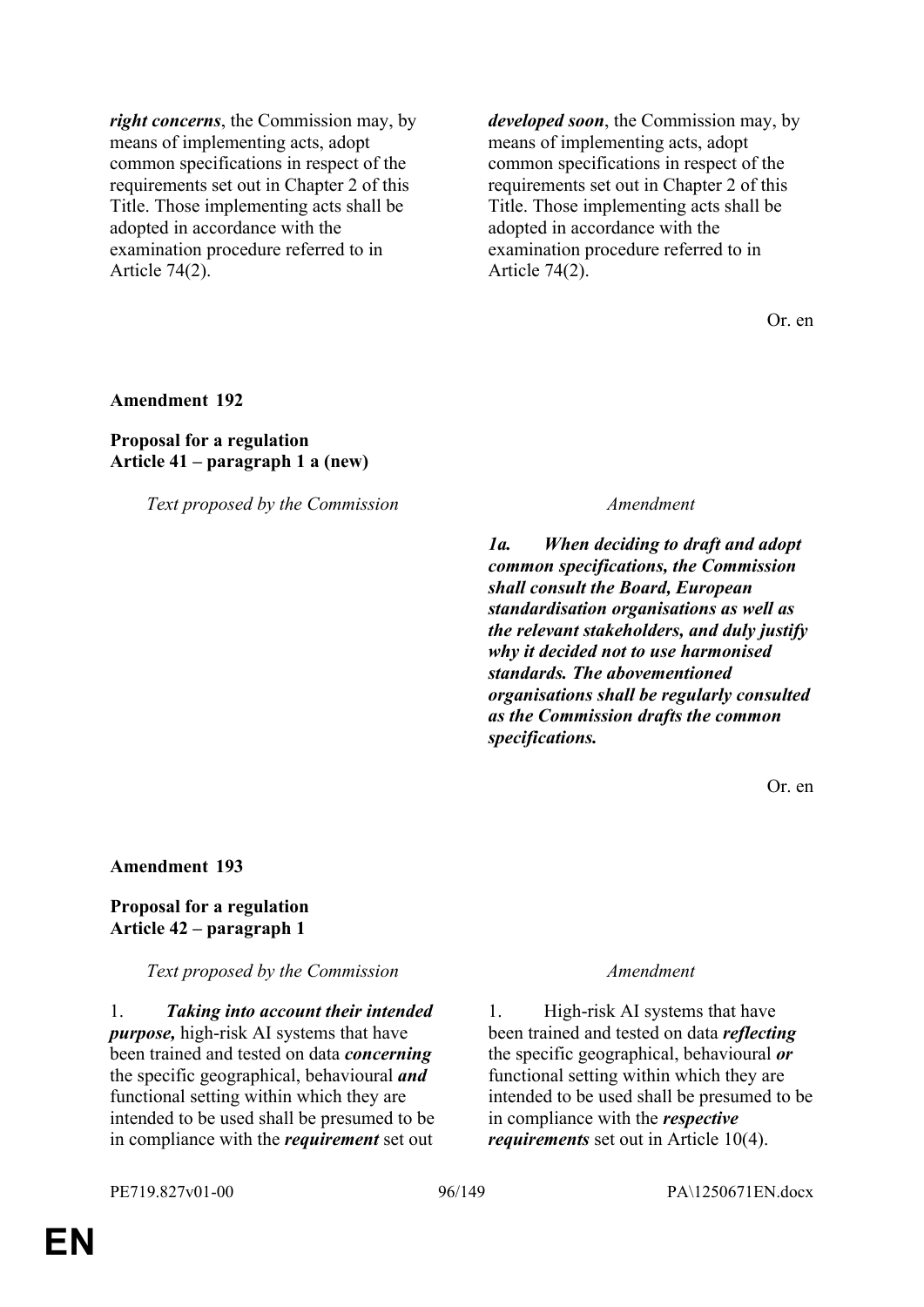## **Proposal for a regulation Article 42 – paragraph 2**

# *Text proposed by the Commission Amendment*

2. High-risk AI systems that have been certified or for which a statement of conformity has been issued under a cybersecurity scheme *pursuant to* Regulation (EU) 2019/881 of the European Parliament and of the Council*<sup>63</sup>* and the references of which have been published in the Official Journal of the European Union shall be presumed to be in compliance with the cybersecurity requirements set out in Article 15 of this Regulation in so far as the cybersecurity certificate or statement of conformity or parts thereof cover those requirements.

 $\mathcal{L}_\text{max}$  , and the contract of the contract of the contract of the contract of the contract of the contract of

2. High-risk AI systems that have been certified or for which a statement of conformity has been issued under a cybersecurity scheme Regulation (EU) 2019/881 of the European Parliament and of the Council *or pursuant to other harmonization legislation in the field of security of network and information systems and electronic communications networks and services* and the references of which have been published in the Official Journal of the European Union shall be presumed to be in compliance with the cybersecurity requirements set out in Article 15 of this Regulation in so far as the cybersecurity certificate or statement of conformity or parts thereof cover those requirements.

<sup>63</sup> Regulation (EU) 2019/881 of the European Parliament and of the Council of 17 April 2019 on ENISA (the European Union Agency for Cybersecurity) and on information and communications technology cybersecurity certification and repealing Regulation (EU) No 526/2013 (Cybersecurity Act) (OJ L 151, 7.6.2019, p. 1).

<sup>63</sup> Regulation (EU) 2019/881 of the European Parliament and of the Council of 17 April 2019 on ENISA (the European Union Agency for Cybersecurity) and on information and communications technology cybersecurity certification and repealing Regulation (EU) No 526/2013 (Cybersecurity Act) (OJ L 151, 7.6.2019, p. 1).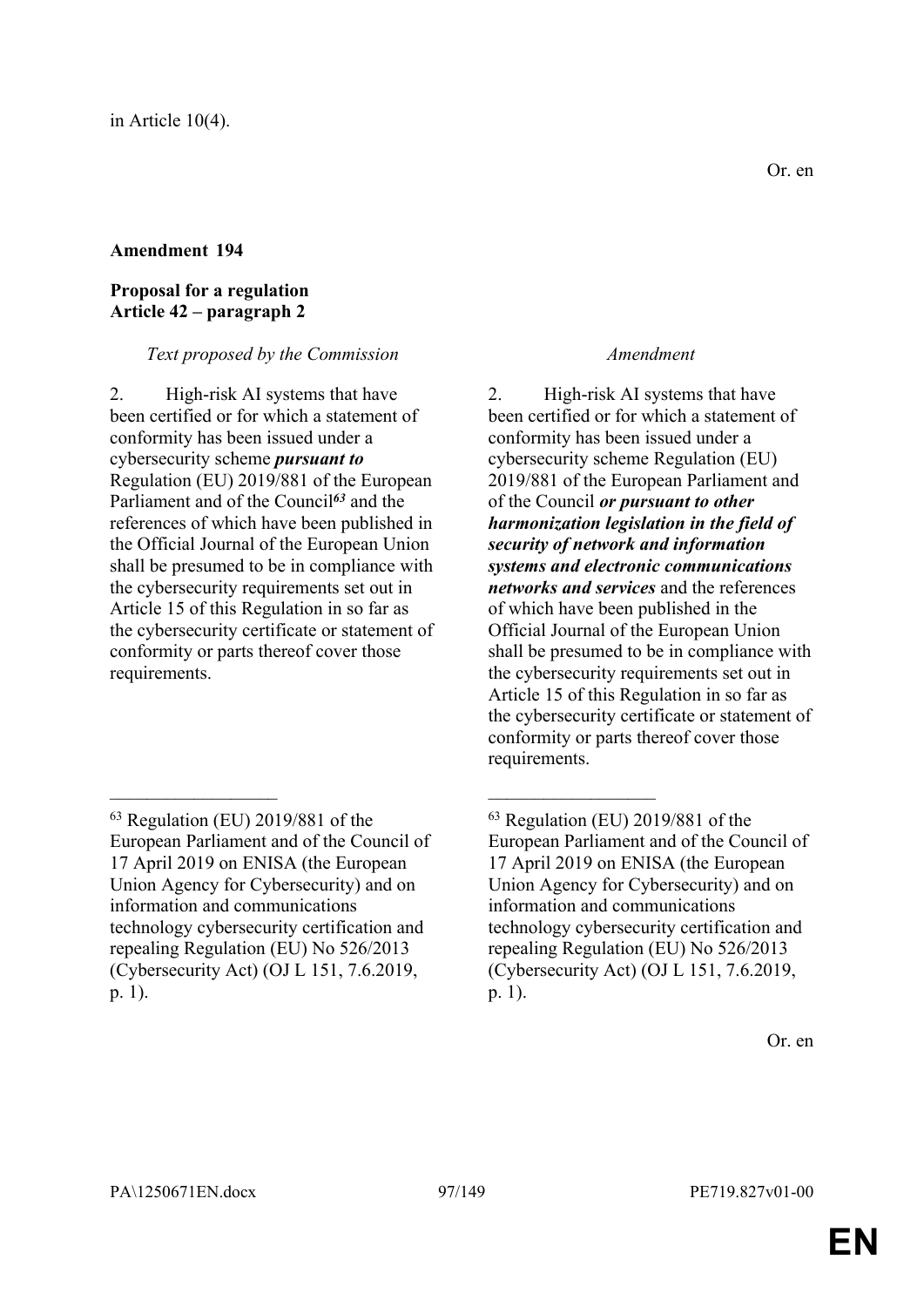# **Proposal for a regulation Article 43 – paragraph 1 – introductory part**

## *Text proposed by the Commission Amendment*

1. For high-risk AI systems listed in point 1 of Annex III, where, in demonstrating the compliance of a highrisk AI system with the requirements set out in Chapter 2 of this Title, the provider has applied harmonised standards referred to in Article 40, or, where applicable, common specifications referred to in Article 41, the provider shall *follow* one of the following procedures:

1. For high-risk AI systems listed in point 1 of Annex III, where, in demonstrating the compliance of a highrisk AI system with the requirements set out in Chapter 2 of this Title, the provider has applied harmonised standards referred to in Article 40, or, where applicable, common specifications referred to in Article 41, the provider shall *opt for* one of the following procedures:

Or. en

## **Amendment 196**

# **Proposal for a regulation Article 43 – paragraph 1 – point a**

## *Text proposed by the Commission Amendment*

(a) the conformity assessment procedure based on internal control referred to in Annex VI;

(a) the conformity assessment procedure based on internal control referred to in Annex VI; *or*

Or. en

# **Amendment 197**

# **Proposal for a regulation Article 43 – paragraph 1 – point b**

## *Text proposed by the Commission Amendment*

(b) the conformity assessment procedure based on *assessment of the quality management system and* assessment of the technical documentation, with the involvement of a notified body,

(b) the conformity assessment procedure based on assessment of the technical documentation, with the involvement of a notified body, referred to in Annex VII.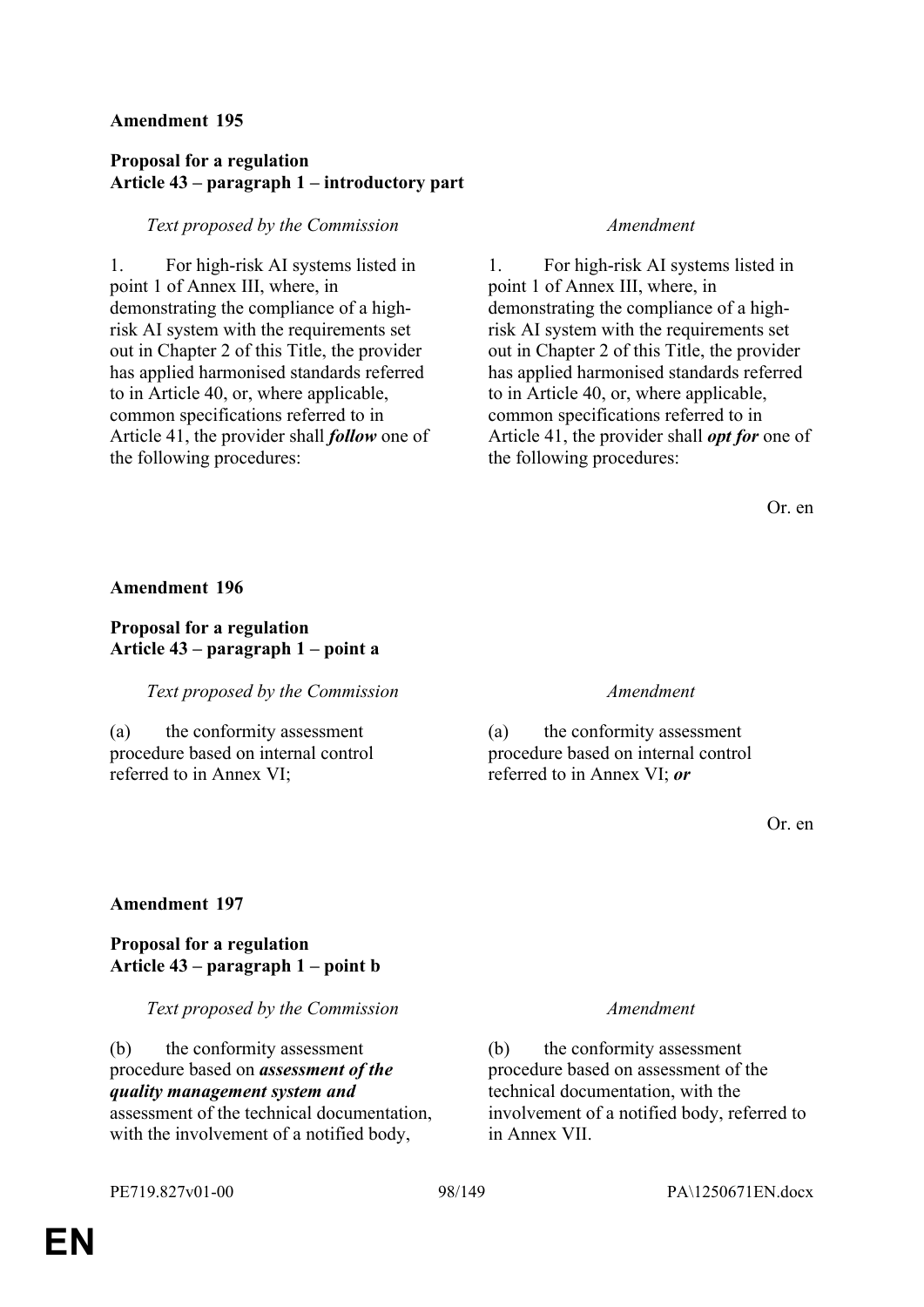## **Proposal for a regulation Article 43 – paragraph 4 – introductory part**

## *Text proposed by the Commission Amendment*

4. High-risk AI systems shall undergo a new conformity assessment procedure whenever they are substantially modified, regardless of whether the modified system is intended to be further distributed or continues to be used by the current user.

4. High-risk AI systems *that have already been subject to a conformity assessment procedure* shall undergo a new conformity assessment procedure whenever they are substantially modified, regardless of whether the modified system is intended to be further distributed or continues to be used by the current user.

Or. en

# **Amendment 199**

# **Proposal for a regulation Article 43 – paragraph 4 – subparagraph 1**

## *Text proposed by the Commission Amendment*

For high-risk AI systems that continue to learn after being placed on the market or put into service, changes to the high-risk AI system and its performance that have been pre-determined by the provider at the moment of the initial conformity assessment and are part of the information contained in the technical documentation referred to in point 2(f) of Annex IV, shall not constitute a substantial modification.

For high-risk AI systems that continue to learn after being placed on the market or put into service, changes to the high-risk AI system and its performance that have been pre-determined by the provider at the moment of the initial conformity assessment and are part of the information contained in the technical documentation referred to in point 2(f) of Annex IV, shall not constitute a substantial modification. *The same should apply to updates of the AI system for security reasons in general and to protect against evolving threats of manipulation of the system.*

*This paragraph only applies if the Member State has established a legal*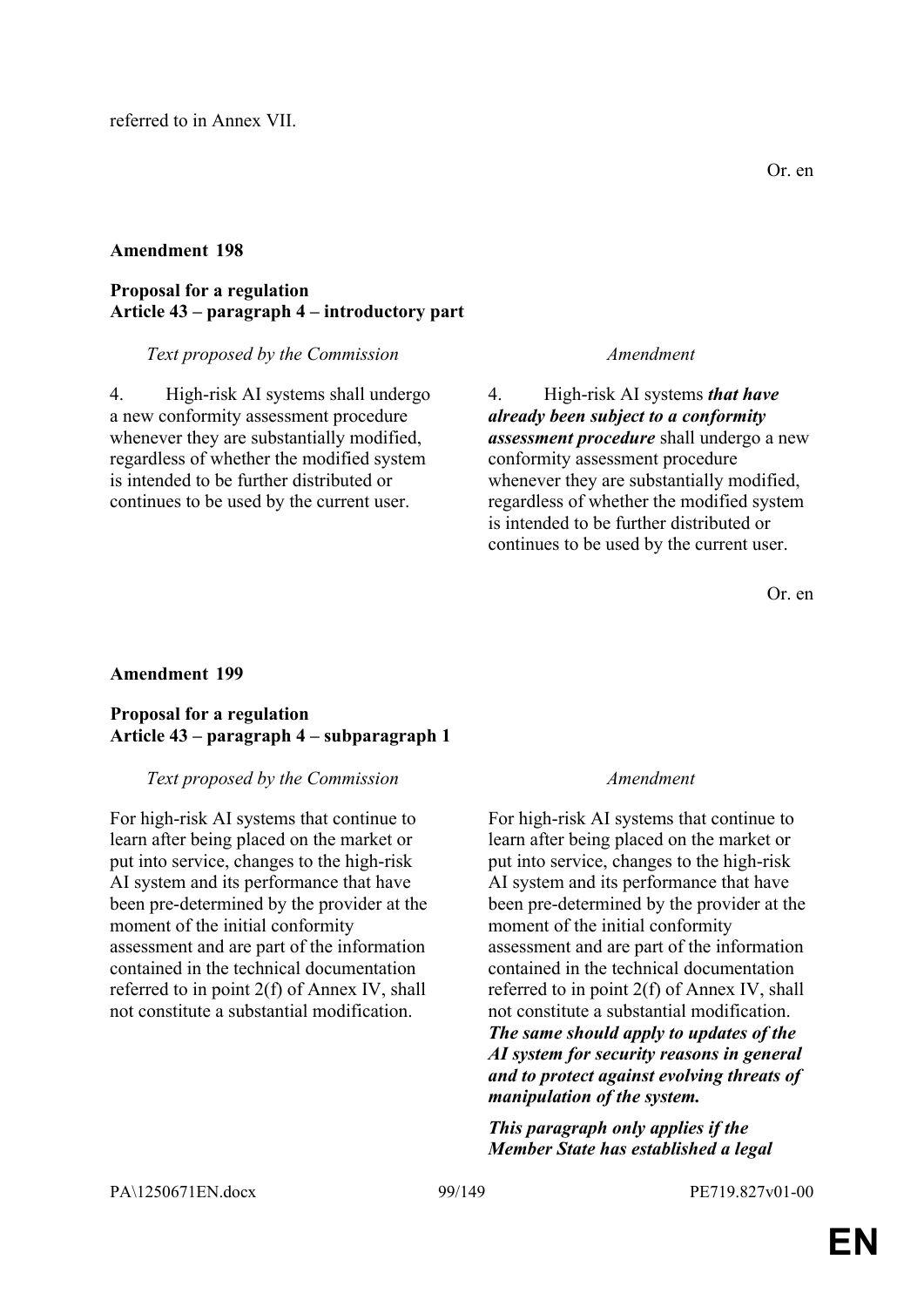*framework, which allows the provider of a high risk AI system, which autonomously make substantial modifications to itself, to regularly perform an automated real-time conformity assessment procedure.*

Or. en

## **Amendment 200**

# **Proposal for a regulation Article 43 – paragraph 4 a (new)**

*Text proposed by the Commission Amendment*

*4a. Any provider may voluntarily apply for a third-party conformity assessment regardless of the risk level of their AI system.*

Or. en

# **Amendment 201**

# **Proposal for a regulation Article 43 – paragraph 5**

## *Text proposed by the Commission Amendment*

5. The Commission is empowered to adopt delegated acts in accordance with Article 73 for the purpose of updating Annexes VI and Annex VII in order to introduce elements of the conformity assessment procedures that become necessary in light of technical progress.

5. *After consulting the AI Board referred to in Article 56 and after providing substantial evidence, followed by thorough consultation and the involvement of the affected stakeholders,* the Commission is empowered to adopt delegated acts in accordance with Article 73 for the purpose of updating Annexes VI and Annex VII in order to introduce elements of the conformity assessment procedures that become necessary in light of technical progress.

Or. en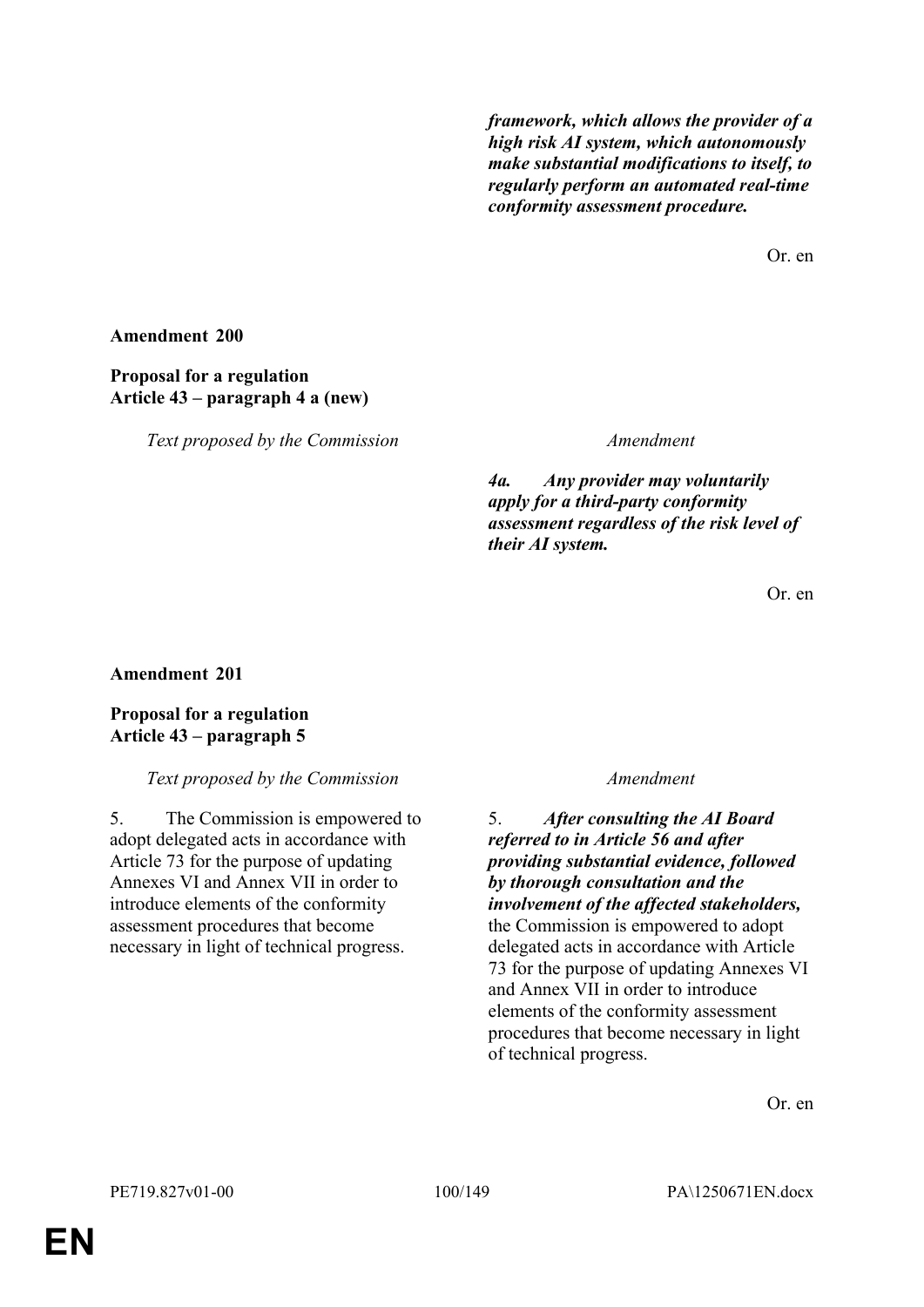## **Proposal for a regulation Article 43 – paragraph 6**

## *Text proposed by the Commission Amendment*

6. The Commission is empowered to adopt delegated acts to amend paragraphs 1 and 2 in order to subject high-risk AI systems referred to in points 2 to 8 of Annex III to the conformity assessment procedure referred to in Annex VII or parts thereof. The Commission shall adopt such delegated acts taking into account the effectiveness of the conformity assessment procedure based on internal control referred to in Annex VI in preventing or minimizing the risks to health and safety and protection of fundamental rights posed by such systems as well as the availability of adequate capacities and resources among notified bodies.

6. *After consulting the AI Board referred to in Article 56 and after providing substantial evidence, followed by thorough consultation and the involvement of the affected stakeholders,* the Commission is empowered to adopt delegated acts to amend paragraphs 1 and 2 in order to subject high-risk AI systems referred to in points 2 to 8 of Annex III to the conformity assessment procedure referred to in Annex VII or parts thereof. The Commission shall adopt such delegated acts taking into account the effectiveness of the conformity assessment procedure based on internal control referred to in Annex VI in preventing or minimizing the risks to health and safety and protection of fundamental rights posed by such systems as well as the availability of adequate capacities and resources among notified bodies.

Or. en

**Amendment 203**

**Proposal for a regulation Article 50**

*Text proposed by the Commission Amendment*

### *Article 50 deleted*

## *Document retention*

*The provider shall, for a period ending 10 years after the AI system has been placed on the market or put into service, keep at the disposal of the national competent authorities:*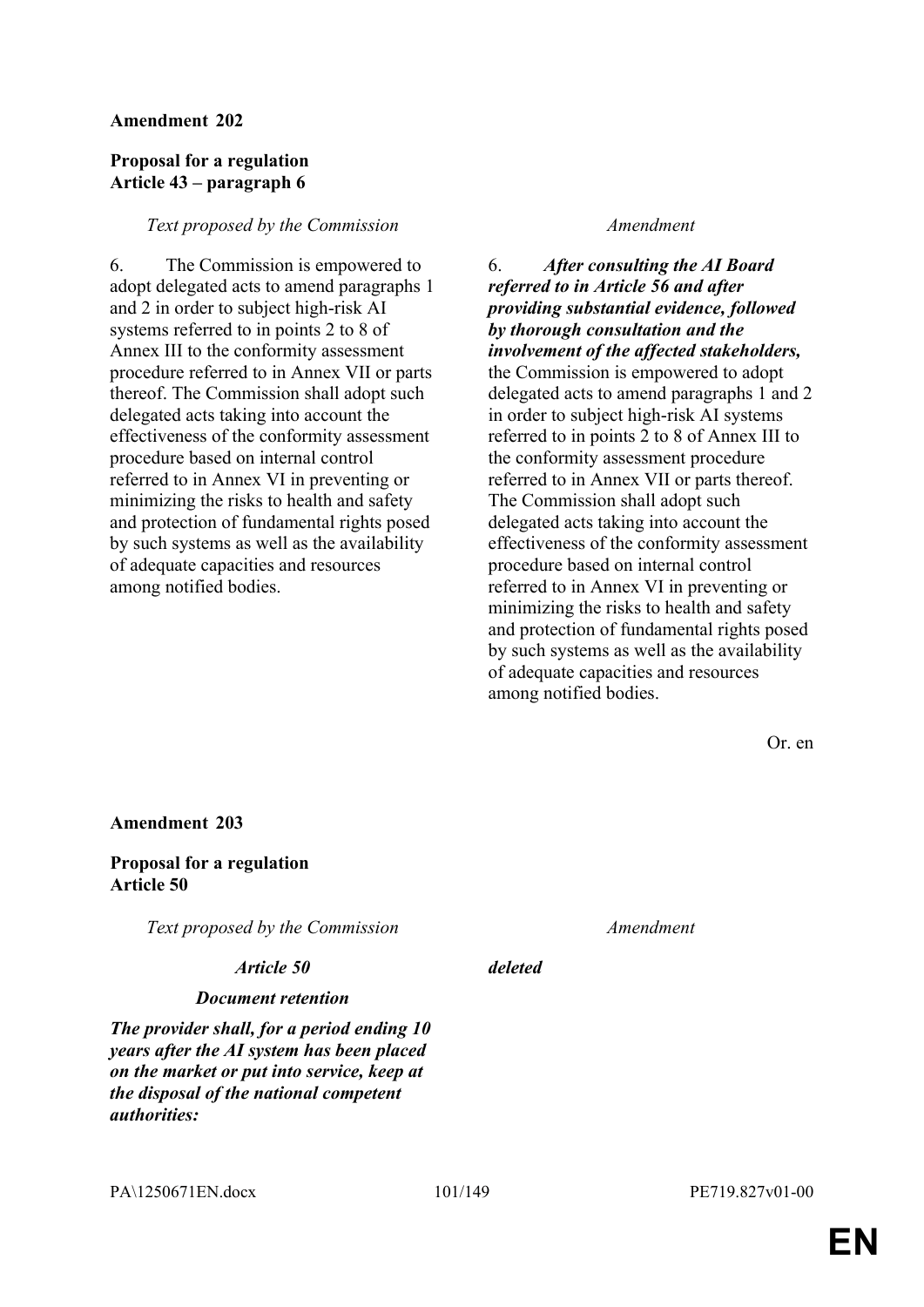*(a) the technical documentation referred to in Article 11;*

*(b) the documentation concerning the quality management system referred to Article 17;*

*(c) the documentation concerning the changes approved by notified bodies where applicable;*

*(d) the decisions and other documents issued by the notified bodies where applicable;*

*(e) the EU declaration of conformity referred to in Article 48.*

Or. en

### **Amendment 204**

# **Proposal for a regulation Article 51 – paragraph 1**

*Text proposed by the Commission Amendment*

Before placing on the market or putting into service a high-risk AI system referred to in Article 6(2), the provider or, where applicable, the authorised representative shall register that system in the EU database referred to in Article 60.

Before placing on the market or putting into service a high-risk AI system referred to in Article 6(2) *and (2a)*, the provider or, where applicable, the authorised representative shall register that system in the EU database referred to in Article 60.

Or. en

## **Amendment 205**

**Proposal for a regulation Article 52 – paragraph 1**

## *Text proposed by the Commission Amendment*

1. Providers shall ensure that AI systems intended to interact with natural persons are designed and developed in such *a way that* natural *persons are* 

1. Providers shall ensure that AI systems intended to interact with natural persons are designed and developed in such *away that the provider itself or the*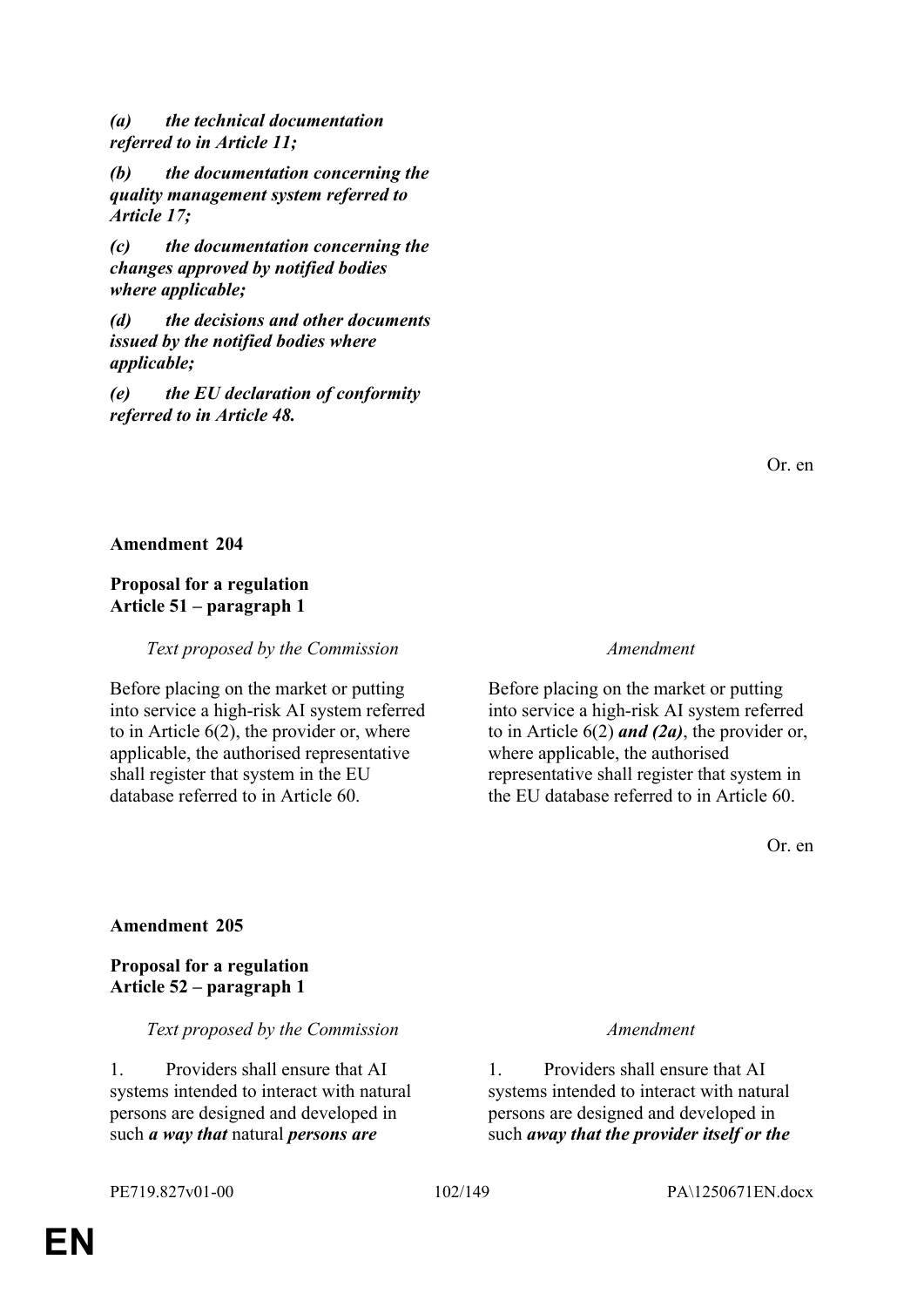*informed* that they are interacting with an AI system, unless this is obvious from the circumstances and the context of use. This obligation shall not apply to AI systems authorised by law to detect, prevent, investigate and prosecute criminal offences, unless those systems are available for the public to report a criminal offence.

*user can inform the* natural *person exposed to an AI system* that they are interacting with an AI system, unless this is obvious from the circumstances and the context of use*. Where relevant, this information shall also include which functions are AI enabled, if there is human oversight and who is responsible for the decision-making process*. This obligation shall not apply to AI systems authorised by law to detect, prevent, investigate and prosecute criminal offences, unless those systems are available for the public to report a criminal offence.

Or. en

### **Amendment 206**

## **Proposal for a regulation Article 52 – paragraph 3 – introductory part**

*Text proposed by the Commission Amendment*

3. Users of an AI system that generates or manipulates *image,* audio or *video* content that *appreciably resembles existing persons, objects, places or other entities or events and* would falsely appear *to a person* to be authentic or truthful ('deep fake'), shall disclose that the content has been artificially generated or manipulated.

3. Users of an AI system that generates or manipulates audio or *visual* content that would falsely appear to be authentic or truthful *and which features depictions of people appearing to say or do things they did not say or do, without their consent* ('deep fake'), shall disclose that the content has been artificially generated or manipulated. *Disclosure shall mean labelling the content in a way that informs that the content is inauthentic and that is clearly visible for the recipient of that content. To label the content, users shall take into account the generally acknowledged state of the art and relevant harmonised standards and specifications.*

Or. en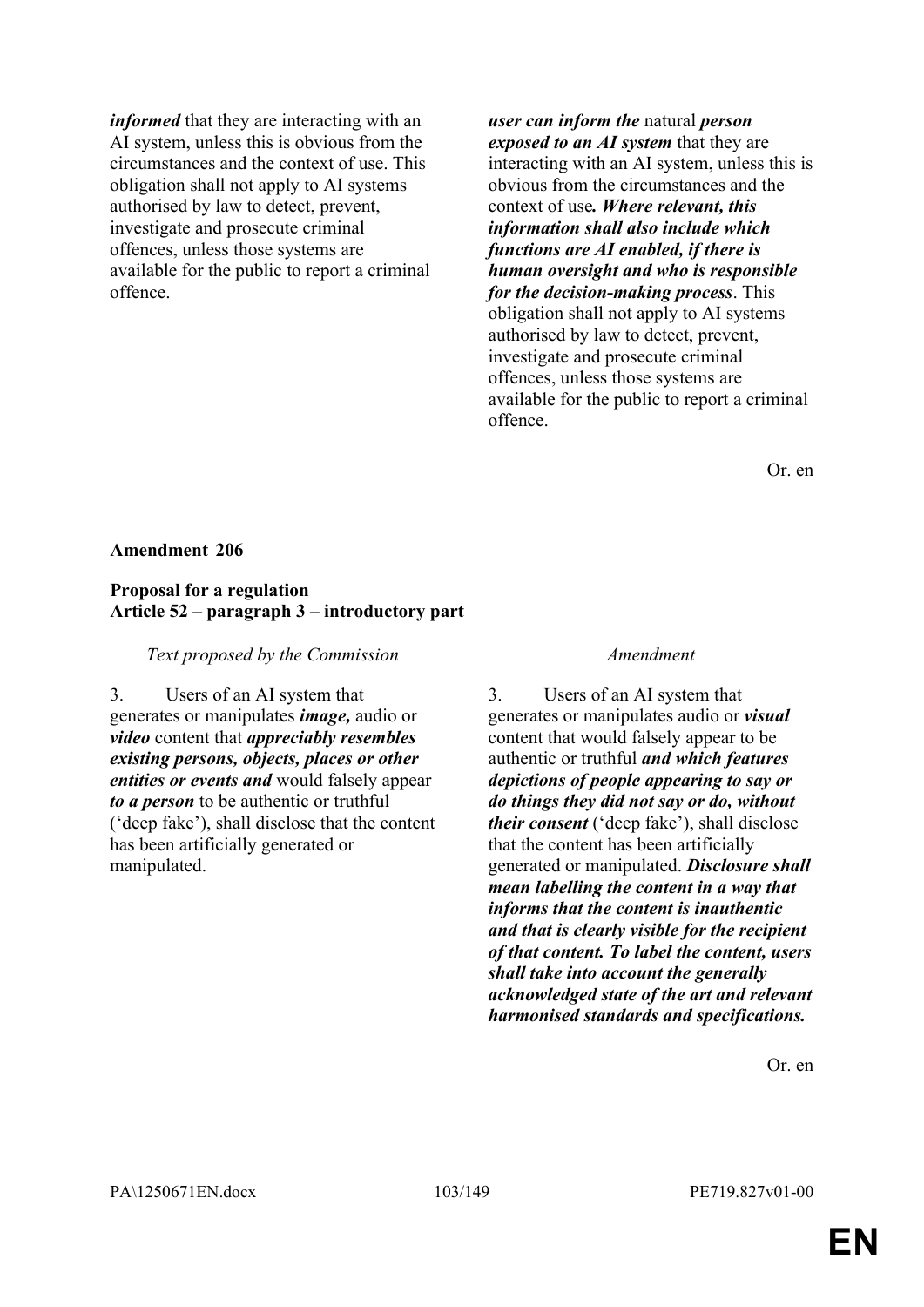# **Proposal for a regulation Article 52 – paragraph 3 – subparagraph 1**

# *Text proposed by the Commission Amendment*

However, the first subparagraph shall not apply where the use *is authorised* by law to detect, prevent, investigate and prosecute criminal offences or it is necessary for the exercise of the right to freedom of expression and the right to freedom of the arts and sciences guaranteed in the Charter of Fundamental Rights of the EU, and subject to appropriate safeguards for the rights and freedoms of third parties.

However, the first subparagraph shall not apply where the use *of an AI system that generates or manipulates audio or visual content is authorized* by law to detect, prevent, investigate and prosecute criminal offences or it is necessary for the exercise of the right to freedom of expression and the right to freedom of the arts and sciences guaranteed in the Charter of Fundamental Rights of the EU, and subject to appropriate safeguards for the rights and freedoms of third parties.

Or. en

### **Amendment 208**

# **Proposal for a regulation Article 52 – paragraph 3 a (new)**

*Text proposed by the Commission Amendment*

*3a. The information referred to in paragraphs 1 to 3 shall be provided to natural persons in a clear and visible manner at the latest at the time of the first interaction or exposure. The mechanism shall, where relevant and appropriate, be completed with intervention or flagging procedures for the exposed natural person.*

Or. en

## **Amendment 209**

# **Proposal for a regulation Article 53 – paragraph 1**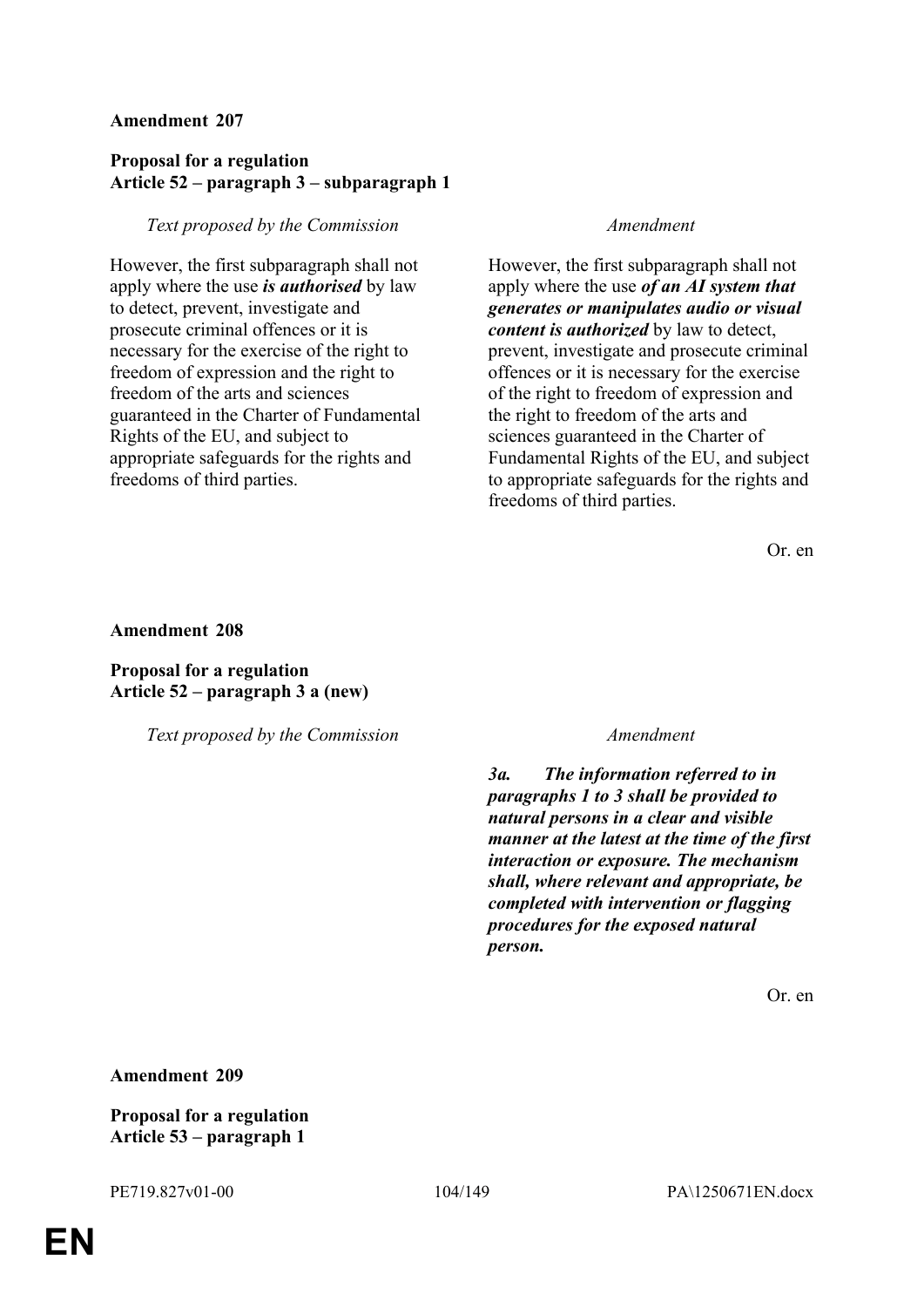## *Text proposed by the Commission Amendment*

1. AI regulatory sandboxes *established by one or more Member States competent authorities or the European Data Protection Supervisor shall* provide a controlled environment that facilitates the development, testing and validation of innovative AI systems for a limited time before their placement on the market or putting into service pursuant to a specific plan. This shall take place under the direct supervision and guidance by the competent authorities with a view to ensuring compliance with the requirements of this Regulation and, where relevant, other Union and Member States legislation supervised within the sandbox.

1. *The competent authorities of the Member States shall establish physical and digital* AI regulatory sandboxes *six months prior to the entry into application of this Regulation based on wellestablished criteria that* provide a controlled environment that facilitates the development, testing and validation of innovative AI systems for a limited time before their placement on the market or putting into service pursuant to a specific plan. This shall take place under the direct supervision and guidance by the *respective national* competent authorities with a view to *identify risks to health and safety and fundamental rights, test mitigation measures for identified risks, demonstrate prevention of these risks and otherwise* ensuring compliance with the requirements of this Regulation and, where relevant, other Union and Member States legislation supervised within the sandbox.

Or. en

### **Amendment 210**

## **Proposal for a regulation Article 53 – paragraph 1 a (new)**

*Text proposed by the Commission Amendment*

*1a. This article shall also apply to AI systems for which full compliance with the requirements of Title III Chapter 2 requires an initial phase of placing the systems on the market or putting them into service and using the experiences gained in such initial phase to further develop the AI system so as to fully fulfil the requirements of Title III Chapter 2.*

Or. en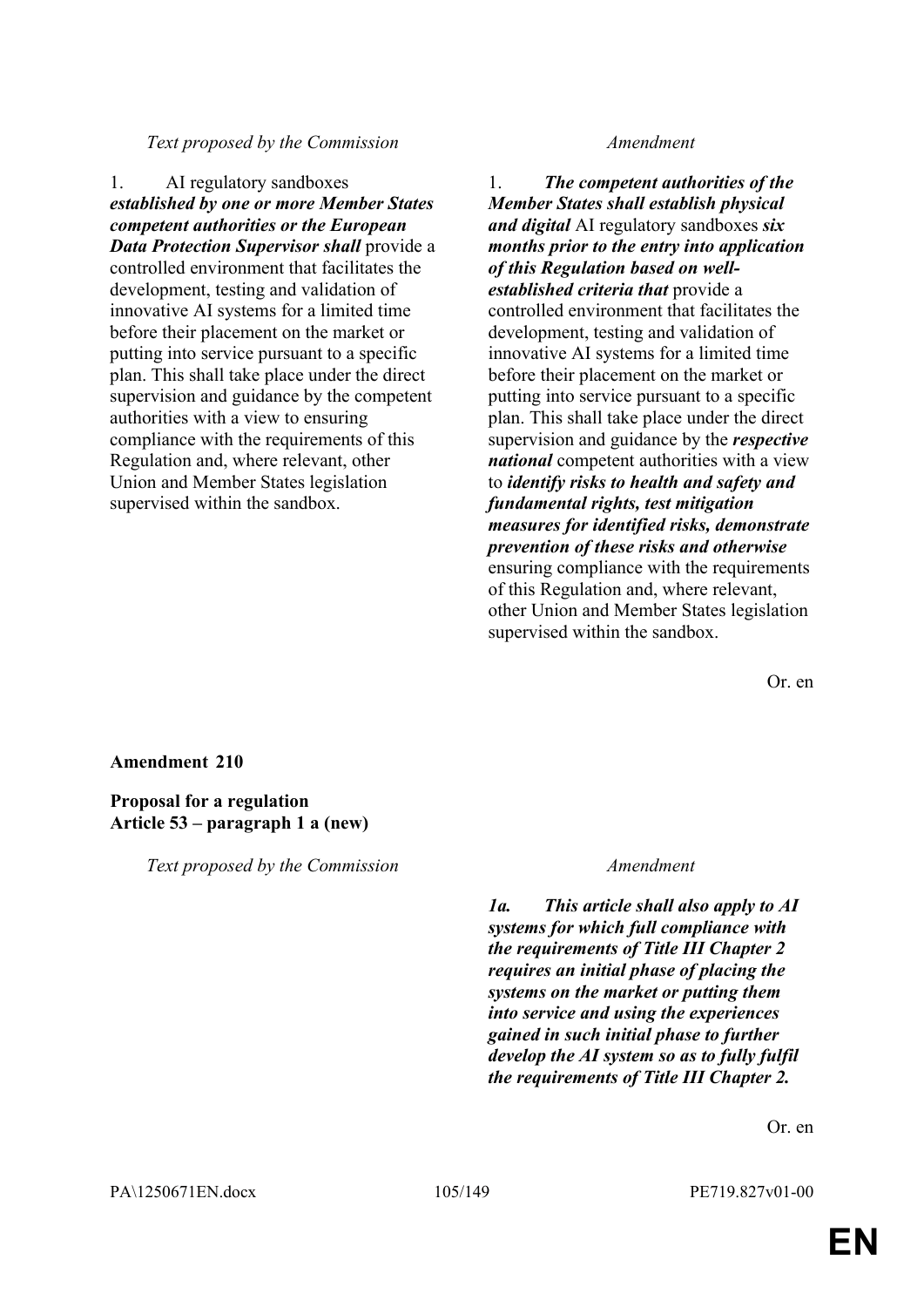## **Proposal for a regulation Article 53 – paragraph 5**

## *Text proposed by the Commission Amendment*

5. Member States' competent authorities *that have established* AI regulatory sandboxes *shall* coordinate their activities *and* cooperate within the framework of the European Artificial Intelligence Board. They shall submit annual reports to the Board and the Commission on the results from the implementation of those *scheme*, including good practices, lessons learnt and recommendations on their setup and, where relevant, on the application of this Regulation and other *Union legislation* supervised within the sandbox.

5. Member States' competent authorities *shall establish* AI regulatory sandboxes *as much as possible through national and regional initiatives, in particular through European digital innovation hubs, and closely* coordinate their activities *as well as* cooperate within the framework of the European Artificial Intelligence Board. They shall submit annual reports to the Board and the Commission on the results from the implementation of those *schemes*, including good practices, lessons learnt and recommendations on their setup and, where relevant, on the application of this Regulation and other *Unionlegislation* supervised within the sandbox. *These annual reports or abstracts shall be made available to the public, online, in order to further enable innovation within the Union.*

Or. en

# **Amendment 212**

# **Proposal for a regulation Article 53 – paragraph 6**

## *Text proposed by the Commission Amendment*

6. The modalities and the conditions of the operation of the AI regulatory sandboxes, including the eligibility criteria and the procedure for the application, selection, participation and exiting from the sandbox, and the rights and obligations of the participants shall be set out in

6. The modalities and the conditions of the operation of the AI regulatory sandboxes, including the eligibility criteria and the procedure for the application, selection, participation and exiting from the sandbox, and the rights and obligations of the participants shall be set out in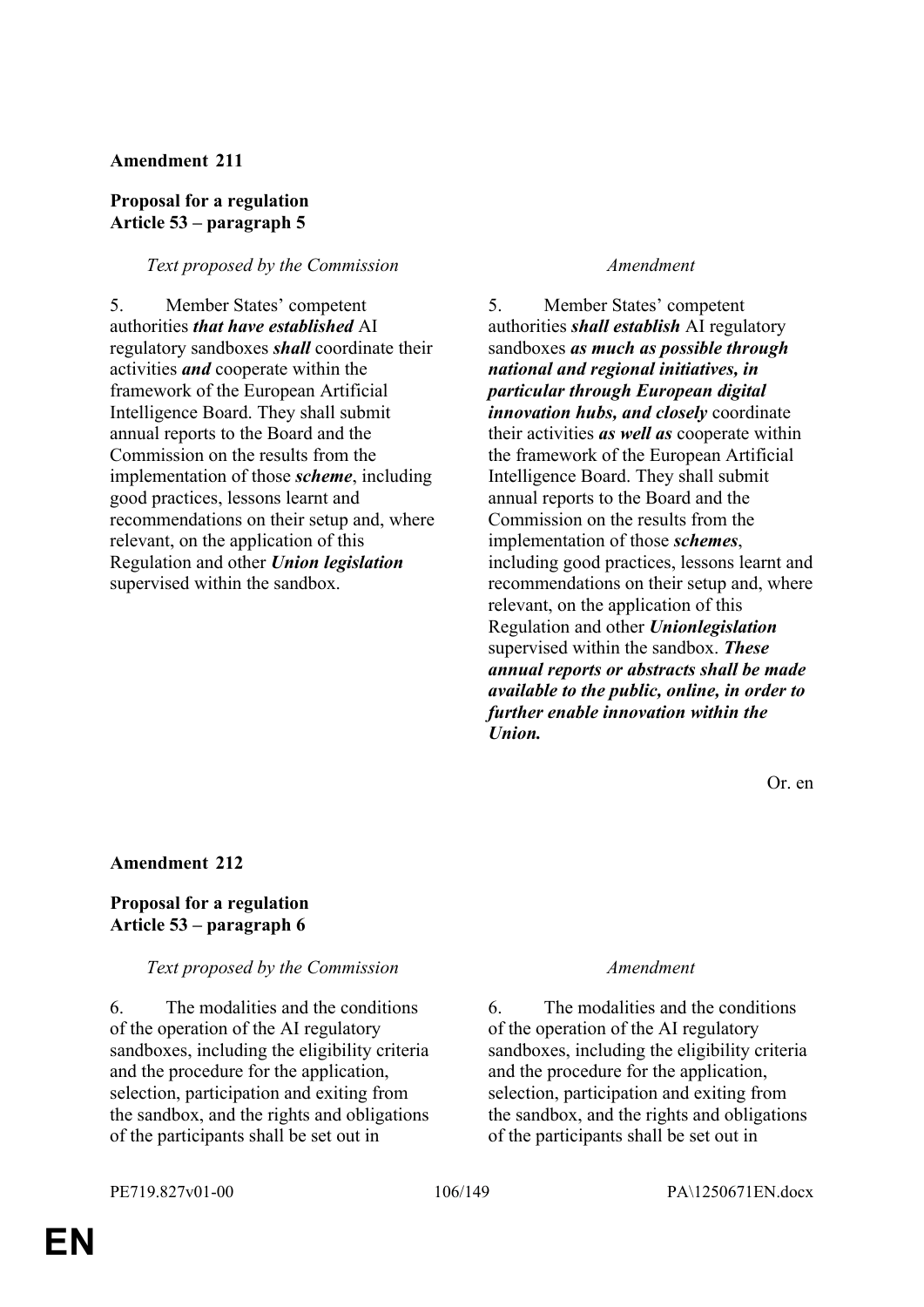implementing acts. Those implementing acts shall be adopted in accordance with the examination procedure referred to in Article 74(2).

implementing acts *in accordance with the Council's communication(11/2020) and in strong cooperation with relevant stakeholders*. Those implementing acts shall be adopted in accordance with the examination procedure referred to in Article 74(2). *Member States shall anticipate demand for using the sandboxes and scale the sandboxes' capacity accordingly, to ensure that as many economic operators as possible can access them.*

Or. en

## **Amendment 213**

**Proposal for a regulation Article 54 – paragraph 1 a (new)**

*Text proposed by the Commission Amendment*

*1a. Provided that the conditions of paragraph 1 are met, personal data processed for developing and testing innovative AI systems in the sandbox shall be considered compatible for the purposes of Article 6(4) GDPR.*

Or. en

## **Amendment 214**

# **Proposal for a regulation Article 55 – title**

*Text proposed by the Commission Amendment*

Measures for *small-scale* providers and users

Measures for providers and users *that are SMEs or start ups*

Or. en

PA\1250671EN.docx 107/149 PE719.827v01-00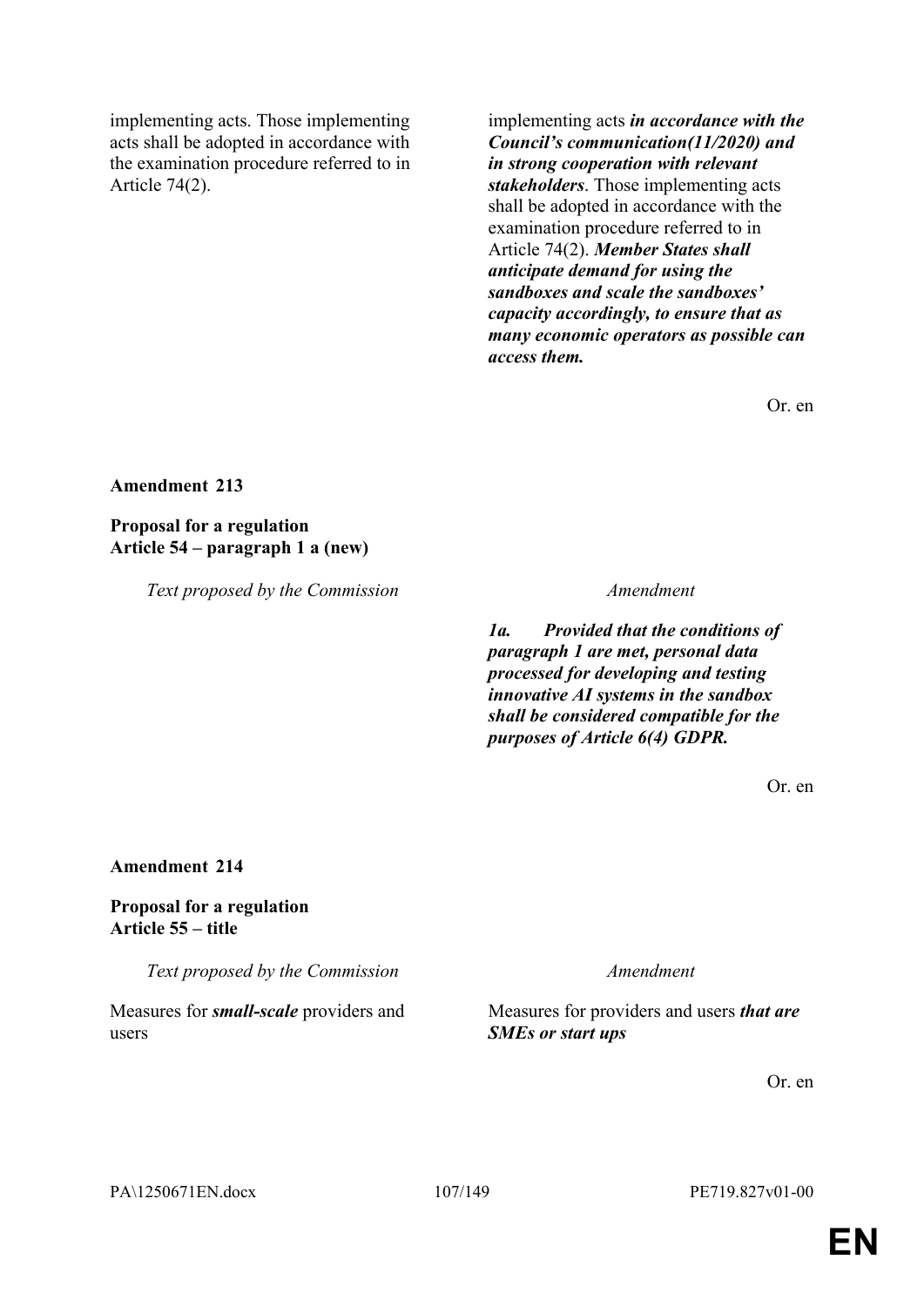## **Proposal for a regulation Article 55 – paragraph 1 – point a**

*Text proposed by the Commission Amendment*

(a) provide *small-scale providers* and start-ups with priority access to *the* AI regulatory sandboxes to the extent that *they* fulfil the eligibility conditions;

(a) provide *SMEs* and start-ups with priority access to *and make* AI regulatory sandboxes *reusable as well as affordable* to the extent that *SMEs and start-ups* fulfil the eligibility conditions;

Or. en

## **Amendment 216**

**Proposal for a regulation Article 55 – paragraph 1 – point b**

*Text proposed by the Commission Amendment*

(b) organise specific awareness raising activities about the application of this Regulation tailored to the needs of the *small-scale providers and users*;

(b) organise specific awareness raising activities about the application of this Regulation tailored to the needs of the *SMEs and start ups*;

Or. en

## **Amendment 217**

# **Proposal for a regulation Article 55 – paragraph 1 – point c**

## *Text proposed by the Commission Amendment*

(c) where appropriate, establish a dedicated channel for communication with *small-scale providers and user* and other innovators to provide guidance and respond to queries about the implementation of this Regulation*.*

(c) where appropriate, establish a dedicated channel for communication with *SMEs and startups* and other innovators to provide guidance and respond to queries about the implementation of this Regulation*;*

Or. en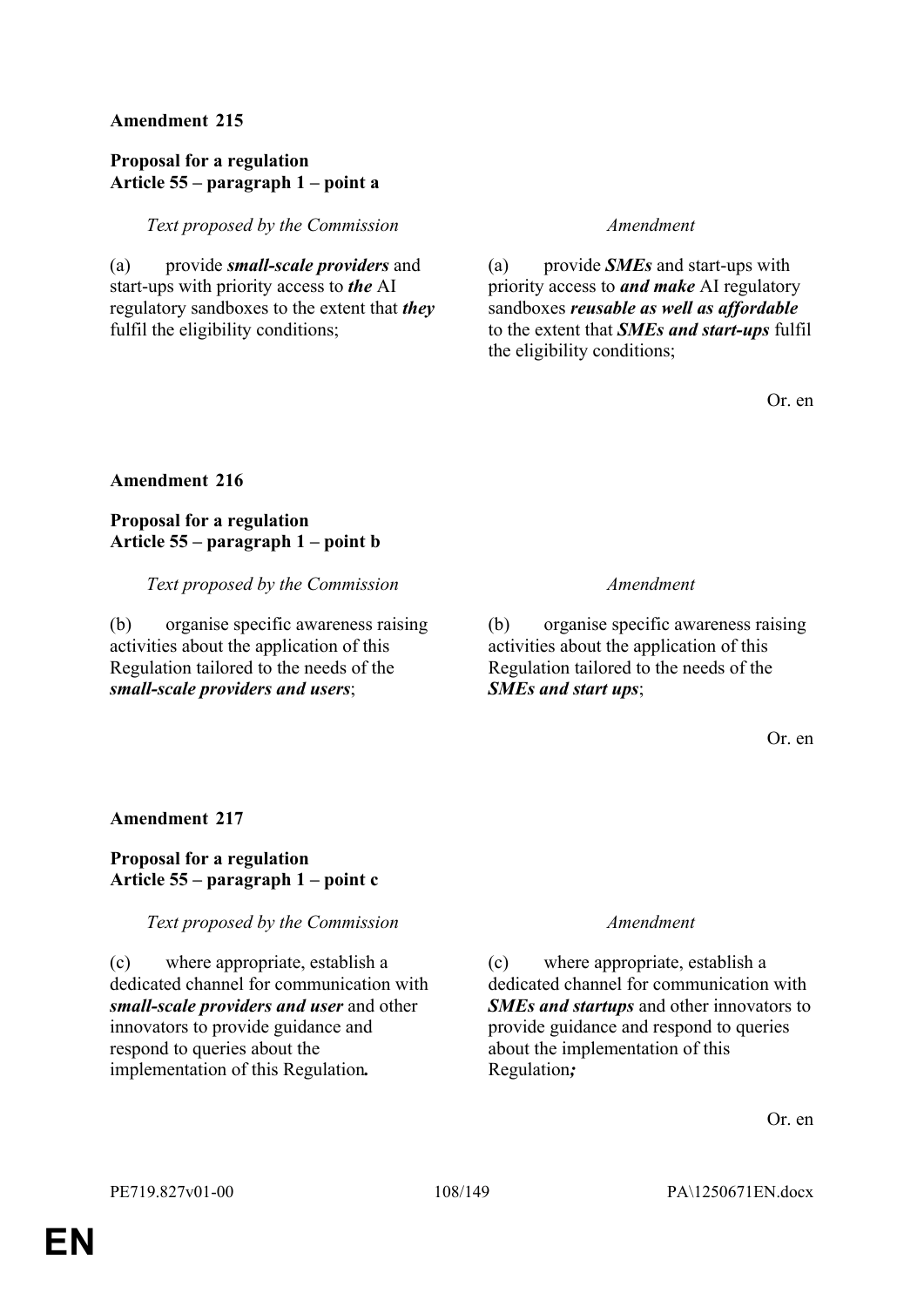### **Proposal for a regulation Article 55 – paragraph 1 – point c a (new)**

*Text proposed by the Commission Amendment*

*(ca) consult representative organisations of SMEs and start ups and involve them in the development of relevant standards;*

Or. en

### **Amendment 219**

**Proposal for a regulation Article 55 – paragraph 1 – point c b (new)**

*Text proposed by the Commission Amendment*

*(cb) create development paths and services for SMEs and start ups, ensuring that government support is provided at all stages of their development, in particular by promoting digital tools and developing AI transition plans;*

Or. en

### **Amendment 220**

**Proposal for a regulation Article 55 – paragraph 1 – point c c (new)**

*Text proposed by the Commission Amendment*

*(cc) promote industry best practices and responsible approaches to AI development and use self-regulatory commitments as a criterion for public procurement projects or as a factor that allows more opportunities to use and* 

PA\1250671EN.docx 109/149 PE719.827v01-00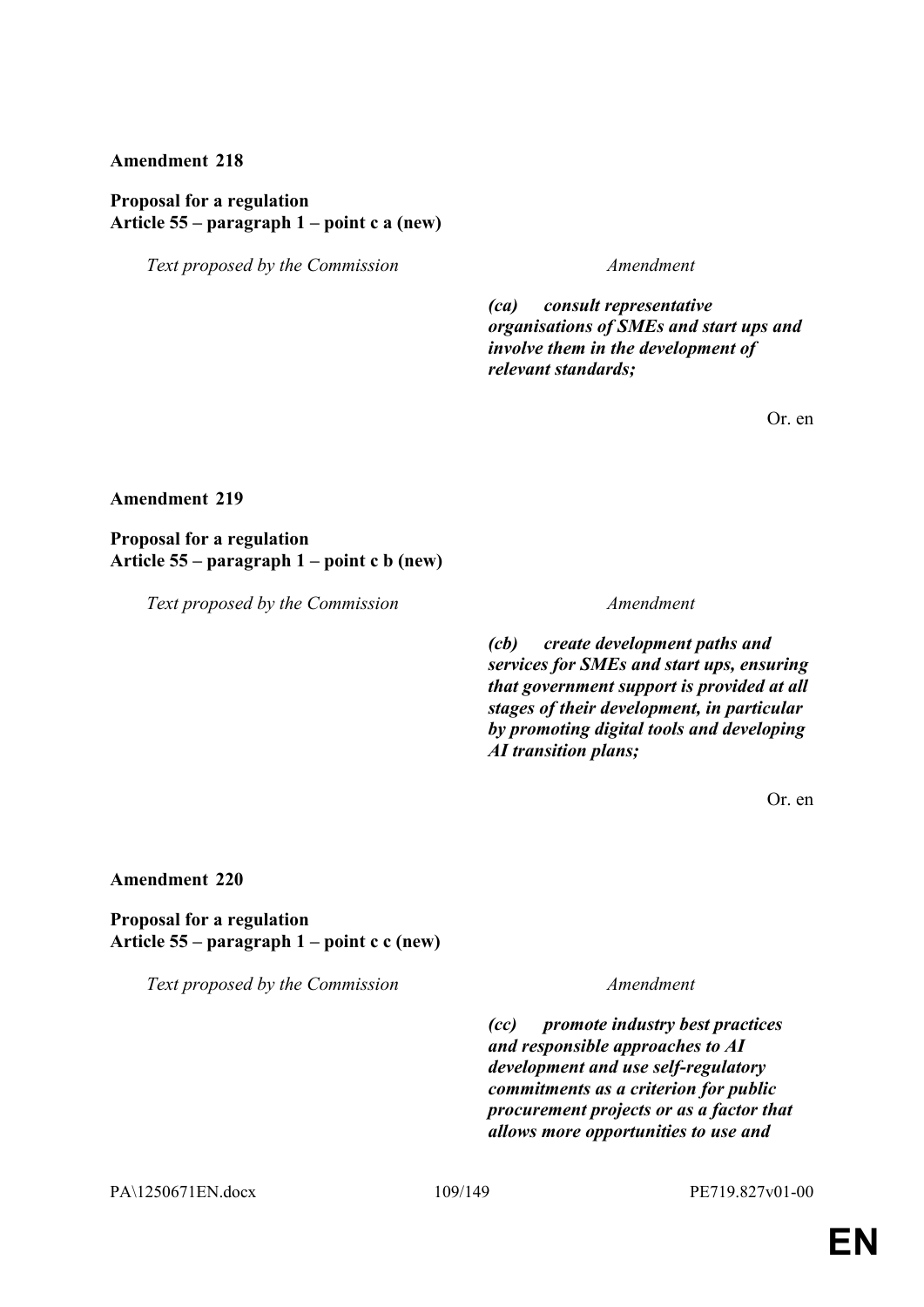*share data responsibly;*

Or. en

### **Amendment 221**

**Proposal for a regulation Article 55 – paragraph 1 – point c d (new)**

*Text proposed by the Commission Amendment*

*(cd) offer tax breaks for doing research, better access to computer capacities and datasets, an EU-Visa schema for tech-talents,temporary support in technology scouting or in paying salaries of AI specialists, and state aid exemptions in the area of AI education, training and reskilling of employees;*

Or. en

**Amendment 222**

**Proposal for a regulation Article 55 – paragraph 1 – point c e (new)**

*Text proposed by the Commission Amendment*

*(ce) reduce extensive reporting, information or documentation obligations, establish a single EU online portal in different languages concerning all necessary procedures and formalities to operate in another EU country, a single point of contact in the home country that can certify the company's eligibility to provide services in another EU country as well as a standardized EU-wide VAT declaration in the respective native language;*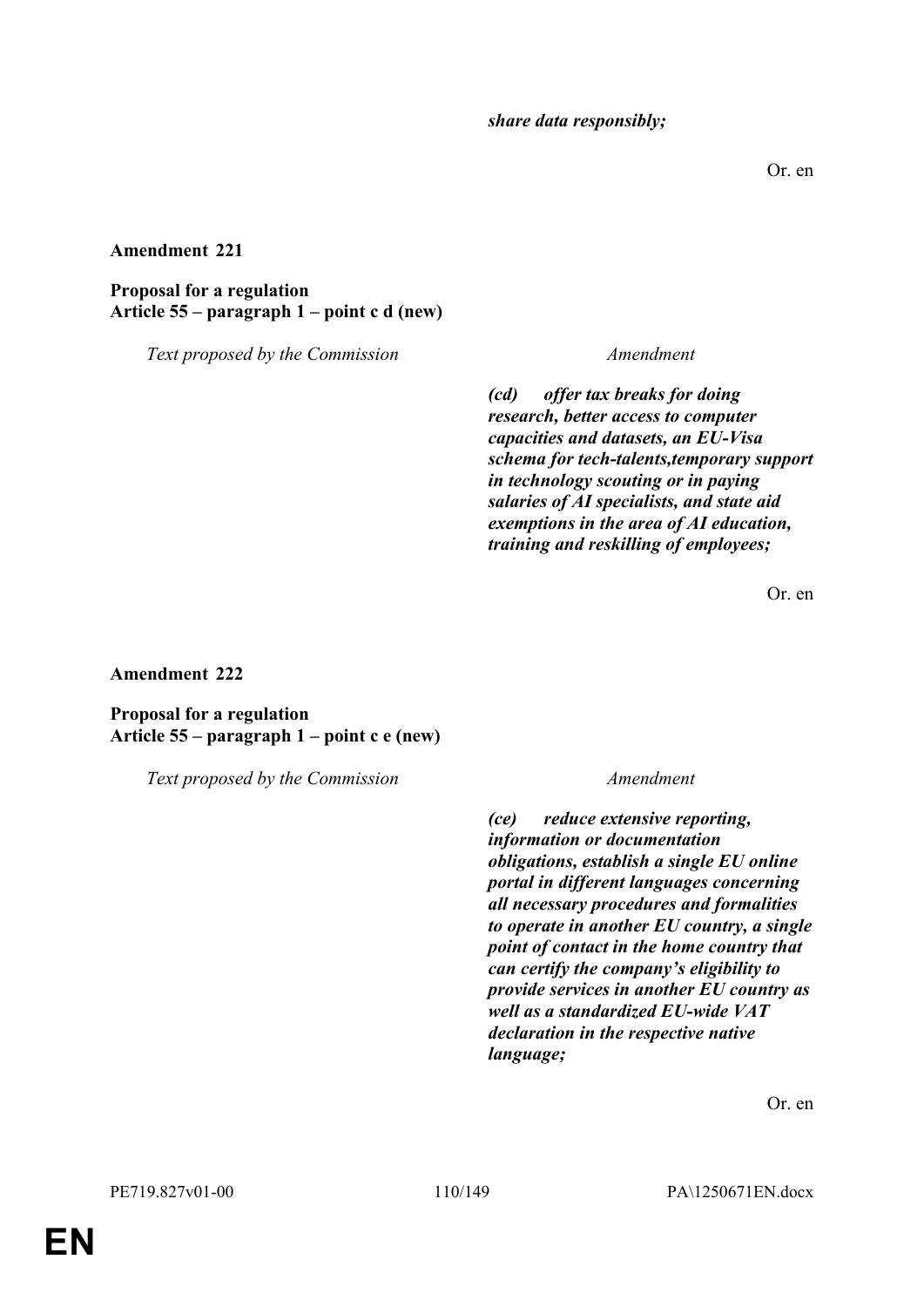### **Proposal for a regulation Article 55 – paragraph 2**

### *Text proposed by the Commission Amendment*

2. The specific interests and needs of *the small-scale providers* shall be taken into account when setting the fees for conformity assessment under Article 43, reducing those fees proportionately to their size and market size.

2. The specific interests and needs of *SMEs and start ups* shall be taken into account when setting the fees for conformity assessment under Article 43, reducing those fees proportionately to their size and market size*, by granting subsidies or even exempting SMEs and start ups from paying*.

Or. en

**Amendment 224**

**Proposal for a regulation Article 56 – title**

*Text proposed by the Commission Amendment*

Establishment of the European Artificial Intelligence Board

Establishment of the European Artificial Intelligence Board *and re-establishment of the High Level Expert Group on AI*

Or. en

*Justification*

*The amendments to Art 56, 57 and 58 shall make sure that the Board is capable to fulfil its crucial role in harmonising AI policies across the Union in an impartial manner. While not being a full AI agency, the Board has the competence to streamline via guidance, coordinate among various governance actors, and make binding decisions in case national competent authorities cannot agree on an important issues. The AMs will help to ensure a balanced and effective AI governance.*

**Amendment 225**

**Proposal for a regulation Article 56 – paragraph 1**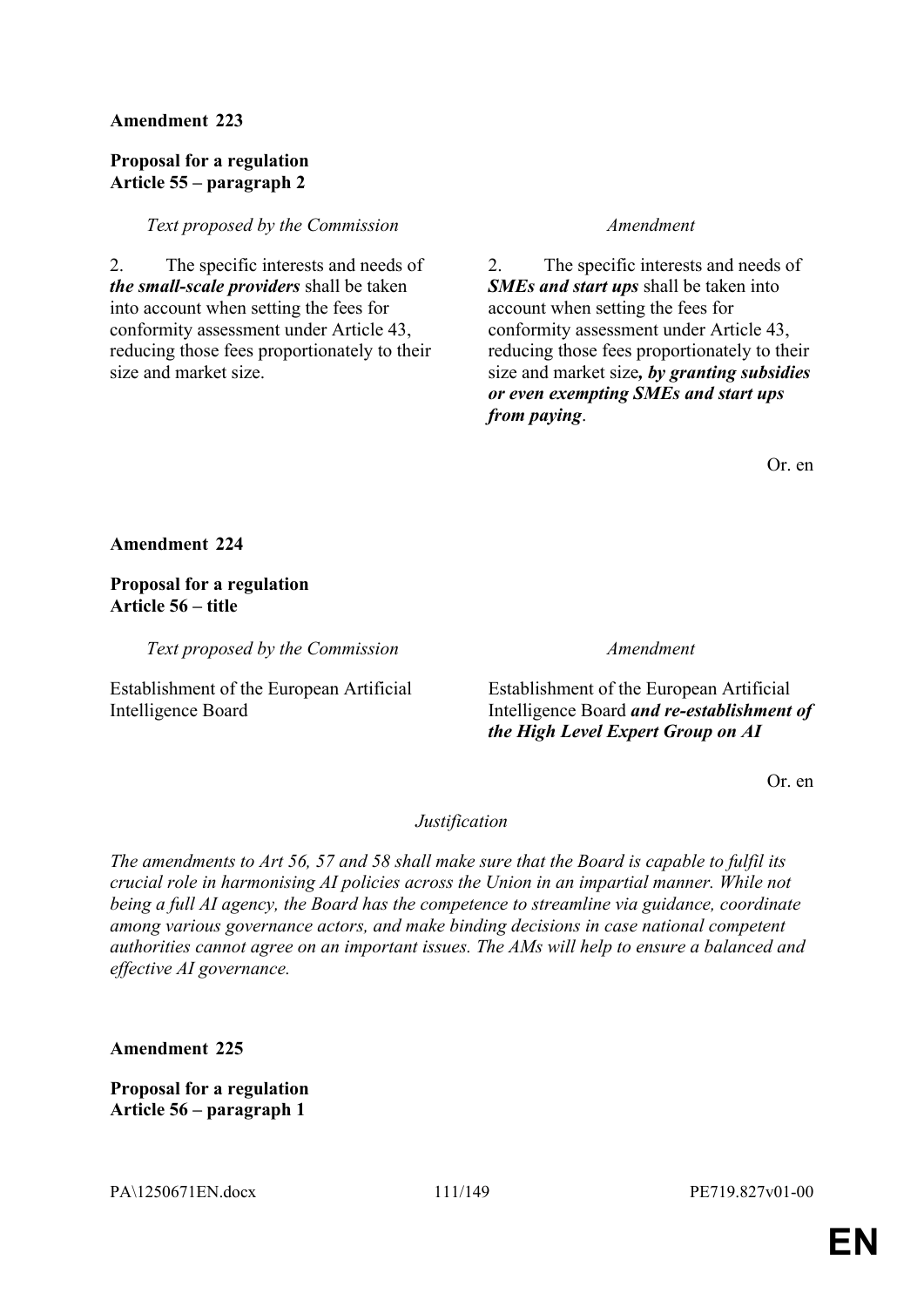### *Text proposed by the Commission Amendment*

1. A 'European Artificial Intelligence Board' (the 'Board') is established.

1. A 'European Artificial Intelligence Board' (the 'Board') is established. *The Board shall have a secretariat, a strong mandate as well as sufficient resources and skilled personnel at its disposal for assistance in the proper performance of its tasks laid down in Article 58.*

Or. en

### **Amendment 226**

### **Proposal for a regulation Article 56 – paragraph 2 – point c**

### *Text proposed by the Commission Amendment*

(c) assist the national supervisory authorities and the Commission in ensuring the consistent application of this Regulation.

(c) assist the national supervisory authorities and the Commission in ensuring the consistent application of this Regulation*, in particular in line with the consistency mechanism referred to in Article 59 a(3)*.

Or. en

### **Amendment 227**

**Proposal for a regulation Article 56 – paragraph 2 a (new)**

*Text proposed by the Commission Amendment*

*2a. The High Level Expert group on AI is re-established, shall act as advisory body to the Board and shall be regularly invited to share its practical and technical expertise with the Board.*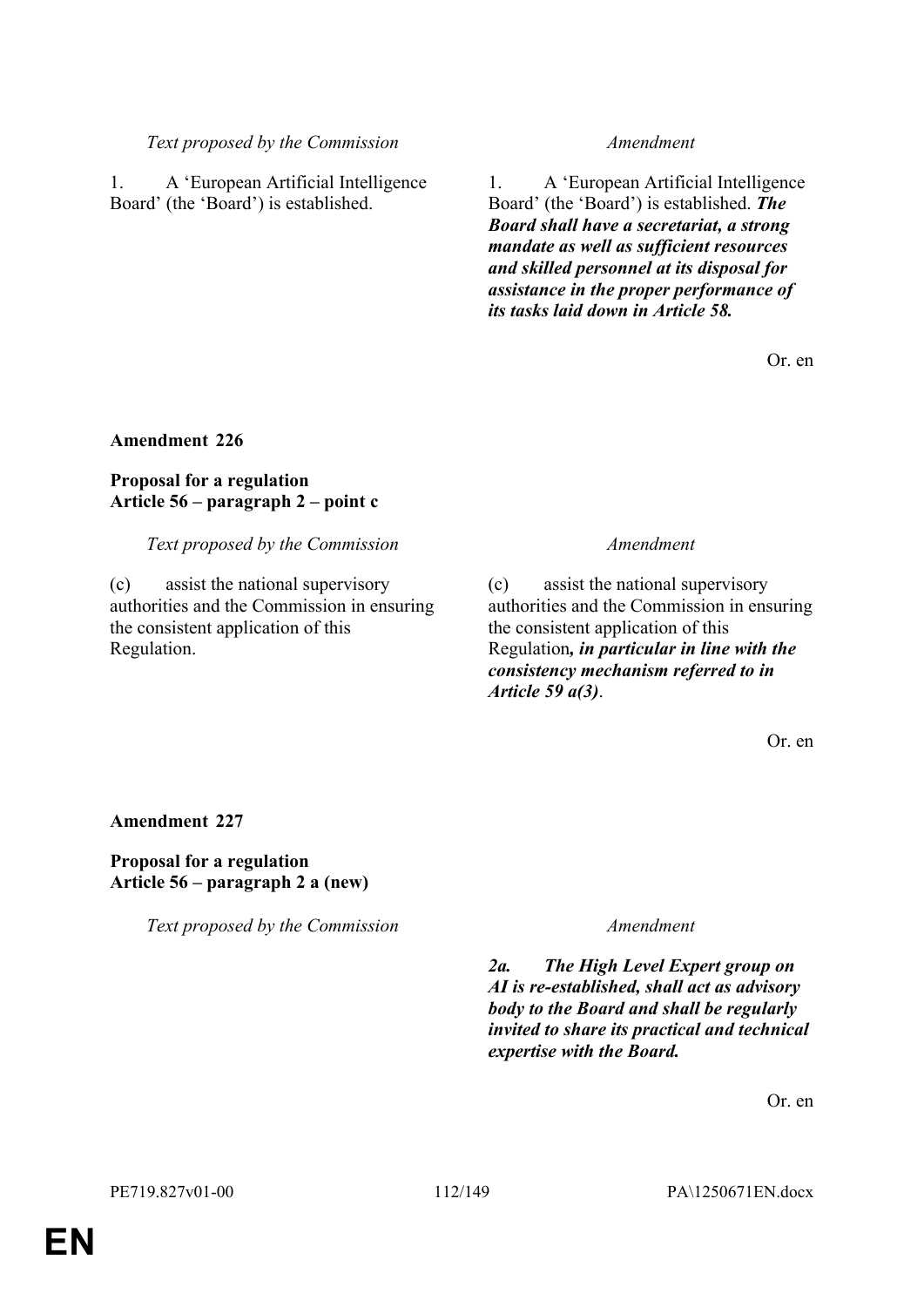## **Proposal for a regulation Article 57 – paragraph 1**

### *Text proposed by the Commission Amendment*

1. The Board shall be composed of the national supervisory authorities, who shall be represented by the head or equivalent high-level official of that authority, *and* the European Data Protection Supervisor. Other national authorities may be invited to the meetings, where the issues discussed are of relevance for them.

1. The Board shall be composed of the national supervisory authorities, who shall be represented by the head or equivalent high-level official of that authority, the European Data Protection Supervisor *as well as the Chairperson of the EU Agency for Fundamental Rights, the Executive director of the EU Agency for Cybersecurity, the Chair of the High Level Expert Group on AI, the Director-General of the Joint Research Centre, and the presidents of the European Committee for Standardization, the European Committee for Electrotechnical Standardization, and the European Telecommunications Standards Institute*. Other national authorities may be invited to the meetings, where the issues discussed are of relevance for them.

Or. en

### **Amendment 229**

## **Proposal for a regulation Article 57 – paragraph 2**

*Text proposed by the Commission Amendment*

2. The Board shall adopt its rules of procedure by a simple majority of its members*, following the consent of the Commission*. The rules of procedure shall also contain the operational aspects related to the execution of the Board's tasks as listed in Article 58. The Board may establish sub-groups as appropriate for the purpose of examining specific questions.

2. The Board shall adopt its rules of procedure by a simple majority of its members. The rules of procedure shall also contain the operational aspects related to the execution of the Board's tasks as listed in Article 58. The Board may establish sub-groups as appropriate for the purpose of examining specific questions.

Or. en

PA\1250671EN.docx 113/149 PE719.827v01-00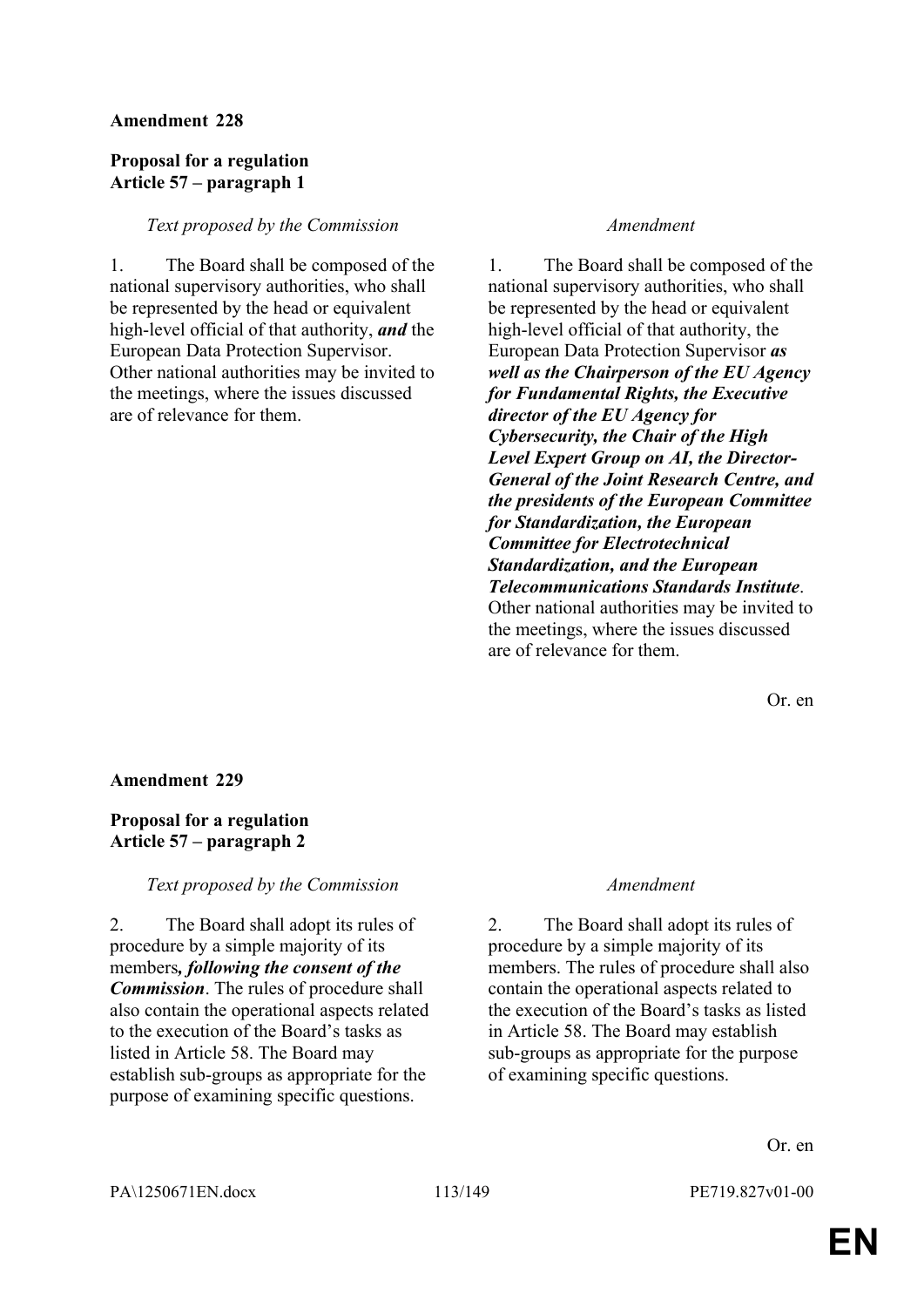### **Proposal for a regulation Article 57 – paragraph 3**

### *Text proposed by the Commission Amendment*

3. The Board shall be chaired by the Commission. The *Commission* shall convene the meetings and prepare the agenda in accordance with the tasks of the Board pursuant to this Regulation and with its rules of procedure. The *Commission* shall provide administrative and analytical support for the activities of the Board pursuant to this Regulation.

3. The Board shall be chaired by the Commission. The *Board secretariat* shall convene the meetings and prepare the agenda in accordance with the tasks of the Board pursuant to this Regulation and with its rules of procedure. The *Board secretariat* shall provide administrative and analytical support for the activities of the Board pursuant to this Regulation.

Or. en

**Amendment 231**

# **Proposal for a regulation Article 57 – paragraph 4**

# *Text proposed by the Commission Amendment*

4. The Board *may* invite external experts and observers to attend its meetings *and* may hold exchanges with interested third parties to inform its activities to an appropriate extent*. To that end* the Commission may facilitate exchanges between the Board and other Union bodies, offices, agencies and advisory groups.

4. The Board *shall institutionalise a structured dialogue with the High Level Expert Group on AI that takes place at least once a month. The Board shall also regularly* invite external experts*, in particular AI researchers and developers,* and observers to attend its meetings*,* may hold exchanges with interested third parties to inform its activities to an appropriate extent*, and hold appropriate consultations with relevant stakeholders and ensure appropriate participation.* The Commission may facilitate exchanges between the Board and other Union bodies, offices, agencies and advisory groups.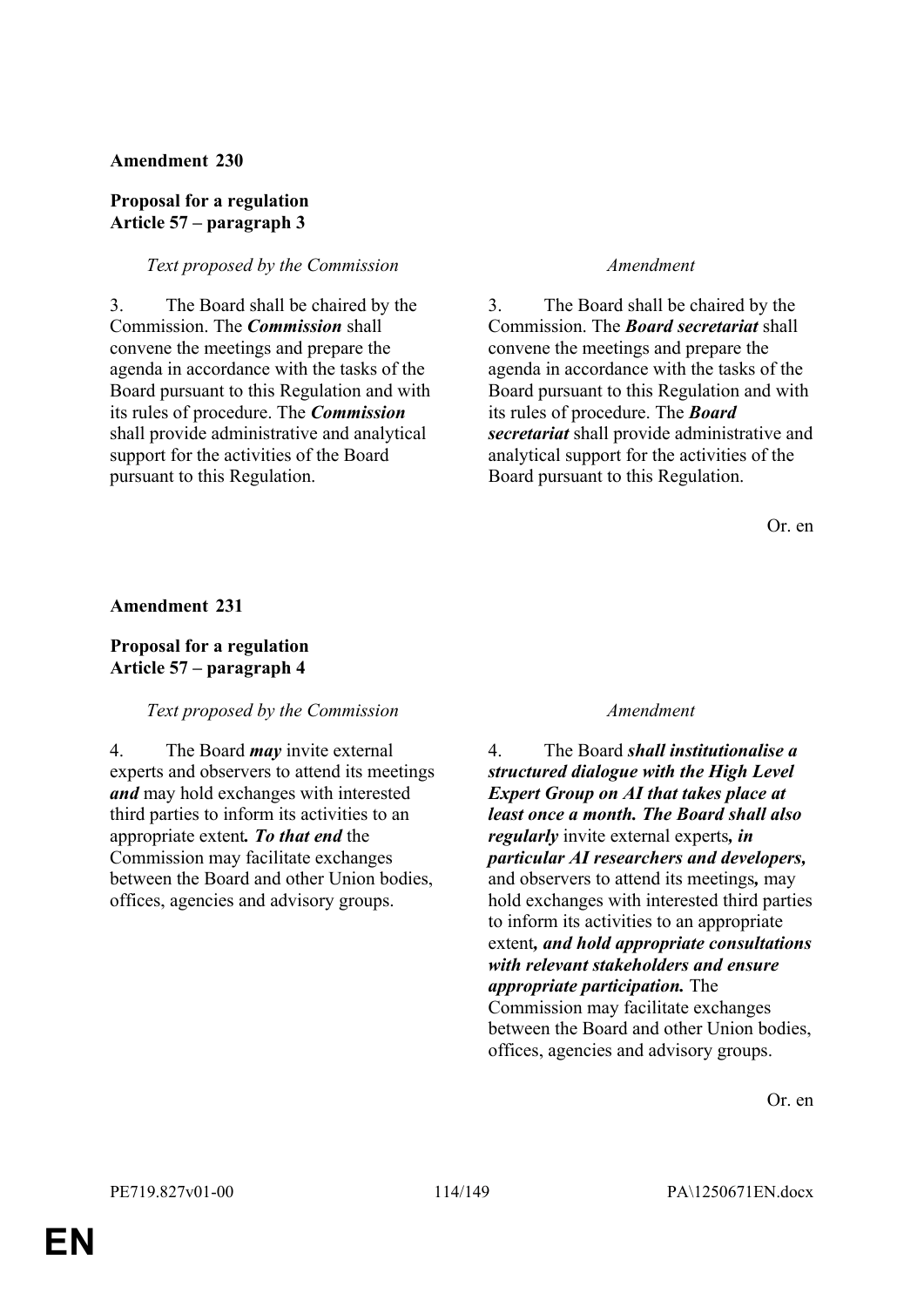### **Proposal for a regulation Article 58 – paragraph 1 – point b**

### *Text proposed by the Commission Amendment*

(b) contribute to uniform administrative practices in the Member States, including for the functioning of regulatory sandboxes referred to in Article 53;

(b) contribute to uniform administrative practices in the Member States, including for the *assessment, establishing, managing with the meaning of fostering cooperation and guaranteeing consistency among regulatory sandboxes, and* functioning of regulatory sandboxes referred to in Article 53;

Or. en

### **Amendment 233**

### **Proposal for a regulation Article 58 – paragraph 1 – point c – point iii a (new)**

*Text proposed by the Commission Amendment*

*(iii a) on the need for the amendment of each of the Annexes as referred to in Article 73 as well as all other provisions in this Regulation that the Commission can amend, in light of the available evidence.*

Or. en

### **Amendment 234**

**Proposal for a regulation Article 58 – paragraph 1 – point c a (new)**

*Text proposed by the Commission Amendment*

*(ca) carry out annual reviews and analyses of the complaints sent to and findings made by national competent authorities, of the serious incidents* 

PA\1250671EN.docx 115/149 PE719.827v01-00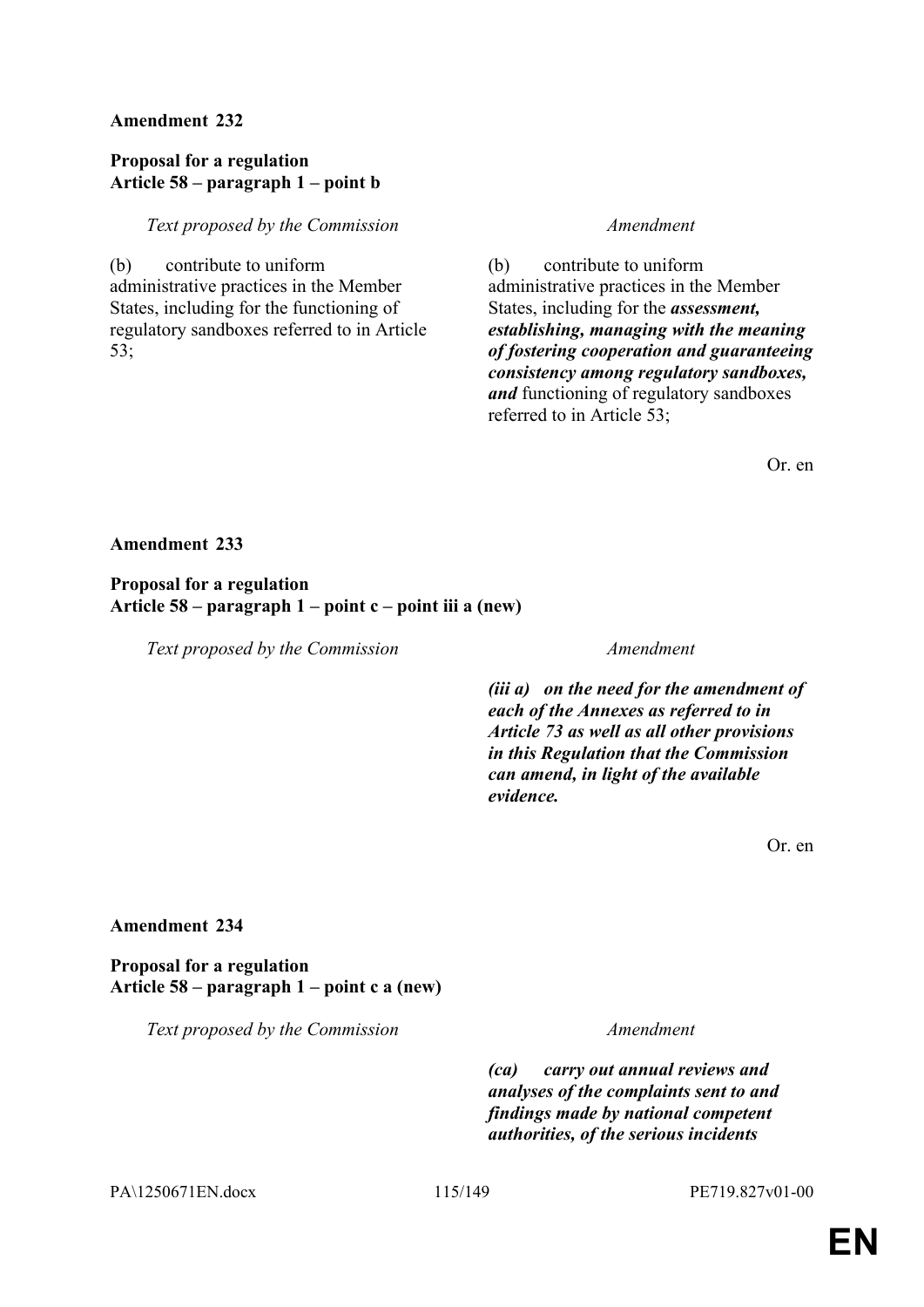*reports referred to in Article 62, and of the new registration in the EU Database referred to in Article 60 to identify trends and potential emerging issues threatening the future health and safety and fundamental rights of citizens that are not adequately addressed by this Regulation;*

Or. en

**Amendment 235**

**Proposal for a regulation Article 58 – paragraph 1 – point c b (new)**

*Text proposed by the Commission Amendment*

*(cb) carry out biannual horizon scanning and foresight exercises to extrapolate the impact the trends and emerging issues can have on the Union;*

Or. en

**Amendment 236**

**Proposal for a regulation Article 58 – paragraph 1 – point c c (new)**

*Text proposed by the Commission Amendment*

*(cc) annually publish recommendations to the Commission, in particular on the categorization of prohibited practices, high-risk systems, and codes of conduct for AI systems that are not classified as high-risk;*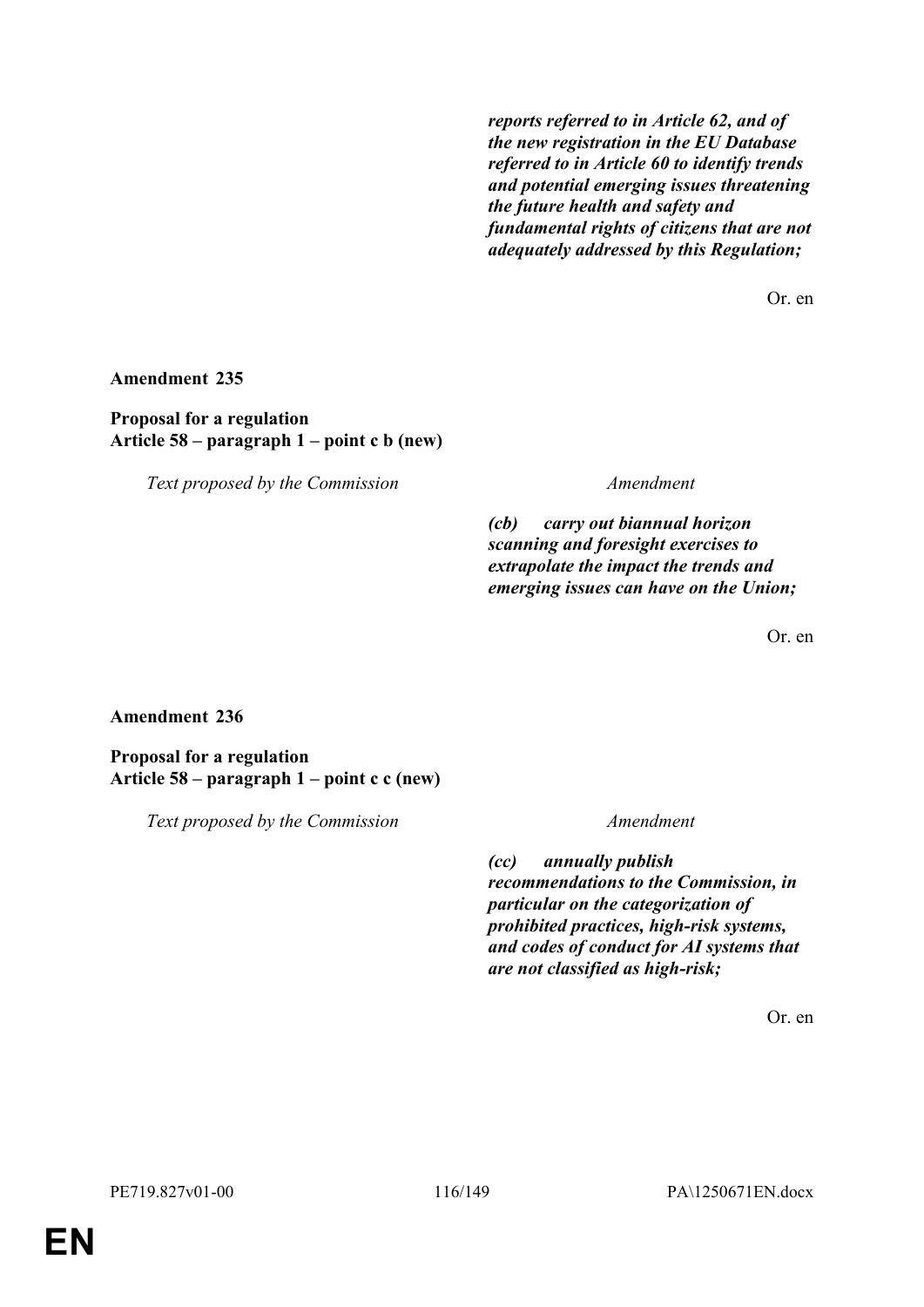## **Proposal for a regulation Article 58 – paragraph 1 – point c d (new)**

*Text proposed by the Commission Amendment*

*(cd) encourage and facilitate the drawing up of codes of conduct as referred to in Article 69;*

Or. en

**Amendment 238**

# **Proposal for a regulation Article 58 – paragraph 1 – point c e (new)**

*Text proposed by the Commission Amendment*

*(ce) coordinate among national competent authorities and make sure that the consistency mechanism in Article 59a (3) is observed, in particular for all major cross-border cases;*

Or. en

### **Amendment 239**

### **Proposal for a regulation Article 58 – paragraph 1 – point c f (new)**

*Text proposed by the Commission Amendment*

*(cf) adopt binding decisions for national competent authorities in case the consistency mechanism is not able to solve the conflict among national competent authorities as it is clarified in Article 59a (6).*

Or. en

PA\1250671EN.docx 117/149 PE719.827v01-00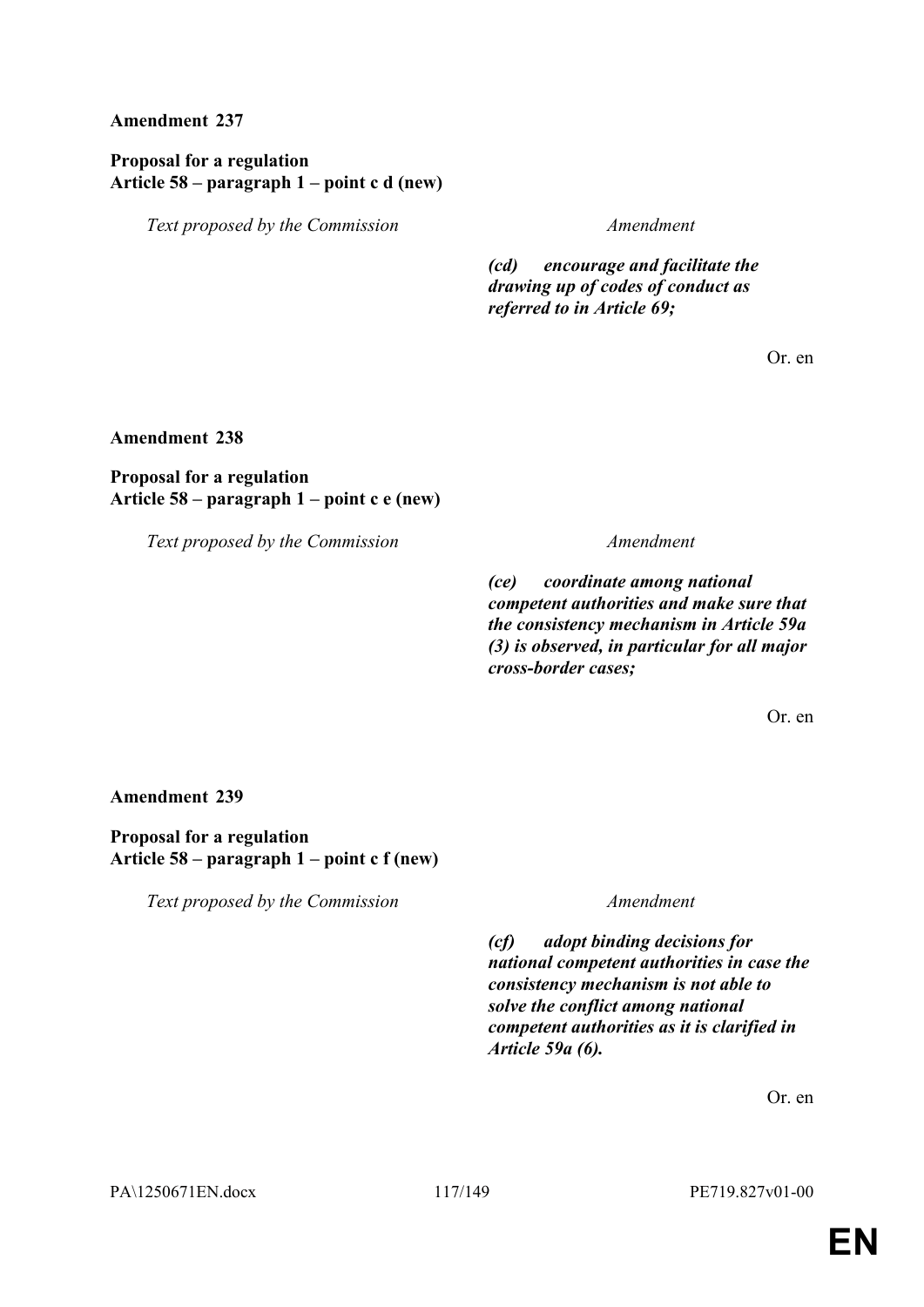### **Proposal for a regulation Article 59 – paragraph 1**

### *Text proposed by the Commission Amendment*

1. National competent *authorities shall be established or designated by each Member State for the purpose of ensuring the application and implementation of this Regulation.* National competent *authorities* shall be organised so as to safeguard the objectivity and impartiality of their activities and tasks.

1. *Each Member State shall establish or designate one* national competent *authority as well as one national supervisory authority. The* national competent *authority* shall be organised so as to safeguard the objectivity and impartiality of their activities and tasks*, in particular by building up staff comprising of experts from different areas such as cyber security, competition law or data protection*.

Or. en

**Amendment 241**

**Proposal for a regulation Article 59 – paragraph 2**

*Text proposed by the Commission Amendment*

### 2. *Each Member State shall*

*designate a* national *supervisory* authority *among* the national competent *authorities*. The national supervisory authority shall act as notifying authority and market surveillance authority *unless a Member State has organisational and administrative reasons to designate more than one authority*.

2. *The* national *competent* authority *shall be in charge to ensure the application and implementation of this Regulation. With regard to high-risk AI systems, related to products to which legal acts listed in Annex II apply, the competent authorities designated under those legal acts shall continue to lead the administrative procedures. However, to the extent a case involves aspects covered by this Regulation, the competent authorities shall be bound by measures issued by* the national competent *authority designated under this Regulation*. The national supervisory authority shall act as notifying authority and market surveillance authority.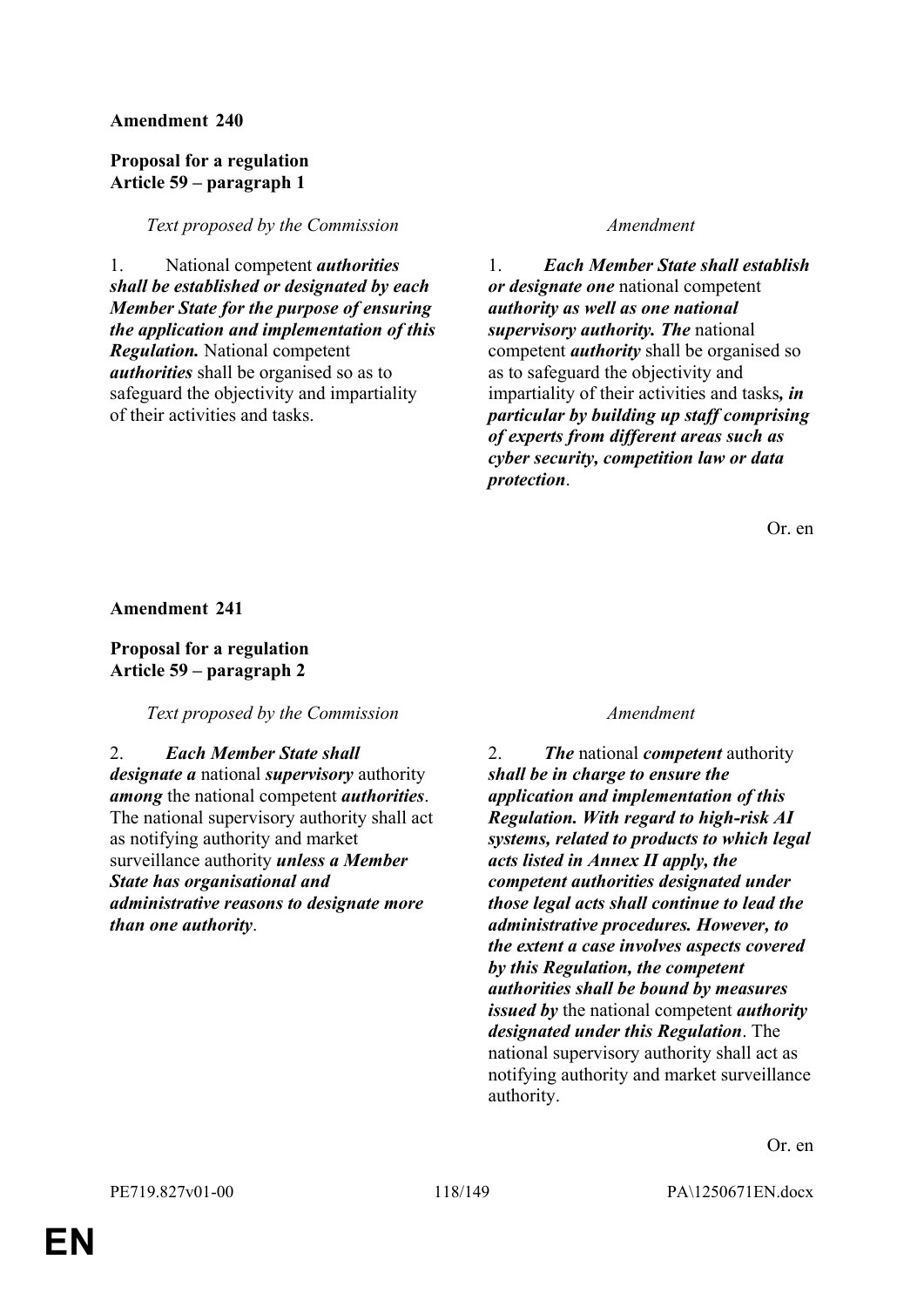**Proposal for a regulation Article 59 – paragraph 3**

*Text proposed by the Commission Amendment*

3. Member States shall inform the Commission of their *designation or* designations *and, where applicable, the reasons for designating more than one authority*.

3. *The national competent authority in each Member State shall be the lead authority, ensure adequate coordination and act as single point of contact for this Regulation.* Member States shall inform the Commission of their designations.

Or. en

**Amendment 243**

# **Proposal for a regulation Article 59 – paragraph 4**

*Text proposed by the Commission Amendment*

4. Member States shall ensure that national competent *authorities are* provided with adequate financial and human resources to fulfil their tasks under this Regulation. In particular, national competent authorities shall have a sufficient number of personnel permanently available whose competences and expertise shall include an in-depth understanding of artificial intelligence technologies, data and data computing, fundamental rights, health and safety risks and knowledge of existing standards and legal requirements.

4. Member States shall ensure that national competent *authority is* provided with adequate financial and human resources to fulfil their tasks under this Regulation. In particular, national competent authorities shall have a sufficient number of personnel permanently available whose competences and expertise shall include an in-depth understanding of artificial intelligence technologies, data and data computing, fundamental rights, health and safety risks and knowledge of existing standards and legal requirements.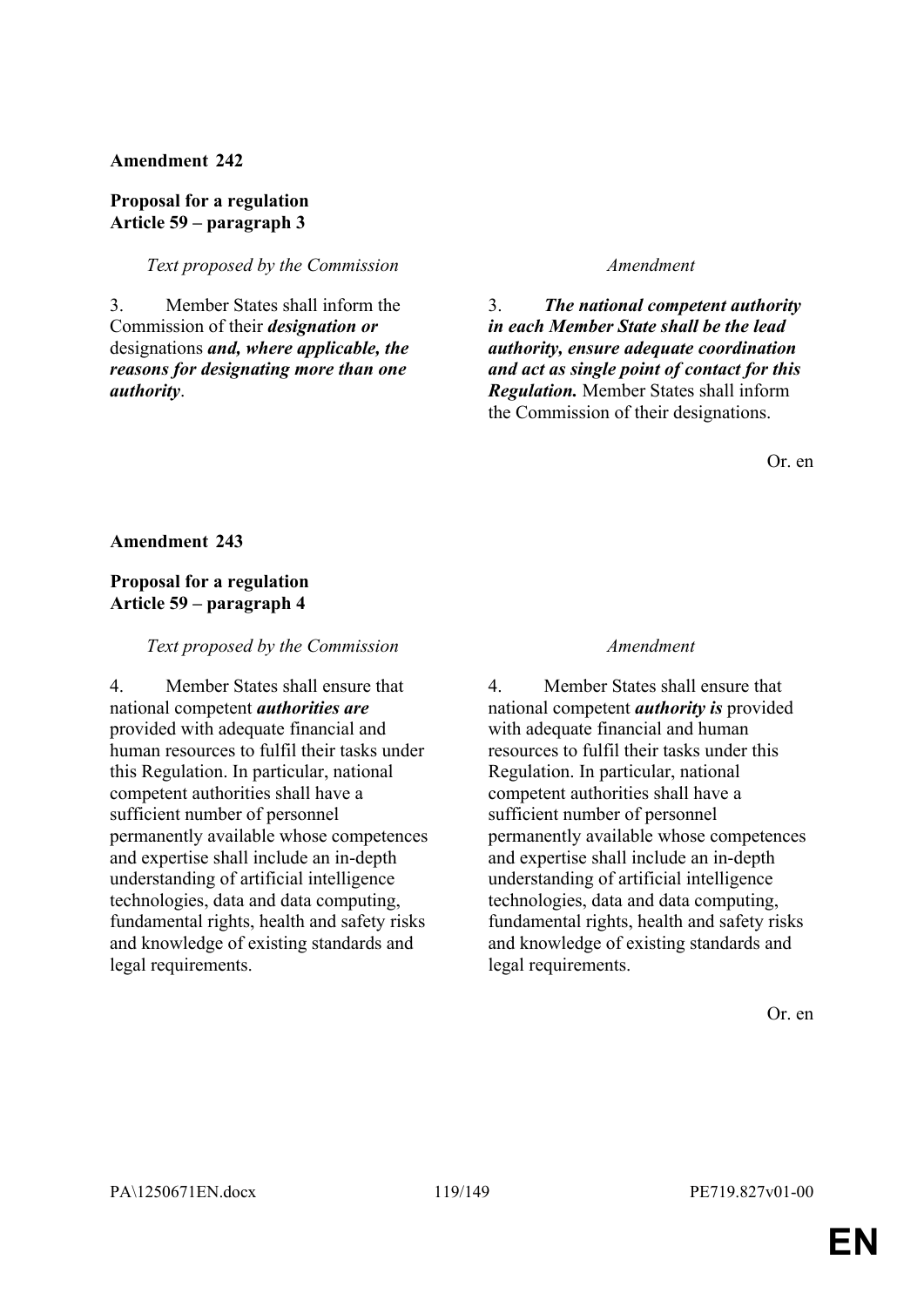### **Proposal for a regulation Article 59 – paragraph 5**

### *Text proposed by the Commission Amendment*

5. Member States shall report to the Commission on an annual basis on the status of the financial and human resources of the national competent *authorities* with an assessment of their adequacy. The Commission shall transmit that information to the Board for discussion and possible recommendations.

5. Member States shall report to the Commission on an annual basis on the status of the financial and human resources of the national competent *authority* with an assessment of their adequacy. The Commission shall transmit that information to the Board for discussion and possible recommendations.

Or. en

**Amendment 245**

# **Proposal for a regulation Article 59 – paragraph 6**

*Text proposed by the Commission Amendment*

6. The Commission shall facilitate the exchange of experience between national competent authorities.

6. The Commission *and Board* shall facilitate the exchange of experience between national competent authorities.

Or. en

### **Amendment 246**

## **Proposal for a regulation Article 59 – paragraph 7**

### *Text proposed by the Commission Amendment*

7. National competent authorities may provide guidance and advice on the implementation of this Regulation*,* including to *small-scale providers*. Whenever national competent authorities intend to provide guidance and advice with regard to an AI system in areas covered by

7. National competent authorities may provide guidance and advice on the implementation of this Regulation *and consult provider and user on issues that were discovered during the trustworthy technology assessment referred to in Article 9(2) (d a),*including to *SMEs and*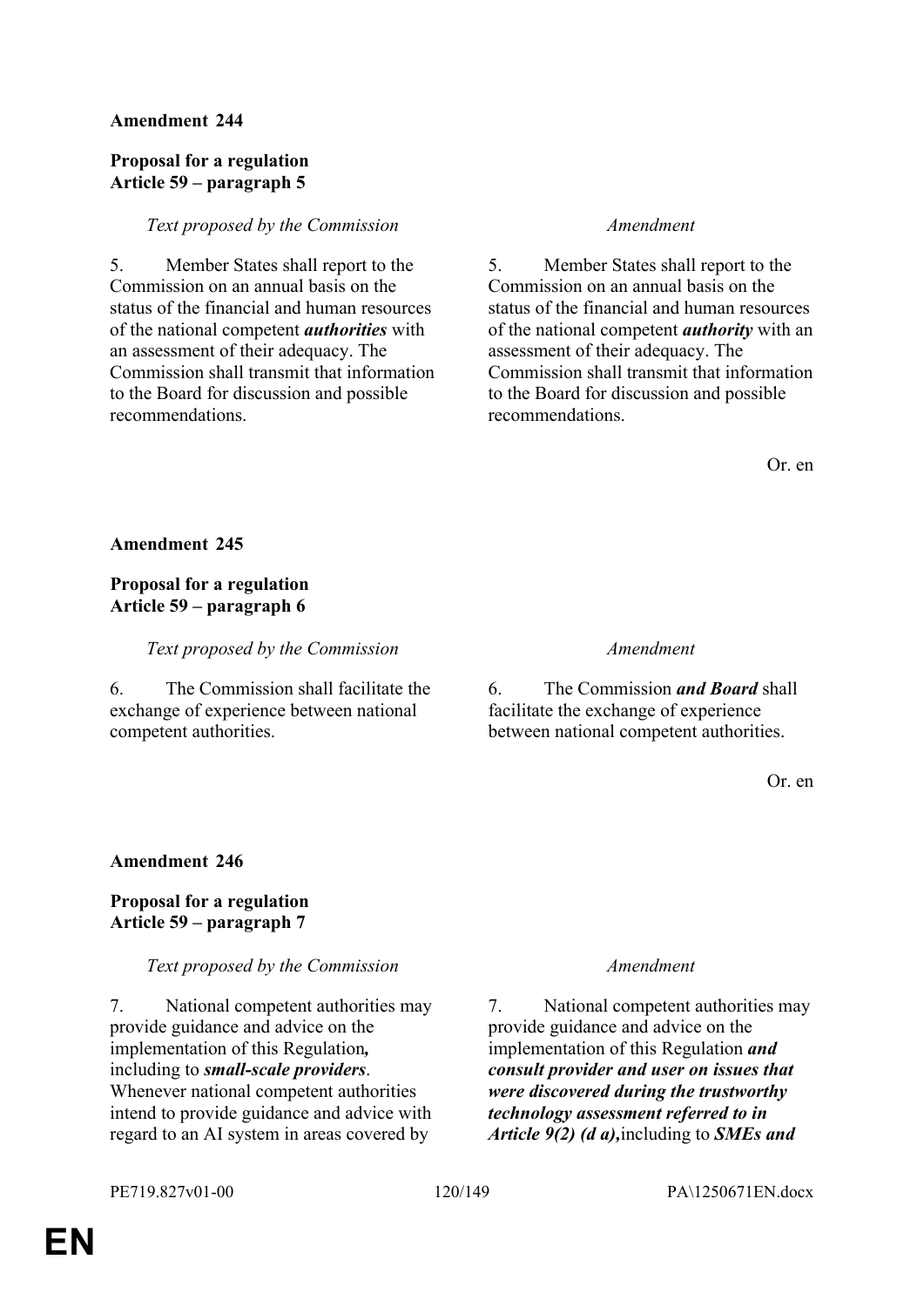other Union legislation, the competent national authorities under that Union legislation shall be consulted, as appropriate. Member States may also establish one central contact point for communication with operators.

*start-ups*. Whenever national competent authorities intend to provide guidance and advice with regard to an AI system in areas covered by other Union legislation, the competent national authorities under that Union legislation shall be consulted, as appropriate. Member States may also establish one central contact point for communication with operators.

Or. en

## **Amendment 247**

### **Proposal for a regulation Article 59 – paragraph 8**

### *Text proposed by the Commission Amendment*

8. When Union institutions, agencies and bodies fall within the scope of this Regulation, the European Data Protection Supervisor shall act as the competent authority for their supervision.

8. When Union institutions, agencies and bodies fall within the scope of this Regulation, the European Data Protection Supervisor shall act as the competent authority for their supervision *and coordination*.

Or. en

### **Amendment 248**

### **Proposal for a regulation Article 59 a (new)**

*Text proposed by the Commission Amendment*

*Article 59 a*

### *Consistency mechanism*

*1. Each national competent authority shall perform the tasks assigned to and the exercise of the powers conferred on it in accordance with this Regulation on the territory of its own Member State.*

*2. The national competent authority of the Member State where the provider or* 

PA\1250671EN.docx 121/149 PE719.827v01-00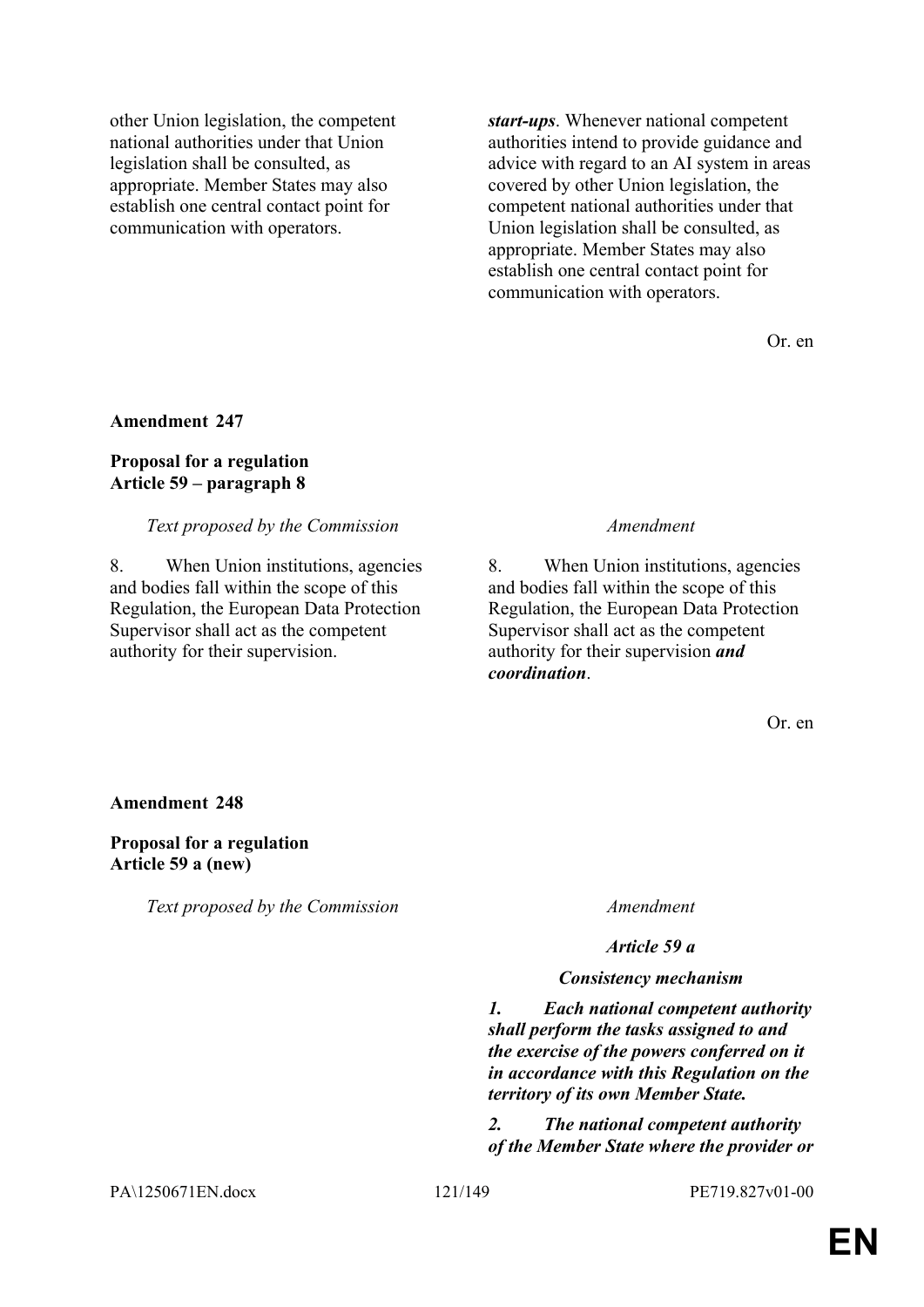*user is present or established shall be competent to act as lead national competent authority for across-border case that involves an AI-system that falls under this Regulation and that is being placed on the market or put into service in two or more Member States.*

*3. In order to contribute to the consistent application of this Regulation throughout the Union, national competent authorities shall cooperate with each other and, where relevant, with the Commission and the Board, through the consistency mechanism as set out in the following paragraphs.*

*4. The lead national competent authority shall cooperate with the other supervisory authorities in an endeavour to reach consensus. The lead national competent authority and the other national competent authorities concerned shall exchange all relevant information with each other, provide mutual assistance and execute joint operations.*

*5. The lead national competent authority shall, without delay, communicate the relevant information on the matter to the other national competent authorities concerned. It shall without delay submit a draft decision to the other national competent authorities concerned for their opinion and take due account of their views.*

*6. In case the Board, after being notified by another national competent authority, finds that the lead national competent authority did not use its investigative, corrective or authorisation power despite being notified by another national competent authority or came to a decision that is clearly incompatible with provisions of this Regulation, other national competent authorities may address the case on their own, taking into account the procedure described in paragraph 3.*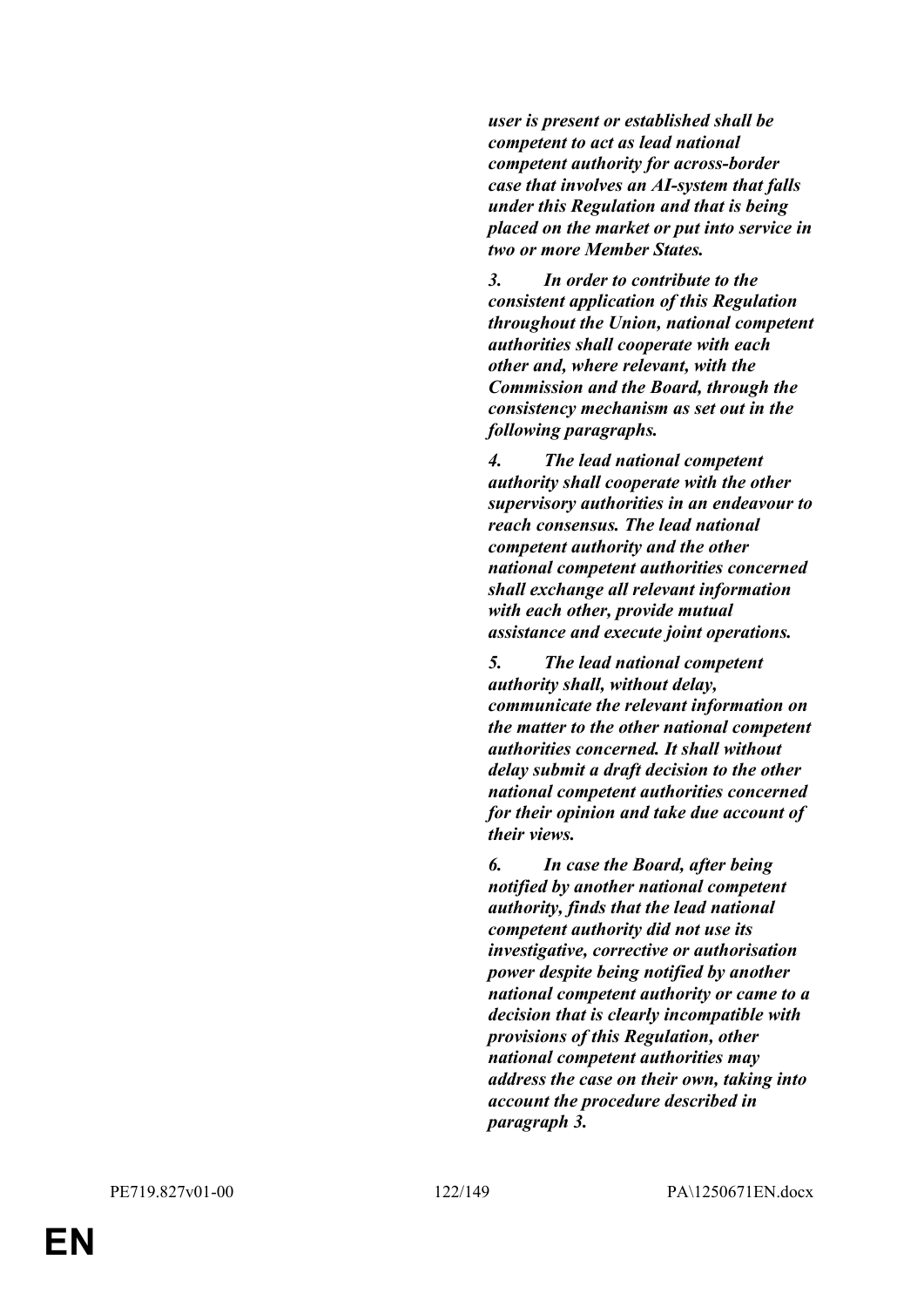### *Justification*

*Most major cases will have a cross-border background, which is why the cooperation among national competent authorities is key if the AIA wants to ensure secure AI systems and a strong protection of fundamental rights. This article follows the GDPR approach but adjusts a few issues that have proven to be problematic in practice (e.g. passive DPAs).*

### **Amendment 249**

# **Proposal for a regulation Article 60 – paragraph 1**

### *Text proposed by the Commission Amendment*

1. The Commission shall, in collaboration with the Member States, set up and maintain a EU database containing information referred to in paragraph 2 concerning high-risk AI systems referred to in Article 6(2) which are registered in accordance with Article 51.

1. The Commission shall, in collaboration with the Member States *and by building on the existing Business Registries in line with Directive 2012/17/EU*, set up and maintain a EU database containing information referred to in paragraph 2 concerning high-risk AI systems referred to in Article 6(2) *and (2a)* which are registered in accordance with Article 51.

Or. en

### **Amendment 250**

## **Proposal for a regulation Article 61 – paragraph 2**

# *Text proposed by the Commission Amendment*

2. The post-market monitoring system shall actively and systematically collect, document and analyse relevant data provided by users or collected through other sources on the performance of highrisk AI systems throughout their lifetime, and allow the provider to evaluate the continuous compliance of AI systems with the requirements set out in Title III,

2. The post-market monitoring system shall actively and systematically collect, document and analyse relevant data provided by users *and end-user* or collected through other sources*, to the extent such data are readily accessible to the provider and taking into account the limits resulting from data protection, copyright and competition law,* on the performance of high-risk AI systems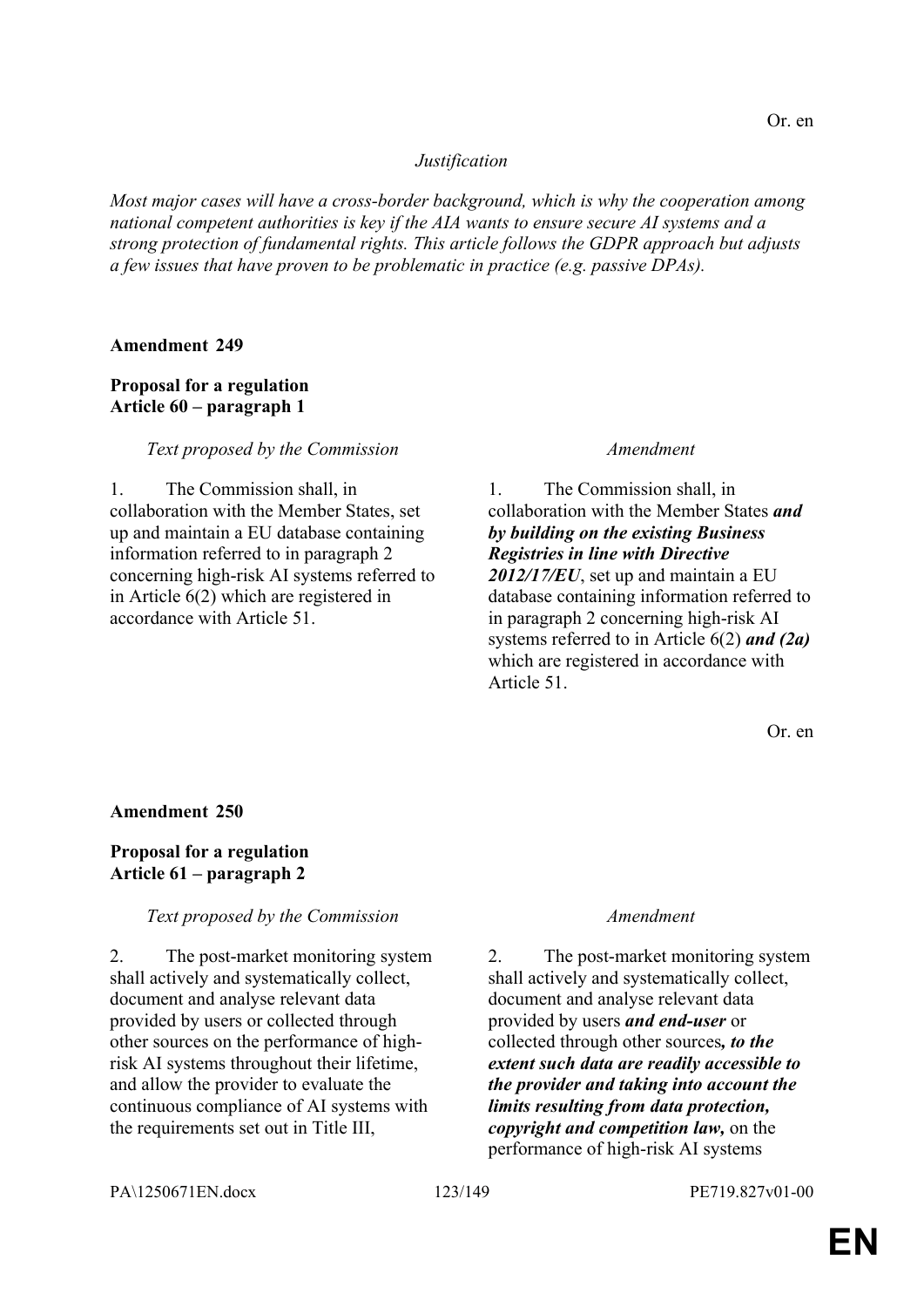Chapter 2. throughout their lifetime, and allow the provider to evaluate the continuous compliance of AI systems with the requirements set out in Title III, Chapter 2.

Or. en

## **Amendment 251**

### **Proposal for a regulation Article 62 – title**

*Text proposed by the Commission Amendment*

Reporting of serious incidents *and of malfunctioning*

Reporting of serious incidents

Or. en

### **Amendment 252**

### **Proposal for a regulation Article 62 – paragraph 1 – introductory part**

### *Text proposed by the Commission Amendment*

1. Providers of high-risk AI systems placed on the Union market shall report any serious incident *or any malfunctioning of those systems which constitutes a breach of obligations under Union law intended to protect fundamental rights* to the market surveillance authorities of the Member States where that incident or breach occurred.

1. Providers of high-risk AI systems placed on the Union market shall report any serious incident to the market surveillance authorities of the Member States where that incident or breach occurred.

Or. en

### **Amendment 253**

**Proposal for a regulation Article 62 – paragraph 1 – subparagraph 1**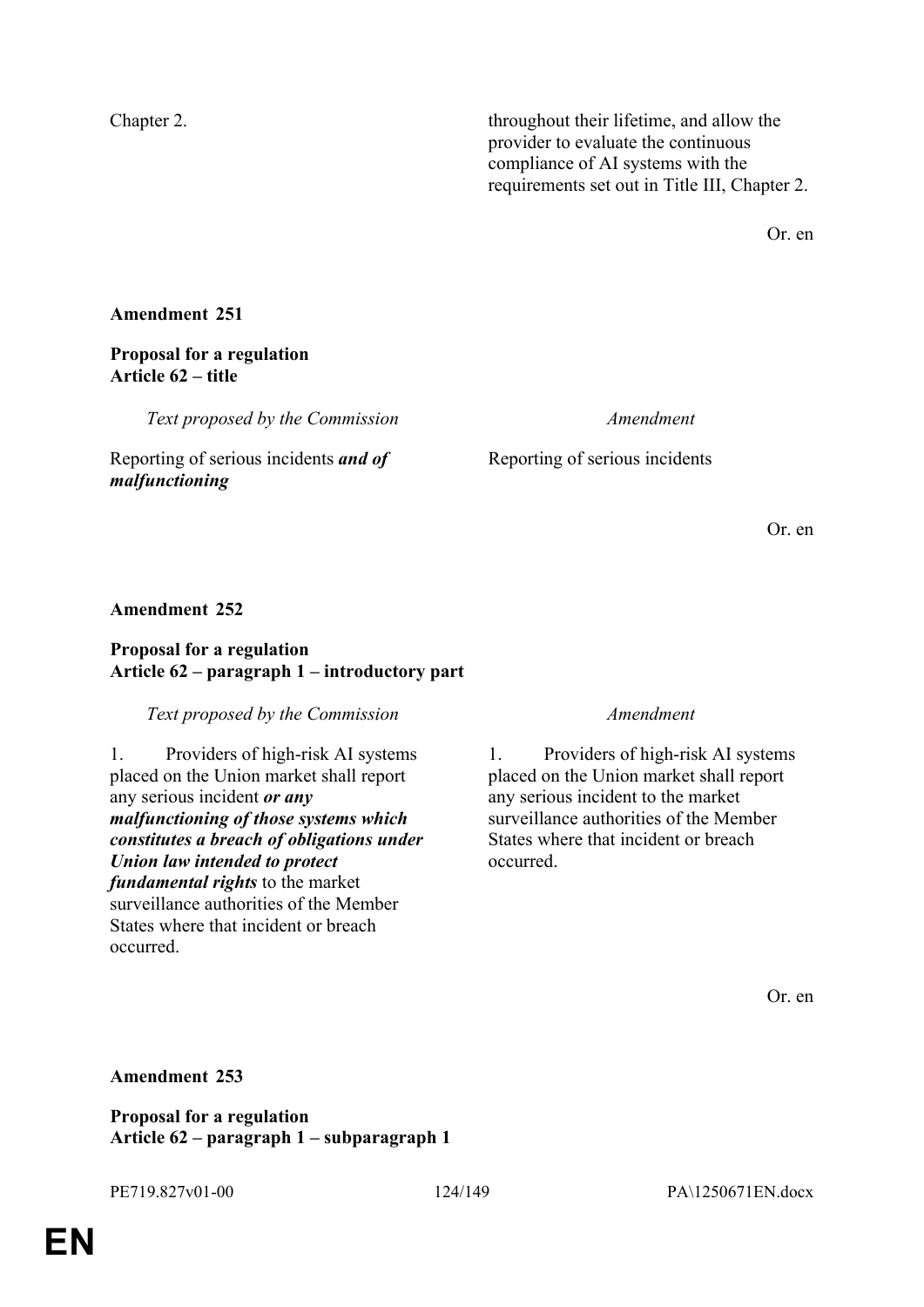## *Text proposed by the Commission Amendment*

Such notification shall be made *immediately* after the provider has established a causal link between the AI system and the incident *or malfunctioning* or the reasonable likelihood of such a link, and, in any event, not later than *15 days* after the providers becomes aware of the serious incident *or of the malfunctioning*.

Such notification shall be made *without undue delay* after the provider *or user* has established a causal link between the AI system and the *serious* incident or the reasonable likelihood of such a link, and, in any event, not later than *72 hours* after the providers becomes aware of the serious incident*.* 

*No report under this Article is required if the serious incident also leads to reporting requirements under other laws*. *In that case, the authorities competent under those laws shall forward the received report to the national competent authority.*

Or. en

### **Amendment 254**

## **Proposal for a regulation Article 62 – paragraph 2**

### *Text proposed by the Commission Amendment*

## 2. Upon receiving a notification related to a *breach of obligations under Union law intended to protect fundamental rights, the* market surveillance authority shall inform the national public authorities or bodies referred to in Article 64(3). The Commission shall develop dedicated guidance to facilitate compliance with the obligations set out in paragraph 1. That guidance shall be issued 12 months after the entry into force of this Regulation, at the latest.

2. Upon receiving a notification related to a *serious incident referred to in Article 3(44), the relevant* market surveillance authority shall inform the national public authorities or bodies referred to in Article 64(3). The Commission shall develop dedicated guidance to facilitate compliance with the obligations set out in paragraph 1. That guidance shall be issued 12 months after the entry into force of this Regulation, at the latest.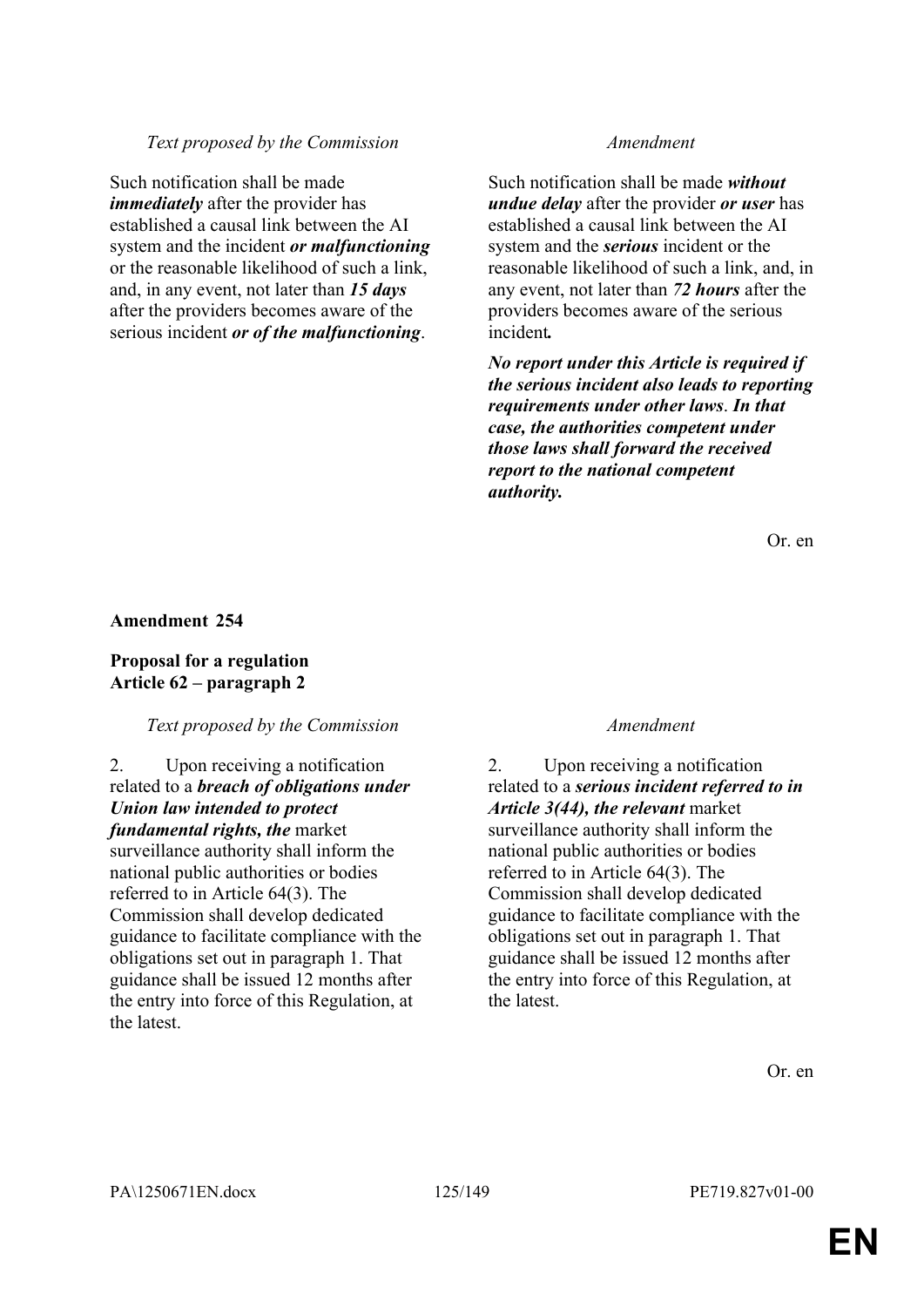### **Proposal for a regulation Article 62 – paragraph 3**

### *Text proposed by the Commission Amendment*

3. For high-risk AI systems referred to in point 5(b) of Annex III which are placed on the market or put into service by providers that are *credit institutions regulated by Directive 2013/36/EU and for high-risk AI systems which are safety components of devices, or are themselves devices, covered by* Regulation *(EU) 2017/745 and Regulation (EU) 2017/746*, the notification of serious incidents *or malfunctioning* shall be limited to those *that that constitute a breach of obligations under Union law intended to protect fundamental rights*.

3. For high-risk AI systems referred to in point 5(b) of Annex III which are placed on the market or put into service by providers that are *subject to regulations that require solutions equivalent to those set out in this* Regulation, the notification of serious incidents shall be limited to those *referred to in Article 3(44)*.

Or. en

### **Amendment 256**

## **Proposal for a regulation Article 64 – paragraph 1**

# *Text proposed by the Commission Amendment*

1. Access to data and documentation in the context of their activities*,* the market surveillance authorities shall be granted *full* access to *the* training, validation and testing datasets used by the provider*, including through application programming interfaces ('API') or other appropriate technical means and tools enabling remote access*.

1. *When appropriate and proportionate, market surveillance authorities may request* access to data and documentation in the context of their activities*.* The market surveillance authorities shall *only* be granted*,* access to *those* training, validation and testing datasets used by the provider *that are strictly necessary for the purpose of its request*.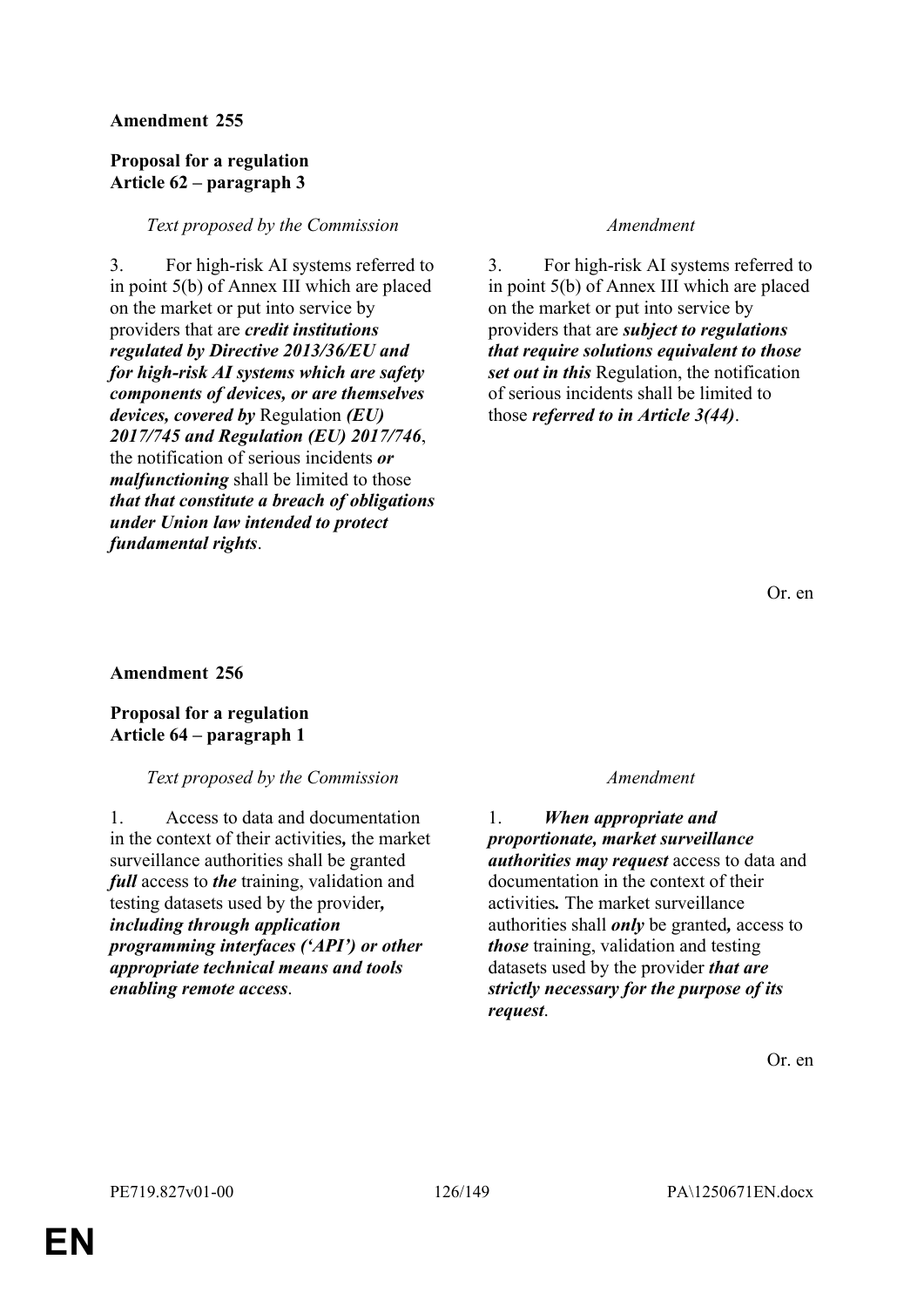### **Proposal for a regulation Article 64 – paragraph 2**

*Text proposed by the Commission Amendment*

*2. Where necessary to assess the conformity of the high-risk AI system with the requirements set out in Title III, Chapter 2 and upon a reasoned request, the market surveillance authorities shall be granted access to the source code of the AI system.*

*deleted*

Or. en

### **Amendment 258**

### **Proposal for a regulation Article 67**

*Text proposed by the Commission Amendment*

*Article 67 deleted*

## *Compliant AI systems which present a risk*

*1. Where, having performed an evaluation under Article 65, the market surveillance authority of a Member State finds that although an AI system is in compliance with this Regulation, it presents a risk to the health or safety of persons, to the compliance with obligations under Union or national law intended to protect fundamental rights or to other aspects of public interest protection, it shall require the relevant operator to take all appropriate measures to ensure that the AI system concerned, when placed on the market or put into service, no longer presents that risk, to withdraw the AI system from the market or to recall it within a reasonable period, commensurate with the nature of the risk, as it may prescribe.*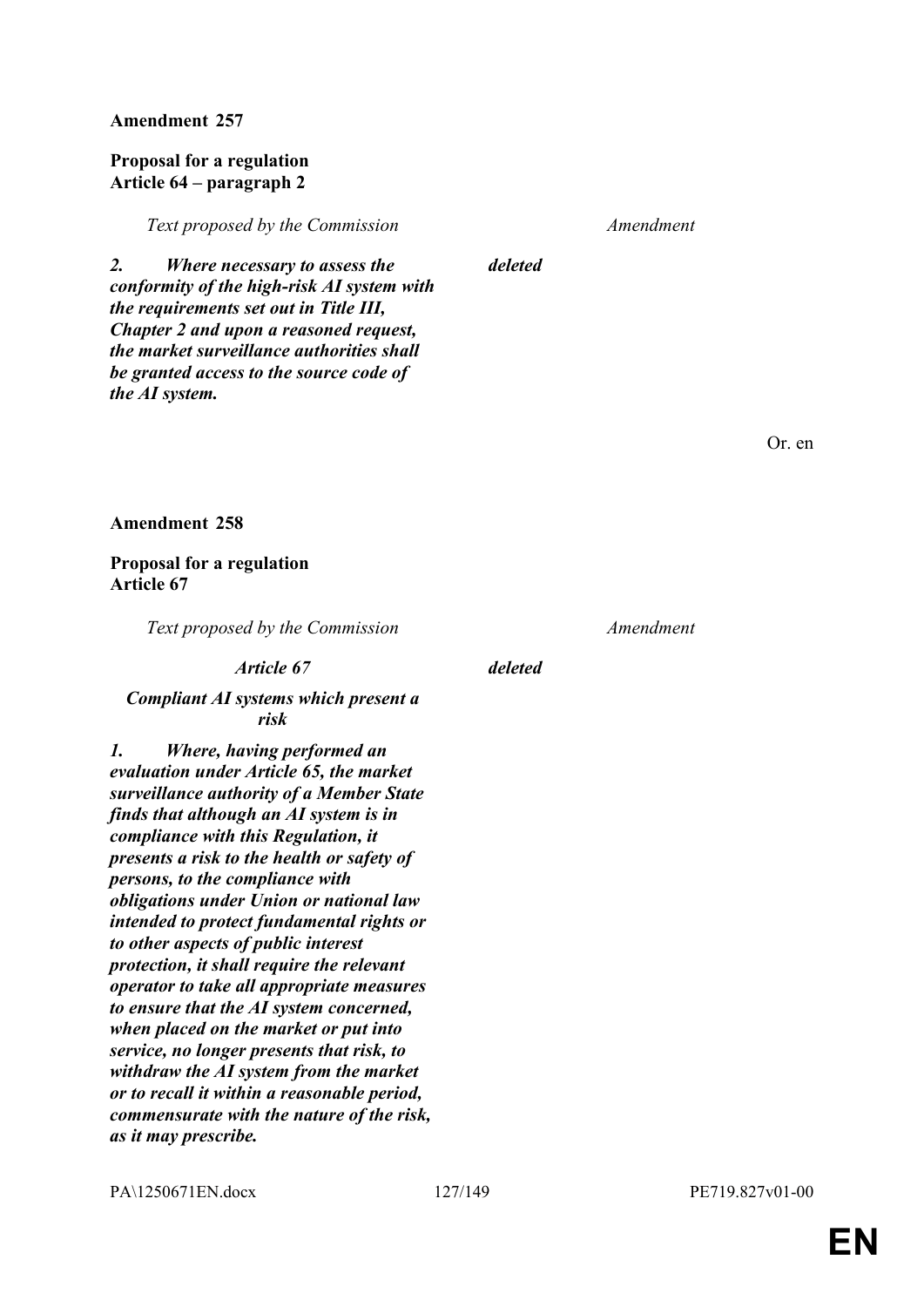*2. The provider or other relevant operators shall ensure that corrective action is taken in respect of all the AI systems concerned that they have made available on the market throughout the Union within the timeline prescribed by the market surveillance authority of the Member State referred to in paragraph 1.*

*3. The Member State shall immediately inform the Commission and the other Member States. That information shall include all available details, in particular the data necessary for the identification of the AI system concerned, the origin and the supply chain of the AI system, the nature of the risk involved and the nature and duration of the national measures taken.*

*4. The Commission shall without delay enter into consultation with the Member States and the relevant operator and shall evaluate the national measures taken. On the basis of the results of that evaluation, the Commission shall decide whether the measure is justified or not and, where necessary, propose appropriate measures.*

*5. The Commission shall address its decision to the Member States.*

Or. en

### **Amendment 259**

### **Proposal for a regulation Article 68 – paragraph 2**

### *Text proposed by the Commission Amendment*

2. Where the non-compliance referred to in paragraph 1 persists, the Member State concerned shall take all appropriate measures to restrict or prohibit the highrisk AI system being made available on the market *or ensure that it is recalled or* 

2. Where the non-compliance referred to in paragraph 1 persists, the Member State concerned shall take all appropriate *and proportionate* measures to restrict or prohibit the high-risk AI system being made available on the market.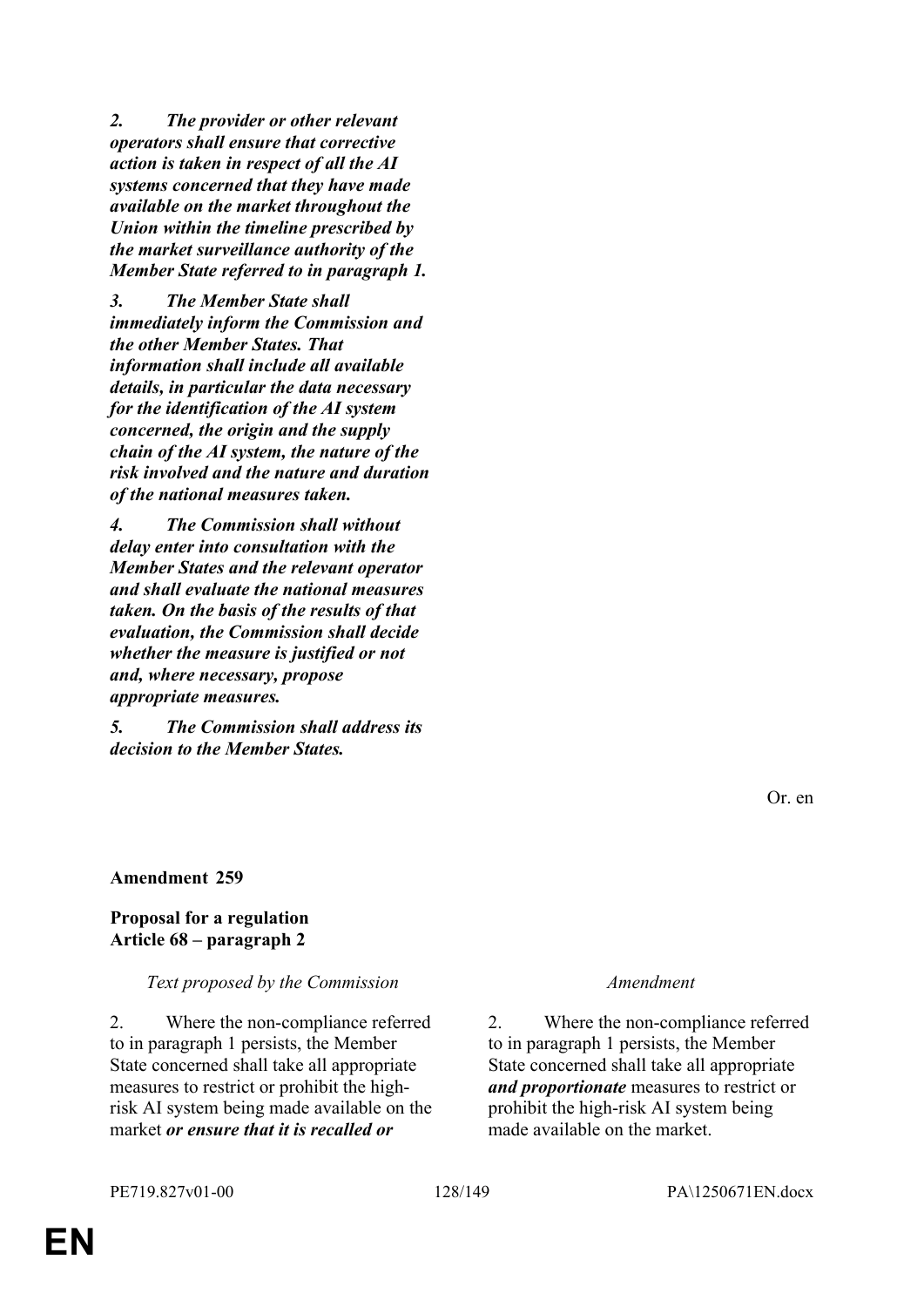**Proposal for a regulation Article 68 a (new)**

*Text proposed by the Commission Amendment*

Or. en

*Article 68 a*

*Right to lodge a complaint with a supervisory authority*

*1. Every citizen who considers that his or her right to protection of personal data has been infringed by the use of a prohibited AI system or a high-risk AI system shall have the right to lodge a complaint with the authority in charge to handle complaints under Article 77 of Regulation (EU) 2016/679 in the Member State of his or her habitual residence, place of work or place of the alleged infringement.*

*2. The supervisory authority with which the complaint has been lodged shall inform the complainant on the progress and the outcome of the complaint.*

Or. en

### **Amendment 261**

## **Proposal for a regulation Article 69 – paragraph 1 a (new)**

*Text proposed by the Commission Amendment*

*1a. The Commission and the Board shall encourage and facilitate the drawing up of codes of conduct intended to foster the voluntary application of the concept of* 

PA\1250671EN.docx 129/149 PE719.827v01-00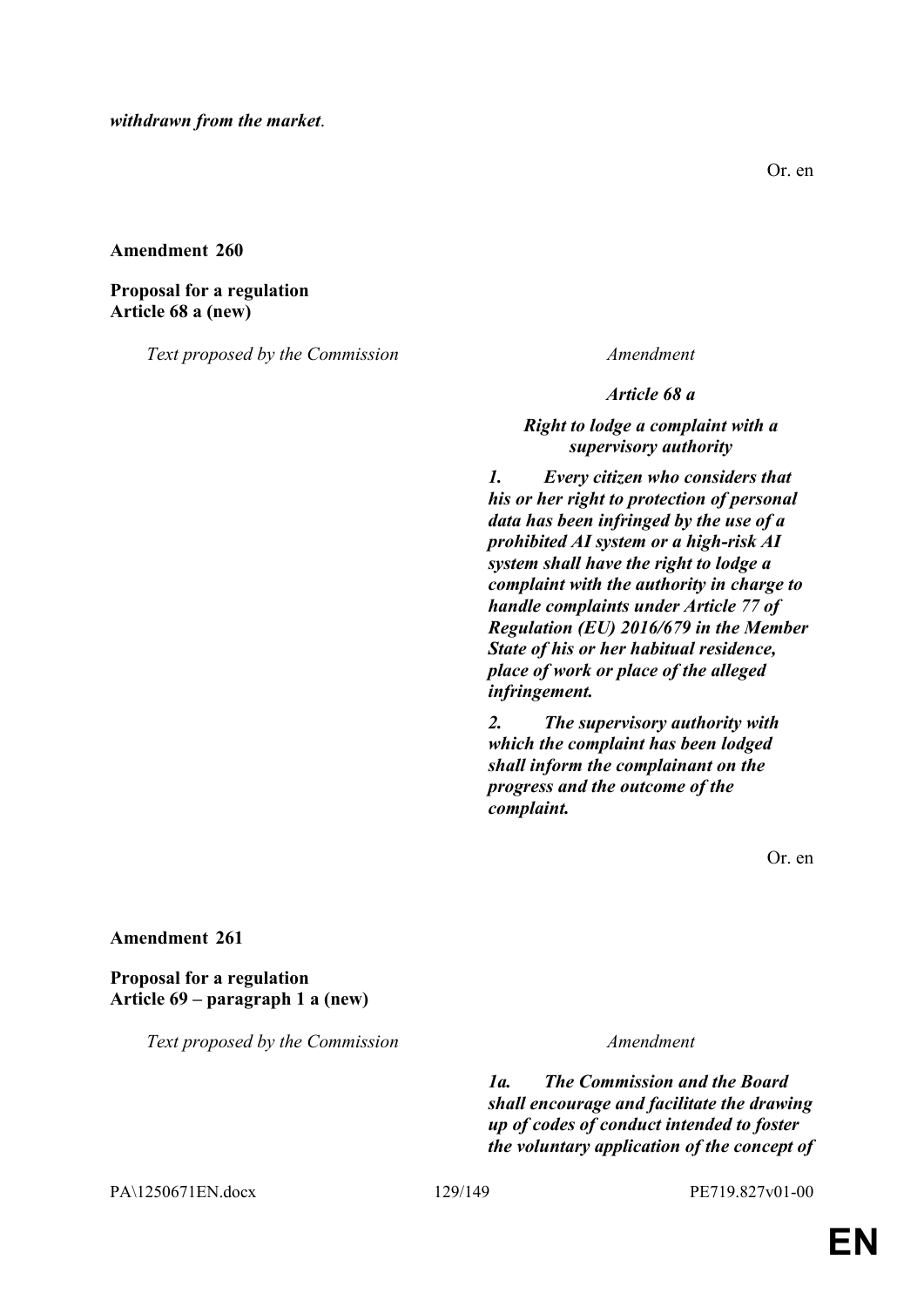*trustworthy AI set out in Article 4(a) to AI systems other than high-risk AI systems on the basis of technical specifications and solutions that are appropriate means of ensuring compliance with such requirements in light of the intended purpose of the systems.*

Or. en

### **Amendment 262**

### **Proposal for a regulation Article 69 – paragraph 4**

### *Text proposed by the Commission Amendment*

4. The Commission and the Board shall take into account the specific interests and needs of *the small-scale providers* and start-ups when encouraging and facilitating the drawing up of codes of conduct.

4. The Commission and the Board shall take into account the specific interests and needs of *SMEs* and start-ups when encouraging and facilitating the drawing up of codes of conduct.

Or. en

# **Amendment 263**

### **Proposal for a regulation Article 70 – paragraph 1 – introductory part**

### *Text proposed by the Commission Amendment*

1. National competent authorities and notified bodies involved in the application of this Regulation shall respect the confidentiality of information and data obtained in carrying out their tasks and activities in such a manner as to protect, in particular:

1. National competent authorities and notified bodies involved in the application of this Regulation shall *put effective cybersecurity measures in place and* respect the confidentiality of information and data obtained in carrying out their tasks and activities in such a manner as to protect, in particular: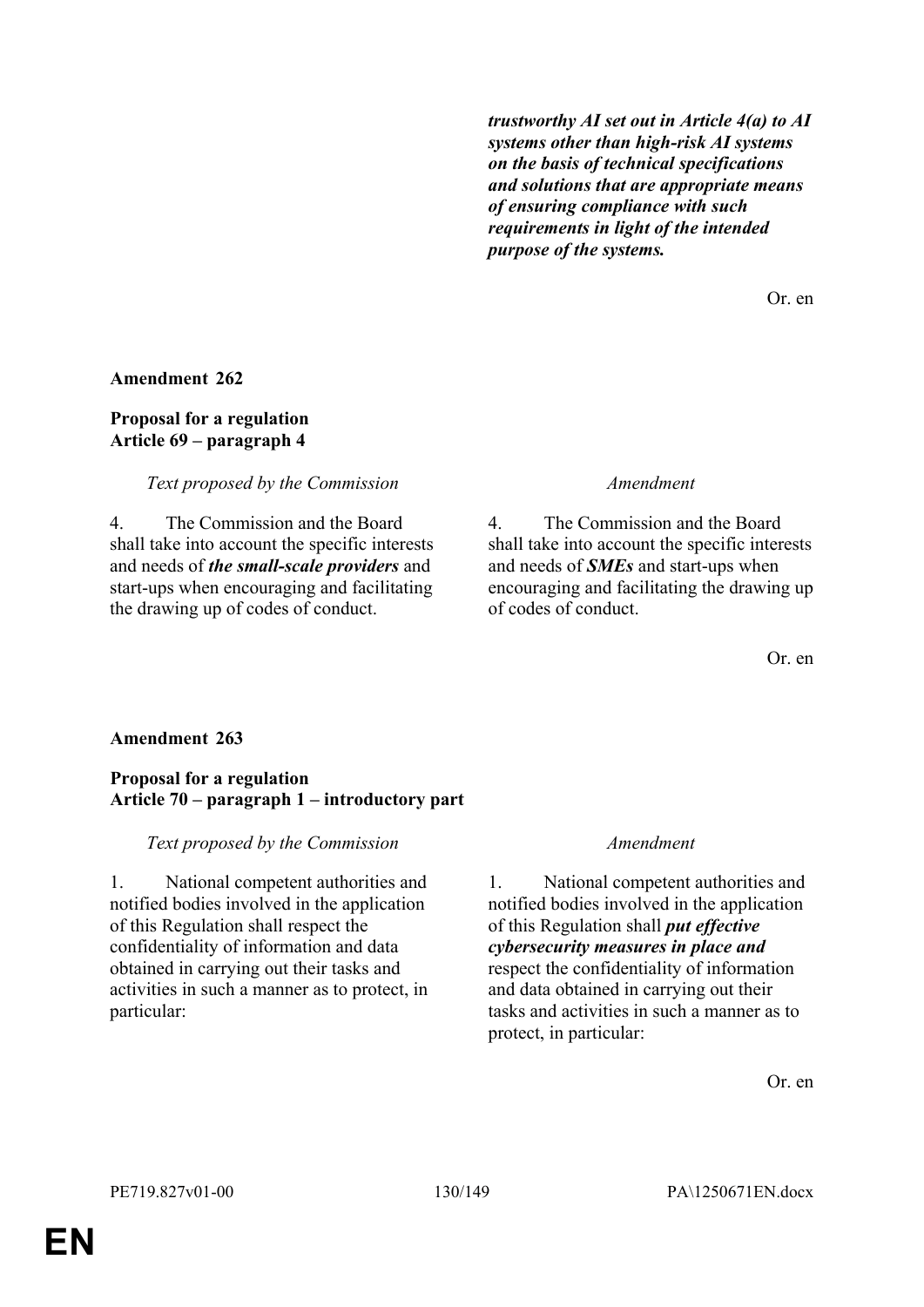## **Proposal for a regulation Article 70 – paragraph 1 – point a**

### *Text proposed by the Commission Amendment*

(a) intellectual property rights, and confidential business information or trade secrets of a natural or legal person, including source code, except the cases referred to in Article 5 of Directive 2016/943 on the protection of undisclosed know-how and business information (trade secrets) against their unlawful acquisition, use and disclosure apply.

(a) intellectual property rights, and confidential business information or trade secrets of a natural or legal person *in line with the 2016 EU Trade Secrets Directive (Directive 2016/943) as well as the 2004 Directive on the enforcement of intellectual property rights (Directive 2004/48/EC)*, including source code, except the cases referred to in Article 5 of Directive 2016/943 on the protection of undisclosed know-how and business information (trade secrets)against their unlawful acquisition, use and disclosure apply.

Or. en

### **Amendment 265**

**Proposal for a regulation Article 70 – paragraph 1 – point c a (new)**

*Text proposed by the Commission Amendment*

*(ca) the principles of purpose limitation and data minimization, meaning that national competent authorities minimize the quantity of data requested for disclosure in line with what is absolutely necessary for the perceived risk and its assessment, and they must not keep the data for any longer than absolutely necessary.*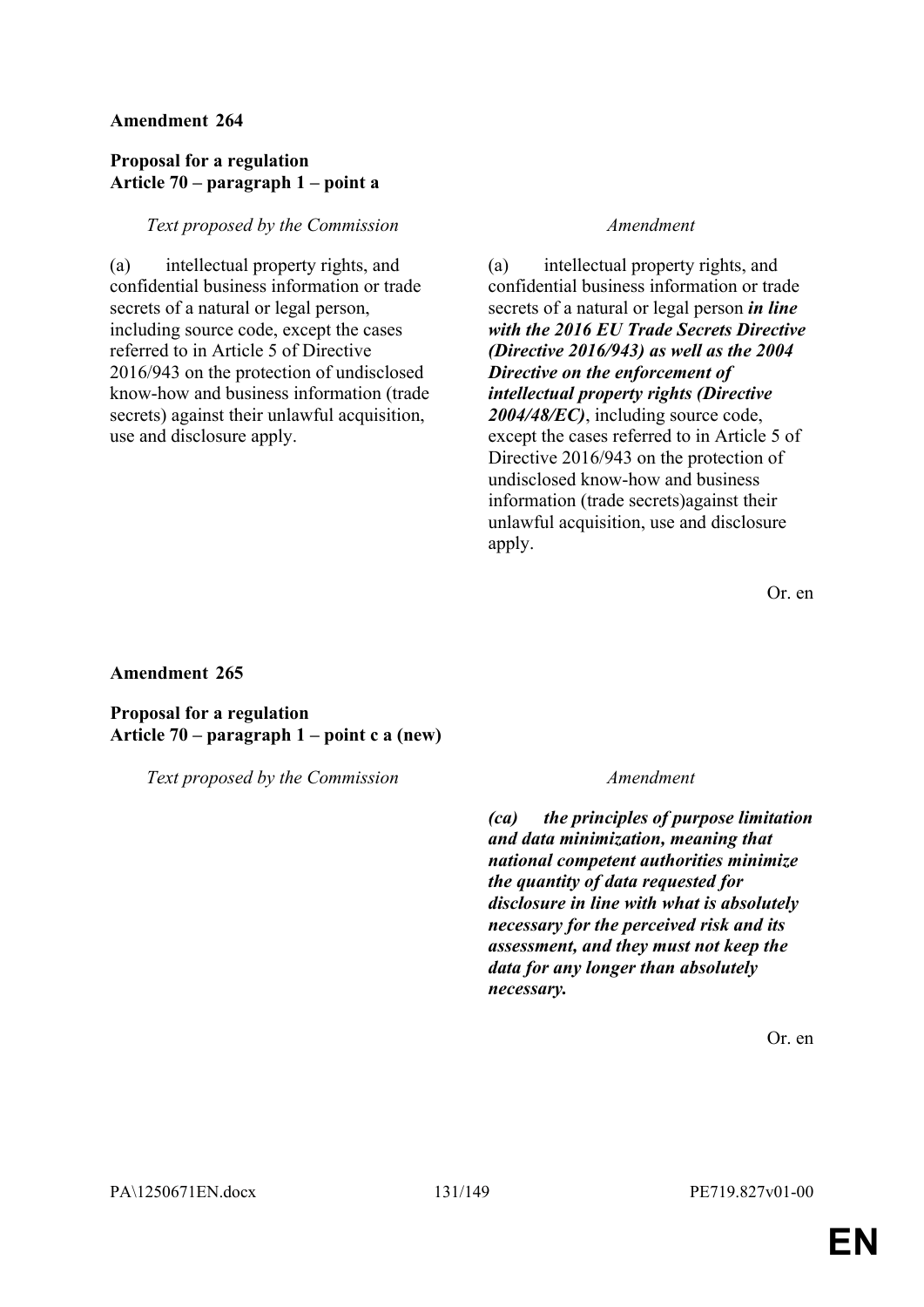### **Proposal for a regulation Article 70 – paragraph 4**

### *Text proposed by the Commission Amendment*

4. The Commission and Member States may exchange, where necessary, confidential information with regulatory authorities of third countries with which they have concluded bilateral or multilateral confidentiality arrangements guaranteeing an adequate level of confidentiality.

4. The Commission and Member States may*, if consistent with the provisions contained in EU trade agreements with third countries,* exchange, where necessary, confidential information with regulatory authorities of third countries with which they have concluded bilateral or multilateral confidentiality arrangements guaranteeing an adequate level of confidentiality.

Or. en

### **Amendment 267**

### **Proposal for a regulation Article 71 – paragraph 3 – introductory part**

### *Text proposed by the Commission Amendment*

3. *The following infringements* shall be subject to administrative fines of up to *30 000 000* EUR or, if the offender is company, up to *6 %* of its total worldwide annual turnover for the preceding financial year, whichever is higher*:*

3. *Non-compliance with the prohibition of the AI practices referred to in Article 5* shall be subject to administrative fines of up to *20000 000* EUR or, if the offender is *a* company, up to *4%* of its total worldwide annual turnover for the preceding financial year, whichever is higher*.*

Or. en

**Amendment 268**

**Proposal for a regulation Article 71 – paragraph 3 – point a**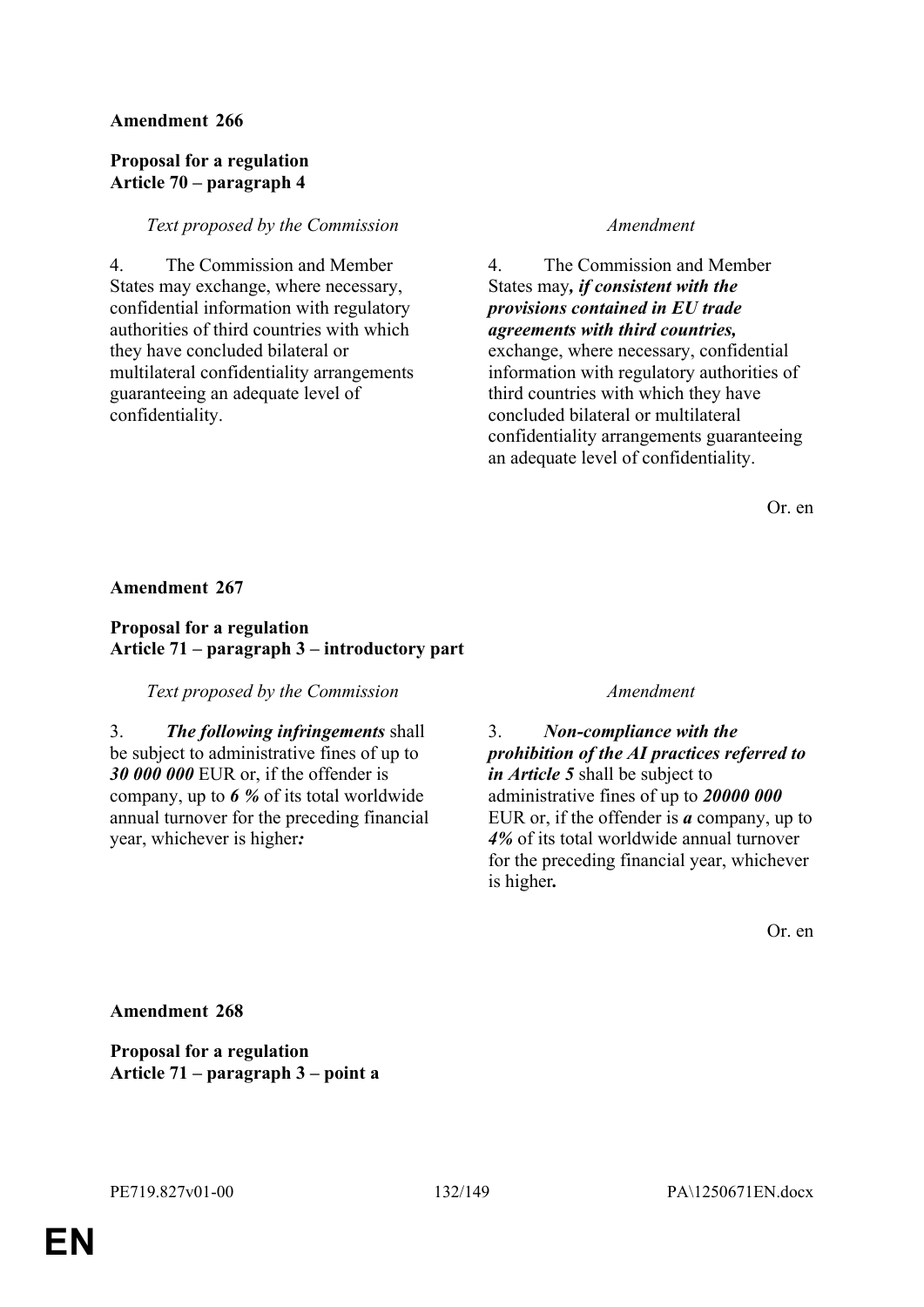# **Proposal for a regulation Article 71 – paragraph 4**

# *Text proposed by the Commission Amendment*

4. The non-compliance of the AI system with *any* requirements or obligations under this Regulation, other than those laid down in Articles 5 *and 10*, shall be subject to administrative fines of up to *20 000 000* EUR or, if the offender is a company, up to *4* % of its total worldwide annual turnover for the preceding financial year, whichever is higher.

4. The *grossly negligent* noncompliance of the *provider or user of the* AI system with *the respective* requirements or obligations under this Regulation, other than those laid down in Articles 5, shall be subject to administrative fines of up to *10 000 000* EUR or, if the offender is a company, up to *2* % of its total worldwide annual turnover for the preceding financial year, whichever is higher.

Or. en

**Amendment 269**

# **Proposal for a regulation Article 71 – paragraph 3 – point b**

*Text proposed by the Commission Amendment*

*(b) non-compliance of the AI system with the requirements laid down in Article 10.*

*deleted*

*deleted*

*Text proposed by the Commission Amendment*

*(a) non-compliance with the prohibition of the artificial intelligence practices referred to in Article 5;*

Or. en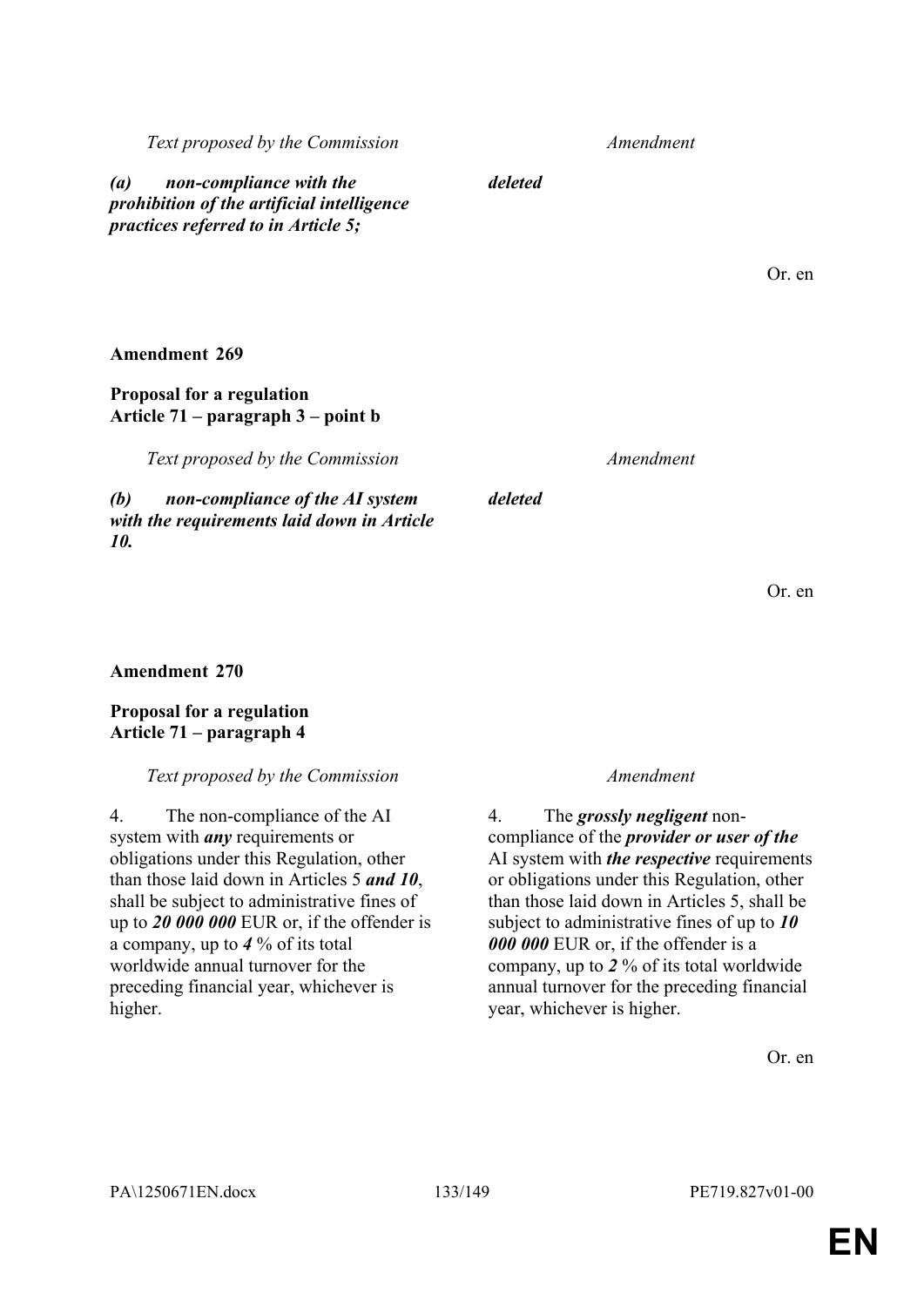## **Proposal for a regulation Article 71 – paragraph 6 – introductory part**

### *Text proposed by the Commission Amendment*

6. When deciding on the amount of the administrative fine in each individual case, all relevant circumstances of the specific situation shall be taken into account and due regard shall be given to the following:

6. *Fines may be imposed in addition to or instead of non-monetary measures such as orders or warnings.* When deciding *on whether to impose a fine or* on the amount of the administrative fine in each individual case, all relevant circumstances of the specific situation shall be taken into account and due regard shall be given to the following:

Or. en

**Amendment 272**

**Proposal for a regulation Article 71 – paragraph 6 – point c a (new)**

*Text proposed by the Commission Amendment*

*(ca) the intentional or negligent character of the infringement;*

Or. en

### **Amendment 273**

### **Proposal for a regulation Article 71 – paragraph 6 – point c b (new)**

*Text proposed by the Commission Amendment*

*(cb) any action taken by the provider to mitigate the harm or damage suffered by the affected persons;*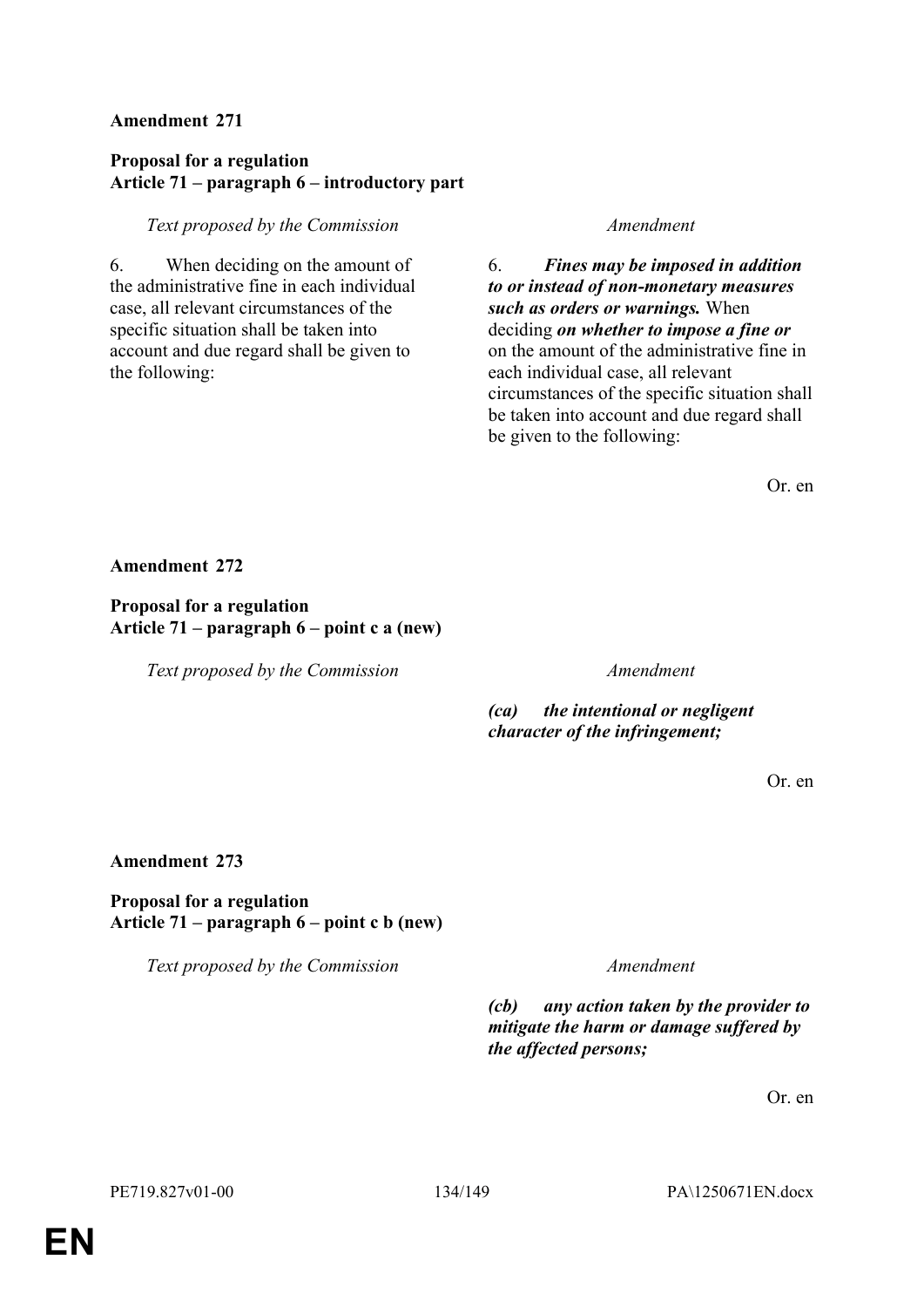## **Proposal for a regulation Article 71 – paragraph 6 – point c c (new)**

*Text proposed by the Commission Amendment*

*(cc) any relevant previous infringements by the provider;*

Or. en

**Amendment 275**

### **Proposal for a regulation Article 71 – paragraph 6 – point c d (new)**

*Text proposed by the Commission Amendment*

*(cd) the degree of cooperation with the national competent authorities, in order to remedy the infringement and mitigate the possible adverse effects of the infringement;*

Or. en

# **Amendment 276**

**Proposal for a regulation Article 71 – paragraph 6 – point c e (new)**

*Text proposed by the Commission Amendment*

*(ce) the manner in which the infringement became known to the national competent authority, in particular whether, and if so to what extent, the provider notified the infringement;*

Or. en

PA\1250671EN.docx 135/149 PE719.827v01-00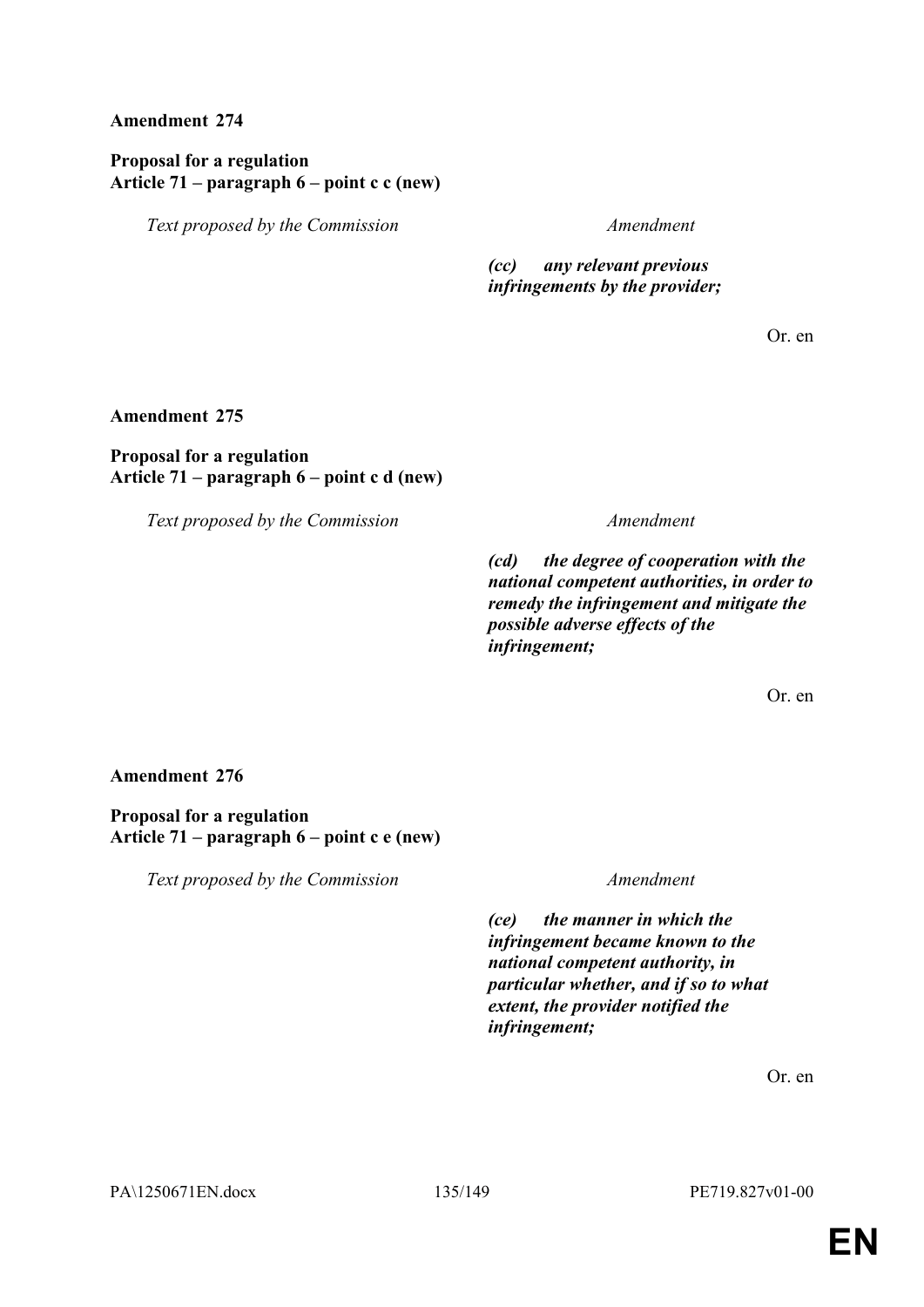## **Proposal for a regulation Article 71 – paragraph 6 – point c f (new)**

*Text proposed by the Commission Amendment*

*(cf) any other aggravating or mitigating factor applicable to the circumstances of the case, such as financial benefits gained, or losses avoided, directly or indirectly, from the infringement.*

Or. en

### **Amendment 278**

### **Proposal for a regulation Article 71 – paragraph 8 a (new)**

*Text proposed by the Commission Amendment*

*8a. Administrative fines shall not be applied to a participant in a regulatory sandbox, who was acting in line with the recommendation issued by the supervisory authority;*

Or. en

### **Amendment 279**

### **Proposal for a regulation Article 71 – paragraph 8 b (new)**

*Text proposed by the Commission Amendment*

*8b. The penalties referred to in this article as well as the associated litigation costs and indemnification claims may not be the subject of contractual clauses or other form of burden-sharing agreements between the providers and distributors, importers, users, or any other third-*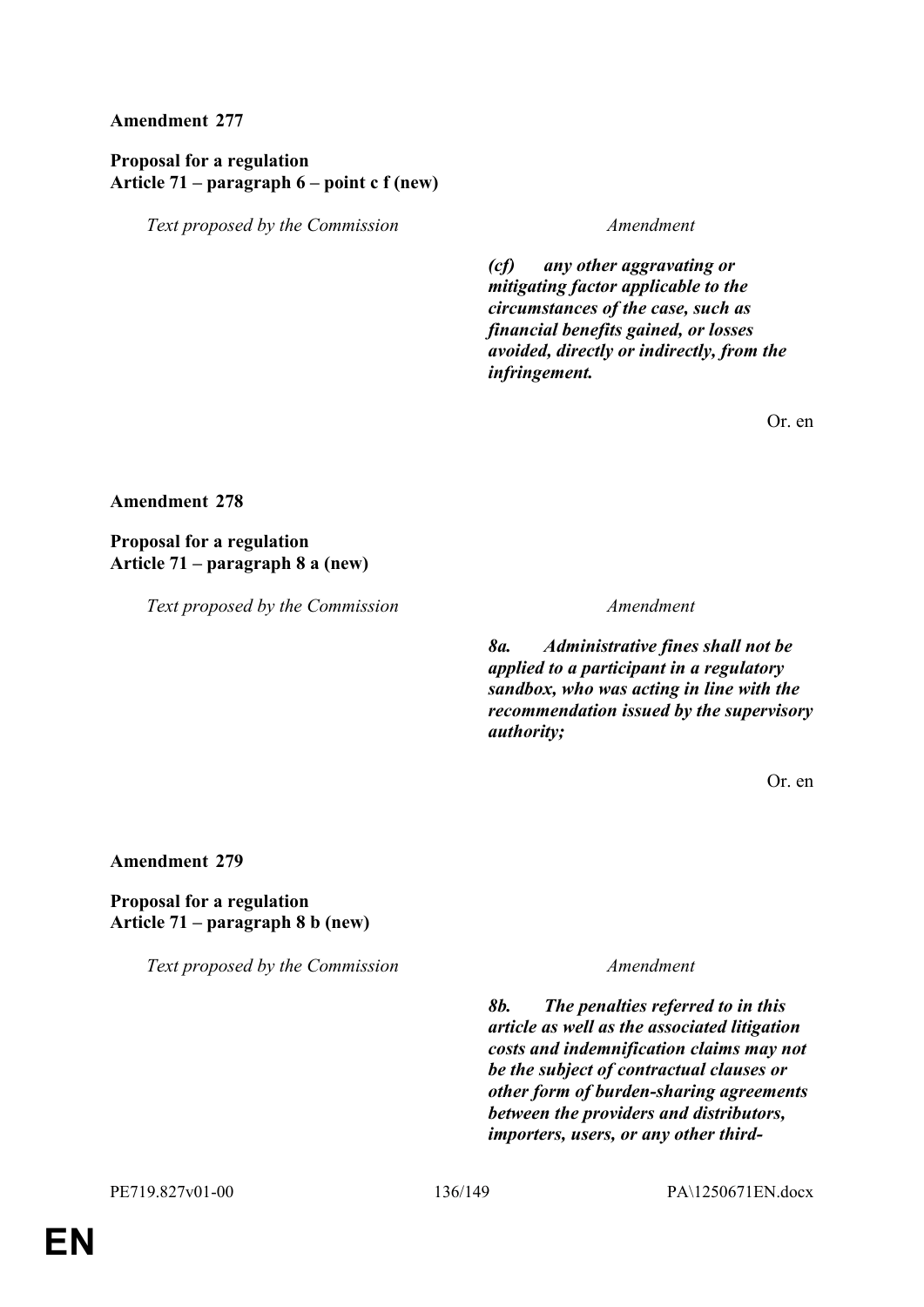### *parties.*

### **Amendment 280**

### **Proposal for a regulation Article 73 – paragraph 2 a (new)**

*Text proposed by the Commission Amendment*

*2a. The delegation of power referred to in Article4, Article 7(1), Article 11(3), Article 43(5) and (6) and Article 48(5) shall undergo due process, be proportionate and be based on a permanent and institutionalised exchange with the relevant stakeholders as well as the Board and the High Level Expert Group on AI.*

Or. en

### **Amendment 281**

## **Proposal for a regulation Article 83 – paragraph 2**

### *Text proposed by the Commission Amendment*

2. This Regulation shall apply to the high-risk AI systems, other than the ones referred to in paragraph 1, that have been placed on the market or put into service before [date of application of this Regulation referred to in Article 85(2)], only if, from that date, those systems are subject to *significant changes* in their design or intended purpose.

2. This Regulation shall apply to the high-risk AI systems, other than the ones referred to in paragraph 1, that have been placed on the market or put into service before [date of application of this Regulation referred to in Article 85(2)], only if, from that date, those systems are subject to *substantial modification as defined in Article 3(23)* in their design or intended purpose.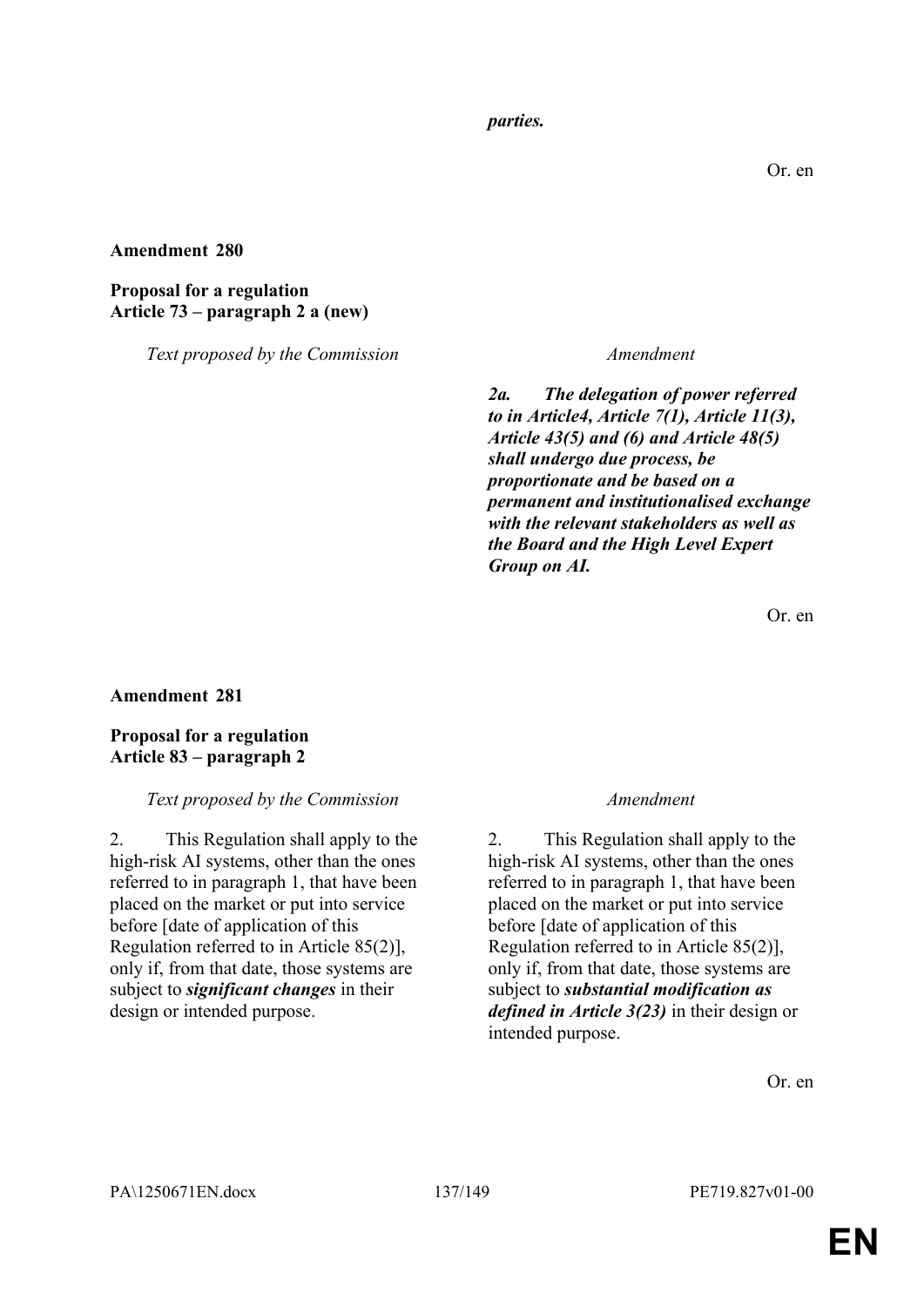### **Proposal for a regulation Article 85 – paragraph 2**

*Text proposed by the Commission Amendment*

2. This Regulation shall apply from [*24* months following the entering into force of the Regulation].

2. This Regulation shall apply from [*48* months following the entering into force of the Regulation].

Or. en

**Amendment 283**

# **Proposal for a regulation Article 85 – paragraph 3 a (new)**

*Text proposed by the Commission Amendment*

*3a. Member States shall not until ... [24 months after the date of application of this Regulation] impede the making available of AI systems and products which were placed on the market in conformity with Union harmonisation legislation before [the date of application of this Regulation].*

Or. en

### **Amendment 284**

### **Proposal for a regulation Article 85 – paragraph 3 b (new)**

*Text proposed by the Commission Amendment*

*3b. At the latest by six months after entry into force of this Regulation, the European Commission shall submit a standardization request to the European Standardisation Organisations in order to ensure the timely provision of all relevant harmonised standards that cover the*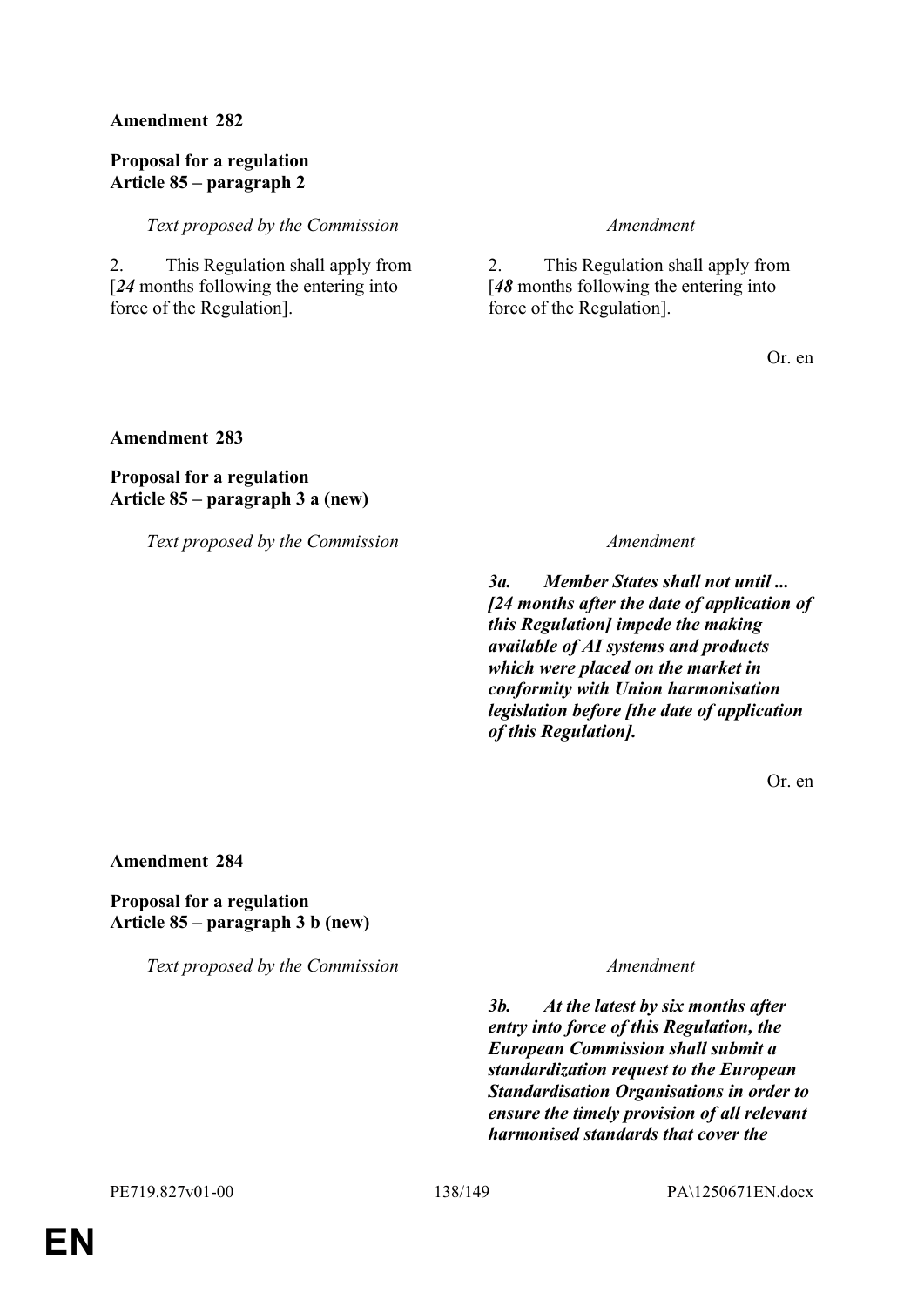*essential requirements of this regulation. Any delay in submitting the standardisation request shall add to the transitional period of 24 months as stipulated in paragraph 4.*

Or. en

### **Amendment 285**

# **Proposal for a regulation Annex I – point a**

*Text proposed by the Commission Amendment*

(a) Machine learning approaches, including supervised, unsupervised and reinforcement learning, using a wide variety of methods including deep learning;

(a) Machine learning *and optimization* approaches, including *but not limited to evolutionary computing as well as* supervised, unsupervised and reinforcement learning, using a wide variety of methods including deep learning;

Or. en

### *Justification*

*The justification for a lex specialis on AI by the Commission was based on the specific characteristics, such as autonomy and opacity, of (rather new) machine-learning and datadriven AI applications. It was argued that they are so far not adequately covered by existing*  laws. Their existence would therefore demand new laws. Symbolic AI (dominant from the *1950s-90s) is however already covered by numerous EU and national laws. Point (b) and (c) fall exactly in this category. It is therefore not justified to address them - again - within the AI Act. Their inclusion would be contradictory to the impact assessment as well as better regulation principles.*

### **Amendment 286**

# **Proposal for a regulation Annex I – point b**

*Text proposed by the Commission Amendment*

*(b) Logic- and knowledge-based approaches, including knowledge representation, inductive (logic)* 

*deleted*

PA\1250671EN.docx 139/149 PE719.827v01-00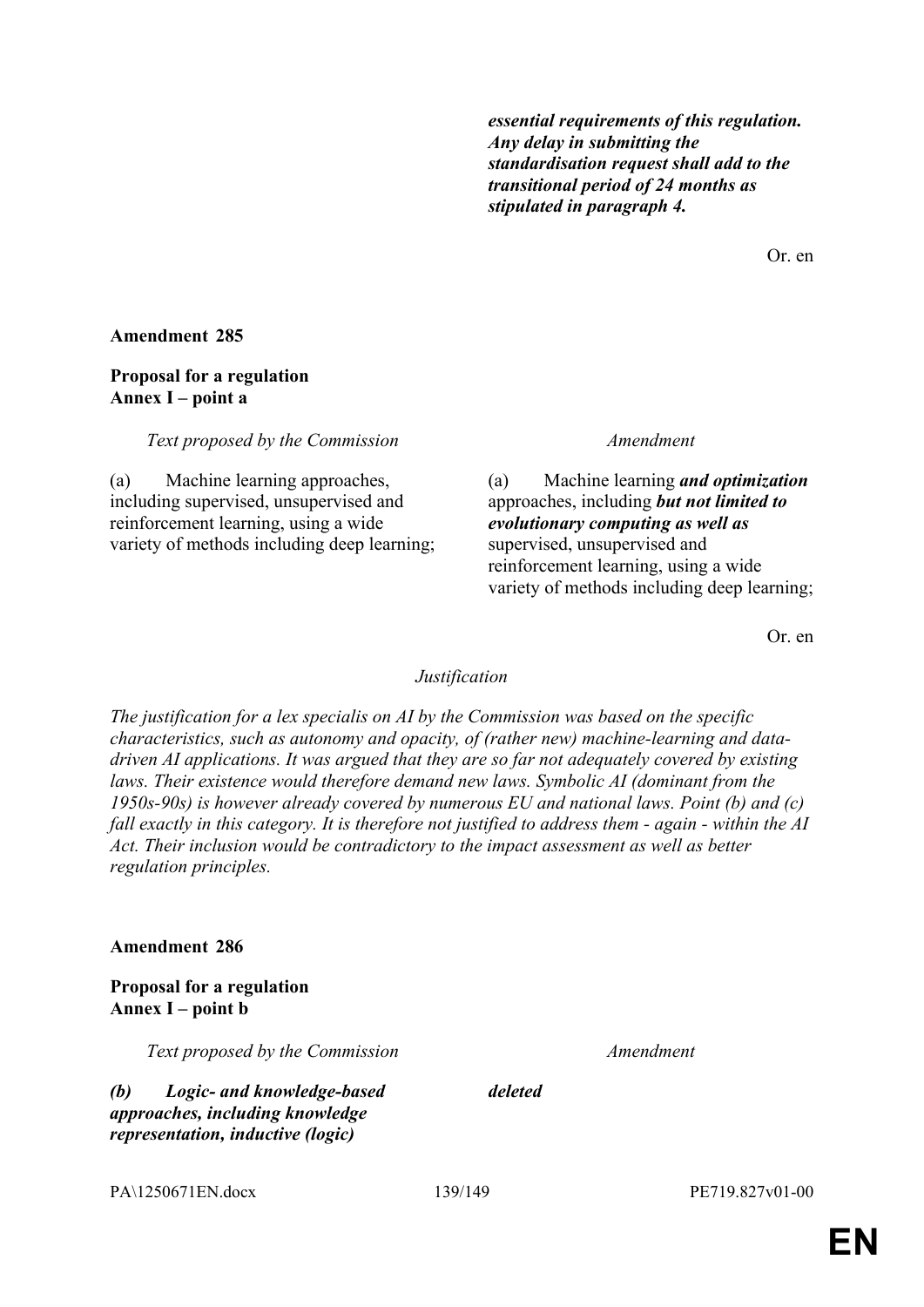*programming, knowledge bases, inference and deductive engines, (symbolic) reasoning and expert systems;*

**Amendment 289**

**Proposal for a regulation**

**Annex II – Part B – point 7 a (new)**

Or. en

*Text proposed by the Commission Amendment*

Or. en

**Amendment 288**

*methods.*

**Amendment 287**

**Annex I – point c**

**Proposal for a regulation**

### **Proposal for a regulation Annex II – Part A – point 6**

*Text proposed by the Commission Amendment*

*(c) Statistical approaches, Bayesian estimation, search and optimization* 

*6. Directive 2014/53/EU of the European Parliament and of the Council of 16 April 2014 on the harmonisation of the laws of the Member States relating to the making available on the market of radio equipment and repealing Directive 1999/5/EC (OJ L 153, 22.5.2014, p. 62);*

*deleted*

*deleted*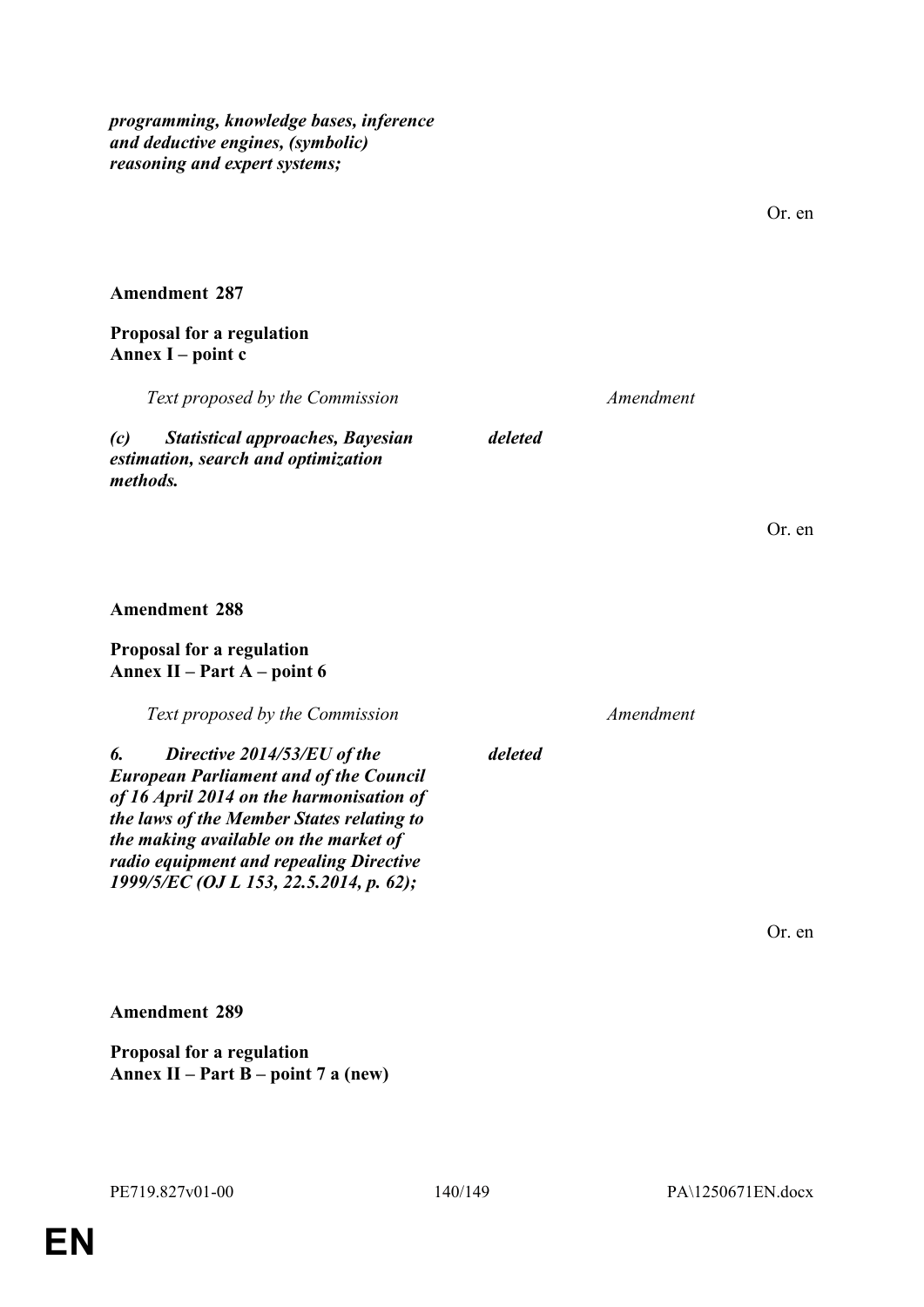*Text proposed by the Commission Amendment*

*7a. Regulation (EU) 2017/745 and Regulation (EU) 2017/746.*

Or. en

**Amendment 290**

### **Proposal for a regulation Annex III – title**

*Text proposed by the Commission Amendment*

*HIGH-RISK AI SYSTEMS* REFERRED TO IN ARTICLE 6(2)

*CRITICAL AREAS* REFERRED TO IN ARTICLE 6(2)

Or. en

## **Amendment 291**

**Proposal for a regulation Annex III – paragraph 1 – introductory part**

*Text proposed by the Commission Amendment*

*High-risk AI systems* pursuant to Article 6(2) are the *AI systems* listed in *any of* the following areas:

*Critical areas* pursuant to Article 6(2) are the *ones* listed in the following areas:

Or. en

### **Amendment 292**

**Proposal for a regulation Annex III – paragraph 1 – point 1 – introductory part**

*Text proposed by the Commission Amendment*

1. Biometric identification *and categorisation* of natural persons*:*

1. Biometric identification *systems intended to be used for the 'real-time' and 'post' remote biometric identification,* 

PA\1250671EN.docx 141/149 PE719.827v01-00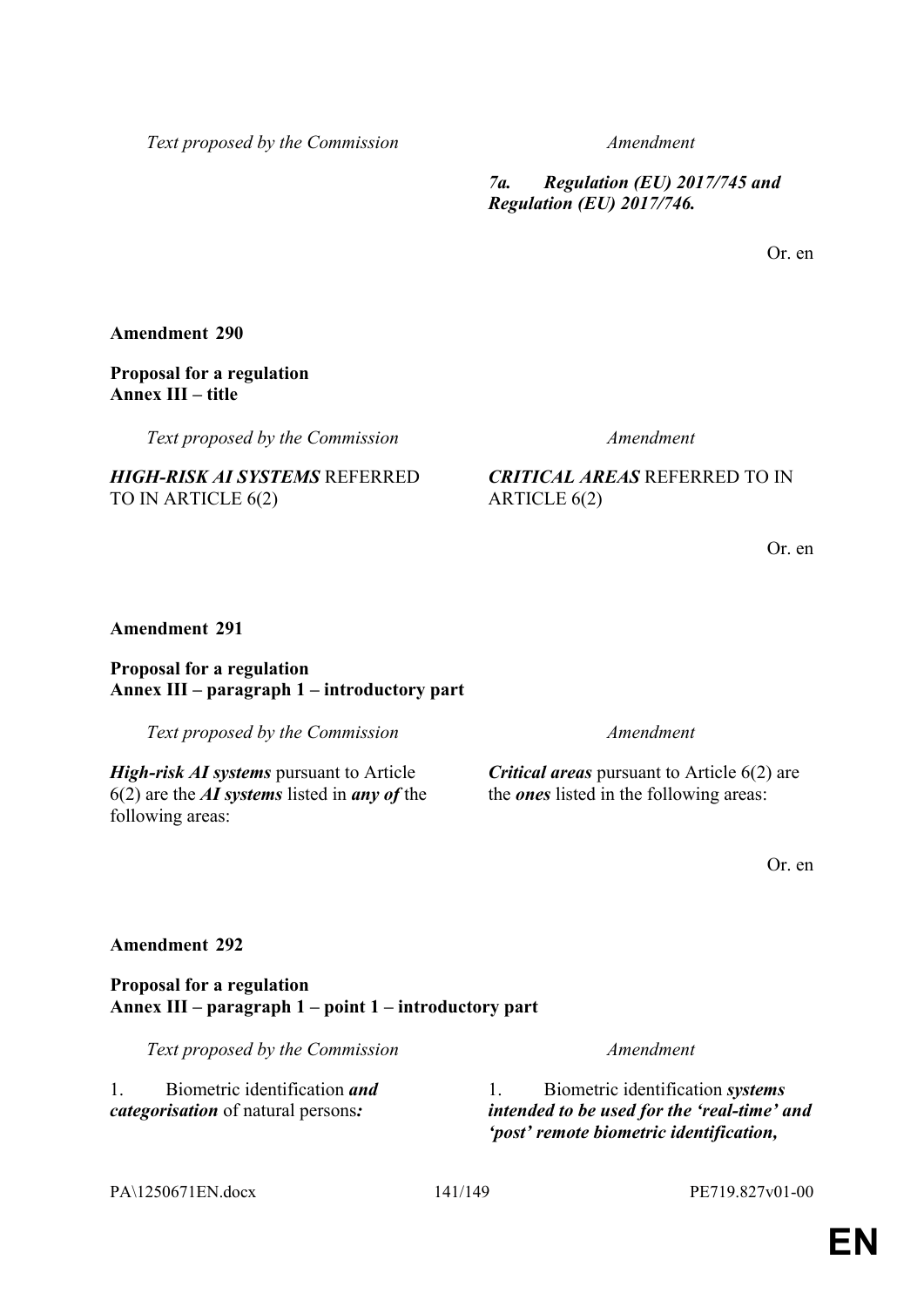*excluding biometric authentication,* of natural persons *(i.e., revealing their identity or tracking their behaviour)without their expressed or implied agreement;*

Or. en

### **Amendment 293**

### **Proposal for a regulation Annex III – paragraph 1 – point 1 – point a**

*Text proposed by the Commission Amendment*

*deleted*

*(a) AI systems intended to be used for the 'real-time' and 'post' remote biometric identification of natural persons;*

# **Amendment 294**

### **Proposal for a regulation Annex III – paragraph 1 – point 2 – introductory part**

*Text proposed by the Commission Amendment* 2. *Management and operation of* critical infrastructure: 2. Critical infrastructure:

Or. en

Or. en

# **Amendment 295**

## **Proposal for a regulation Annex III – paragraph 1 – point 2 – point a**

*Text proposed by the Commission Amendment*

(a) AI systems *intended to be* used as safety components in the management and

(a) AI systems used as safety components in the management and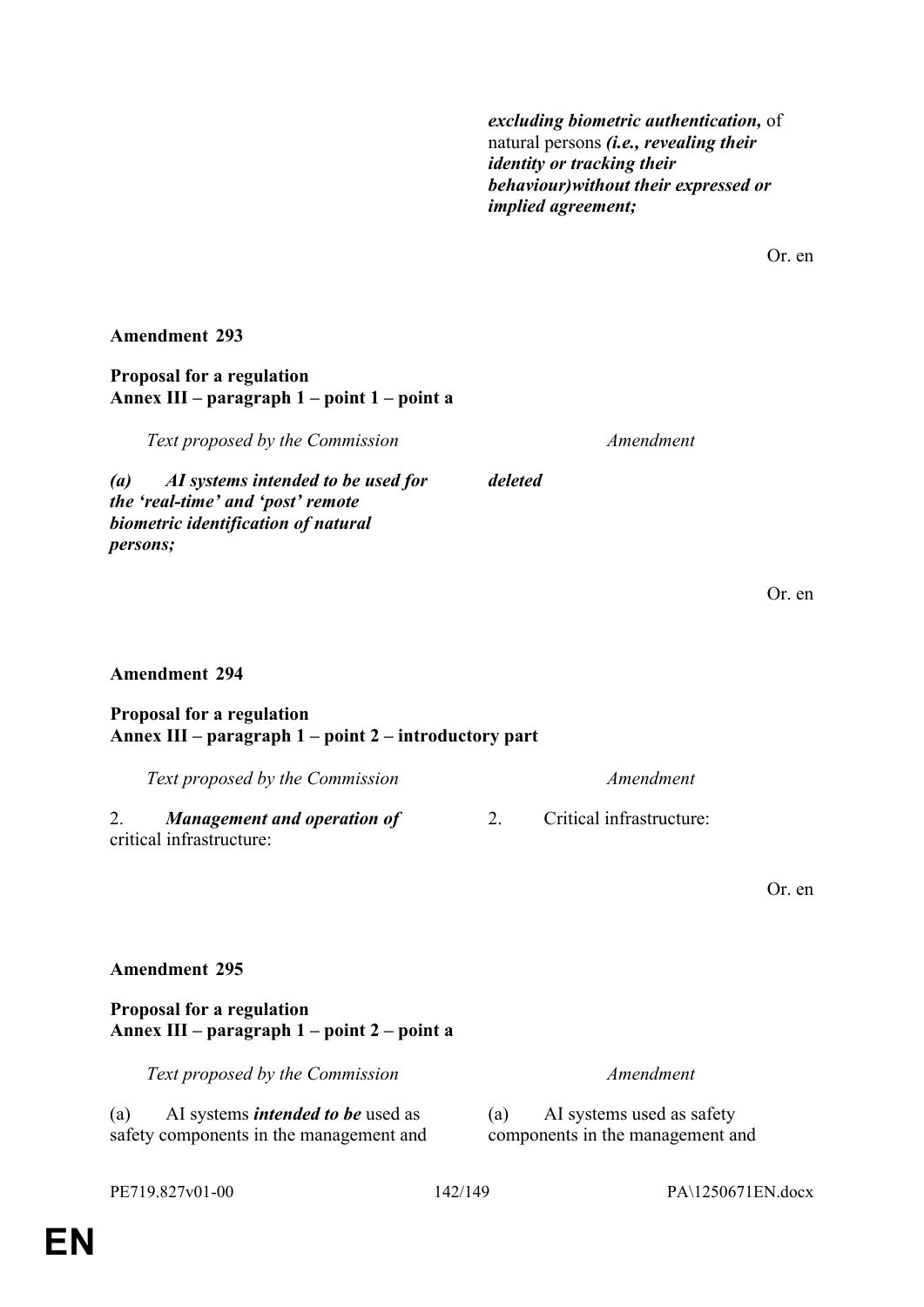operation of road traffic *and the supply of water, gas, heating and electricity.*

operation of road traffic *to the extent that they are not embedded in a motor vehicle,*

Or. en

### **Amendment 296**

**Proposal for a regulation Annex III – paragraph 1 – point 2 – point a a (new)**

*Text proposed by the Commission Amendment*

*(aa) AI systems intended to be used as safety components in the management and operation of the supply of water, gas, heating and electricity, provided the failure of the AI system might lead to an imminent threat to such supply;*

Or. en

### **Amendment 297**

## **Proposal for a regulation Annex III – paragraph 1 – point 3 – point a**

*Text proposed by the Commission Amendment*

(a) AI systems intended to be used for the purpose of determining *access or assigning* natural persons to educational and vocational training institutions;

(a) AI systems intended to be used for the purpose of determining *and making autonomous decision on the admission of* natural persons to educational and vocational training institutions;

Or. en

**Amendment 298**

**Proposal for a regulation Annex III – paragraph 1 – point 3 – point b**

PA\1250671EN.docx 143/149 PE719.827v01-00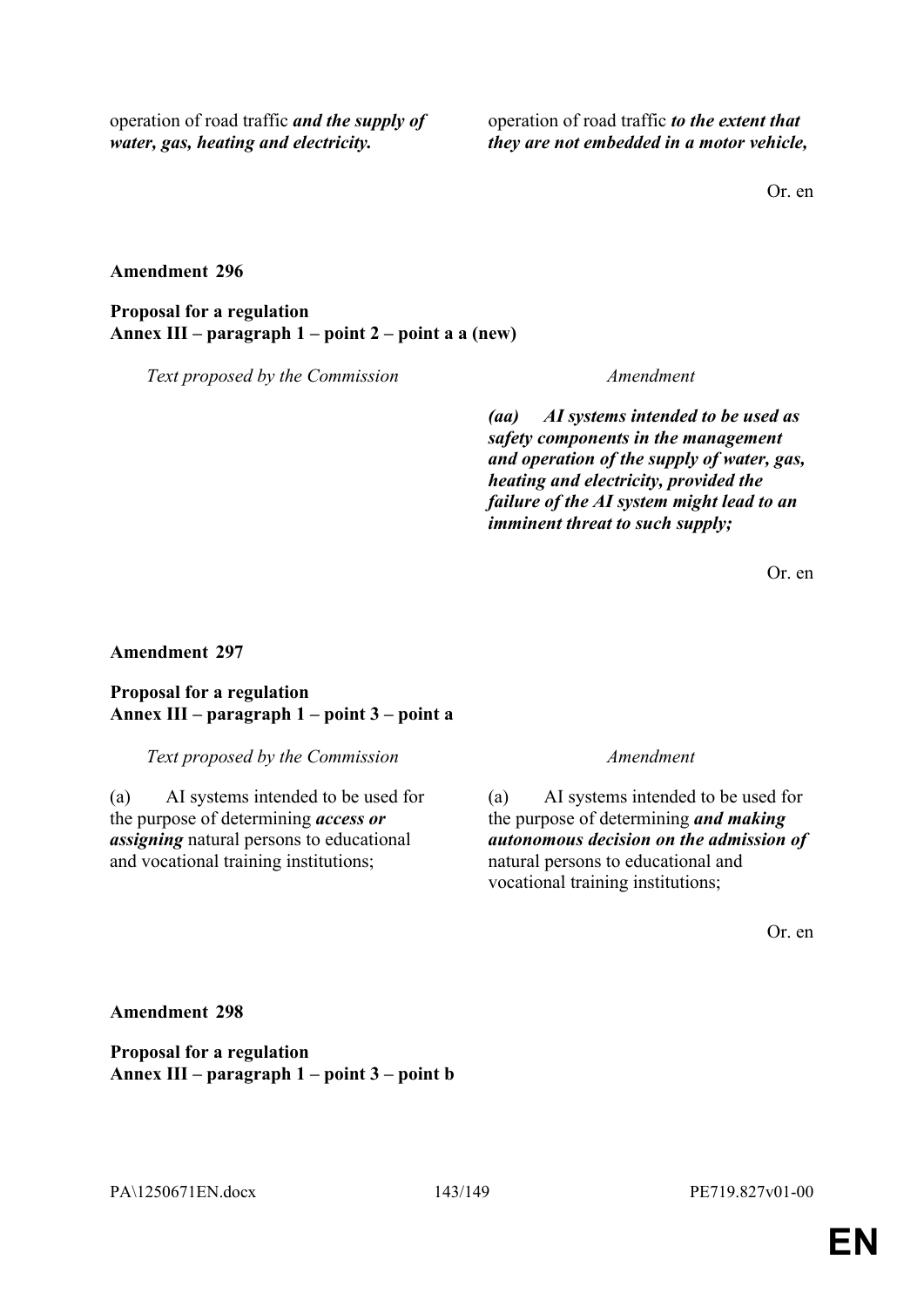# *Text proposed by the Commission Amendment*

(b) AI systems intended to be used for the purpose of assessing students in educational and vocational training institutions and for assessing participants in tests commonly required for admission to *educational* institutions.

(b) AI systems intended to be used for the purpose of assessing *the learning outcome of* students in educational and vocational training institutions and for assessing participants in tests commonly required for admission to *these* institutions.

Or. en

## **Amendment 299**

# **Proposal for a regulation Annex III – paragraph 1 – point 4 – introductory part**

*Text proposed by the Commission Amendment*

4. Employment, workers management and access to self-employment:

4. Employment, workers management and access to self-employment:

Or. en

# **Amendment 300**

## **Proposal for a regulation Annex III – paragraph 1 – point 4 – point a**

*Text proposed by the Commission Amendment*

(a) AI systems intended to be used for recruitment or selection of natural persons, *notably for advertising vacancies, screening or filtering applications,* evaluating *candidates in the course of interviews or tests;*

(a) AI systems intended to be used for *the sole purpose of* recruitment or selection of natural persons, *and making autonomous decisions on promotion and termination of work-related contractual relationships and* evaluating *performance and behavior of persons in such relationships.*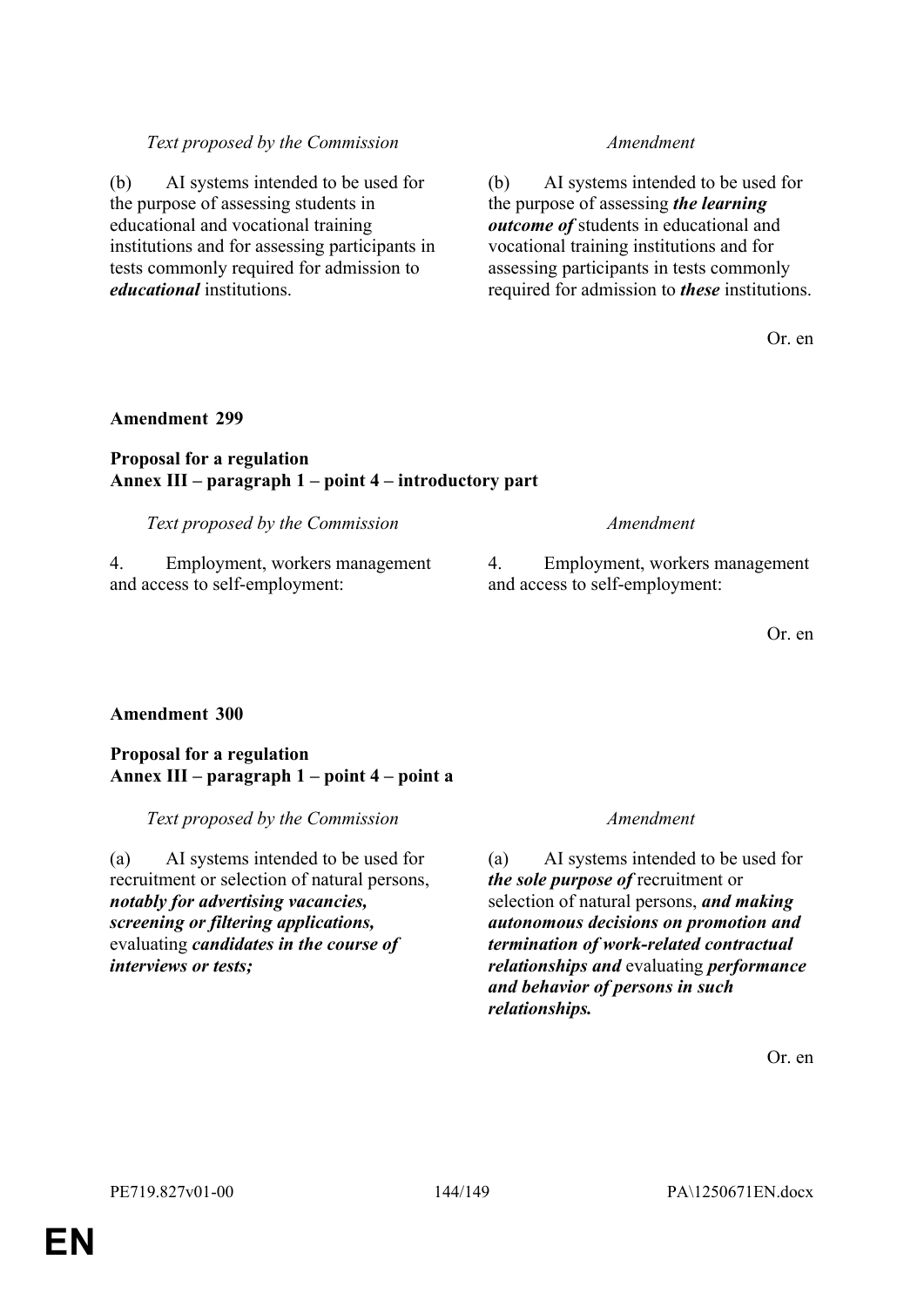**Amendment 301**

# **Proposal for a regulation Annex III – paragraph 1 – point 4 – point b**

*(b) AI intended to be used for making decisions on promotion and termination of work-related contractual relationships, for task allocation and for monitoring and evaluating performance and behavior of persons in such relationships.*

**Amendment 302**

**Proposal for a regulation Annex III – paragraph 1 – point 5 – point b**

*Text proposed by the Commission Amendment (b) AI systems intended to be used to evaluate the creditworthiness of natural persons or establish their credit score, with the exception of AI systems put into service by small scale providers for their deleted*

Or. en

Or. en

## **Amendment 303**

*own use;*

# **Proposal for a regulation Annex III – paragraph 1 – point 8 – point a**

*Text proposed by the Commission Amendment*

(a) AI systems intended to *assist* a judicial authority *in researching and* interpreting facts *and* the law and *in* applying the law to a concrete set of facts.

(a) AI systems intended to *be used by* a judicial authority*, administrative body or on their behalf for* interpreting facts *or* the law and *for* applying the law to a concrete set of facts.

*deleted*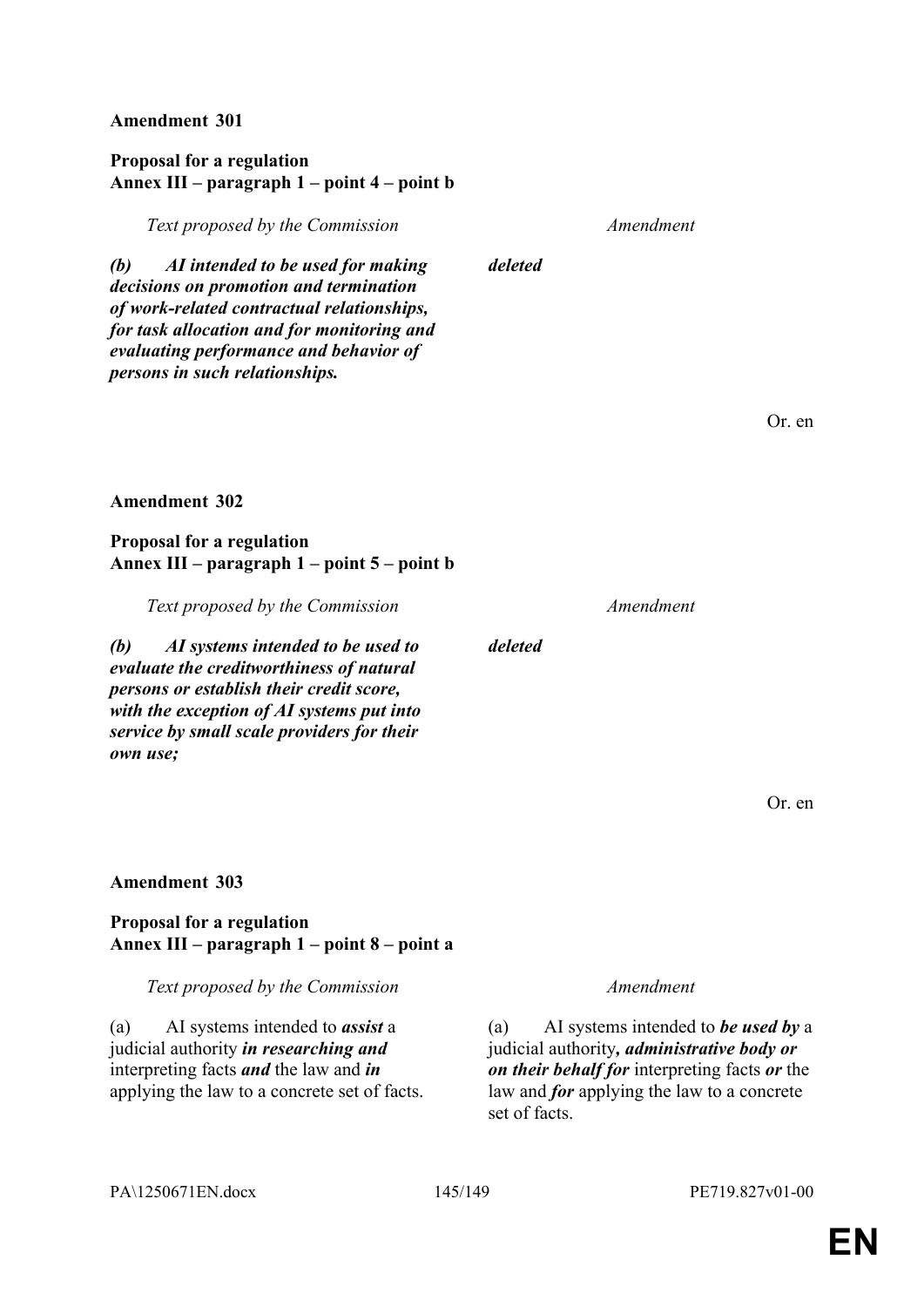# **Amendment 304**

## **Proposal for a regulation Annex IV – paragraph 1 – point 2 – point b**

## *Text proposed by the Commission Amendment*

(b) the design specifications of the system, namely the general logic of the AI system and of the algorithms; the key design choices including the rationale and assumptions made, also with regard to persons or groups of persons on which the system is intended to be used; the main classification choices; what the system is designed to optimise for and the relevance of the different parameters; the decisions about any possible trade-off made regarding the technical solutions adopted to comply with the requirements set out in Title III, Chapter 2;

(b) *when relevant, proportionate and with respect of intellectual property rights and trade secrets,* the design specifications of the system, namely the general logic of the AI system and of the algorithms; the key design choices including the rationale and assumptions made, also with regard to persons or groups of persons on which the system is intended to be used; the main classification choices; what the system is designed to optimise for and the relevance of the different parameters; the decisions about any possible trade-off made regarding the technical solutions adopted to comply with the requirements set out in Title III, Chapter 2;

| <b>Amendment 305</b>                                                           |         |           |        |
|--------------------------------------------------------------------------------|---------|-----------|--------|
| <b>Proposal for a regulation</b><br>Annex IV – paragraph $1$ – point 5         |         |           |        |
| Text proposed by the Commission                                                |         | Amendment |        |
| 5.<br>A description of any change made<br>to the system through its lifecycle; | deleted |           |        |
|                                                                                |         |           | Or. en |
|                                                                                |         |           |        |
| <b>Amendment 306</b>                                                           |         |           |        |
| <b>Proposal for a regulation</b>                                               |         |           |        |

**Annex VII – title**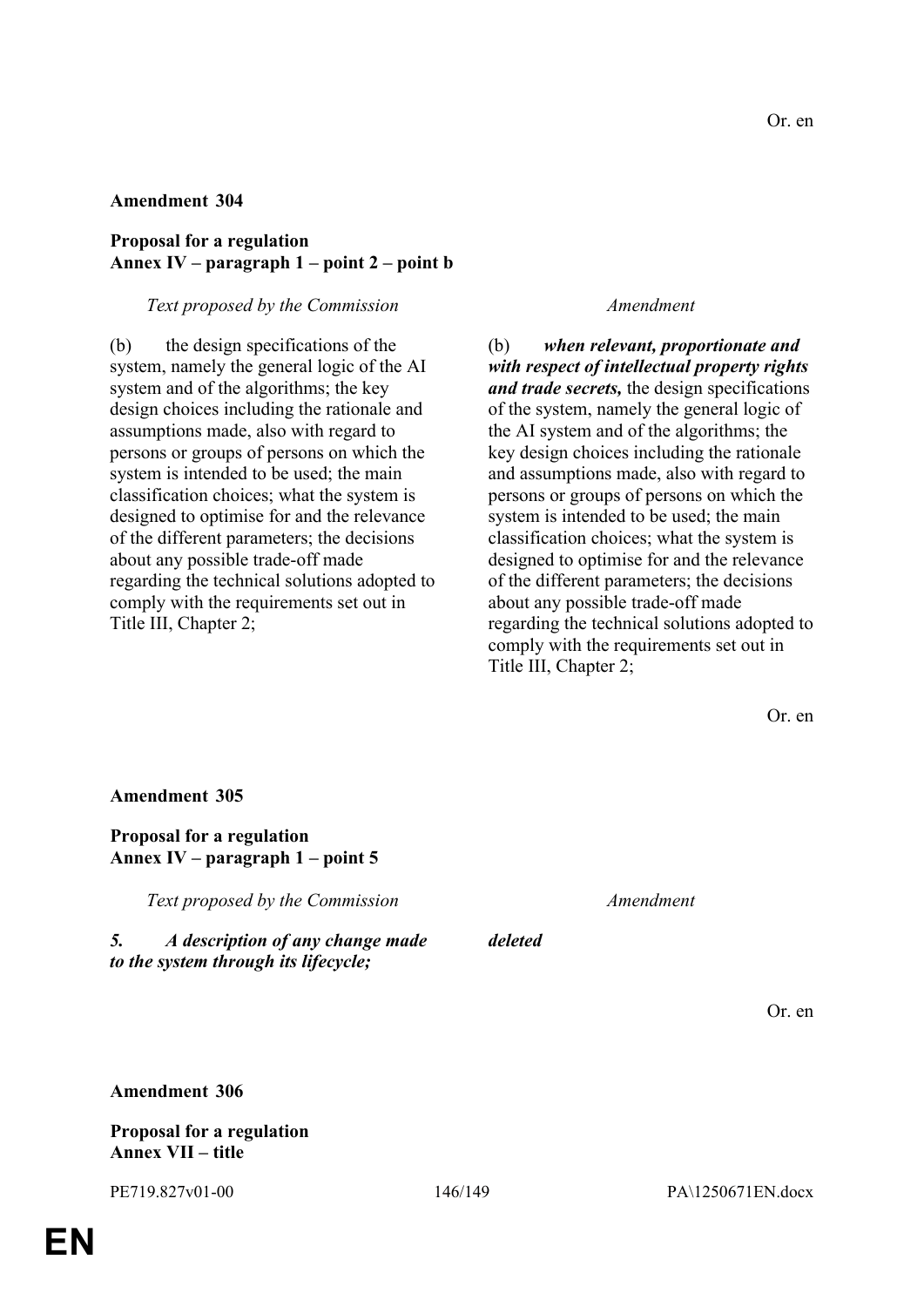*(b) the list of AI systems covered* 

*Text proposed by the Commission Amendment*

CONFORMITY BASED ON *ASSESSMENT OF QUALITY MANAGEMENT SYSTEM AND* ASSESSMENT OF TECHNICAL DOCUMENTATION

CONFORMITY BASED ON ASSESSMENT OF TECHNICAL DOCUMENTATION

Or. en

# **Amendment 307**

# **Proposal for a regulation Annex VII – point 2 – paragraph 1**

*Text proposed by the Commission Amendment*

*The approved quality management system for the design, development and testing of AI systems pursuant to Article 17 shall be examined in accordance with point 3 and shall be subject to surveillance as specified in point 5.* The technical documentation of the AI system shall be examined in accordance with point 4.

The technical documentation of the AI system shall be examined in accordance with point 4.

Or. en

**Amendment 308**

**Proposal for a regulation Annex VII – point 3**

*Text proposed by the Commission Amendment*

| 3. | <b>Quality management system</b> | deleted |
|----|----------------------------------|---------|
|    |                                  |         |

*3.1. The application of the provider shall include:*

*(a) the name and address of the provider and, if the application is lodged by the authorised representative, their name and address as well;*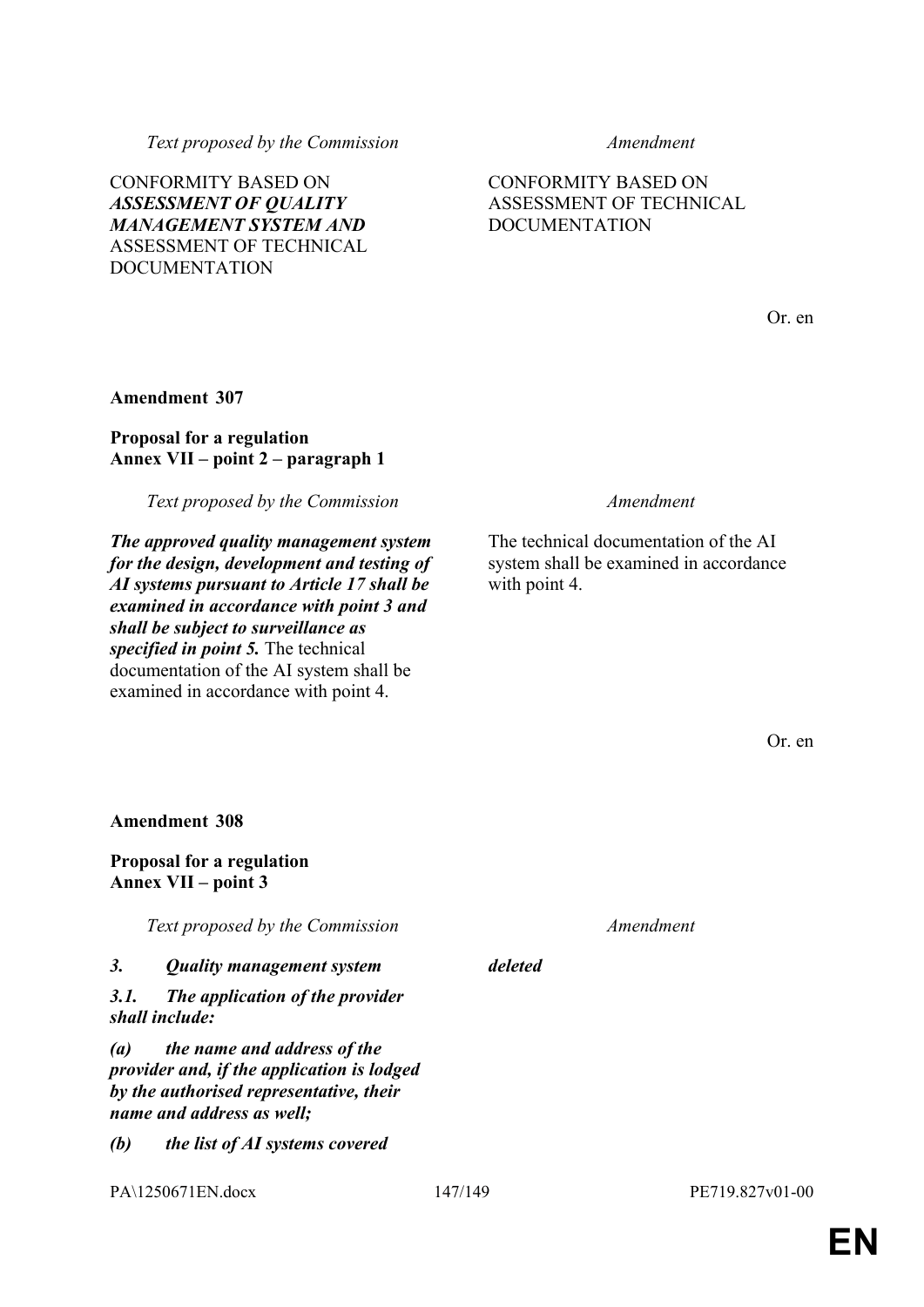*under the same quality management system;*

*(c) the technical documentation for each AI system covered under the same quality management system;*

*(d) the documentation concerning the quality management system which shall cover all the aspects listed under Article 17;*

*(e) a description of the procedures in place to ensure that the quality management system remains adequate and effective;*

*(f) a written declaration that the same application has not been lodged with any other notified body.*

*3.2. The quality management system shall be assessed by the notified body, which shall determine whether it satisfies the requirements referred to in Article 17.*

*The decision shall be notified to the provider or its authorised representative.*

*The notification shall contain the conclusions of the assessment of the quality management system and the reasoned assessment decision.*

*3.3. The quality management system as approved shall continue to be implemented and maintained by the provider so that it remains adequate and efficient.*

*3.4. Any intended change to the approved quality management system or the list of AI systems covered by the latter shall be brought to the attention of the notified body by the provider.*

*The proposed changes shall be examined by the notified body, which shall decide whether the modified quality management system continues to satisfy the requirements referred to in point 3.2 or whether a reassessment is necessary.*

*The notified body shall notify the provider of its decision. The notification shall*